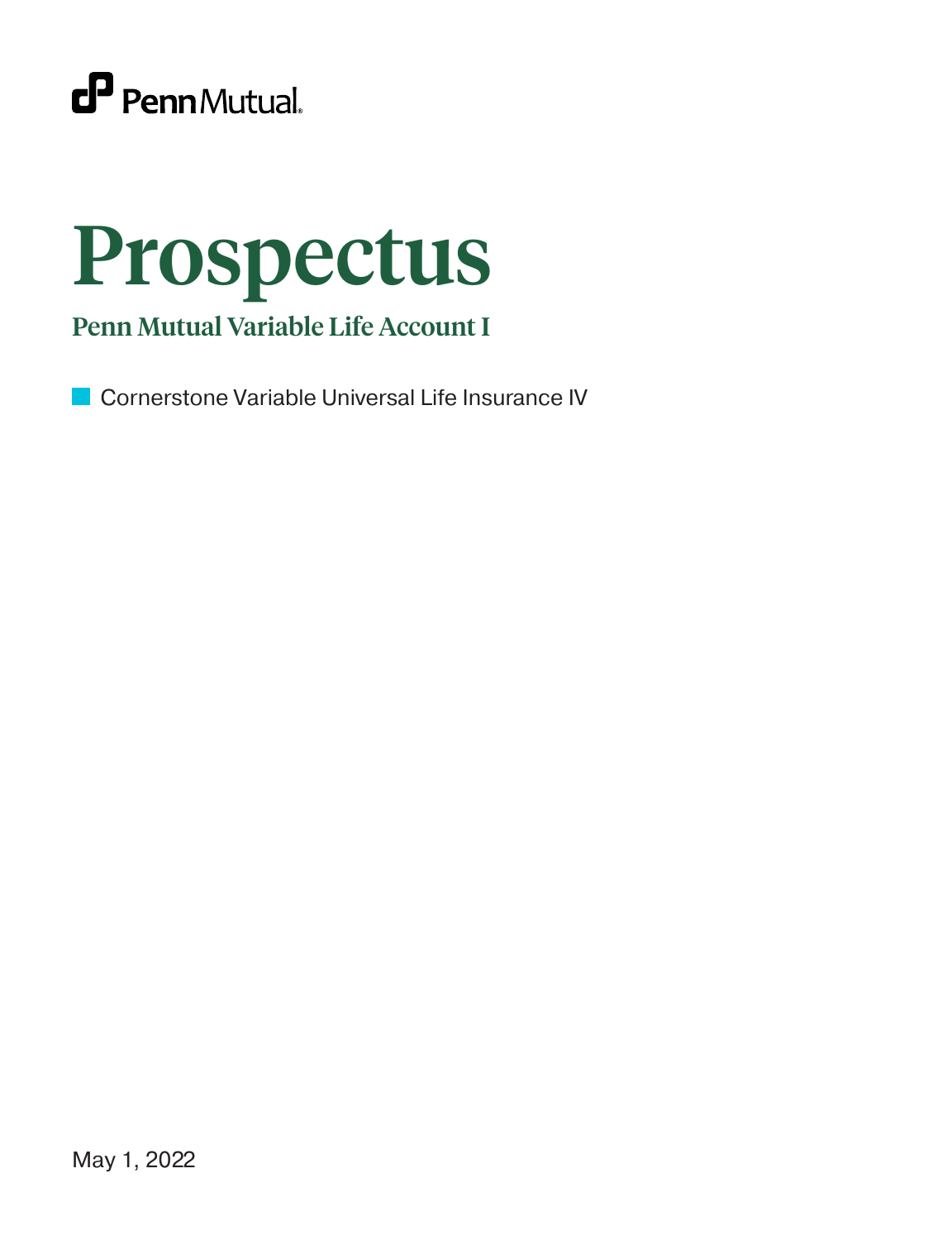### PROSPECTUS FOR CORNERSTONE VUL IV a flexible premium variable life insurance policy issued by THE PENN MUTUAL LIFE INSURANCE COMPANY and funded through PENN MUTUAL VARIABLE LIFE ACCOUNT I of The Penn Mutual Life Insurance Company PO Box 178, Philadelphia, Pennsylvania 19105 800-523-0650 May 1, 2022

This prospectus describes the Cornerstone Variable Universal Life Insurance policy (the "Policy"), an individual, flexible premium adjustable variable universal life insurance policy issued by The Penn Mutual Life Insurance Company (the "Company"). The Policy provides life insurance and a cash surrender value that varies with the investment performance of one or more of the funds that you select. The available funds are listed in Appendix A to this prospectus. The Policy also provides a fixed account in which amounts may be held to accumulate interest. The life insurance (or death benefit) provided under the Policy will never be less than the amount specified in the Policy. The Policy described in this Prospectus is not available in New York.

**Right to Cancel. If you are a new purchaser of a policy, you may cancel your policy within 10 days of receiving it without paying fees or penalties. In some states, this "Free Look" or cancellation period may be longer. If you cancel your Policy, in most states you will receive your policy value, plus any premium charge and monthly deductions (minus any loans and accrued loan interest). In some states, you will receive a full refund of the amount of any premiums you have paid. You should review this prospectus, or consult with your financial professional, for additional information about the specific cancellation terms that apply.**

*The Securities and Exchange Commission ("SEC") has not approved or disapproved of this security or passed upon the accuracy or adequacy of this prospectus. Any representation to the contrary is a criminal offense.* Additional information about certain investment products, including variable life insurance, has been prepared by the Securities and Exchange Commission's staff and is available at Investor.gov.

Policies have risks including risk of loss of the amount invested. Policies are not deposits of, or guaranteed or endorsed by, any bank and are not federally insured by the FDIC, Federal Reserve Board, or any other agency.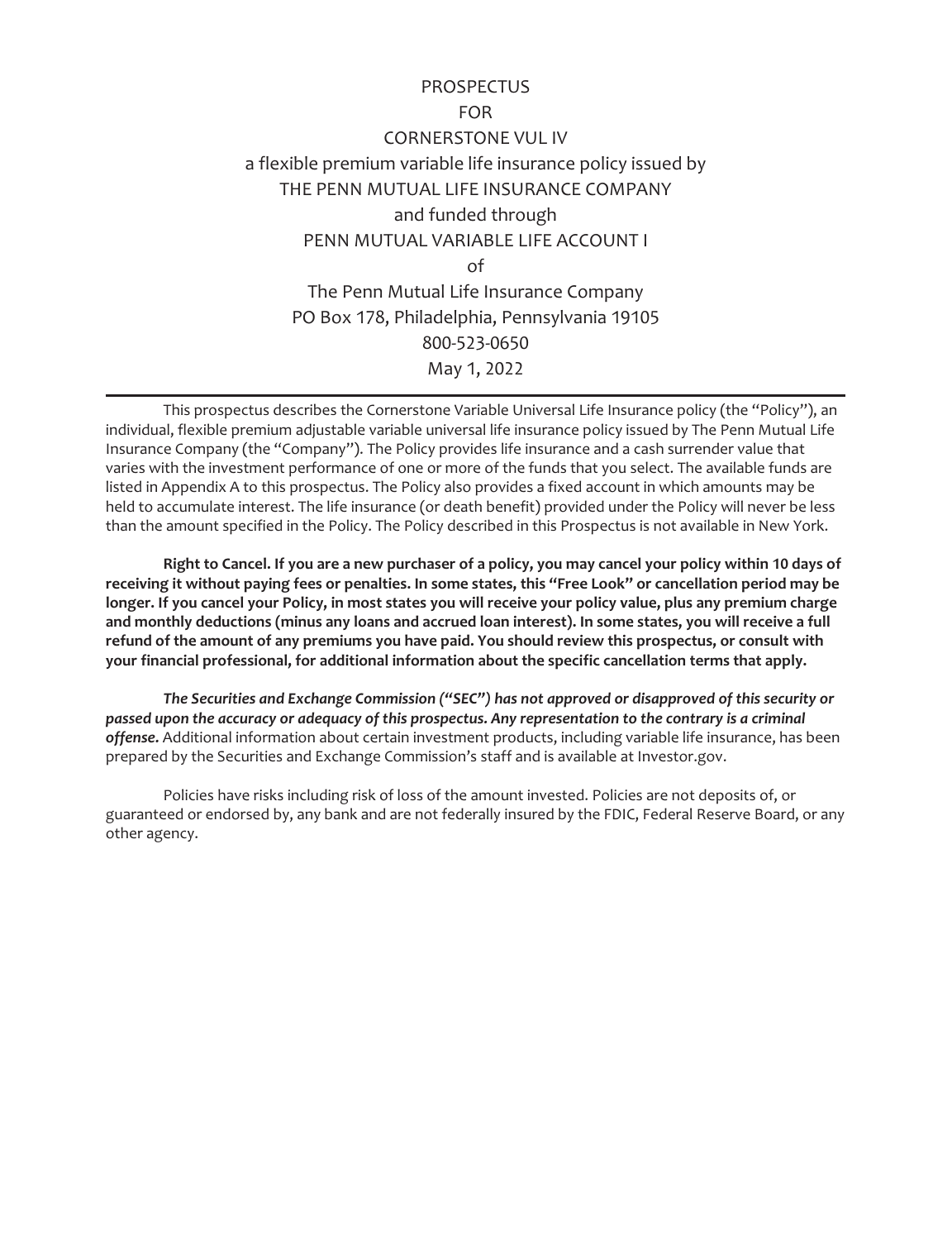#### **GUIDE TO READING THIS PROSPECTUS (TABLE OF CONTENTS)**

This prospectus contains information that you should know before you buy the Cornerstone Variable Universal Life Insurance policy (the "Policy" or "Cornerstone VUL") described in this prospectus or exercise any of your rights under the Policy. The purpose of this prospectus is to provide information on the essential features and provisions of the Policy and the investment options available under the Policy. When you receive your Policy, read it carefully for more information about your rights and obligations under the Policy.

The prospectus is arranged as follows:

- Pages **5** to **8** provide a table summarizing key information about the Policy.
- Pages **9** to **12** provide an overview of important features and benefits and other information.
- Pages **13** to **20** include tables showing fees and charges under the Policy.
- Pages **21** to **24** summarize the principal risks of investing in the Policy.
- Pages **25** to **67** provide additional, more detailed information about the Policy, in question and answer format.
- Pages **67** to **71** provide information about The Penn Mutual Life Insurance Company ("Penn Mutual," or the "Company"), the Penn Mutual Variable Life Account I (the "Separate Account") and the underlying variable investment options ("Variable Investment Options").
- Appendix A at the end of this prospectus lists the mutual funds that are available in the Variable Investment Options (the "Funds"), including information regarding their expenses and past investment performance.
- Appendix B at the end of this prospectus describes the fixed account investment options (the "Fixed Interest Options") available under the Policy.

#### **\*\*\*\*\*\*\*\*\*\***

*The prospectuses of the available Funds contain important information that you should know about the investments that may be made under the Policy. You should read the fund prospectuses carefully before you invest. You can obtain the fund prospectuses by calling 1-800-523-0650 or by sending an email request to FundOperations@pennmutual.com.*

*This prospectus (and the life insurance policy) is not considered an offering in any jurisdiction where such offering may not be lawfully made. We do not authorize any information or representations regarding the offering described in this prospectus and the Statement of Additional Information ("SAI") other than as contained in these materials or any supplements to them, or in any other sales material we authorize.*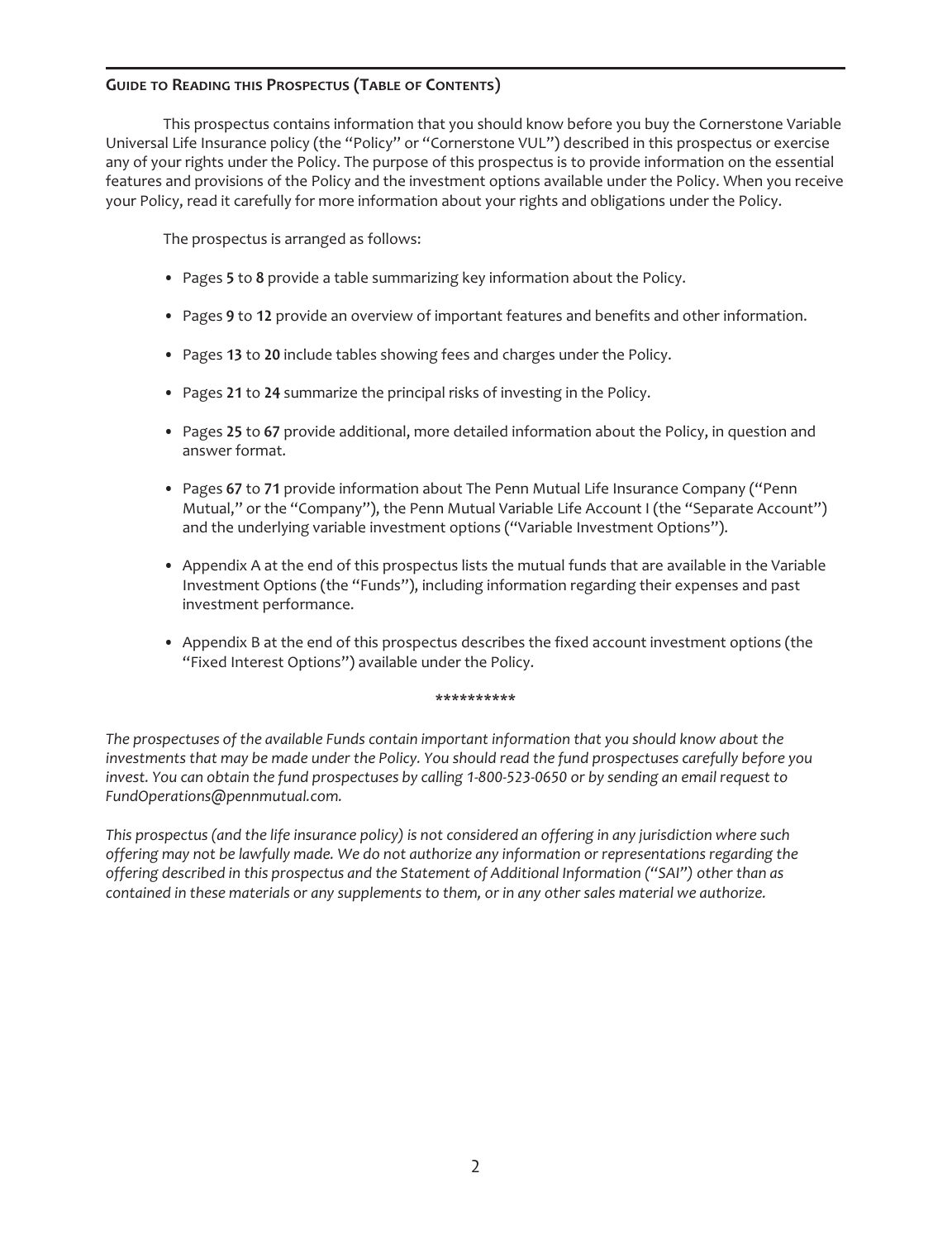#### **DEFINITIONS**

More detailed information concerning the terms defined below is in the appropriate sections of the Prospectus.

*Cash Surrender Value:* The policy value, less any surrender charges that may apply.

*Company:* The Penn Mutual Life Insurance Company. Also referred to as "**We**," "**our**," and "**us**," or "**Penn Mutual**."

*Fixed Interest Options.* There are two Fixed Interest Options under the Policy: the fixed account and the fixed dollar cost averaging account. These are both part of the Company's general account assets.

*Funds:* The mutual funds that are available for investment through the Variable Investment Options of the Separate Account.

*General Account:* All of our general assets, liabilities, capital and surplus, income, gains, or losses that are not included in the Separate Account or any other separate account. These assets are subject to the claims of our general creditors.

*Investment Options:* Policy investment options that consist of the Variable Investment Options and the Fixed Interest Options.

*Monthly Deduction:* The charges we deduct from your policy value each month, including the Cost of Insurance Charge, the Mortality and Expense Risk Face Amount Charge, the Mortality and Expense Risk Asset Charge, the Administrative Charges, and any applicable Optional Supplemental Agreement Charges.

*Net Amount at Risk:* The difference between the death benefit and the policy value.

*Net Cash Surrender Value:* The policy value, less any surrender charges that may apply, less any outstanding loans and accrued loan interest. This is the amount we will pay you if you surrender your policy.

*Net Policy Value:* The policy value, less any Policy Debt.

*Net Premium:* The balance of a premium payment after deduction of the percent of premium charge.

**Policy Debt:** Any outstanding policy loans plus any loan interest due or accrued.

*Policy Specifications Page:* The Policy Specifications Page contains your policy's individual specifications.

*Policy Value:* The total value of your policy, which is the sum of the values in the Variable Investment Options, the Fixed Interest Options and the policy loan account. At any time, your policy value is equal to: the net premiums you have paid (your premiums less the percent of premium charges); plus or minus the investment results in the part of your policy value (if any) allocated to the Variable Investment Options; plus interest credited to the part of your policy value (if any) allocated to the Fixed Interest Options; minus policy charges we deduct; and minus partial surrenders you have made. Policy loans may also affect your policy value.

*Separate Account:* Penn Mutual Variable Life Account I of Penn Mutual, a segregated asset account of the Company. The Separate Account is divided into subaccounts that correspond to the Variable Investment Options. Each subaccount corresponds to, and invests exclusively in, a particular Fund.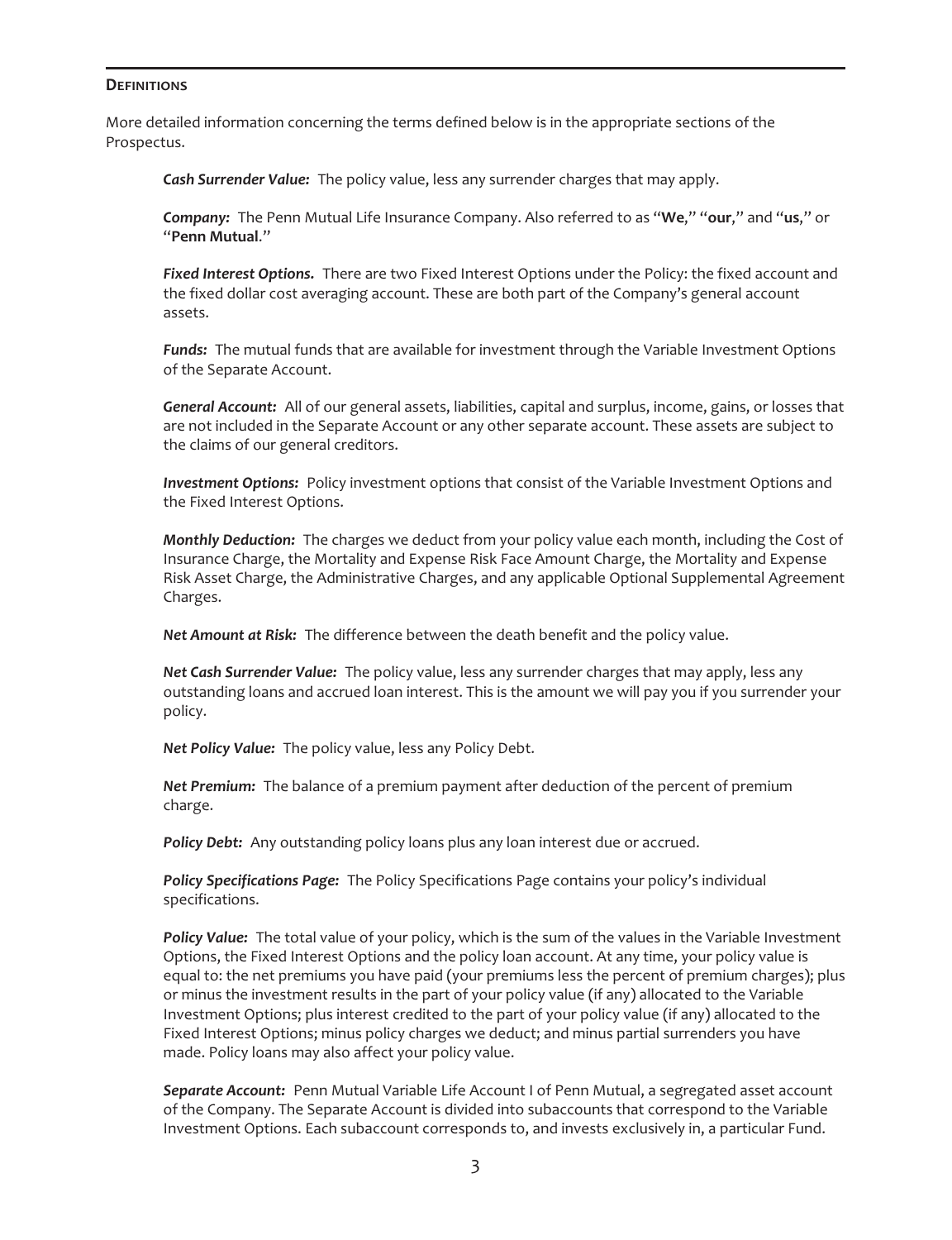*Specified Amount:* The dollar amount of life insurance under the Policy as selected by the policy owner. It equals the initial specified amount shown on the Policy Specifications Page, plus any increases and minus any decreases made to the initial specified amount.

*Variable Investment Options.* The subaccounts of the Separate Account, each of which invests exclusively in a specified Fund.

*We (Our, Us):* The Penn Mutual Life Insurance Company **(**the **"Company").**

*You, Your:* The policy owner, who can make decisions regarding allocation of net premiums, transfers, partial surrenders, surrender, borrowing money, naming beneficiary(ies), electing supplemental agreements, and other matters (all within the policy limits).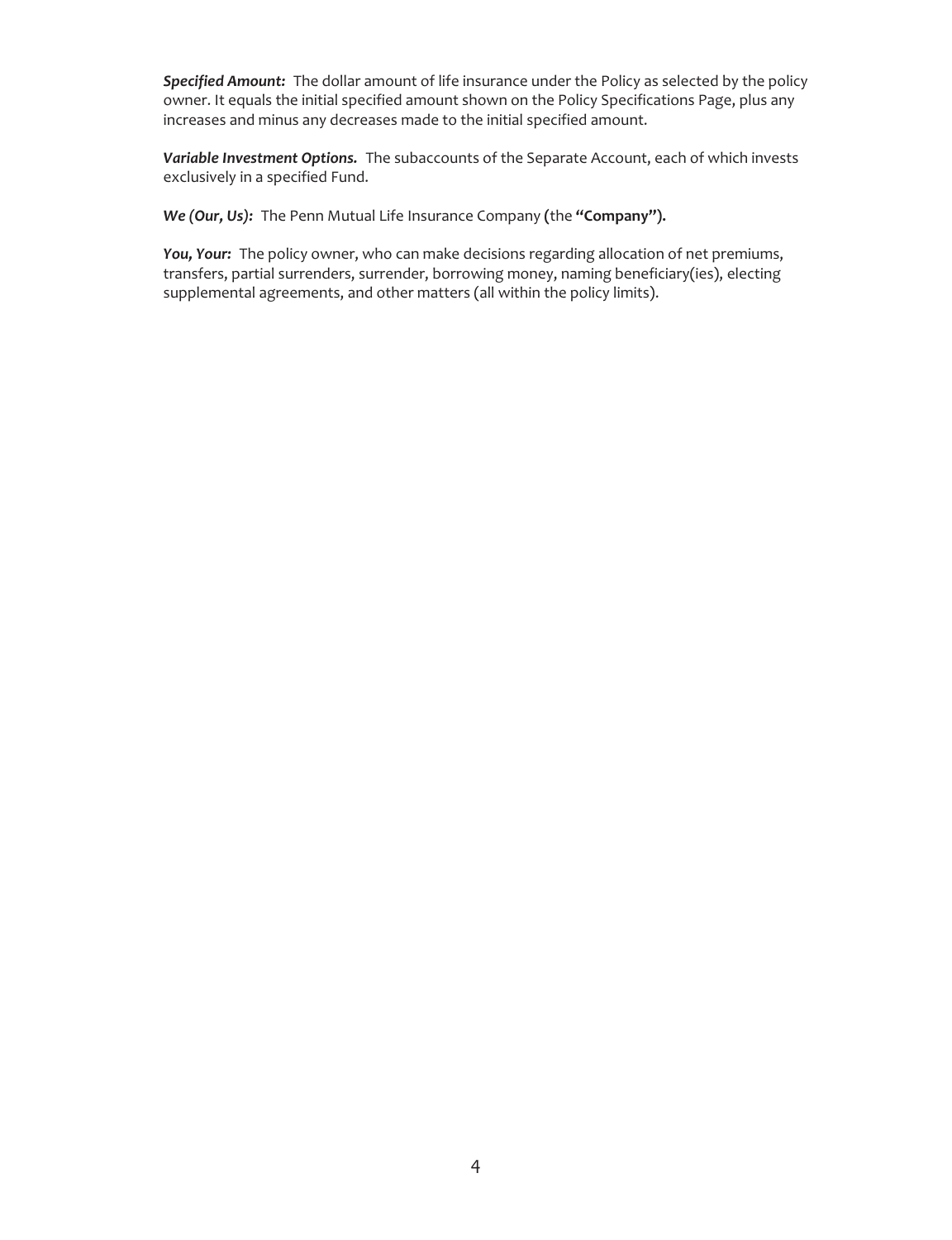#### **IMPORTANT INFORMATION YOU SHOULD CONSIDER ABOUT THE CORNERSTONE VARIABLE UNIVERSAL LIFE INSURANCE POLICY**

| <b>Fees and Expenses</b>                                               |                                                                                                                                                                                                                                                                                                                                                                                                                                                                                                                                                                                                                                                                                                                                                                                                                                                                                                                                                                                                                                                  |                                                                                                                                                                                                                                                                                                                                                                         |                |  |
|------------------------------------------------------------------------|--------------------------------------------------------------------------------------------------------------------------------------------------------------------------------------------------------------------------------------------------------------------------------------------------------------------------------------------------------------------------------------------------------------------------------------------------------------------------------------------------------------------------------------------------------------------------------------------------------------------------------------------------------------------------------------------------------------------------------------------------------------------------------------------------------------------------------------------------------------------------------------------------------------------------------------------------------------------------------------------------------------------------------------------------|-------------------------------------------------------------------------------------------------------------------------------------------------------------------------------------------------------------------------------------------------------------------------------------------------------------------------------------------------------------------------|----------------|--|
| <b>Charges for</b><br>Early<br>Withdrawals                             | If you fully surrender your Policy within 11 years following your purchase of the policy or<br>within 11 years of an increase in the Specified Amount of insurance under your Policy,<br>you may be assessed a surrender charge equal to (a) plus (b) multiplied by (c), where:<br>(a) is 25% of the lesser of (i) the sum of all premiums paid, and (ii) the maximum surrender<br>charge premium (which is an amount calculated separately for each Policy); (b) is an<br>administrative charge based on the initial amount of insurance and the insured's age at<br>the issue date (ranging from \$1.00 for attained ages 9 and under to \$7.00 for attained<br>ages 60 and over, per \$1,000 of initial Specified Amount of insurance); and (c) is the<br>applicable surrender factor in which the policy year is determined. The surrender charge<br>premium is a maximum of \$50 per \$1000 of the Specified Amount. The surrender factor is<br>equal to 1.00 in the first seven (7) years of coverage and grades to 0.20 in the 11th year. |                                                                                                                                                                                                                                                                                                                                                                         |                |  |
|                                                                        | For example, if you were to surrender your Policy during the first year after your Policy<br>purchase (and your total premiums paid were \$100,000 and your Specified Amount is<br>\$500,000), then you could be assessed a surrender charge of up to \$9,750.                                                                                                                                                                                                                                                                                                                                                                                                                                                                                                                                                                                                                                                                                                                                                                                   |                                                                                                                                                                                                                                                                                                                                                                         |                |  |
|                                                                        | For more detailed information, see Table of Fees and Expenses; What Are the Fees and<br>Charges Under the Policy?                                                                                                                                                                                                                                                                                                                                                                                                                                                                                                                                                                                                                                                                                                                                                                                                                                                                                                                                |                                                                                                                                                                                                                                                                                                                                                                         |                |  |
| <b>Transaction</b><br>Charges                                          | within 11 years of such increase.                                                                                                                                                                                                                                                                                                                                                                                                                                                                                                                                                                                                                                                                                                                                                                                                                                                                                                                                                                                                                | In addition to the surrender charge for Policy surrenders, you may be charged for other<br>transactions. These include a Percent of Premium Charge (deducted from each premium)<br>and a partial surrender charge. A surrender charge will also be deducted if you increase<br>the Specified Amount of the life insurance death benefit and fully surrender your policy |                |  |
|                                                                        | We reserve the right to impose transfer charges (when you transfer policy value between<br>investment options), but we currently do not impose these charges. We may also impose<br>charges if you exercise certain supplemental agreement benefits.                                                                                                                                                                                                                                                                                                                                                                                                                                                                                                                                                                                                                                                                                                                                                                                             |                                                                                                                                                                                                                                                                                                                                                                         |                |  |
|                                                                        | For more detailed information, see Table of Fees and Expenses; What Are the Fees and<br>Charges Under the Policy?                                                                                                                                                                                                                                                                                                                                                                                                                                                                                                                                                                                                                                                                                                                                                                                                                                                                                                                                |                                                                                                                                                                                                                                                                                                                                                                         |                |  |
| <b>Ongoing Fees</b><br>and Expenses                                    | In addition to surrender charges and transaction charges, an investment in the Policy is<br>subject to certain ongoing fees and expenses (usually deducted on a monthly basis).                                                                                                                                                                                                                                                                                                                                                                                                                                                                                                                                                                                                                                                                                                                                                                                                                                                                  |                                                                                                                                                                                                                                                                                                                                                                         |                |  |
|                                                                        | Some of these charges, such as the monthly Cost of Insurance Charge, the Mortality and<br>Expense Risk Face Amount Charge, and certain supplemental agreement charges (for<br>supplemental benefits), are set based on individual characteristics of the insured (e.g.,<br>age, sex, and rating classification).                                                                                                                                                                                                                                                                                                                                                                                                                                                                                                                                                                                                                                                                                                                                 |                                                                                                                                                                                                                                                                                                                                                                         |                |  |
|                                                                        | Other ongoing charges include the monthly Mortality and Expense Risk Asset Charge,<br>loan interest, Administrative Charge and certain other agreement charges. Please refer to<br>the Policy Specifications Page for rates and the specific fees applicable to your Policy.                                                                                                                                                                                                                                                                                                                                                                                                                                                                                                                                                                                                                                                                                                                                                                     |                                                                                                                                                                                                                                                                                                                                                                         |                |  |
|                                                                        | Investors will also bear expenses associated with the Funds, as shown in the following<br>table, which shows the minimum and maximum total operating expenses deducted from<br>Fund assets (before any fee waiver or expense reimbursement) during the year ended<br>December 31, 2021.                                                                                                                                                                                                                                                                                                                                                                                                                                                                                                                                                                                                                                                                                                                                                          |                                                                                                                                                                                                                                                                                                                                                                         |                |  |
|                                                                        | Total Annual Operating Expenses (expenses that are deducted from Fund assets)                                                                                                                                                                                                                                                                                                                                                                                                                                                                                                                                                                                                                                                                                                                                                                                                                                                                                                                                                                    |                                                                                                                                                                                                                                                                                                                                                                         |                |  |
|                                                                        | <b>Annual Fee</b>                                                                                                                                                                                                                                                                                                                                                                                                                                                                                                                                                                                                                                                                                                                                                                                                                                                                                                                                                                                                                                | Minimum                                                                                                                                                                                                                                                                                                                                                                 | <b>Maximum</b> |  |
| Variable Investment Options (Fund fees and expenses)<br>0.34%<br>1.25% |                                                                                                                                                                                                                                                                                                                                                                                                                                                                                                                                                                                                                                                                                                                                                                                                                                                                                                                                                                                                                                                  |                                                                                                                                                                                                                                                                                                                                                                         |                |  |
|                                                                        | For more detailed information, see Table of Fees and Expenses; What Are the Fees<br>and Charges Under the Policy?                                                                                                                                                                                                                                                                                                                                                                                                                                                                                                                                                                                                                                                                                                                                                                                                                                                                                                                                |                                                                                                                                                                                                                                                                                                                                                                         |                |  |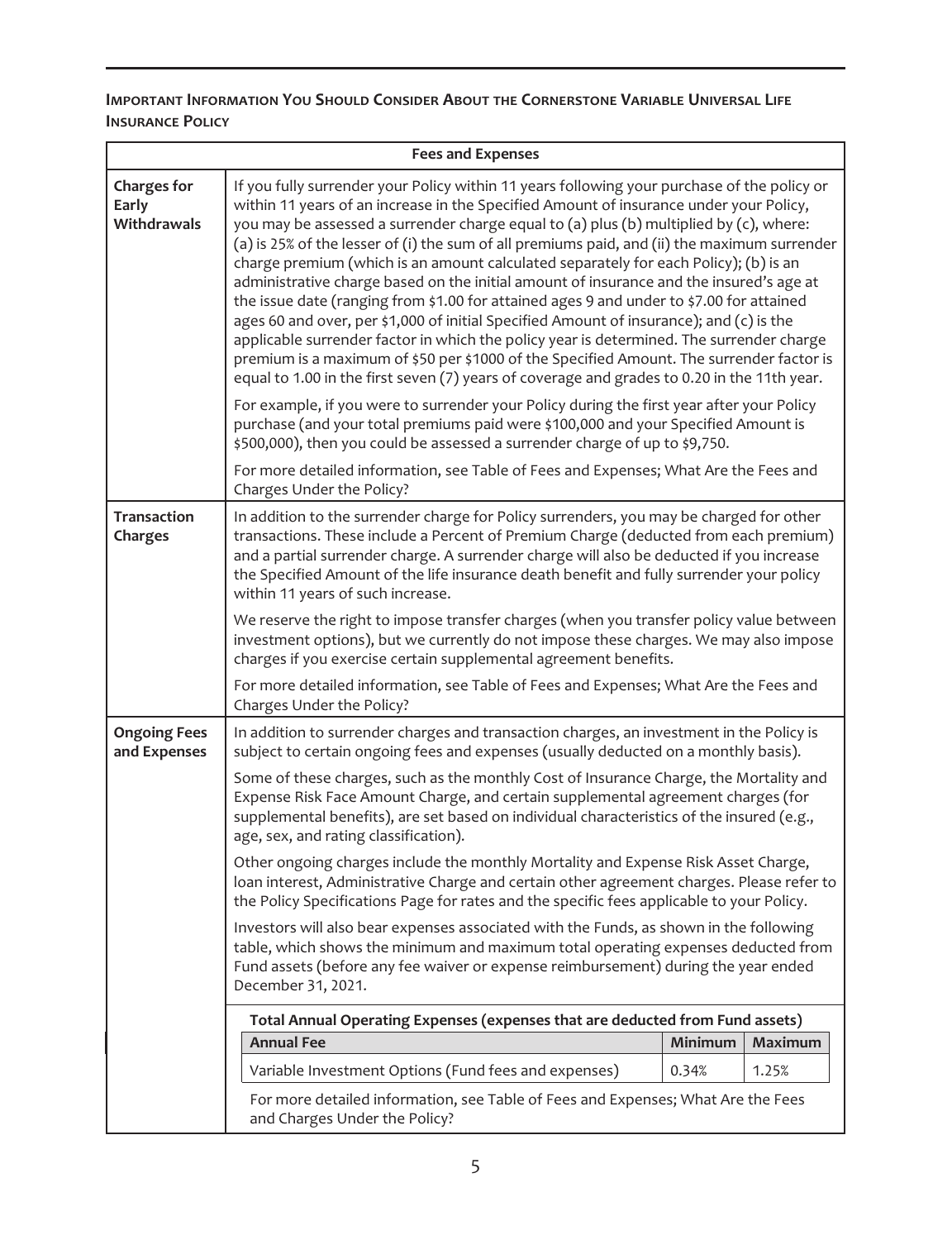| <b>Risks</b>                                         |                                                                                                                                                                                                                                                                                                                                                                                                                                                                                                                                                                           |  |  |  |
|------------------------------------------------------|---------------------------------------------------------------------------------------------------------------------------------------------------------------------------------------------------------------------------------------------------------------------------------------------------------------------------------------------------------------------------------------------------------------------------------------------------------------------------------------------------------------------------------------------------------------------------|--|--|--|
| <b>Risk of Loss</b>                                  | You can lose money by investing in this Policy, including loss of your premiums<br>(principal).                                                                                                                                                                                                                                                                                                                                                                                                                                                                           |  |  |  |
|                                                      | For more detailed information, see Summary of Principal Risks of Investing in the Policy;<br>What is the Value of My Policy?                                                                                                                                                                                                                                                                                                                                                                                                                                              |  |  |  |
| Not a Short-<br><b>Term</b>                          | This Policy is not designed for short-term investing and is not appropriate for an<br>investor who needs ready access to cash.                                                                                                                                                                                                                                                                                                                                                                                                                                            |  |  |  |
| Investment                                           | The Policy is designed to provide a life insurance benefit or to help meet other long-<br>term financial objectives. Substantial fees, expenses, and tax implications generally<br>make variable life insurance unsuitable as a short-term savings vehicle. Additionally, the<br>Policy limits your ability to withdraw a portion of the policy value (also called cash value)<br>through partial surrenders or loans; you cannot access more than your net cash<br>surrender value (the policy value less the surrender charge and less any outstanding<br>policy loan). |  |  |  |
|                                                      | For more detailed information, see Summary of Principal Risks of Investing in the Policy.                                                                                                                                                                                                                                                                                                                                                                                                                                                                                 |  |  |  |
| <b>Risks</b><br><b>Associated with</b><br>Investment | An investment in this Policy is subject to the risk of poor investment performance<br>of the Funds you choose, and the value of an investment can vary depending on the<br>performance of the Funds.                                                                                                                                                                                                                                                                                                                                                                      |  |  |  |
| <b>Options</b>                                       | Each investment option (the Funds and the Fixed Interest Options) has its own<br>$\bullet$<br>unique risks. The performance of the Funds will vary, and some are riskier than<br>others.                                                                                                                                                                                                                                                                                                                                                                                  |  |  |  |
|                                                      | A discussion of the risks of allocating your premiums or policy value to one or more<br>Funds can be found in the prospectuses for the Funds. You should review the<br>prospectuses for the Funds before making an investment decision.                                                                                                                                                                                                                                                                                                                                   |  |  |  |
|                                                      | Premiums and policy value allocated to the fixed account may be kept there for an<br>٠<br>extended period of time due to restrictions on transfers out of the fixed account.                                                                                                                                                                                                                                                                                                                                                                                              |  |  |  |
|                                                      | For more detailed information, see Summary of Principal Risks of Investing in the Policy;<br>Appendix A - Funds Available Under the Policy; Appendix B - Fixed Interest Options.                                                                                                                                                                                                                                                                                                                                                                                          |  |  |  |
| <b>Insurance</b><br><b>Company Risks</b>             | An investment in the Policy is subject to the risks related to The Penn Mutual Life<br>Insurance Company (the Company), including:                                                                                                                                                                                                                                                                                                                                                                                                                                        |  |  |  |
|                                                      | Any obligations, guarantees, and benefits of the Policy (including the Fixed Interest<br>Options), are subject to the claims-paying ability and financial strength of the<br>Company.                                                                                                                                                                                                                                                                                                                                                                                     |  |  |  |
|                                                      | There are risks relating to the Company's administration of the Policy, including<br>cybersecurity and infectious disease outbreak risks.                                                                                                                                                                                                                                                                                                                                                                                                                                 |  |  |  |
|                                                      | If the Company experiences financial distress, it may not be able to meet its<br>obligations to you.                                                                                                                                                                                                                                                                                                                                                                                                                                                                      |  |  |  |
|                                                      | More information about the Company, including its financial strength ratings, is<br>available upon request from the Company at 1-800-523-0650.                                                                                                                                                                                                                                                                                                                                                                                                                            |  |  |  |
|                                                      | For more detailed information, see The Penn Mutual Life Insurance Company; Financial<br>Statements; Summary of Principal Risks of Investing in the Policy - Insurance Company<br>Risks; Other Information.                                                                                                                                                                                                                                                                                                                                                                |  |  |  |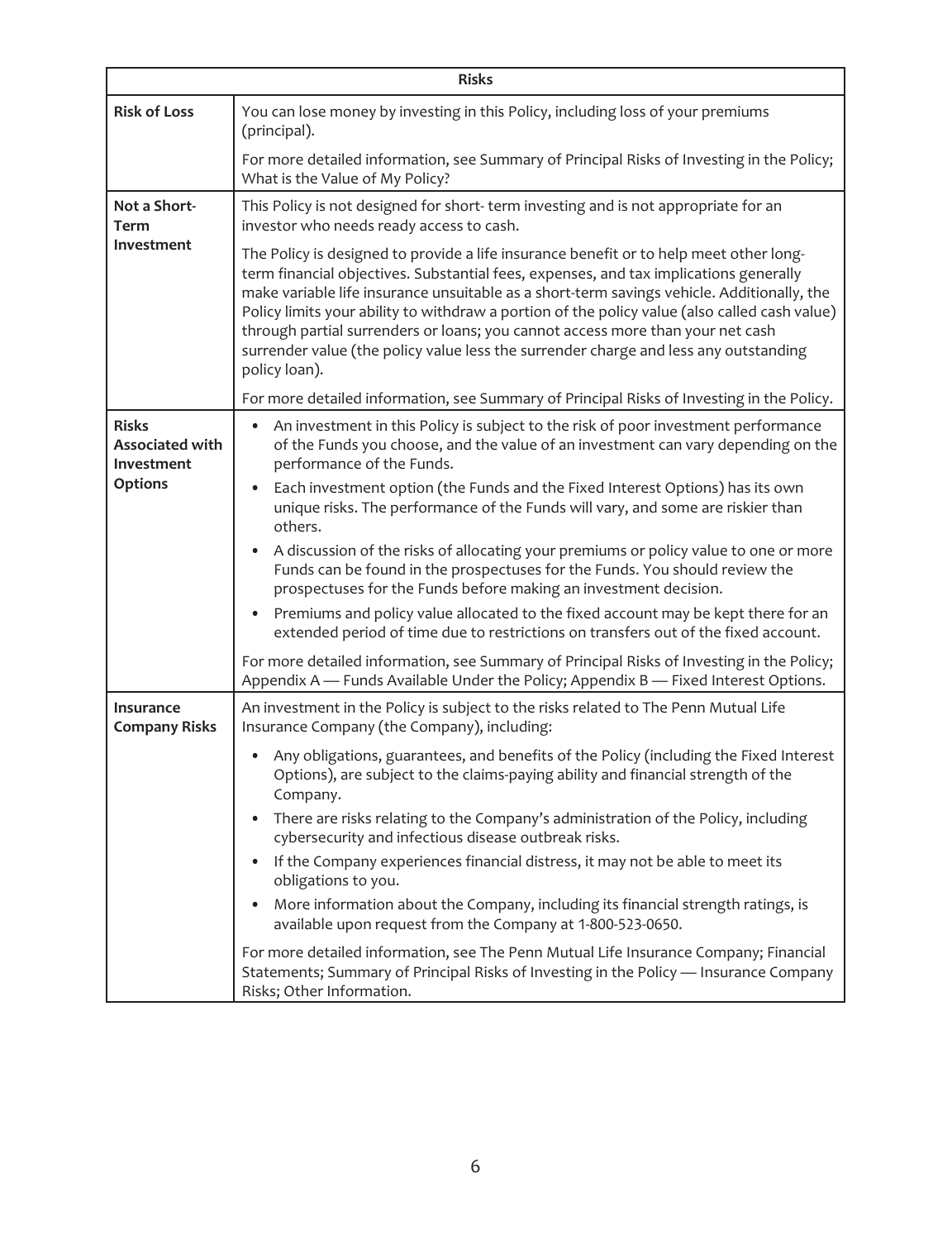| <b>Policy Lapse</b> | Your Policy will remain in force for the first five (5) policy years, regardless of<br>investment performance and your net cash surrender value, if the total premiums you<br>have paid, less any partial surrenders you made, equal or exceed the "no-lapse<br>premium" specified in your Policy, multiplied by the number of months the Policy has<br>been in force. Policy distributions will affect the no-lapse guarantee and outstanding<br>loans will nullify the no-lapse guarantee. |
|---------------------|----------------------------------------------------------------------------------------------------------------------------------------------------------------------------------------------------------------------------------------------------------------------------------------------------------------------------------------------------------------------------------------------------------------------------------------------------------------------------------------------|
|                     | After the first five years, your Policy can lapse even if you pay all of the planned<br>$\bullet$<br>premiums on time.                                                                                                                                                                                                                                                                                                                                                                       |
|                     | When a Policy lapses, it has no value, and no benefits are paid upon the death of<br>the insured. You will also lose the principal invested.                                                                                                                                                                                                                                                                                                                                                 |
|                     | A Policy can lapse if the net cash surrender value is insufficient to pay the Policy<br>charges. This can happen due to insufficient premium payments, poor investment<br>performance, partial surrenders, unpaid loans or loan interest, and Policy charges<br>(including increases in those charges).                                                                                                                                                                                      |
|                     | • The larger a Policy loan becomes relative to the policy's cash surrender value, the<br>greater the risk that the Policy's net cash surrender value will not be sufficient to<br>support the Policy's charges, including any loan interest due, and the greater the<br>risk of the Policy lapsing.                                                                                                                                                                                          |
|                     | A Policy lapse may have tax consequences.<br>$\bullet$                                                                                                                                                                                                                                                                                                                                                                                                                                       |
|                     | The Guaranteed Continuation of Policy Agreement can prevent the Policy from lapsing if<br>the five-year no lapse feature is not in effect.                                                                                                                                                                                                                                                                                                                                                   |
|                     | For more detailed information, see Summary of Principal Risks of Investing in the Policy;<br>What Payments Must I Make Under the Policy? - Lapse and Reinstatement; What Are<br>the Supplemental Agreements and Benefits That Are Available? - Guaranteed<br>Continuation of Policy Agreement.                                                                                                                                                                                               |
|                     | <b>RESTRICTIONS</b>                                                                                                                                                                                                                                                                                                                                                                                                                                                                          |
| Investments         | You can allocate your net premiums to the Variable Investment Options (that invest<br>٠<br>in the Funds) and the Fixed Interest Options.                                                                                                                                                                                                                                                                                                                                                     |
|                     | The minimum amount that you can transfer generally is \$250 (or the amount held<br>$\bullet$<br>under the Investment Options from which you are making the transfer, if less).                                                                                                                                                                                                                                                                                                               |
|                     | If less than the full amount held under an Investment Option is transferred, the<br>amount remaining under the Investment Option must be at least \$250.                                                                                                                                                                                                                                                                                                                                     |
|                     | The Company reserves the right to defer transfers under certain conditions.                                                                                                                                                                                                                                                                                                                                                                                                                  |
|                     | Transfers may not be made during the "free look" period.                                                                                                                                                                                                                                                                                                                                                                                                                                     |
|                     | Transfers may be made from the fixed account only during a 30-day period<br>following the end of each policy year; the maximum amount that may be<br>transferred out of the fixed account is limited to the greater of \$5,000 or 25% of the<br>accumulated value of the fixed account.                                                                                                                                                                                                      |
|                     | The amount that may be transferred excludes any amount held in the policy loan<br>account.                                                                                                                                                                                                                                                                                                                                                                                                   |
|                     | The Company reserves the right to remove or substitute any of the Funds as<br>investment options that are available under the policy.                                                                                                                                                                                                                                                                                                                                                        |
|                     | In addition, we may limit your ability to make transfers involving the Variable<br>Investment Options if a transfer may disadvantage or potentially harm or hurt the<br>rights or interests of other policy owners.                                                                                                                                                                                                                                                                          |
|                     | We will also reject or reverse a transfer request if for any reason any of the Funds<br>do not accept the purchase of its shares.                                                                                                                                                                                                                                                                                                                                                            |
|                     | For more detailed information, see How Are Amounts Credited to the Separate<br>Account?; How Can I Change the Policy's Investment Allocations?                                                                                                                                                                                                                                                                                                                                               |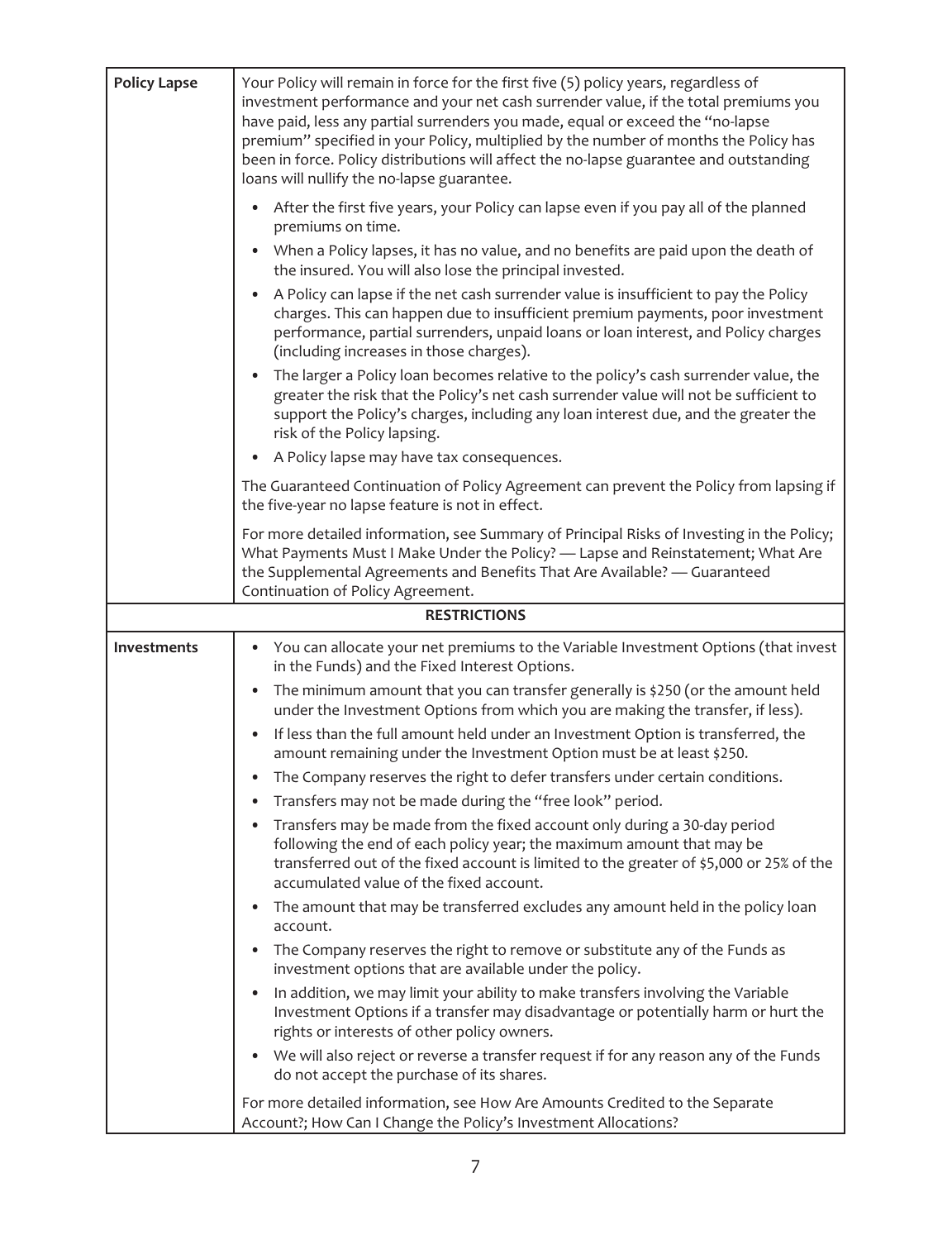| Optional<br><b>Benefits</b>                              | A change in Specified Amount; the addition, deletion, or change of any<br>$\bullet$<br>supplemental agreements; or a change in the insured's rate class may impact the<br>Guaranteed Continuation of Policy Agreement, and may require the payment of<br>additional premiums to maintain the agreement's guarantee.<br>We may stop offering an optional benefit at any time.<br>For more detailed information, see What Are the Supplemental Agreements and |
|----------------------------------------------------------|-------------------------------------------------------------------------------------------------------------------------------------------------------------------------------------------------------------------------------------------------------------------------------------------------------------------------------------------------------------------------------------------------------------------------------------------------------------|
|                                                          | Benefits That Are Available?                                                                                                                                                                                                                                                                                                                                                                                                                                |
|                                                          | <b>Taxes</b>                                                                                                                                                                                                                                                                                                                                                                                                                                                |
| <b>Tax Implications</b>                                  | Consult with a tax professional to determine the tax implications of an investment<br>٠<br>in and payments received under this Policy.                                                                                                                                                                                                                                                                                                                      |
|                                                          | If you purchase the Policy through a tax-qualified plan or individual retirement<br>account (IRA), you do not get any additional tax benefit.                                                                                                                                                                                                                                                                                                               |
|                                                          | Earnings on your Policy (if any) are taxed when you withdraw them (or if a Policy<br>$\bullet$<br>loan is not repaid), at ordinary income tax rates, and may be subject to a tax<br>penalty before age 59 1/2.                                                                                                                                                                                                                                              |
|                                                          | For more detailed information, see Summary of Principal Risks of Investing in the Policy<br>-Tax Risks; How Is the Policy Treated Under Federal Income Tax Law?                                                                                                                                                                                                                                                                                             |
|                                                          | <b>Conflicts of Interest</b>                                                                                                                                                                                                                                                                                                                                                                                                                                |
| <b>Financial</b><br><b>Professionals</b><br>Compensation | Your financial professional may receive compensation for selling this Policy to you, in<br>the form of commissions, asset-based compensation, allowances for expenses, and<br>other compensation programs, and the Company may share the revenue it earns on this<br>Policy with the professional's firm. (Your financial professional may be your broker,<br>investment adviser, insurance agent, or someone else).                                        |
|                                                          | For these reasons, these financial professionals may have a financial incentive to<br>recommend this Policy over another policy or investment.                                                                                                                                                                                                                                                                                                              |
|                                                          | For more detailed information, see Distribution Arrangements.                                                                                                                                                                                                                                                                                                                                                                                               |
| <b>Exchanges</b>                                         | Some financial professionals may have a financial incentive to offer you a new policy in<br>place of the one you own. You should only exchange your policy if you determine, after<br>comparing the features, fees, and risks of both policies, that it is preferable for you to<br>purchase the new policy rather than continue to own your existing policy.                                                                                               |
|                                                          | For more detailed information, see What Payments Must I Make Under the Policy? -<br>Tax-Free "Section 1035" Insurance Policy Exchanges.                                                                                                                                                                                                                                                                                                                     |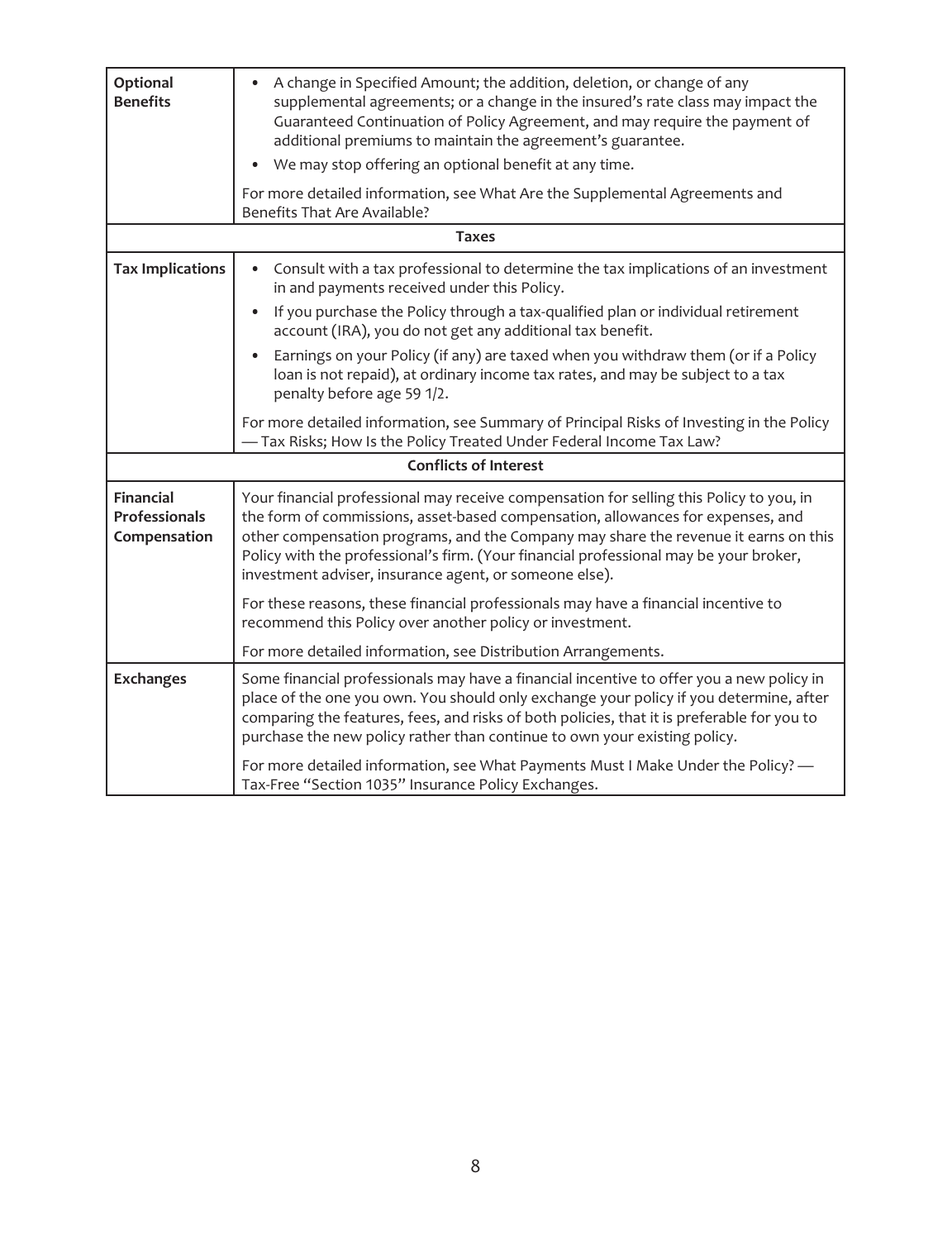#### **OVERVIEW OF THE CORNERSTONE VARIABLE UNIVERSAL LIFE INSURANCE POLICY**

The following provides an overview of the Policy's primary features. Please read the full descriptions in the rest of this prospectus, and your Policy, for more information regarding these features and other provisions of the Policy.

#### *1. Purpose of the Policy*

This Policy provides permanent life insurance coverage with the potential for tax- deferred cash value (policy value) accumulation. The Policy is offered by Penn Mutual. The Policy offers (1) life insurance protection, (2) flexible premium payments, (3) a net cash surrender value that you can access through partial surrenders and loans, (4) the ability to invest in a variety of Variable Investment Options and the fixed account, (5) the ability to transfer among these options tax-free, and (6) optional benefit agreements. The Policy is designed to be long-term life insurance coverage. It is not suitable as a short-term investment vehicle. Please read the entire prospectus before you invest.

#### *2. Premiums*

Amounts you pay to us under your Policy are called premiums or premium payments. Policy premium payments are flexible; other than the required initial minimum premium payment, you can select the time and amount of premiums you pay, within limits.

You choose in your application how often to pay planned premiums — annually, semi-annually, quarterly or monthly. You are not required to pay the planned premium as long as your Policy has sufficient value to pay Policy charges. See *"What Payments Must I Make Under the Policy? — Five Year No-Lapse Feature, Lapse and Reinstatement";* and *"What Are the Supplemental Agreements and Benefits That Are Available? — Guaranteed Continuation of Policy Agreement"* in this prospectus*.* Additional or unplanned premiums may be paid in any amount and at any time. A premium may not be less than the minimum shown in your policy (generally at least \$25).

Although you may have a schedule of planned premiums, **your Policy can lapse even if you pay all of the planned premiums on time** (unless Five Year No-Lapse Feature and/or the Guaranteed Continuation of Policy Agreement are in effect). This can happen because the investment performance of the Variable Investment Options you have allocated premiums or policy value to has been poor, because of charges we deduct, because of partial surrenders you take, or because of a combination of these factors has caused the net cash surrender value of your Policy to be insufficient to pay the policy charges (including payment of interest on any loan that may be outstanding under the Policy). When a Policy lapses, it terminates and has no value, and no benefits are paid upon the death of the insured. You also lose the principal invested.

To qualify your Policy as life insurance under the Internal Revenue Code of 1986, as amended (the "IRC" or "Code"), federal tax law limits the amount of premium payments you may make in relation to the amount of life insurance provided under the Policy. In addition, we can limit the amount of premium payments and/or require medical insurance underwriting and satisfactory evidence of insurability before we accept additional premiums.

Premiums are allocated among the Variable Investment Options and the Fixed Interest Options according to your instructions. The policy value in the Variable Investment Options will vary up or down with the investment performance of the corresponding underlying mutual funds. Amounts in the Fixed Interest Options are guaranteed and will earn interest declared from time to time by the Company.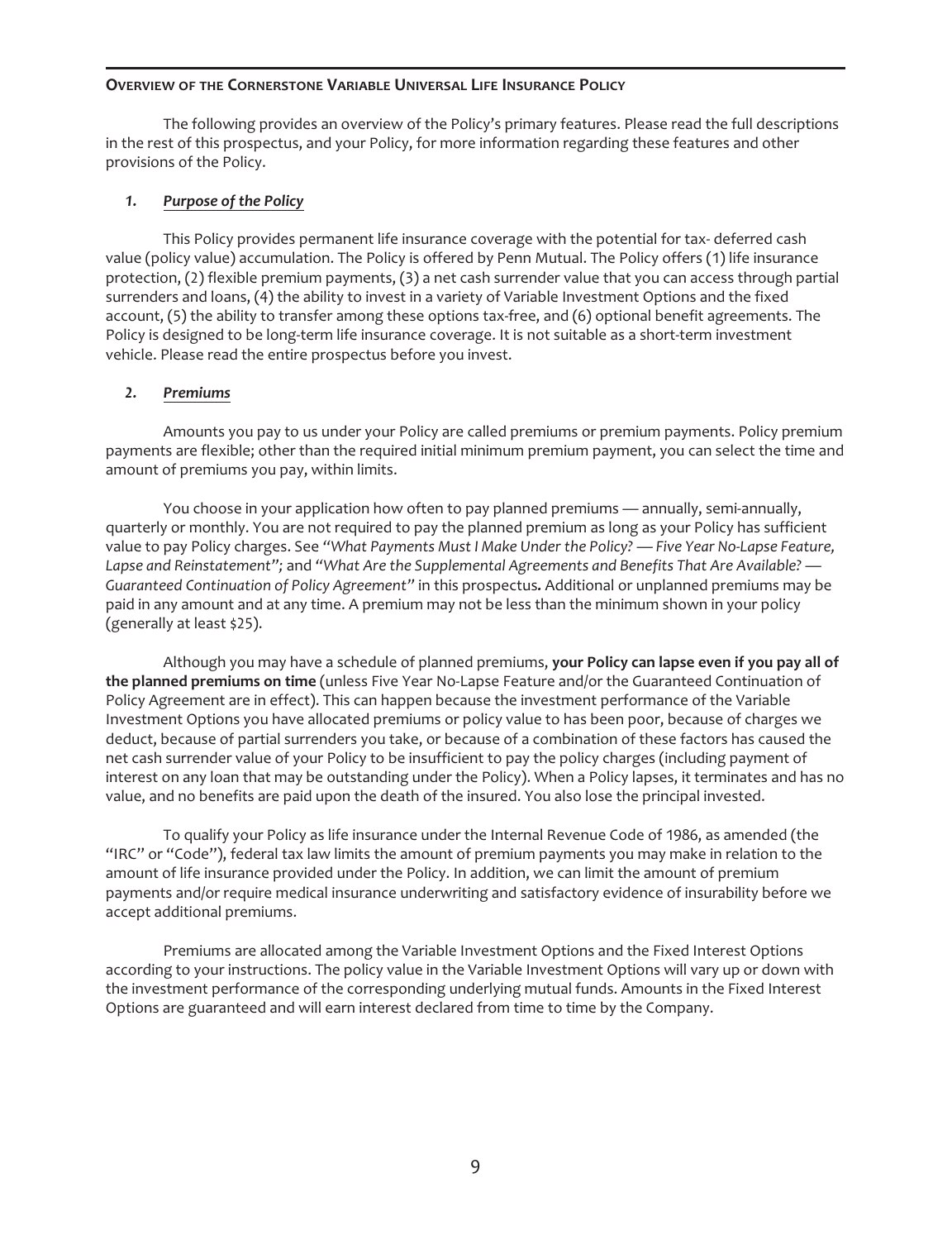#### *3. Policy Features*

The Policy offers a variety of important features and benefits, including the following:

#### **Life Insurance Benefit**

The Policy provides life insurance on you or another individual you name. In your application for the Policy, you will tell us how much life insurance coverage you want on the life of the insured person (the "Specified Amount"). We offer two different types of death benefits under the Policy, Option 1 is a level death benefit option and Option 2 is an increasing death benefit option: Option 1 — the death benefit is the greater of (a) the Specified Amount of insurance, or (b) a percentage of the Policy value (on the date of the insured's death) equal to the minimum necessary for your Policy to qualify as life insurance under IRC Section 7702 or Option  $2$  — the death benefit is the greater of (a) the Specified Amount of insurance plus your Policy value on the date of death, or (b) the percentage of the Policy value on the date of the insured's death. Therefore the death benefit could increase or decrease based on investment performance, but will not be less than the Specified Amount. You can increase or decrease the Specified Amount, subject to certain conditions. While the Policy is in effect, we will pay the beneficiary the death benefit less the amount of any outstanding loan when the insured dies.

#### **Investment Options**

The Policy allows you to allocate your policy value to the different Variable Investment Options which each invest in a specified mutual fund portfolio (each, a "Fund"). Your policy value will increase *or decrease* to reflect the investment performance of the Funds you select; you bear the investment risk and you can lose money invested in the Funds. *Appendix A* of this prospectus lists the Funds currently available in the Policy and includes additional information about the Funds.

In addition to the Variable Investment Options, the Policy allows you to allocate your policy value to a fixed account. The fixed account is designed to be an investment that provides fixed returns, where the Company pays a fixed rate of interest (that it declares periodically, subject to a minimum) and where the Company bears the investment risk. The Fixed Interest Options are described in Appendix B of this Prospectus.

You can change the Investment Options in which you invest throughout the life of the Policy.

#### **Transfers**

Within limitations, you may transfer policy value from one Variable Investment Option to another and to and from the fixed account. In addition, the Policy offers two automated transfer programs — a dollar cost averaging program and an asset rebalancing program.

#### **Policy Value**

The policy value includes the amount in the Variable Investment Options, the Fixed Interest Options, and the policy loan account. The value of your Policy will increase or decrease based upon the investment performance of the Variable Investment Options you choose, your premium payments, interest credited to the Fixed Interest Options, any partial surrenders, outstanding loans (including loan interest), and the charges we deduct.

The *cash surrender value* is the policy value decreased by any surrender charge. The *net cash surrender value* is the policy value decreased by any outstanding policy loan and less any surrender charge. See *"What Is the Value of My Policy?"* You may surrender your Policy at any time and you will receive the net cash surrender value.

The policy value of your Policy will vary with the investment performance of the options you select. There is a risk that the investment performance of the Variable Investment Options may be unfavorable or may not perform up to your expectations, which may decrease the amount of your net cash surrender value.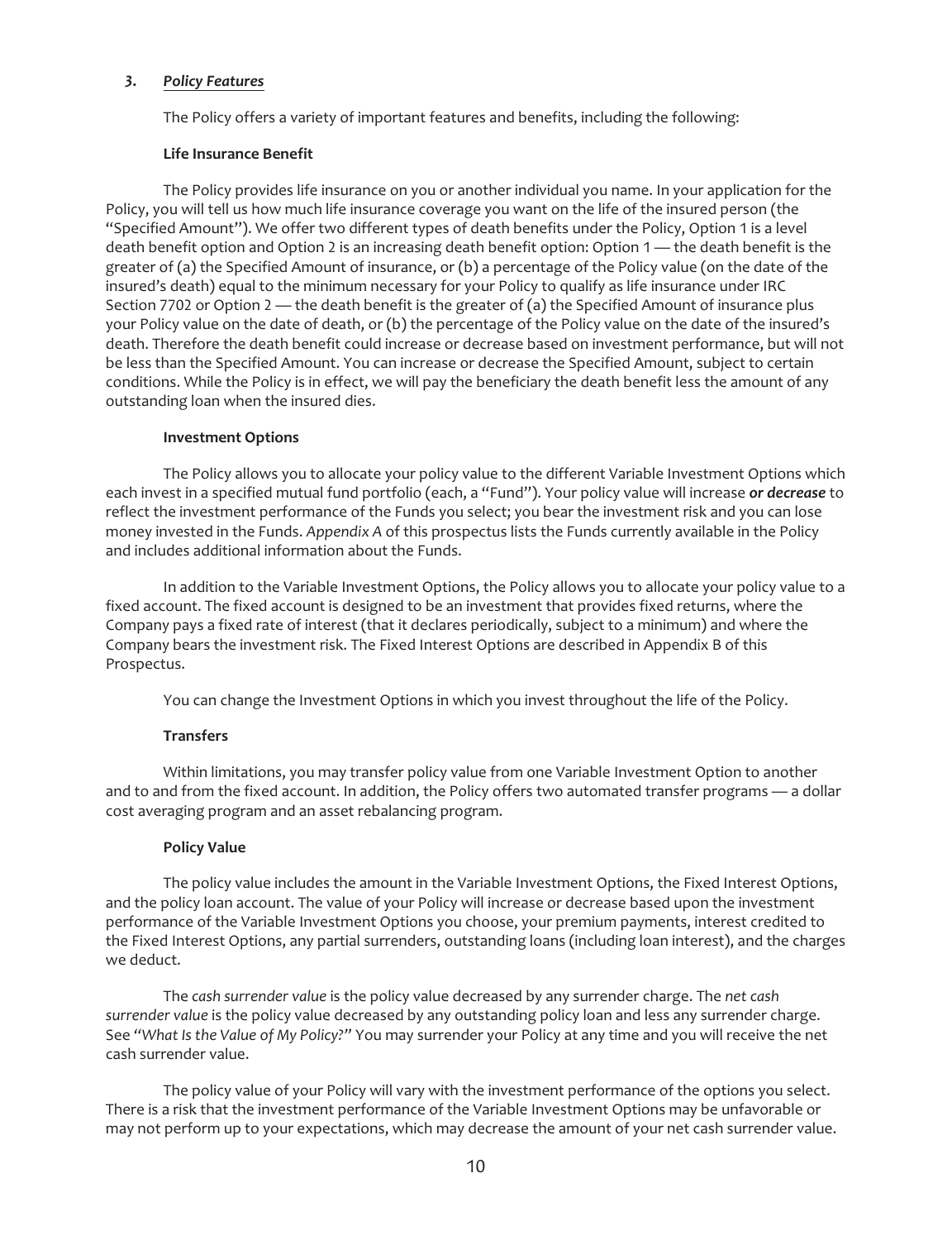If the Variable Investment Options you select for your Policy perform poorly you could lose money, including some or all of the premiums paid. Each Variable Investment Option invests in a different underlying Fund, and a discussion of the investment risks of each of the underlying Funds may be found in the prospectus for each of the Funds. Each underlying Fund has its own investment objective and investment strategy. The performance of each will vary, and some funds are riskier than others. We do not guarantee the investment performance of any of the Variable Investment Options or Funds. You bear the entire investment risk for all amounts allocated to the Variable Investment Options.

#### **Loans**

You may take a loan on your Policy. You may borrow up to 95% of your cash surrender value. The minimum amount you may borrow is \$250. If you take a loan, policy value will be transferred from the Variable Investment Options or the fixed account into the policy loan account. The policy value in the policy loan account does not participate in the investment experience of the Variable Investment Options. Interest on loans will be charged at a fixed loan interest rate of 4.00% and is payable at the end of each policy year. You may repay all or part of a loan at any time.

Policy loans reduce your policy value and death benefit, which may increase the risk your Policy could lapse. Outstanding loans will nullify the no-lapse guarantee of the Policy, and you may need to make additional premium payments or loan repayments to maintain the guarantee. If you take a loan on your policy, you may be subject to tax consequences. See *"How Is the Policy Treated Under Federal Income Tax Law?"* in this prospectus.

#### **Surrenders and Partial Surrenders**

You may surrender your Policy in full at any time. If you do, we will pay you the net cash surrender value (the policy value, less any policy loan outstanding and less any surrender charge that then applies). You may make partial surrenders (subject to limitations) from your net cash surrender value. The minimum partial surrender amount is \$250. Note that you do not have access to your full policy value, just the net cash surrender value.

However, the Policy is generally not a liquid investment. Surrender charges will apply during the first 11 policy years (the surrender charge period) and for 11 years after an increase in the Specified Amount. There are limitations on your ability to access your policy value through surrenders and partial surrenders, including surrender charges, partial surrender charges, possible tax consequences, adverse impacts on Policy benefits, increased risk of Policy lapse, and administrative requirements. A partial surrender will reduce your policy value (and therefore your net cash surrender value) by the amount withdrawn, and could reduce your death benefit. If the policy's net cash surrender value is reduced to a point where it cannot meet the monthly deductions, then your Policy may lapse and terminate.

#### **Free Look Period: 'Right to Cancel'**

You have the right to cancel your Policy within 10 days after you receive it (or longer in some states). This is referred to as the free look period. To cancel your Policy, simply deliver or mail the Policy to our office or to our financial professional who delivered the Policy to you.

#### **No-Lapse Guarantee**

The Policy includes a Five Year No-Lapse Feature at no additional cost. This guarantee prevents the lapse of the Policy when the net cash surrender value is insufficient to cover the Monthly Deduction for the following month, as long as the No-Lapse Feature is in effect.

#### **Supplemental Agreements — Optional Benefits**

The Company offers optional benefits through supplemental agreements that may be added to your Policy (an additional charge applies to *some* of these agreements). These agreements include an Accidental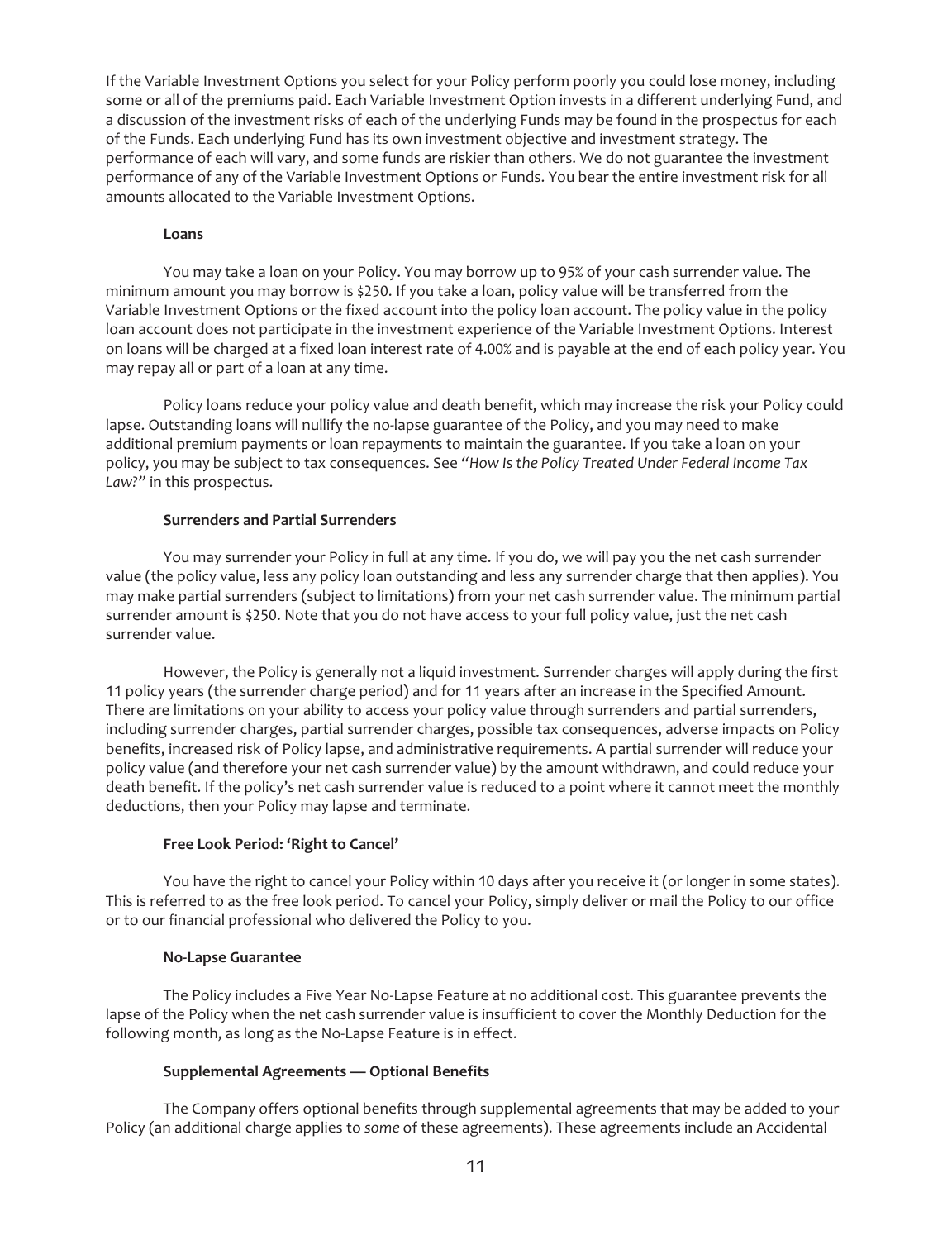Death Benefit Agreement, Additional Insured Term Insurance Agreement, Business Accounting Benefit Agreement, Children's Term Insurance Agreement, Disability Waiver of Monthly Deduction Agreement, Disability Waiver of Monthly Deduction and Disability Monthly Premium Deposit Agreement, Guaranteed Continuation of Policy Agreement, Guaranteed Option to Extend Maturity Date Agreement, Guaranteed Option to Increase Specified Amount Agreement, Guaranteed Withdrawal Benefit Agreement, Return of Premium Term Insurance Agreement, Supplemental Term Insurance Agreement, Supplement Exchange Agreement, Overloan Protection Benefit Agreement, and Accelerated Death Benefit Agreement. If any of these agreements are added, any applicable monthly charges for certain of the supplemental agreements will be deducted from your policy value as part of the monthly deduction.

#### **Taxes**

Death benefits paid under life insurance policies are not subject to federal income tax, but may be subject to federal and state estate taxes. Investment gains from your Policy are not taxed as long as the gains remain in the Policy. If the Policy is *not* treated as a modified endowment contract under federal income tax law, then distributions from the Policy may be treated first as the return of investments in the Policy and then, only after the return of all investment in the Policy, as distributions of taxable income (taxed as ordinary income). Distributions include partial surrenders and surrenders. See *"How Is the Policy Treated Under Federal Income Tax Law?"* in this prospectus for additional information.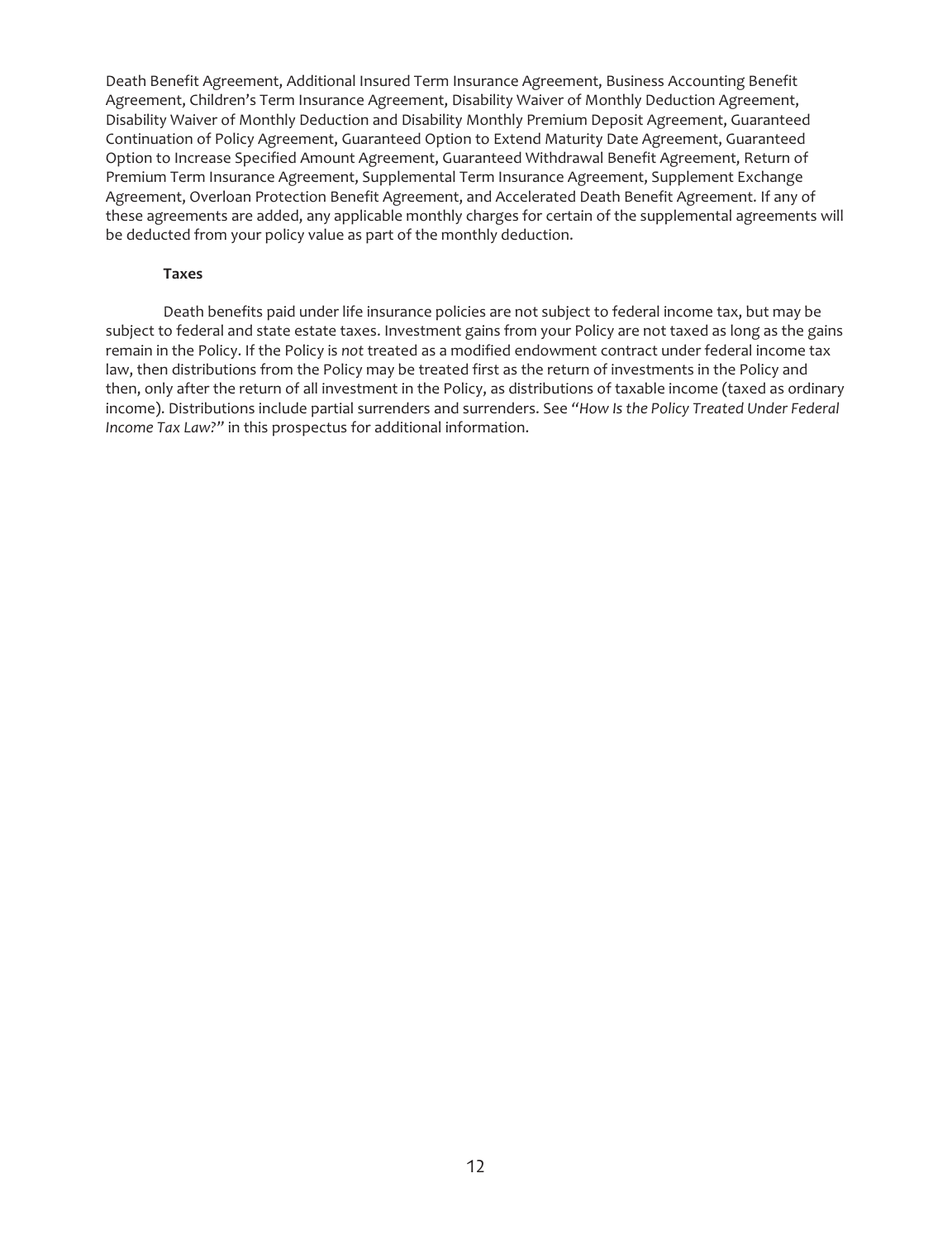#### **TABLE OF FEES AND EXPENSES**

The following tables describe the fees and expenses that you will pay when buying, owning and surrendering the Policy or making partial surrenders. Please refer to your Policy Specifications Page for information about the specific fees you will pay each year based on the options you have elected. (See What Are the Fees and Charges Under the Policy? in this prospectus for additional information).

The first table describes the fees and expenses that you will pay when you make a premium payment, surrender the Policy, make a partial surrender, or transfer policy value between Investment Options.

| <b>Transaction Fees</b>                                                                     |                                                                                                                                       |                                                                                                                                                                                                                                                                                                                                                                             |  |
|---------------------------------------------------------------------------------------------|---------------------------------------------------------------------------------------------------------------------------------------|-----------------------------------------------------------------------------------------------------------------------------------------------------------------------------------------------------------------------------------------------------------------------------------------------------------------------------------------------------------------------------|--|
| Charge                                                                                      | When Charge is Deducted                                                                                                               | <b>Amount Deducted</b>                                                                                                                                                                                                                                                                                                                                                      |  |
| Percent of Premium Charge                                                                   | When a premium is paid.                                                                                                               | 7.50% of premium payments. <sup>1</sup>                                                                                                                                                                                                                                                                                                                                     |  |
| Surrender Charge                                                                            | When the Policy is surrendered<br>within the first 11 policy years.                                                                   | 25% of the lesser of (i) premiums<br>paid and (ii) the maximum<br>surrender charge premium. <sup>2</sup>                                                                                                                                                                                                                                                                    |  |
| Charge for a representative<br>non-tobacco male insured, age<br>45 in the first policy year | When the Policy is surrendered<br>within the first 11 policy years.                                                                   | 25% of the lesser of (i) premiums<br>paid and (ii) \$13.67 per \$1000 of<br>Specified Amount. <sup>2</sup>                                                                                                                                                                                                                                                                  |  |
| Additional Surrender Charges <sup>3</sup>                                                   |                                                                                                                                       |                                                                                                                                                                                                                                                                                                                                                                             |  |
| Minimum Charge                                                                              | When the Policy is surrendered<br>within the first 11 policy years, or<br>within 11 years of any increase in<br>the Specified Amount. | \$1 per \$1,000 of initial Specified<br>Amount or increase in Specified<br>Amount, for insured age 9 or<br>younger at the date of issue or<br>increase.                                                                                                                                                                                                                     |  |
| Maximum Charge                                                                              | When the Policy is surrendered<br>within the first 11 policy years, or<br>within 11 years of any increase in<br>the Specified Amount. | \$7 per \$1,000 of initial Specified<br>Amount or increase in Specified<br>Amount, for insured age 60 or<br>older at the date of issue or<br>increase.                                                                                                                                                                                                                      |  |
| Charge for a representative<br>non-tobacco male insured,<br>age 45                          | When the Policy is surrendered<br>within the first 11 policy years, or<br>within 11 years of any increase in<br>the Specified Amount. | \$5 per \$1,000 of initial Specified<br>Amount or increase in Specified<br>Amount, for insured age 45 at the<br>date of issue or increase.                                                                                                                                                                                                                                  |  |
| Partial Surrender Charge                                                                    | When you take a partial surrender<br>from your Policy.                                                                                | Lesser of \$25 or 2.00% of the<br>amount withdrawn.                                                                                                                                                                                                                                                                                                                         |  |
| <b>Transfer Charge</b>                                                                      | When you make a transfer.                                                                                                             | Maximum Charge \$10.00<br>Current Charge \$0.00 <sup>4</sup>                                                                                                                                                                                                                                                                                                                |  |
| <b>Accelerated Death Benefit</b><br>Agreement                                               | When benefit is exercised.                                                                                                            | One time charge of 12 months'<br>worth of policy charges on the<br>accelerated amount, plus an<br>interest adjustment, which is<br>equal to 12 months' worth of<br>interest on the accelerated<br>amount based on a rate that is<br>the greater of (a) the current<br>90-day Treasury bill rate, or<br>(b) the current maximum<br>statutory adjustable policy loan<br>rate. |  |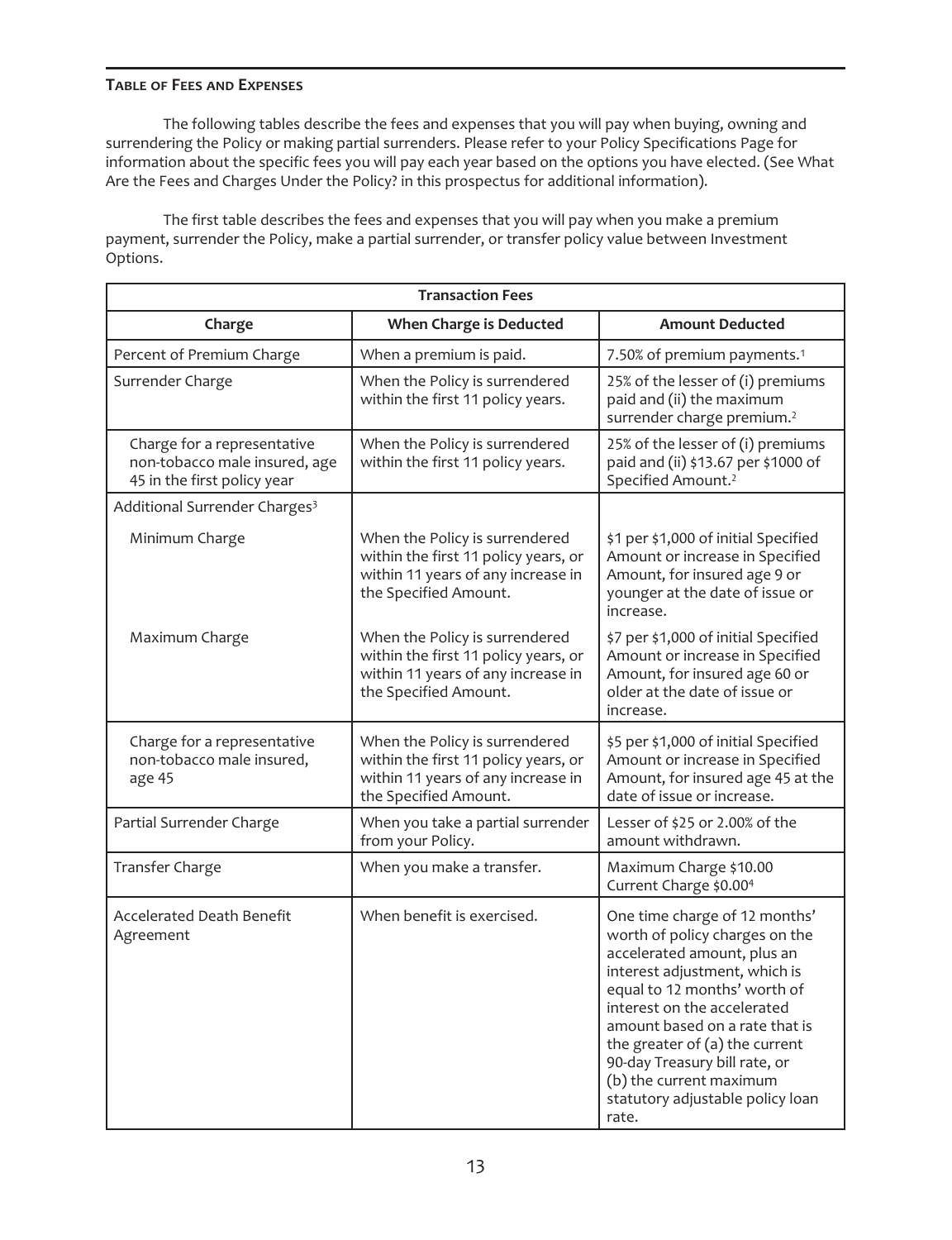| <b>Transaction Fees</b>                  |                                |                                              |  |
|------------------------------------------|--------------------------------|----------------------------------------------|--|
| Charge                                   | <b>When Charge is Deducted</b> | <b>Amount Deducted</b>                       |  |
| Overloan Protection Benefit<br>Agreement | When benefit is exercised.     | One time charge of 3.50% of<br>policy value. |  |

<sup>1</sup> The Percent of Premium Charge is currently reduced to 5.00%. This reduction is not guaranteed and may change.

The next table describes charges that a policy owner may pay periodically during the time you own the Policy. The charges do not include fees and expenses incurred by the funds that serve as investment options under the Policy.

| Periodic Charges under the Policy<br>Other than the Funds' Annual Operating Expenses |                                                                                                                         |                                                                                                                                                                                                                                                                                                                                                      |  |
|--------------------------------------------------------------------------------------|-------------------------------------------------------------------------------------------------------------------------|------------------------------------------------------------------------------------------------------------------------------------------------------------------------------------------------------------------------------------------------------------------------------------------------------------------------------------------------------|--|
| Charge                                                                               | When Charge is<br><b>Deducted</b>                                                                                       | <b>Amount Deducted</b>                                                                                                                                                                                                                                                                                                                               |  |
| <b>Base Contract Charges:</b>                                                        |                                                                                                                         |                                                                                                                                                                                                                                                                                                                                                      |  |
| Cost of Insurance Charges <sup>5</sup>                                               |                                                                                                                         |                                                                                                                                                                                                                                                                                                                                                      |  |
| Maximum Charges                                                                      | Monthly                                                                                                                 | Maximum of \$83.3333 to minimum of<br>\$0.0566 per \$1,000 of net amount at risk.                                                                                                                                                                                                                                                                    |  |
| <b>Current Charges</b>                                                               | Monthly                                                                                                                 | Maximum of \$22.9004 to minimum of<br>\$0.0093 per \$1,000 of net amount at risk.                                                                                                                                                                                                                                                                    |  |
| First year charge for a representative<br>non-tobacco male insured, age 45           |                                                                                                                         |                                                                                                                                                                                                                                                                                                                                                      |  |
| Maximum Charge                                                                       | Monthly                                                                                                                 | \$0.2767 per \$1,000 of net amount at risk.                                                                                                                                                                                                                                                                                                          |  |
| Current Charge                                                                       | Monthly                                                                                                                 | \$0.2628 per \$1,000 of net amount at risk.                                                                                                                                                                                                                                                                                                          |  |
| Mortality and Expense Risk Charge                                                    |                                                                                                                         |                                                                                                                                                                                                                                                                                                                                                      |  |
| Mortality and Expense Risk Face Amount<br>Charge                                     | Monthly, for the<br>first 120 months<br>following policy<br>date or an increase<br>in the policy's<br>Specified Amount. | The charges range from a minimum of<br>\$0.07 per \$1,000 of initial Specified<br>Amount of insurance for female age 5 or<br>under, up to a maximum of \$0.29 per<br>\$1,000 of initial Specified Amount of<br>insurance, for male age 85 or older. A<br>similar charge applies to an increase in<br>the Specified Amount of insurance. <sup>6</sup> |  |

<sup>2</sup> The "maximum surrender charge premium" is determined separately for each Policy and takes into account the individual underwriting characteristics of the insured. The "maximum surrender charge premium" is stated in each Policy. Commencing in the eighth policy year and continuing through the eleventh policy year, the surrender charge decreases each year, after which there is no longer a charge. More detailed information concerning your surrender charge is available from our administrative offices upon request. For additional information on the surrender charges, see *"What Are the Fees and Charges Under the Policy? — Surrender Charge"* in this prospectus.

<sup>3</sup> The "other surrender charge" under the Policies vary depending on the age of the insured at issue. More information concerning the "other surrender charge" is stated in each Policy. Commencing in the eighth policy year and continuing through the eleventh policy year, the surrender charge decreases each year in proportional amounts, after which there is no longer a charge; and commencing eight years after any increase in the Specified Amount of insurance and continuing through the end of eleven years after the increase, the surrender charge decreases each year in proportional amounts, after which there is no longer a charge.

<sup>4</sup> No transaction fee is currently imposed for making a transfer among Variable Investment Options and/or the Fixed Interest Options. We reserve the right to impose a \$10 fee in the future on any transfer that exceeds twelve transfers in a policy year (except in the case of transfers of \$5,000,000 or more).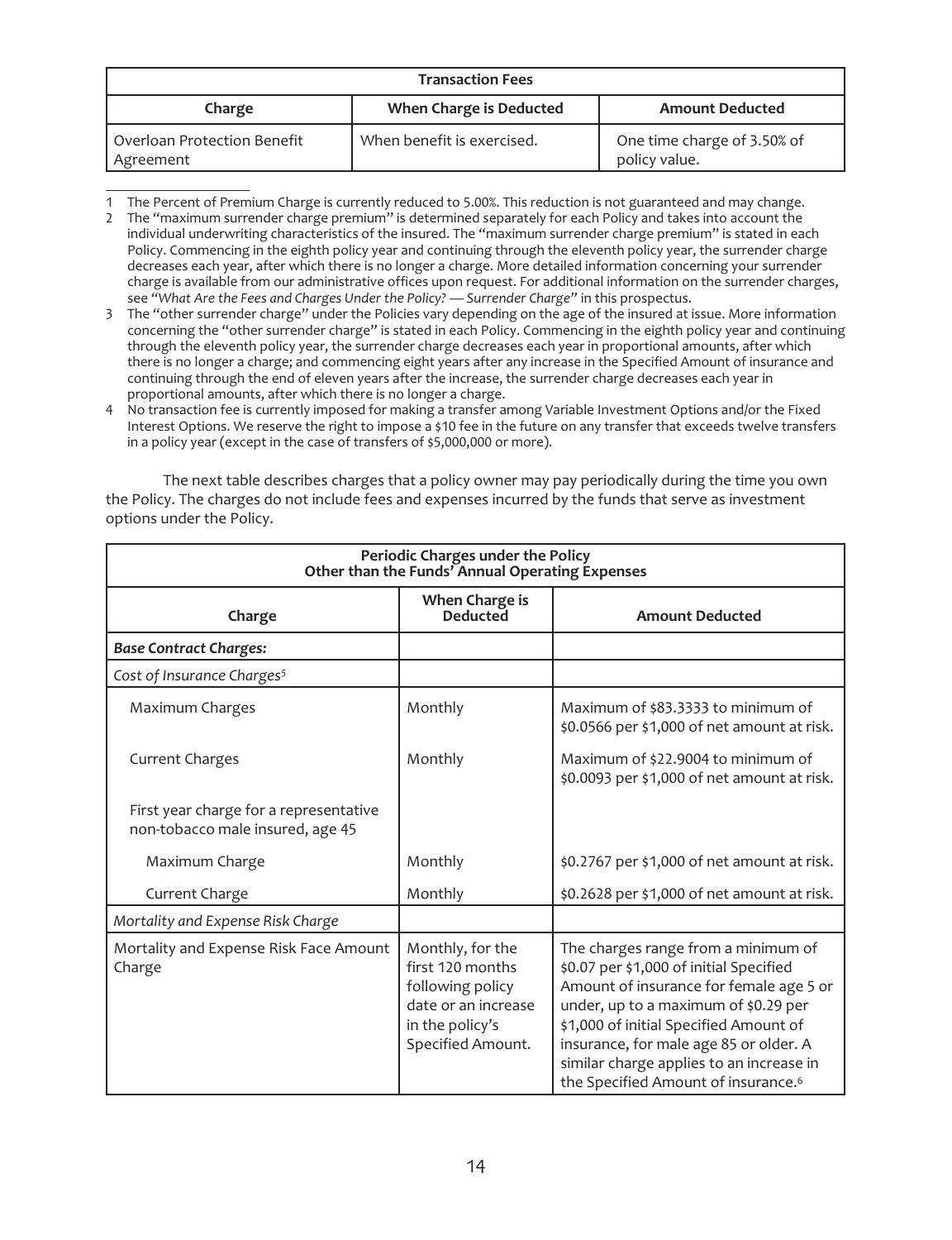| Periodic Charges under the Policy<br>Other than the Funds' Annual Operating Expenses |                                   |                                                                                                                                                                                                |  |
|--------------------------------------------------------------------------------------|-----------------------------------|------------------------------------------------------------------------------------------------------------------------------------------------------------------------------------------------|--|
| Charge                                                                               | When Charge is<br><b>Deducted</b> | <b>Amount Deducted</b>                                                                                                                                                                         |  |
| First year charge for a representative<br>non-tobacco male insured, age 45           |                                   |                                                                                                                                                                                                |  |
| Current and Maximum<br>(Guaranteed) Charges                                          | Monthly                           | \$0.18 per \$1,000 of initial Specified<br>Amount.                                                                                                                                             |  |
| Mortality and Expense Risk Asset Charge                                              |                                   |                                                                                                                                                                                                |  |
| Current and Maximum (Guaranteed)<br>Charge                                           | Monthly                           | 0.60% annually of the first \$50,000 of<br>Policy Value and 0.30% annually of the<br>Policy value in excess of that amount.7                                                                   |  |
| Administrative Charges                                                               | Monthly                           | Guaranteed Maximum \$9.00<br>Current Charge \$8.00                                                                                                                                             |  |
| <b>Optional Benefit Charges:</b>                                                     |                                   |                                                                                                                                                                                                |  |
| Policy Loans <sup>8</sup>                                                            |                                   |                                                                                                                                                                                                |  |
| Net Interest Charge <sup>9</sup>                                                     | End of each Policy<br>year.       |                                                                                                                                                                                                |  |
| Maximum (Guaranteed) Charge                                                          |                                   | Annual rate of 1.00% until year 11 and<br>then an annual rate of 0.25% (0.00% in<br>New York) (after credit from interest<br>paid on collateral held in policy loan<br>account). <sup>10</sup> |  |
| Current Charge                                                                       |                                   | Annual rate of 1.00% until year 11 and<br>then an annual rate of 0.00% (after credit<br>from interest paid on collateral held in<br>policy loan account).                                      |  |
| Accidental Death Benefit Agreement:                                                  |                                   |                                                                                                                                                                                                |  |
| Cost of Insurance Charges <sup>11</sup>                                              |                                   |                                                                                                                                                                                                |  |
| Current and Maximum (Guaranteed)<br>Charges                                          | Monthly                           | Maximum of \$0.1108 to minimum of<br>\$0.0533, per \$1,000 of accidental death<br>benefit.                                                                                                     |  |
| First year charge for a representative<br>non-tobacco male insured, age 45           |                                   |                                                                                                                                                                                                |  |
| <b>Current and Maximum</b><br>(Guaranteed) Charges                                   | Monthly                           | \$0.0592 per \$1,000 of accidental death<br>benefit.                                                                                                                                           |  |
| <b>Additional Insured Term Insurance</b><br>Agreement:                               |                                   |                                                                                                                                                                                                |  |
| Cost of Insurance Charges <sup>11</sup>                                              |                                   |                                                                                                                                                                                                |  |
| Maximum (Guaranteed) Charges                                                         | Monthly                           | Maximum of \$4.2109 to minimum of<br>\$0.0816, per \$1,000 of additional insured<br>term benefit insurance.                                                                                    |  |
| <b>Current Charges</b>                                                               | Monthly                           | Maximum of \$3.0371 to minimum of<br>\$0.0441, per \$1,000 of additional insured<br>term benefit insurance.                                                                                    |  |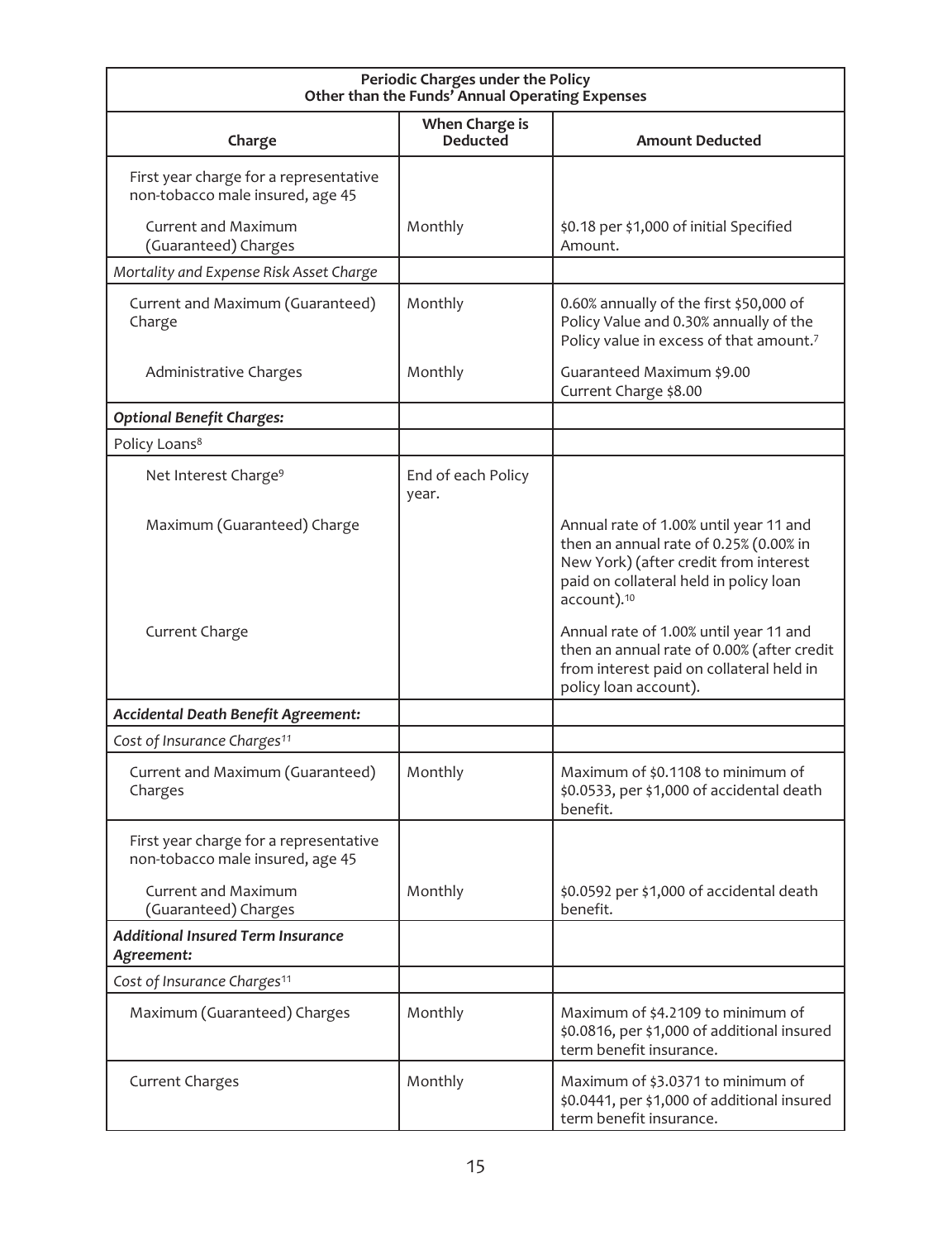| Periodic Charges under the Policy<br>Other than the Funds' Annual Operating Expenses |                                                                                                                        |                                                                                      |  |
|--------------------------------------------------------------------------------------|------------------------------------------------------------------------------------------------------------------------|--------------------------------------------------------------------------------------|--|
| Charge                                                                               | When Charge is<br><b>Deducted</b>                                                                                      | <b>Amount Deducted</b>                                                               |  |
| First year charge for a representative<br>non-tobacco male insured, age 45           |                                                                                                                        |                                                                                      |  |
| Maximum (Guaranteed) Charges                                                         | Monthly                                                                                                                | \$0.2767 per \$1,000 of additional insured<br>term insurance benefits.               |  |
| Current Charge                                                                       | Monthly                                                                                                                | \$0.2229 per \$1,000 of additional insured<br>term insurance benefits.               |  |
| Administrative Charges                                                               |                                                                                                                        |                                                                                      |  |
| First year of Agreement                                                              | Monthly                                                                                                                | \$0.10 per \$1,000 of additional insured<br>term insurance benefit.                  |  |
| First year of increase in term insurance<br>benefit under Agreement                  | Monthly                                                                                                                | \$0.10 per \$1,000 of additional insured<br>term insurance benefit.                  |  |
| <b>Business Accounting Benefit</b><br>Agreement: <sup>12</sup>                       |                                                                                                                        |                                                                                      |  |
| Administrative Charges                                                               | Monthly, for the<br>first eleven years of<br>Policy or after an<br>increase in the<br>Specified Amount<br>of Insurance | \$0.03 per \$1,000 of original Specified<br>Amount of insurance.                     |  |
| Children's Term Insurance Agreement:                                                 |                                                                                                                        |                                                                                      |  |
| Cost of Insurance Charges <sup>11</sup>                                              |                                                                                                                        |                                                                                      |  |
| Maximum (Guaranteed) Charges                                                         | Monthly                                                                                                                | \$0.24 per \$1,000 of children's term<br>insurance benefit.                          |  |
| <b>Current Charges</b>                                                               | Monthly                                                                                                                | \$0.15 per \$1,000 of children's term<br>insurance benefit.                          |  |
| <b>Disability Waiver of Monthly Deductions</b><br>Agreement:                         |                                                                                                                        |                                                                                      |  |
| Cost of Insurance Charges <sup>11</sup>                                              |                                                                                                                        |                                                                                      |  |
| Maximum (Guaranteed) Charges                                                         | Monthly                                                                                                                | Maximum of \$0.5992 to minimum of<br>\$0.0117, per \$1,000 of net amount of<br>risk. |  |
| <b>Current Charges</b>                                                               | Monthly                                                                                                                | Maximum of \$0.3192 to minimum of<br>\$0.0092, per \$1,000 of net amount of<br>risk. |  |
| First year charge for a representative<br>non-tobacco male insured, age 45           |                                                                                                                        |                                                                                      |  |
| Maximum (Guaranteed) Charges                                                         | Monthly                                                                                                                | \$0.0508 per \$1,000 of net amount of risk.                                          |  |
| Current Charges                                                                      | Monthly                                                                                                                | \$0.0275 per \$1,000 of net amount of risk.                                          |  |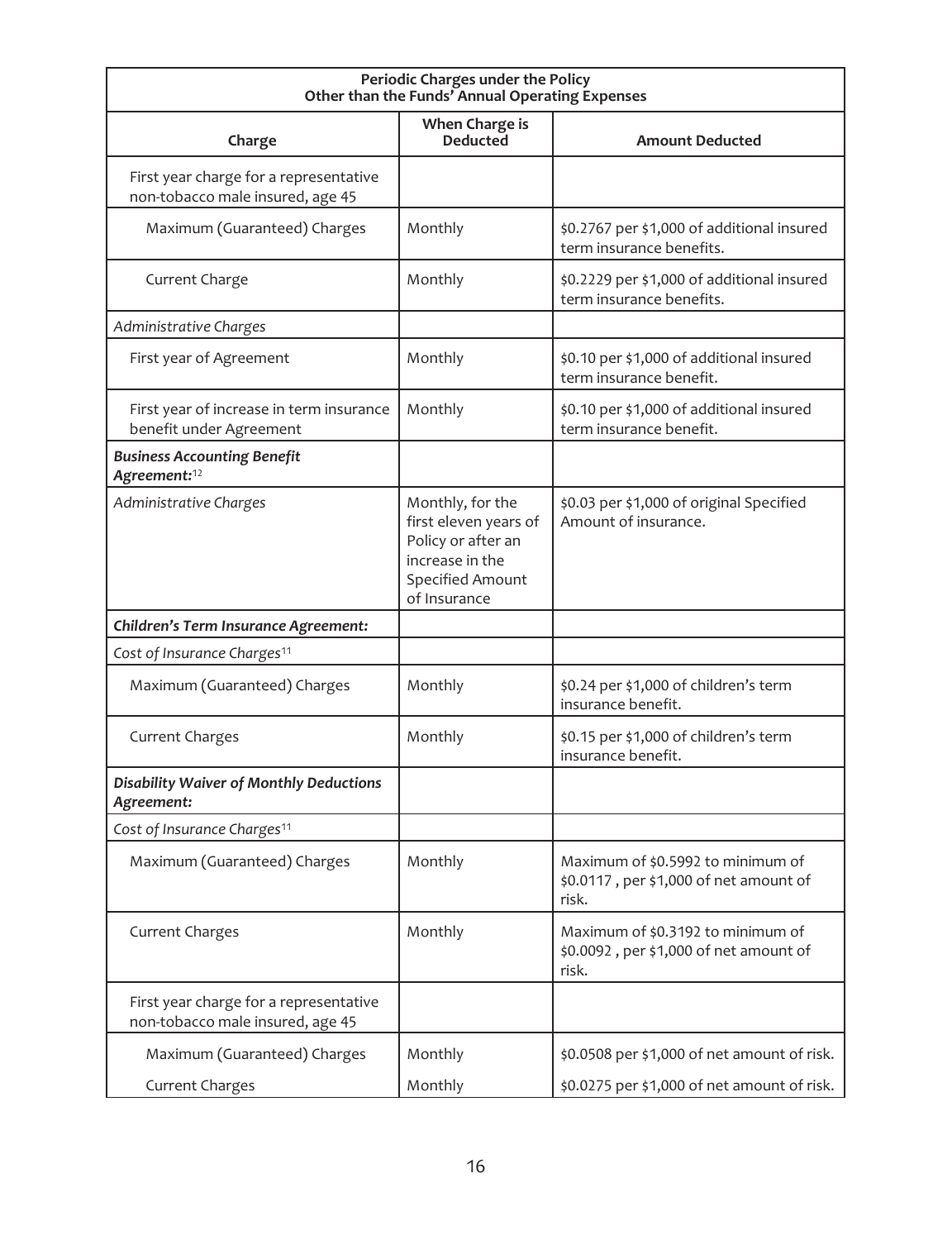| Periodic Charges under the Policy<br>Other than the Funds' Annual Operating Expenses           |                                   |                                                                                                          |  |
|------------------------------------------------------------------------------------------------|-----------------------------------|----------------------------------------------------------------------------------------------------------|--|
| Charge                                                                                         | When Charge is<br><b>Deducted</b> | <b>Amount Deducted</b>                                                                                   |  |
| Disability Waiver of Monthly Reduction<br>and Disability Monthly Premium Deposit<br>Agreement: |                                   |                                                                                                          |  |
| Disability Waiver of Monthly Deduction                                                         |                                   |                                                                                                          |  |
| Cost of Insurance Charges <sup>11</sup>                                                        |                                   |                                                                                                          |  |
| Maximum (Guaranteed) Charges                                                                   | Monthly                           | Maximum of \$0.5992 to minimum of<br>\$0.0117, per \$1,000 of net amount of<br>risk.                     |  |
| <b>Current Charges</b>                                                                         | Monthly                           | Maximum of \$0.3192 to minimum of<br>\$0.0092, per \$1,000 of net amount of<br>risk.                     |  |
| First year charge for a representative<br>non-tobacco male insured, age 45                     |                                   |                                                                                                          |  |
| Maximum (Guaranteed) Charge                                                                    | Monthly                           | \$0.0508 per \$1,000 of net amount of risk.                                                              |  |
| Current Charge                                                                                 | Monthly                           | \$0.0275 per \$1,000 of net amount of risk.                                                              |  |
| Disability Monthly Premium Deposit                                                             |                                   |                                                                                                          |  |
| Cost of Insurance Charges <sup>11</sup>                                                        |                                   |                                                                                                          |  |
| Maximum (Guaranteed) Charges                                                                   | Monthly                           | Maximum of \$0.96 to minimum of \$0.03,<br>per \$100 of net amount of risk.                              |  |
| <b>Current Charges</b>                                                                         | Monthly                           | Maximum of \$0.96 to minimum of \$0.03,<br>per \$100 of net amount of risk.                              |  |
| First year charge for a representative<br>non-tobacco male insured, age 45                     |                                   |                                                                                                          |  |
| Maximum (Guaranteed) Charges                                                                   | Monthly                           | \$0.12 per \$100 of net amount at risk.                                                                  |  |
| <b>Current Charges</b>                                                                         | Monthly                           | \$0.12 per \$100 of net amount at risk.                                                                  |  |
| <b>Guaranteed Continuation of Policy</b><br>Agreement:                                         |                                   |                                                                                                          |  |
| Cost of Insurance                                                                              | Monthly                           | \$0.01 per \$1,000 of Specified Amount of<br>insurance.                                                  |  |
| <b>Guaranteed Option to Extend Maturity</b><br>Date Agreement:                                 |                                   |                                                                                                          |  |
| Cost of Insurance Charges <sup>11</sup>                                                        |                                   |                                                                                                          |  |
| Maximum (Guaranteed) Charges                                                                   | Monthly                           | Maximum of \$6.30 to minimum of \$2.80,<br>per \$1,000 of net amount of risk, applied<br>from age 90-99. |  |
| Current Charges                                                                                | Monthly                           | No charge.                                                                                               |  |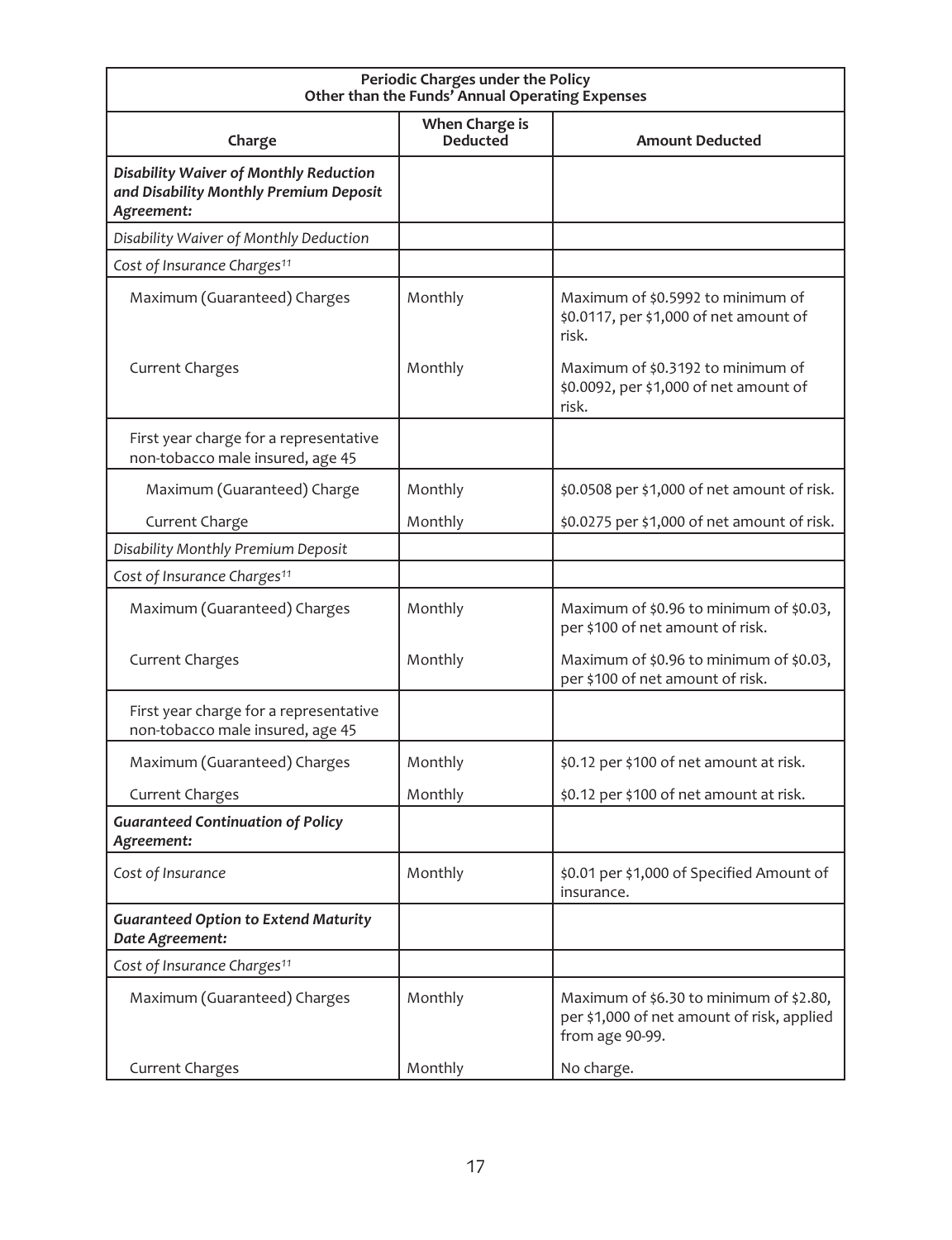| Periodic Charges under the Policy<br>Other than the Funds' Annual Operating Expenses |                                   |                                                                                                                                        |  |
|--------------------------------------------------------------------------------------|-----------------------------------|----------------------------------------------------------------------------------------------------------------------------------------|--|
| Charge                                                                               | When Charge is<br><b>Deducted</b> | <b>Amount Deducted</b>                                                                                                                 |  |
| First year charge for a representative<br>non-tobacco male insured, age 45           |                                   |                                                                                                                                        |  |
| Maximum (Guaranteed) Charges                                                         | Monthly                           | \$0 per \$1,000 net amount of risk.                                                                                                    |  |
| <b>Current Charges</b>                                                               | Monthly                           | No charge.                                                                                                                             |  |
| <b>Guaranteed Option to Increase Specified</b><br>Amount Agreement:                  |                                   |                                                                                                                                        |  |
| Cost of Insurance Charges <sup>11</sup>                                              |                                   |                                                                                                                                        |  |
| Current and Maximum (Guaranteed)<br>Charges                                          | Monthly                           | Maximum of \$0.145 to minimum of<br>\$0.0425, per \$1,000 of guaranteed option<br>amount.                                              |  |
| First year charge for a representative<br>non-tobacco male insured, age 45           |                                   |                                                                                                                                        |  |
| <b>Current and Maximum</b><br>(Guaranteed) Charges                                   | Monthly                           | \$0.1058 per \$1,000 of guaranteed option<br>amount.                                                                                   |  |
| <b>Guaranteed Withdrawal Benefit</b><br>Agreement:                                   |                                   |                                                                                                                                        |  |
| Maximum Charge                                                                       | Monthly                           | 1.00% annually of the policy value<br>allocated to the Separate Account.                                                               |  |
| <b>Current Charges</b>                                                               | Monthly                           | 0.60% annually of the policy value<br>allocated to the Separate Account.                                                               |  |
| Return of Premium Term Insurance<br>Agreement:                                       |                                   |                                                                                                                                        |  |
| Cost of Insurance Charges <sup>11</sup>                                              |                                   |                                                                                                                                        |  |
| Maximum (Guaranteed) Charges                                                         | Monthly                           | Maximum of \$83.3333 to minimum of<br>\$0.0816, per \$1,000 of term insurance.                                                         |  |
| <b>Current Charges</b>                                                               | Monthly                           | Maximum of \$22.9004 to minimum of<br>\$0.0244, per \$1,000 of term insurance.                                                         |  |
| First year charge for a representative<br>non-tobacco male insured, age 45           |                                   |                                                                                                                                        |  |
| Maximum (Guaranteed) Charges                                                         | Monthly                           | \$0.2767 per \$1,000 of term insurance.                                                                                                |  |
| <b>Current Charges</b>                                                               | Monthly                           | \$0.2728 per \$1,000 of term insurance.                                                                                                |  |
| <b>Supplemental Term Insurance</b><br>Agreement: <sup>11,13</sup>                    |                                   |                                                                                                                                        |  |
| Cost of Insurance Charges <sup>11</sup>                                              |                                   |                                                                                                                                        |  |
| Maximum (Guaranteed) Charges                                                         | Monthly                           | Maximum of \$83.3333 to minimum of<br>\$0.0566, per \$1,000 of net amount at risk<br>attributable to the term insurance benefit.       |  |
| <b>Current Charges</b>                                                               | Monthly                           | Maximum of \$22.9004 to minimum of<br>\$0.0070 to, per \$1,000 of net amount at<br>risk attributable to the term insurance<br>benefit. |  |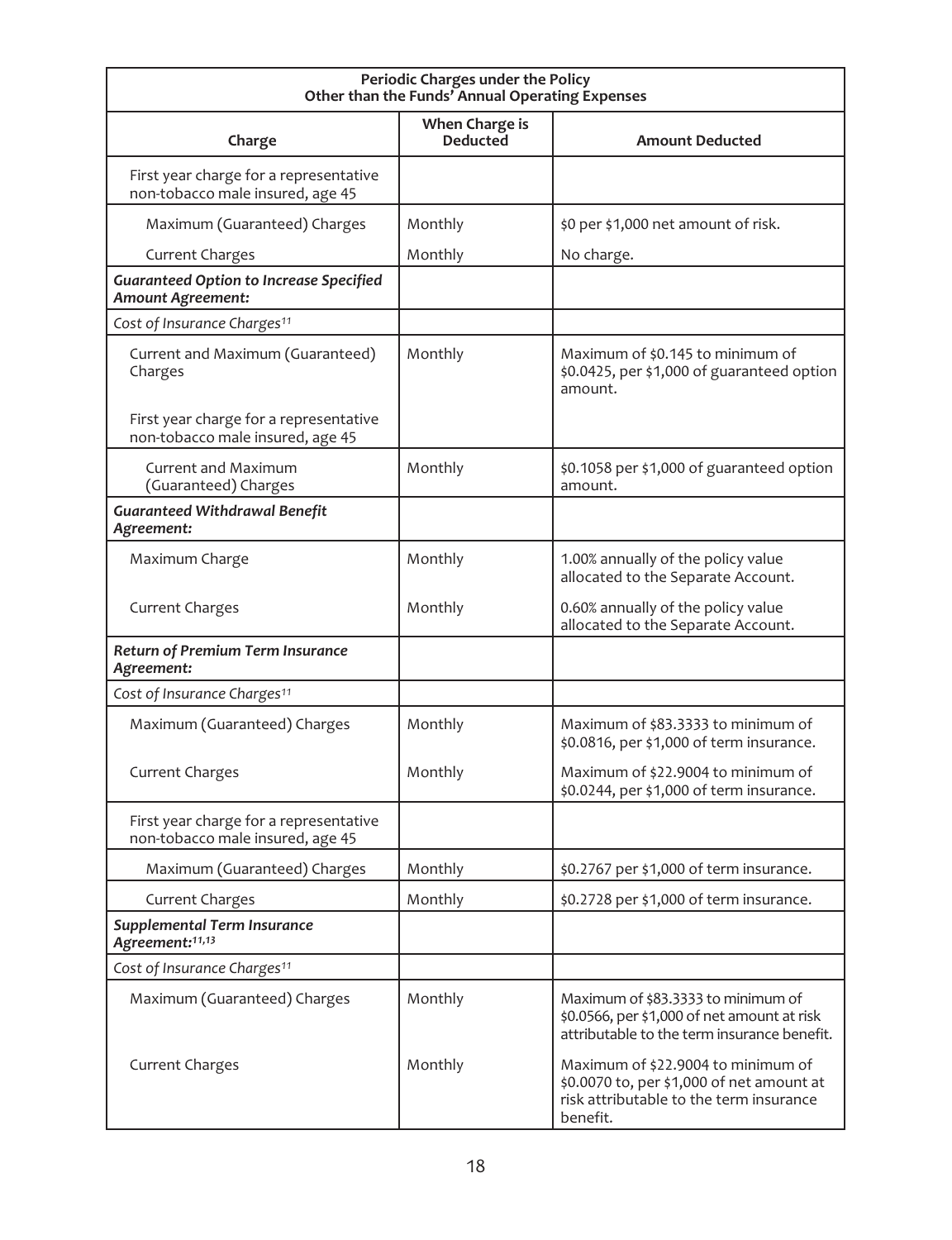| Periodic Charges under the Policy<br>Other than the Funds' Annual Operating Expenses |                                   |                                                                                                                                                                                                                                                                                                                                                                                                                    |  |
|--------------------------------------------------------------------------------------|-----------------------------------|--------------------------------------------------------------------------------------------------------------------------------------------------------------------------------------------------------------------------------------------------------------------------------------------------------------------------------------------------------------------------------------------------------------------|--|
| Charge                                                                               | When Charge is<br><b>Deducted</b> | <b>Amount Deducted</b>                                                                                                                                                                                                                                                                                                                                                                                             |  |
| First year charge for a representative<br>non-tobacco male insured, age 45           |                                   |                                                                                                                                                                                                                                                                                                                                                                                                                    |  |
| Maximum (Guaranteed) Charges                                                         | Monthly                           | \$0.2767 per \$1,000 of net amount at risk<br>attributable to the term insurance<br>henefit.                                                                                                                                                                                                                                                                                                                       |  |
| Current Charge                                                                       | Monthly                           | \$0.0450 per \$1,000 of net amount at risk<br>attributable to the term insurance<br>benefit.                                                                                                                                                                                                                                                                                                                       |  |
| Mortality and Expense Risk Face Amount<br>Charge                                     |                                   |                                                                                                                                                                                                                                                                                                                                                                                                                    |  |
| Maximum (Guaranteed) Charges                                                         | Monthly                           | For the first 120 months following policy<br>date, the charges range from a minimum<br>of \$0.12 per \$1,000 of the term insurance<br>benefit, for female age 5 or under, up to<br>a maximum of \$0.34 per \$1,000 of the<br>term insurance benefit, for male age 85<br>or older. A similar charge applies to an<br>increase in the term insurance benefit,<br>for the first 120 months following the<br>increase. |  |
| <b>Current Charges</b>                                                               | Monthly                           | No charge.                                                                                                                                                                                                                                                                                                                                                                                                         |  |
| First year charge for a representative<br>non-tobacco male insured, age 45           |                                   |                                                                                                                                                                                                                                                                                                                                                                                                                    |  |
| Maximum (Guaranteed) Charges                                                         | Monthly                           | \$0.23 per \$1,000 of the term insurance<br>henefit.                                                                                                                                                                                                                                                                                                                                                               |  |
| <b>Current Charges</b>                                                               | Monthly                           | \$0.00 per \$1,000 of the term insurance<br>benefit.                                                                                                                                                                                                                                                                                                                                                               |  |
| Supplemental Exchange Agreement:                                                     |                                   |                                                                                                                                                                                                                                                                                                                                                                                                                    |  |
| Current and Maximum (Guaranteed)<br>Charges                                          | Monthly                           | No charge.                                                                                                                                                                                                                                                                                                                                                                                                         |  |

<sup>5</sup> The Cost of Insurance Charges under the Policies vary depending on the individual circumstances of the insured, such as sex, age and risk classification. The charges also vary depending on the amount of insurance specified in the Policy and the policy year in which the charge is deducted. The table shows the lowest and the highest cost of insurance charges for an insured, based on our current rates and on guaranteed maximum rates for individuals in standard risk classifications. The table also shows the first year cost of insurance charges under a Policy issued to an individual who is representative of individuals we insure. The charge shown in the table may not be representative of the charge that you will pay. Your Policy will state your guaranteed maximum cost of insurance charges. More detailed information concerning your cost of insurance charges is available from our administrative offices upon request. Also, before you purchase the Policy, we will provide you with hypothetical illustrations of policy values based upon the insured's age and risk classification, the amount of insurance specified in the Policy, planned periodic premiums, and supplemental agreements requested. The net amount at risk referred to in the tables is based upon the difference between the current death benefit provided under the Policy and the current value of the Policy. For additional information on cost of insurance charges, see *"What Are the Fees and Charges Under the Policy? — Monthly Deductions — Insurance Charge"* in this prospectus.

<sup>6</sup> The mortality and expense risk face amount charges are currently reduced. During the first 60 months following the policy date, the charges range from \$0.06 per \$1,000 of initial Specified Amount of insurance for females age 7 and under and up to \$0.29 per \$1,000 of initial Specified Amount of insurance for males age 74 and older. For months 61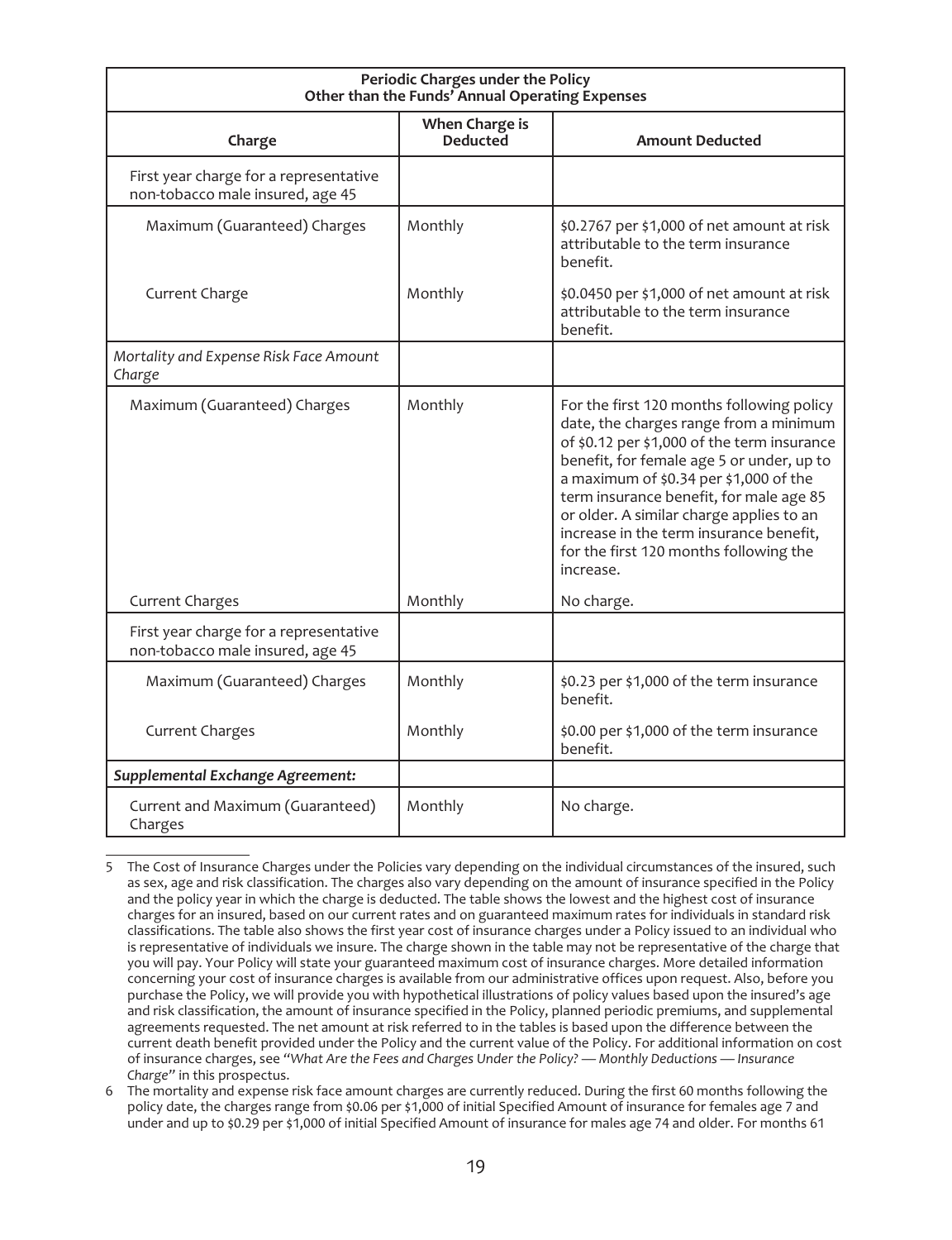through 120 following the policy date, the charges range from \$0.03 per \$1,000 of initial Specified Amount of insurance for females age 7 and under and up to \$0.15 per \$1,000 of initial Specified Amount of insurance for males age 74 and older. The charge on an additional Specified Amount of insurance is similarly reduced.

- 7 This charge is currently reduced. For policies issued after August 2004, for the first 120 months following the policy date, to 0.45% annually of the first \$25,000 of policy value and 0.15% annually of the policy value in excess of that amount. After the first 120 months following the policy date, the charge is currently reduced to zero. See *"What Are the Fees and Charges Under the Policy? — Monthly Deductions — Mortality and Expense Risk Charge"* in this prospectus for additional information about this charge.
- 8 You may borrow up to 95% of your cash surrender value. The minimum amount you may borrow is \$250. An amount equivalent to the loan is withdrawn from Subaccounts and the fixed account on a pro-rata basis (unless you designate a different withdrawal allocation when you request the loan) and is transferred to a policy loan account, as collateral for the loan. See *"What Is a Policy Loan?"* in this prospectus.
- 9 Net Interest Charge for a Loan means the difference between the amount of interest we charge on the loan and the amount of interest we credit to your Policy in the policy loan account.
- 10 The policy loan account is guaranteed to earn interest at 3.00% during the first ten policy years and 3.75% thereafter (4.00% thereafter in New York). On a guaranteed basis, the Net Interest Charge during the first ten policy years is 1.00% and 0.25% thereafter (0.00% in New York). The policy loan account currently earns interest at 3.00% during the first 10 policy years and 4.00% thereafter. On a current basis, the Net Interest Charge during the first 10 policy years is 1.00% and 0.00% thereafter.
- 11 The cost of insurance charges under the Agreements vary depending on the individual circumstances of the insured, such as sex, age and risk classification. The charges also vary depending on the amount of insurance specified in the Agreement and the year in which the charge is deducted. The charges shown in the table may not be representative of the charge you would pay. The table shows the lowest and the highest cost of insurance charges for an insured, based on current rates and on guaranteed maximum rates for individuals in standard risk classifications. The table also shows the first year cost of insurance charges under an Agreement issued to an individual who is representative of individuals we insure. The specifications pages of the Policy will indicate the guaranteed maximum cost of insurance charge for the Agreement applicable to your Policy. More detailed information concerning your cost of insurance charges is available from our administrative offices upon request. Also, before you purchase the Policy, we will provide you with hypothetical illustrations of policy values based upon the insured's age and risk classification, the amount of insurance specified in the Policy, planned periodic premiums, and agreements requested. The net amount at risk referred to in the table is based upon the difference between the current benefit provided under the Agreement and the current policy value allocated to the Agreement. For additional information about the Agreements, see *"What Are the Supplemental Agreements and Benefits That Are Available?"* in this prospectus.
- 12 This agreement is not available to all persons. See *"What Are the Supplemental Agreements and Benefits That Are Available? — Business Accounting Benefit Agreement"* in this prospectus for additional information.
- 13 For purposes of determining the allocation of net amount at risk between the Specified Amount of insurance in the Policy, and the term insurance benefit, the policy value will be allocated as follows: first to the initial term insurance benefit segment, then to any segments resulting from increases in the term insurance benefit in the order of the increases, then to the initial Specified Amount segment, and then to any segments resulting from increases in the Specified Amount in the order of the increases. Any increase in the death benefit in order to maintain the required minimum margin between the death benefit and the policy value will be allocated to the most recent increase in the Specified Amount in the Policy.

#### **Funds' Annual Operating Expenses**

The next table shows the minimum and maximum total operating expenses deducted from Fund assets. Fund expenses may be higher or lower in the future. You may pay these expenses periodically during the time that your policy value is invested in the Variable Investment Options. A complete list of the underlying Funds, including information concerning each underlying Fund's fees and expenses, is contained in Appendix A at the back of this prospectus.

| Annual Fund Expenses <sup>1</sup>                                                                                                                                                                                          |       | Minimum Maximum |
|----------------------------------------------------------------------------------------------------------------------------------------------------------------------------------------------------------------------------|-------|-----------------|
| Total Annual Fund Operating Expenses (expenses that are deducted from fund<br>assets, including management fees, distribution (12b-1) fees, and other expenses)                                                            | 0.34% | 1.25%           |
| Net Annual Fund Operating Expenses (expenses that are deducted from fund<br>assets, including management fees, 12b-1 fees, and other expenses, after any<br>expense reimbursement or fee waiver arrangements) <sup>2</sup> | 0.34% | 1.25%           |

1 Expressed as a percentage of average net assets for the fiscal year ended December 31, 2021. Fund expenses may be higher or lower in the future. This information is provided by the Funds and their agents. The information is based on 2021 expenses. We have not verified the accuracy of the information provided by Funds.

<sup>2</sup> The range of Net Annual Fund Operating Expenses takes into account contractual arrangements for the Funds that require a Fund's investment adviser to reimburse or waive Fund expenses through at least April 30, 2023.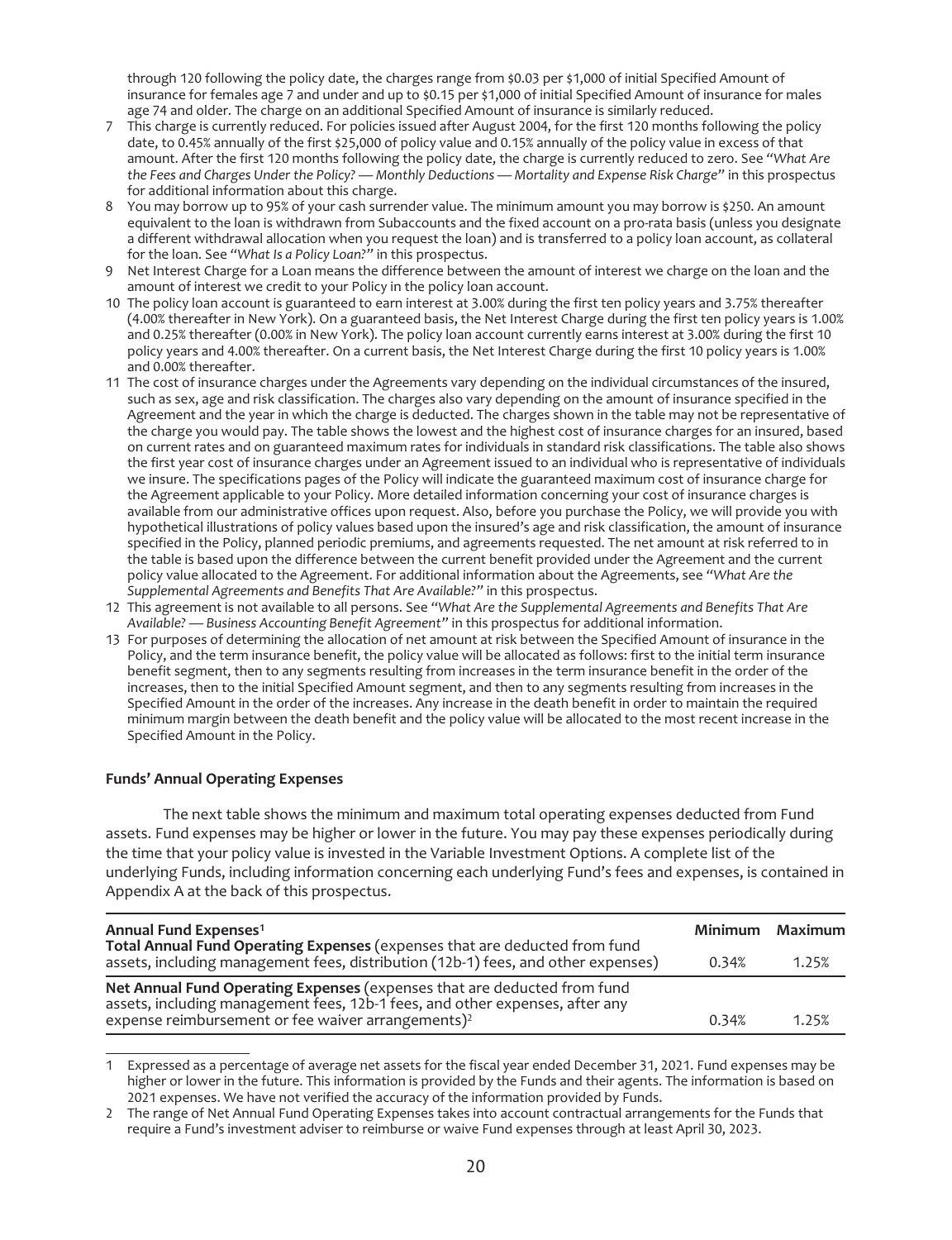#### **SUMMARY OF PRINCIPAL RISKS OF INVESTING IN THE POLICY**

Many benefits of the Cornerstone Variable Universal Life insurance policies have a corresponding risk, and both benefits and risks should be considered before you purchase a Policy. More complete and detailed information about these features is provided later in this prospectus and in the SAI.

#### **Investment Risk**

The value of your Policy, which may be invested in Variable Investment Options, will vary with the investment performance of the options you select. There is a risk that the investment performance of the Variable Investment Options may be unfavorable or may not perform up to your expectations, which may decrease the amount of your net cash surrender value. If the Variable Investment Options you select for your Policy perform poorly you could lose money, including some or all of the premiums paid. Each Variable Investment Option invests in an underlying Fund, and a comprehensive discussion of the investment risks of each of the underlying Funds may be found in the prospectus for each of the Funds.

Each underlying Fund has its own investment objective and investment strategy. The performance of each will vary, and some Funds are riskier than others. We do not guarantee the investment performance of the Variable Investment Options or Funds. You bear the entire investment risk for all amounts allocated to the Variable Investment Options. Your premium and policy value allocation choices should be consistent with your personal investment objective and your risk tolerance. Before allocating money to a Variable Investment Option, please read the prospectus for the underlying Fund carefully.

The value of your Policy may also be invested in the fixed account. Premiums and policy value allocated to the fixed account may be kept there for an extended period of time due to restrictions on transfers out of the fixed account. There is a risk that other investment options will perform more favorably than the fixed account while your policy value remains there.

In addition, a variable life insurance policy is designed to provide a Life Insurance Benefit or to help meet other long-term financial objectives. Substantial fees, expenses, and tax implications generally make variable life insurance unsuitable as a short-term savings vehicle.

#### **Risk of Lapse**

*Your Policy can lapse even if you pay all of the planned premiums on time.* When a Policy lapses, it has no value, and no benefits are paid upon the death of the insured. You may also lose the principal invested.

Specifically, your Policy may terminate, or lapse, if the net cash surrender value of the Policy is not sufficient to pay policy charges (including payment of interest on any loan that may be outstanding under the Policy) and the Five-Year No-Lapse Feature is not in effect. This can happen because you have not paid enough premium, because the investment performance of the Variable Investment Options you have allocated premiums or policy value to has been poor, because of charges we deduct, because of partial surrenders you make, because of Policy loans you take, or because of a combination of these factors. We will notify you how much additional premium you will need to pay to keep the Policy in force. You will have a 61 day grace period to make that payment. Subject to certain conditions, if the Policy terminates, you can apply to reinstate it within five years from the date of lapse if the insured is alive.

The Guaranteed Continuation of Policy Agreement can prevent Policy lapse if you have purchased the agreement and meet the requirements of the agreement.

#### **Policy Loan Risks**

The larger a Policy loan becomes relative to the Policy's cash surrender value, the greater the risk that the Policy's net cash surrender value will not be sufficient to support the Policy's charges and expenses, including any loan interest due, and the greater the risk of the Policy lapsing. Any loan interest payable on a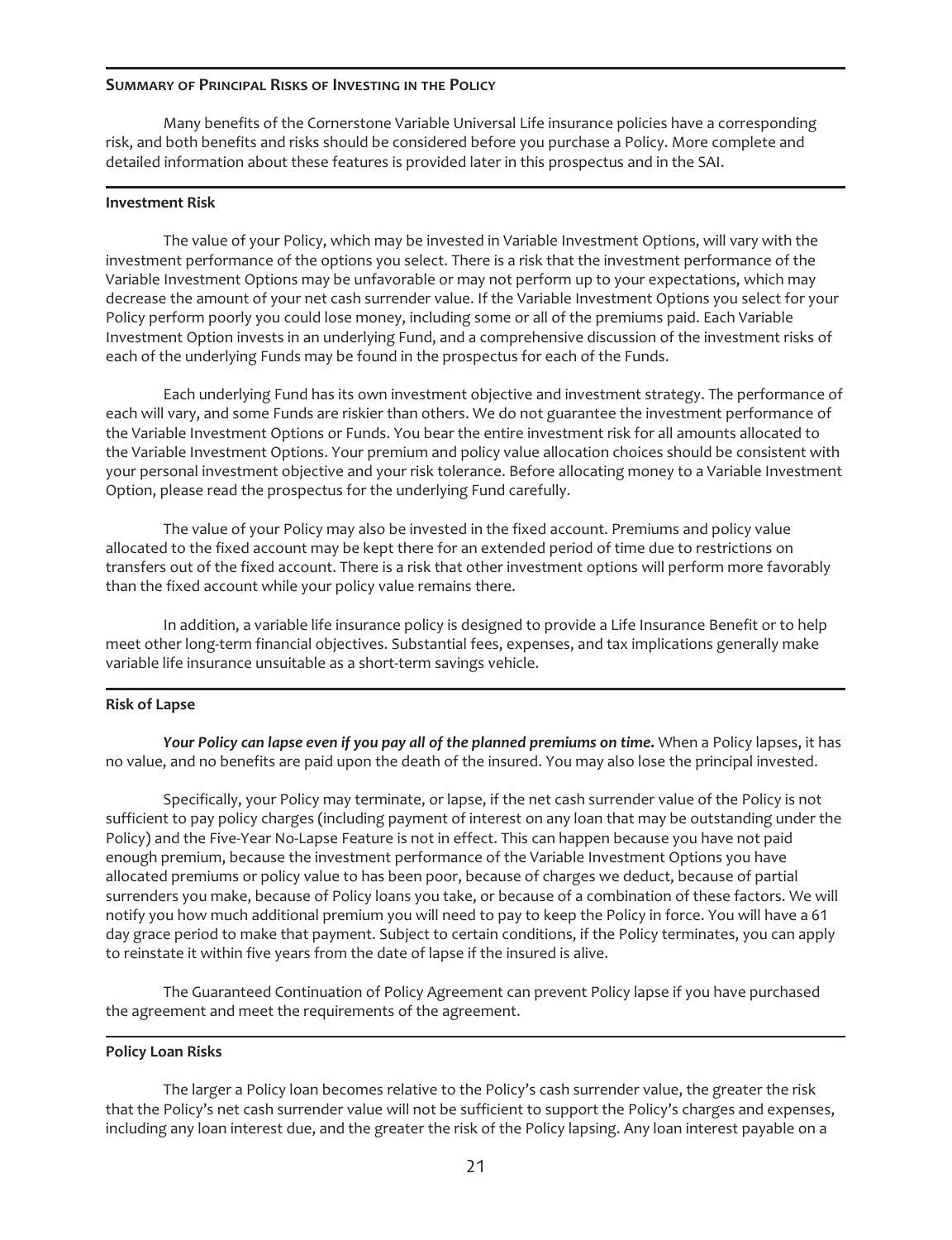policy anniversary that you do not pay will become part of the outstanding Policy loan principal and will also accrue interest.

A loan, repaid or not, has a permanent effect on your policy value. The effect could be favorable if the Variable Investment Options earn less than the interest rate credited on the Policy Loan Account, or unfavorable, if the Investment Options earn more. The longer a loan is outstanding, the greater the effect on your net cash surrender value. If it is not repaid, the aggregate amount of the outstanding loan principal and any accrued interest will reduce the death benefit proceeds that might otherwise be paid.

Unless your Policy qualifies as a modified endowment contract, policy loans are not taxable. However, if loans taken, including unpaid loan interest, exceed the premiums paid, a Policy surrender or lapse will result in a taxable event for you. If a Policy is a modified endowment contract, a loan may result in taxable income and penalty taxes to you.

#### **Liquidity Risk; Limitations on Access to Policy Value**

The Policy is generally not a liquid investment. Surrender charges will apply during the first 11 policy years and within 11 years of any increase in the Specified Amount (the surrender charge period). The Policy is designed for long-term life insurance coverage. It is not suitable as a short-term investment vehicle. There are limitations on your ability to access your policy value through surrenders and partial surrenders, including surrender charges, partial surrender charges, possible tax consequences, adverse impacts on Policy benefits, increased risk of Policy lapse, and administrative requirements. You generally cannot access your entire policy value, only your net cash surrender value.

A partial surrender will reduce your Policy's cash surrender value by the amount withdrawn, and could reduce your death benefit. If the policy's net cash surrender value is reduced to a point where it cannot meet the monthly deductions, then your Policy may lapse and terminate. A partial surrender may also reduce your Policy's Specified Amount and may have adverse tax consequences.

Accessing policy value through policy loans also has costs, increases the risk of Policy lapse, may have adverse tax consequences, and may negatively impact your cash surrender value and other Policy benefits.

#### **Risk of an Increase in Fees and Expenses**

Certain insurance charges are currently assessed at less than their maximum levels. We may increase these current charges in the future up to the guaranteed maximum levels, as determined in the Company's sole discretion. (See *"Table of Fees and Expenses"* above for more information.) Without limiting the foregoing, the Company may increase current charges due to the Company's experience with respect to mortality, expenses, reinsurance costs, taxes, persistency, capital requirements, reserve requirements, and changes in applicable laws, or for any other reason. If fees and expenses are increased, you may need to increase the amount and/or frequency of premium payments to keep the Policy in force. The Company could also add new charges for federal and state and local taxes (see *"Are There Other Charges That Penn Mutual Could Deduct In The Future?"*).

In addition, the operating expenses of the underlying Funds are not guaranteed and may increase (or decrease). Although some underlying Funds may have expense limitation agreements, those agreements are temporary.

#### **Taxes and Tax Risks**

The federal income tax law that applies to life insurance companies and to the Policy is complex and subject to change. Changes in the law could adversely affect the current tax advantages of purchasing the Policy. Death benefits paid under life insurance policies are generally not subject to federal income tax, but may be subject to federal and state estate taxes. The section of this prospectus entitled *"How Is the Policy Treated Under Federal Income Tax Law?"* describes a number of tax issues that may arise in connection with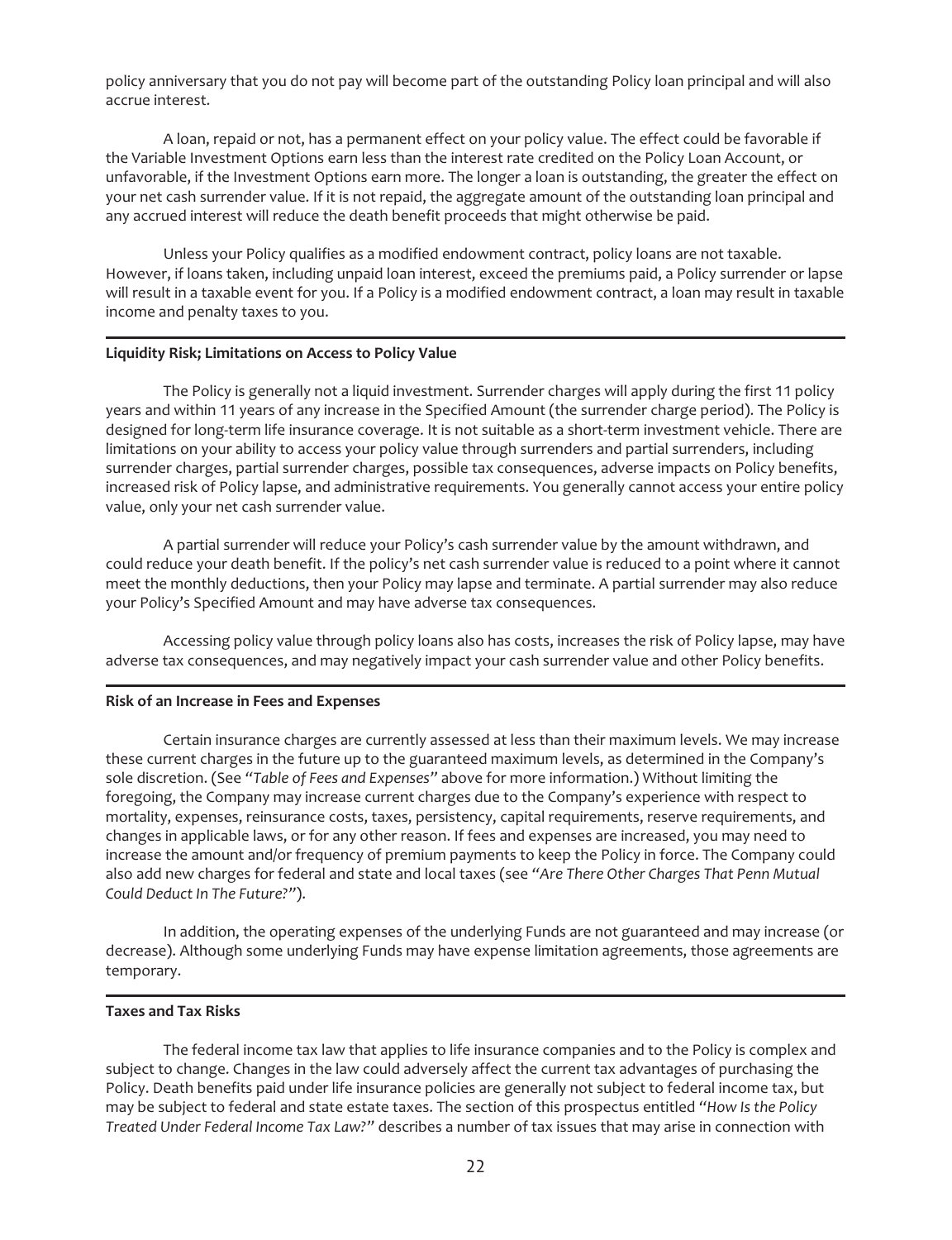the Policy. These risks include, but are not limited to: (1) that the Policy does not qualify as life insurance for tax purposes; (2) that you could be treated as the owner of your Policy's pro rata portion of the assets of the Variable Investment Options; (3) the possibility that the Policy may be treated as a modified endowment contract for federal income tax purposes, with special rules that apply to Policy distributions, including loans; (4) the possibility of adverse tax consequences if the Policy remains in force beyond age 100; and (5) the possibility that the IRS may treat a loan as a taxable distribution if the net interest rate spread (the difference between the interest rate charged on the loan and the interest rate credited to the Policy Loan Account) is zero or very low. In addition, the present federal income tax laws that apply to your Policy may change, or the IRS may change current interpretations thereof (and any such change could have retroactive effect).

The information in this prospectus is based on our understanding of the present federal income tax laws as they are currently interpreted by the Internal Revenue Service. We reserve the right to make changes in the Policy in the event of a change in the tax law for the purpose of preserving the current tax treatment of the Policy. You may wish to consult counsel or other competent tax advisers for more complete information.

#### **Potentially Harmful Transfer Activity**

This Policy is not designed as a vehicle for market timing. Accordingly, your ability to make transfers under the Policy is subject to limitation if we determine, in our sole opinion, that the exercise of that privilege may disadvantage or potentially hurt the rights or interests of other policy owners. We have limitations and restrictions on transfer activity but we cannot guarantee that these limitations and restrictions will be effective in detecting and preventing all transfer activity that could potentially disadvantage or hurt the rights or interests of other policy owners. Potentially harmful transfer activity could result in reduced performance results for one or more Variable Investment Options, due to among other things:

- fund management decisions driven by the need to maintain higher than normal liquidity or the inability to sustain an investment objective;
- $\bullet$  increased administrative and fund brokerage expenses; and/or
- dilution of the interests of long-term investors.

An underlying fund may reject any order from us if it suspects potentially harmful transfer activity, thereby preventing us from implementing your request for a transfer.

#### **Insurance Company Risks**

Our business activity and operations, and/or the activities and operations of our service providers and business partners, are subject to certain risks, including, those resulting from information systems failures, cyberattack, or current or future outbreaks of infectious diseases, epidemics or pandemics ("serious infectious disease outbreaks"). These risks are common to all insurers and financial service providers and may materially impact our ability to administer the Policy (and to keep policy owner information confidential).

Unlike the assets in our Separate Account, the assets in our general account are subject to liabilities arising from any of our other business. Our ability to pay general account guarantees, including amounts under the Fixed Interest Options, the death benefit, and other insurance guarantees, is subject to our financial strength and claims paying ability.

#### **Information Systems, Technology Disruption and Cyber Security Risks**

We rely heavily on interconnected computer systems and digital data to conduct contract activity. As such, policy activity is highly dependent upon the effective operation of our internal computer systems and those of our service providers. All systems are vulnerable to disruptions as the result of natural disasters, man-made disasters, hacking, criminal activity, pandemics, utility outages and other events beyond our control and are susceptible to operational and information security risks resulting from information systems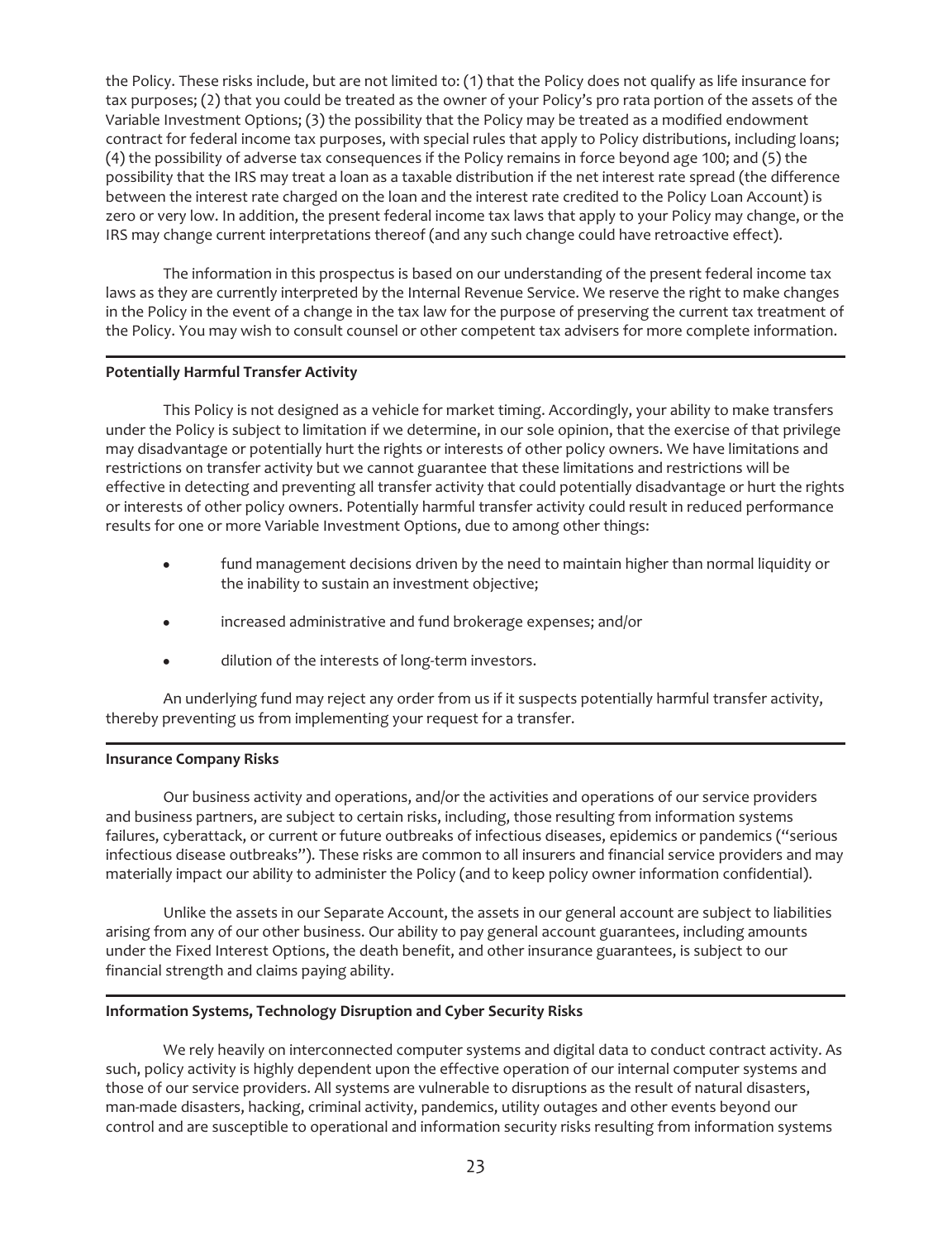failure, including hardware and software malfunctions and cyberattacks. Cyberattacks may interfere with policy transaction processing, or cause the release and/or destruction of policy owner or business information including the securities in which the underlying funds invest, which may cause the underlying funds to lose value. There can be no assurance that we, the underlying funds or our service providers will avoid losses affecting policies that result from cyberattacks or information security breaches in the future. These risks also apply to other insurance and financial services companies and businesses.

We have established policies, standards, procedures and practices to limit the effect of business interruptions and protect the confidentiality, integrity, availability and privacy of policy owner information. Safeguards are maintained to reasonably protect our systems and information against anticipated threats or hazards. Controls have been implemented to safeguard data in transit, at rest, and to restrict access to policy owner data including, but not limited to, antivirus and anti-malware software, periodic vulnerability assessments and penetration tests, and, comprehensive business continuity planning. There can be no assurance that these policies, procedures and controls will be effective or successful.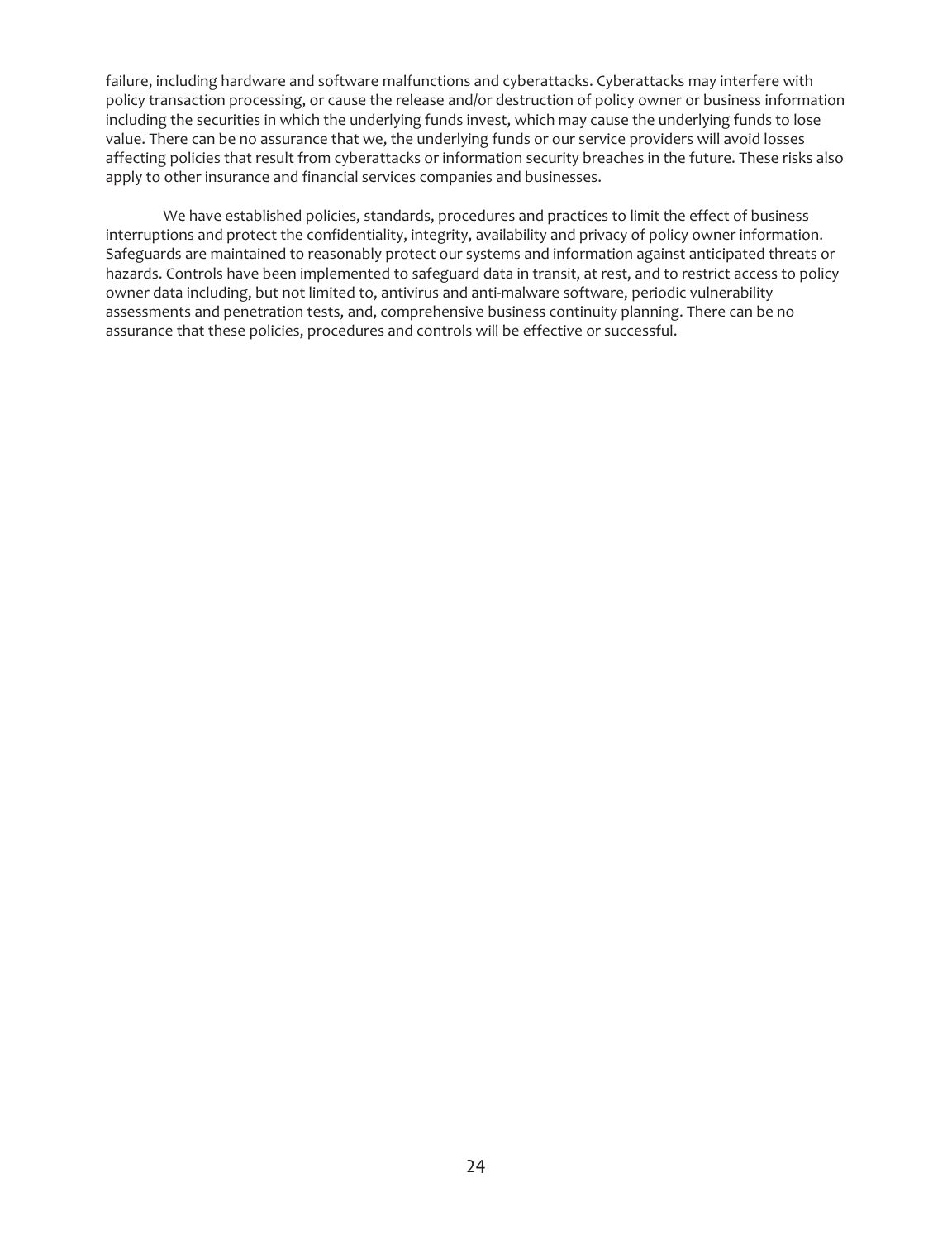#### **QUESTIONS AND ANSWERS**

This part of the prospectus provides answers to important questions about the Policy. The questions, and answers to the questions, are on the following pages.

| Question                                                              | Page |
|-----------------------------------------------------------------------|------|
|                                                                       | 26   |
|                                                                       | 26   |
|                                                                       | 27   |
|                                                                       | 29   |
|                                                                       | 30   |
|                                                                       | 31   |
|                                                                       | 32   |
|                                                                       | 33   |
|                                                                       | 34   |
| What Are the Supplemental Agreements and Benefits That Are Available? | 38   |
|                                                                       | 56   |
|                                                                       | 57   |
|                                                                       | 58   |
|                                                                       | 58   |
| Are There Other Charges That Penn Mutual Could Deduct in the Future?  | 65   |
|                                                                       | 65   |
|                                                                       | 66   |
|                                                                       | 67   |
|                                                                       | 67   |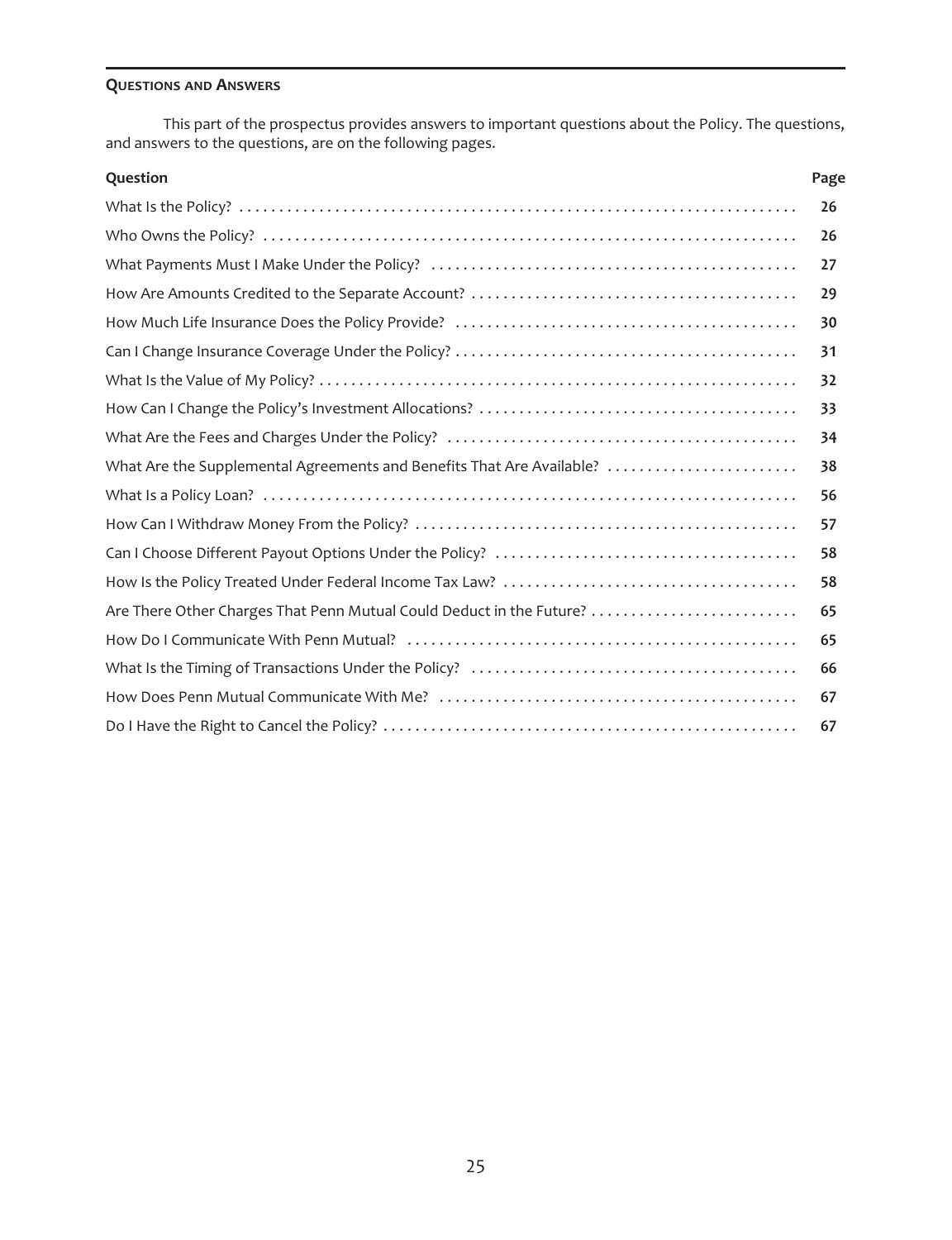#### <span id="page-26-0"></span>**What Is the Policy?**

The Policy provides life insurance on you or another individual you name (the insured). The value of your Policy will increase or decrease based upon the performance of the Funds you choose. The death benefit may also increase or decrease based on investment performance but will never be less than the amount specified in your Policy (less the amount of any outstanding loan or partial surrenders). The Policy allows you to allocate your policy value to Variable Investment Options (which hold shares of the Funds listed in *Appendix A* to this prospectus) and to the fixed account where the value will accumulate interest.

You will have several options under the Policy. Here are some major ones:

- Determine when and how much premium you pay to us
- Determine when and how much to allocate to the Variable Investment Options and to the fixed account
- Borrow money
- Change the beneficiary
- Change the amount of insurance protection
- Change the death benefit option you have selected
- Surrender or partially surrender your Policy for all or part of its net cash surrender value
- Choose the form in which you would like the death benefit or other proceeds paid out from your Policy

Most of these options are subject to limits that are explained later in this prospectus.

If you want to purchase a Policy, you must complete an application and submit it to one of our authorized financial professionals. We require satisfactory evidence of insurability, which may include a medical examination. We evaluate the information provided in accordance with our underwriting rules and then decide whether to accept or not accept the application. Insurance coverage under the Policy is effective on the policy date after we accept the application, receive the initial premium payment, and all underwriting and administrative requirements have been met.

The maturity date of a Policy is the policy anniversary nearest the insured's 100th birthday. If the Policy is still in force on the maturity date, a maturity benefit will be paid. The maturity benefit is equal to the policy value less any policy loan, including any capitalized interest on any such loan ("Net Policy Value"), on the maturity date. Upon written request of the owner, the Policy will continue in force beyond the maturity date. Thereafter, the death benefit will be the Net Policy Value.

#### <span id="page-26-1"></span>**Who Owns the Policy?**

You decide who owns the Policy when you apply for it. The owner of the Policy is the person who can exercise most of the rights under the Policy, such as the right to choose the death benefit option, the beneficiary, the Variable Investment Options and the Fixed Interest Options, and the right to surrender the Policy. Whenever we have used the term "you" in this prospectus, we have assumed that you are the owner or the person who has whatever right or privilege we are discussing.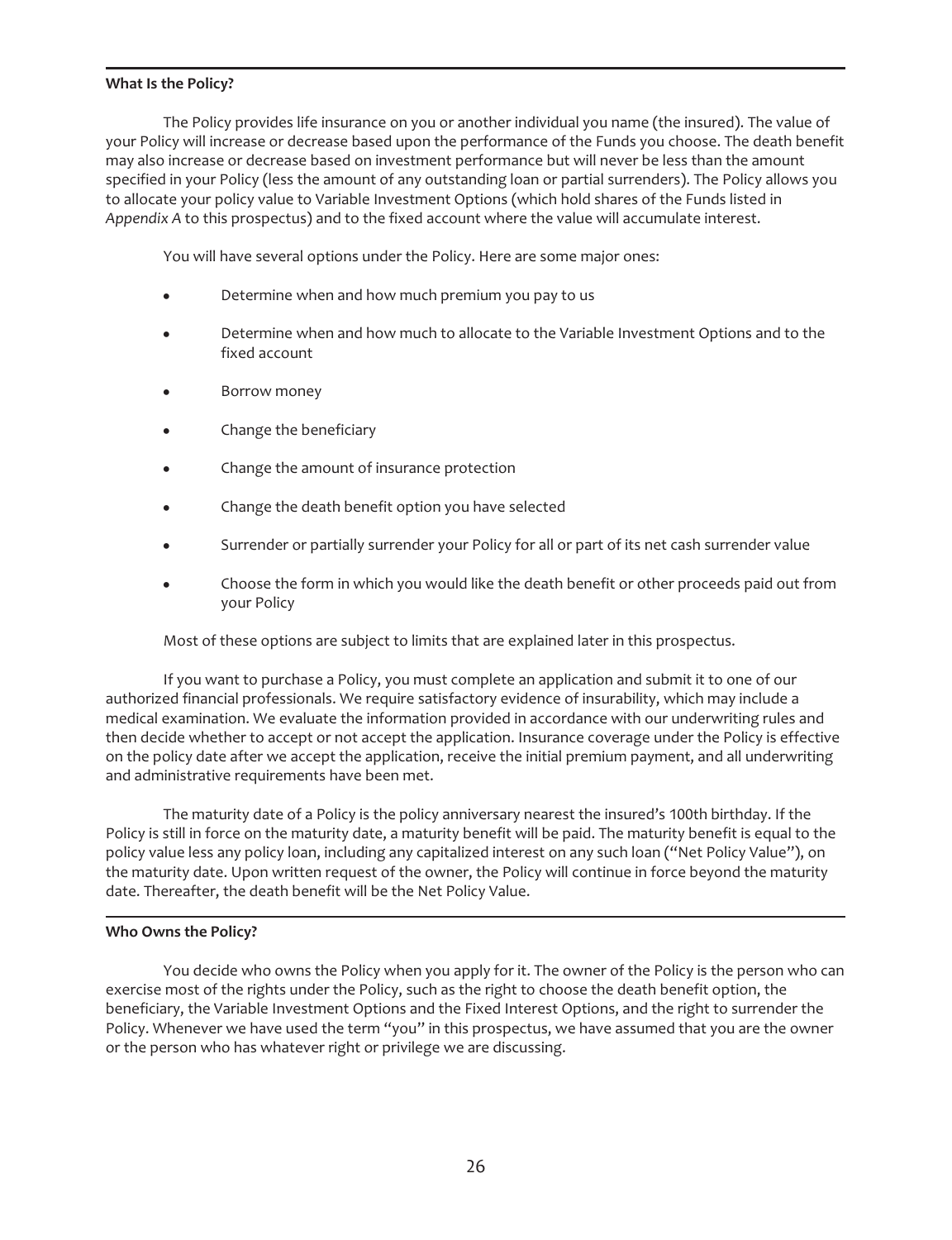#### <span id="page-27-0"></span>**What Payments Must I Make Under the Policy?**

#### *Premium Payments*

Amounts you pay to us under your Policy are called premiums or premium payments. The amount we require as your first premium depends on a number of factors, such as age, sex, rate classification, the amount of insurance specified in the application, and any supplemental benefits. You will have a schedule of planned premium payments. However, within limits, you can make premium payments when you wish, and additional or unplanned premiums may be paid in any amount and at any time. That is why the Policy is called a flexible premium Policy.

Paying the planned premiums may not be sufficient to keep the policy in force. A premium may not be less than the minimum shown in your contract (generally at least \$25). We may require satisfactory evidence of insurability before accepting any premium which increases our net amount at risk (the difference between the death benefit and the policy value).

We may also limit premium payments as necessary in order to qualify the Policy as life insurance under the Internal Revenue Code of 1986, as amended (the "Code"). No payment will be returned or refused if it is necessary to continue coverage (that is, to prevent lapse), but the premium allotted to the Policy may be reduced (to maintain qualification as life insurance) and the balance retuned to you. See *"How Is the Policy Treated Under Federal Income Tax Law?"* in this prospectus.

If you make a premium payment that exceeds certain other limits imposed under federal tax law, your Policy could become a modified endowment contract under the Code. If the Policy is a modified endowment contract, then you could incur adverse tax consequences, including penalties, on any amounts you take out (as either partial surrenders or loans). You are solely responsible for monitoring your Policy and meeting applicable requirements; however, we will endeavor to notify you on a timely basis, and may elect to refund certain amounts of premium paid, if we believe you have exceeded this limit and the Policy has become a modified endowment contract under the Code. See *"How Much Life Insurance Does the Policy Provide?"* and *"How Is the Policy Treated Under Federal Income Tax Law?"* in this prospectus.

A premium charge will be deducted from each premium, and the remaining amount (the net premium) will be credited to the policy value and allocated to the Investment Options according to your elections.

#### *Planned Premiums*

The Policy Specifications page of your Policy will show the "planned premium" for the Policy. You choose this amount in the policy application. We will send a premium reminder notice to you based upon the planned premium that you specified in your application, with the exception of monthly premiums being paid via electronic fund transfer program. You also choose in your application how often to pay planned premiums — annually, semi-annually, quarterly or monthly. You are not required to pay the planned premium as long as your Policy has sufficient value to pay policy charges. See *"Five Year No-Lapse Feature"* and *"Lapse and Reinstatement"* below.

Although you may have a schedule of planned premiums, **your Policy can lapse even if you pay all of the planned premiums on time** (unless the provisions of the Five-Year No-Lapse feature is in effect). When a Policy lapses, it terminates and has no value, and no benefits are paid upon the death of the insured.

If all premium payments cease, this Policy will continue, subject to the Grace Period provision (see below), for as long as the values in this Policy are sufficient to keep it in force.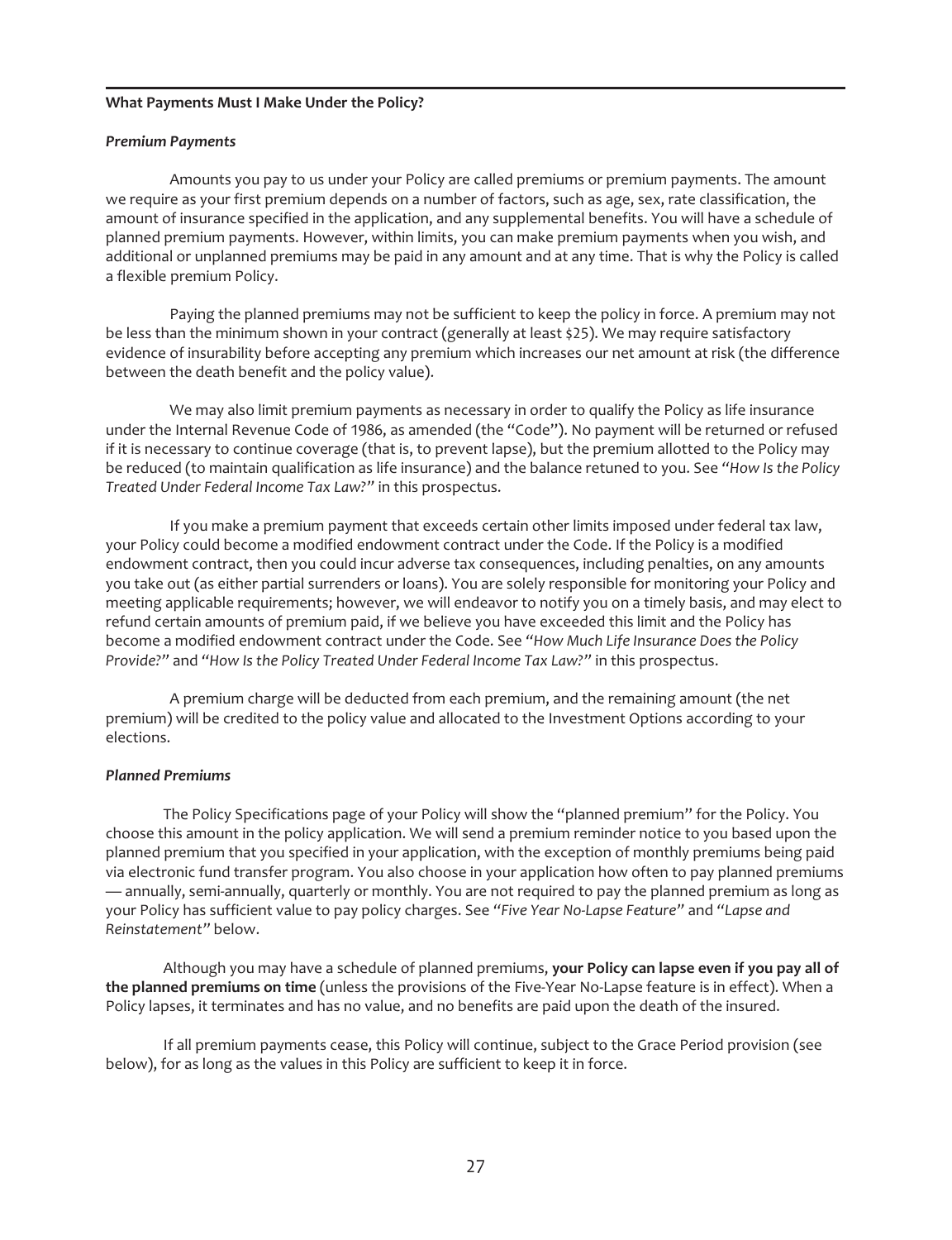#### *Ways to Pay Premiums*

If you pay premiums by check, your check must be drawn on a U.S. bank in U.S. dollars and made payable to The Penn Mutual Life Insurance Company. Premiums after the first must be sent as follows: 1) checks sent by mail: The Penn Mutual Life Insurance Company, Payment Processing Center, P.O. Box 7460, Philadelphia, Pennsylvania 19101-7460, and 2) checks sent by overnight delivery: The Penn Mutual Life Insurance Company, Payment Processing Center, ATTN: Lockbox #7460, 525 Fellowship Road, Suite 330, Mt. Laurel, NJ 08054-3415.

We will also accept premiums:

- by wire or by exchange from another insurance company;
- via an electronic funds transfer program (any owner interested in making monthly premium payments must use this method);
- online at www.pennmutual.com for initial premium payments which will be drawn electronically from your bank account (you will need to have your policy number and checking or savings account information on hand); or
- if we agree to it, through a salary deduction plan with your employer.

You can obtain information on these other methods of premium payment by contacting your Penn Mutual financial professional or by contacting our office.

If a loan is outstanding, deposits or other amounts received that are not designated as a loan repayment will be treated and applied as premium payments.

#### *Five Year No-Lapse Feature*

Your Policy will remain in force during the first five policy years, regardless of investment performance and your net cash surrender value, if (a) equals or exceeds (b), where:

- (a) is the total premiums you have paid, less any partial surrenders you made; and
- (b) is the "no-lapse premium" specified in your Policy, multiplied by the number of months the Policy has been in force.

If you had increased the Specified Amount of insurance under your Policy during the first three policy years prior to December 15, 2008, we extended the no-lapse provision by two additional years after the effective date of the increase.

If you had not previously increased the Specified Amount of insurance under your Policy during the first three policy years prior to December 15, 2008 and you increase the Specified Amount of insurance during the first five policy years on or after December 15, 2008, the no-lapse period will be extended by five policy years after the effective date of the increase.

The "no-lapse premium" will generally be less than the monthly equivalent of the planned premium you specified.

Policy distributions will affect the no-lapse guarantee and outstanding loans will nullify the no-lapse guarantee. See *"What Is a Policy Loan?"* in this prospectus.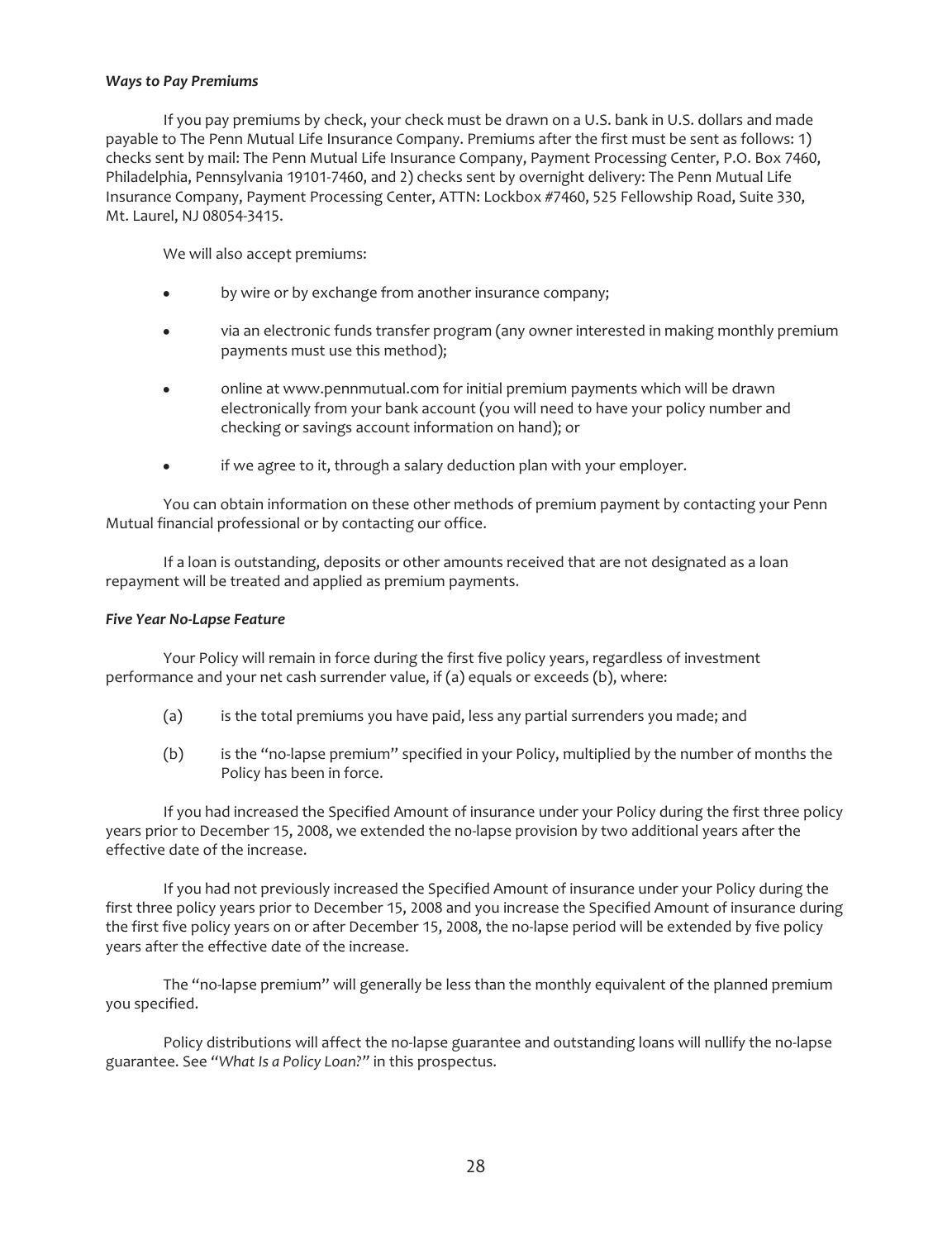#### *Tax-Free "Section 1035" Insurance Policy Exchanges*

Generally, you can exchange one life insurance policy for another policy related to the same insured in a "tax-free exchange" under Section 1035 of the Internal Revenue Code. Before making an exchange, you should compare both policies carefully. Remember that if you exchange another policy for the one described in this prospectus, you might have to pay a surrender charge on your old policy. Also, some charges may be higher (or lower), and the benefits may be different. If the exchange does not qualify for Section 1035 treatment, you may have to pay federal income and penalty taxes on the exchange. In addition, Treasury regulations provide that an exchange of a policy may be treated as a reportable policy sale, resulting in the death benefit under the new policy being partially taxable, unless you have a substantial family, business, or financial relationship with the insured at the time of the exchange. You should not exchange another policy for this one unless you determine, after knowing all of the facts, that the exchange is in your best interest.

The final surrender value of your existing policy may be impacted by increases or decreases in policy values that result from market fluctuations during the period between submission of the exchange request and actual processing. The final surrender value may be calculated (by the existing policy issuer) sometime after we receive your exchange request in Good Order. In addition, as we will not issue the new policy until we have received an initial premium from your existing insurance company, the issuance of the policy in an exchange could be delayed.

#### *Grace Period; Lapse and Reinstatement*

If the net cash surrender value of your Policy is not sufficient to pay policy charges, and the five year no-lapse feature is not in effect, we will notify you how much premium you will need to pay to keep the Policy in force. You will have a 61 day "grace period" from the date the notice is produced to make that payment. If you don't pay at least the required amount by the end of the grace period, your Policy will terminate (*i.e.*, lapse). All coverage under the Policy will then cease.

If you die during the grace period, we will pay the death benefit to your beneficiary less any unpaid policy charges and outstanding policy loans. If you die after the end of the grace period, when the Policy has terminated, your beneficiary will not receive any death benefit.

If the Policy terminates, you can apply to reinstate it within five years from the date of lapse if the insured is alive. You will have to provide evidence that the insured person still meets our requirements for issuing insurance. You will also have to pay a minimum amount of premium and be subject to the other terms and conditions applicable to reinstatements, as specified in the Policy.

#### *Premiums Upon an Increase in the Specified Amount*

If you increase the Specified Amount of insurance, you may wish to pay an additional premium or make a change in planned premiums. See *Can I Change Insurance Coverage Under the Policy?* in this prospectus. We will notify you if an additional premium or a change in planned premiums is necessary.

#### <span id="page-29-0"></span>**How Are Amounts Credited to the Variable Investment Options of the Separate Account?**

From each premium payment you make, we deduct a percent of premium charge. We allocate the rest (the net premium) to the Variable Investment Options and Fixed Interest Options you have selected (except, in some states, the initial net premium will be allocated to the Penn Series Money Market Fund Subaccount during the free look period). Allocations must be in whole number percentages and must total 100% of premium.

**Allocation of Net Premiums.** The initial net premium, and any additional premium paid before the Policy is issued, will be allocated based on the Initial Premium Allocation specified on your Policy Specifications Page. On the Allocation Date listed on your Policy Specifications Page, the assets will be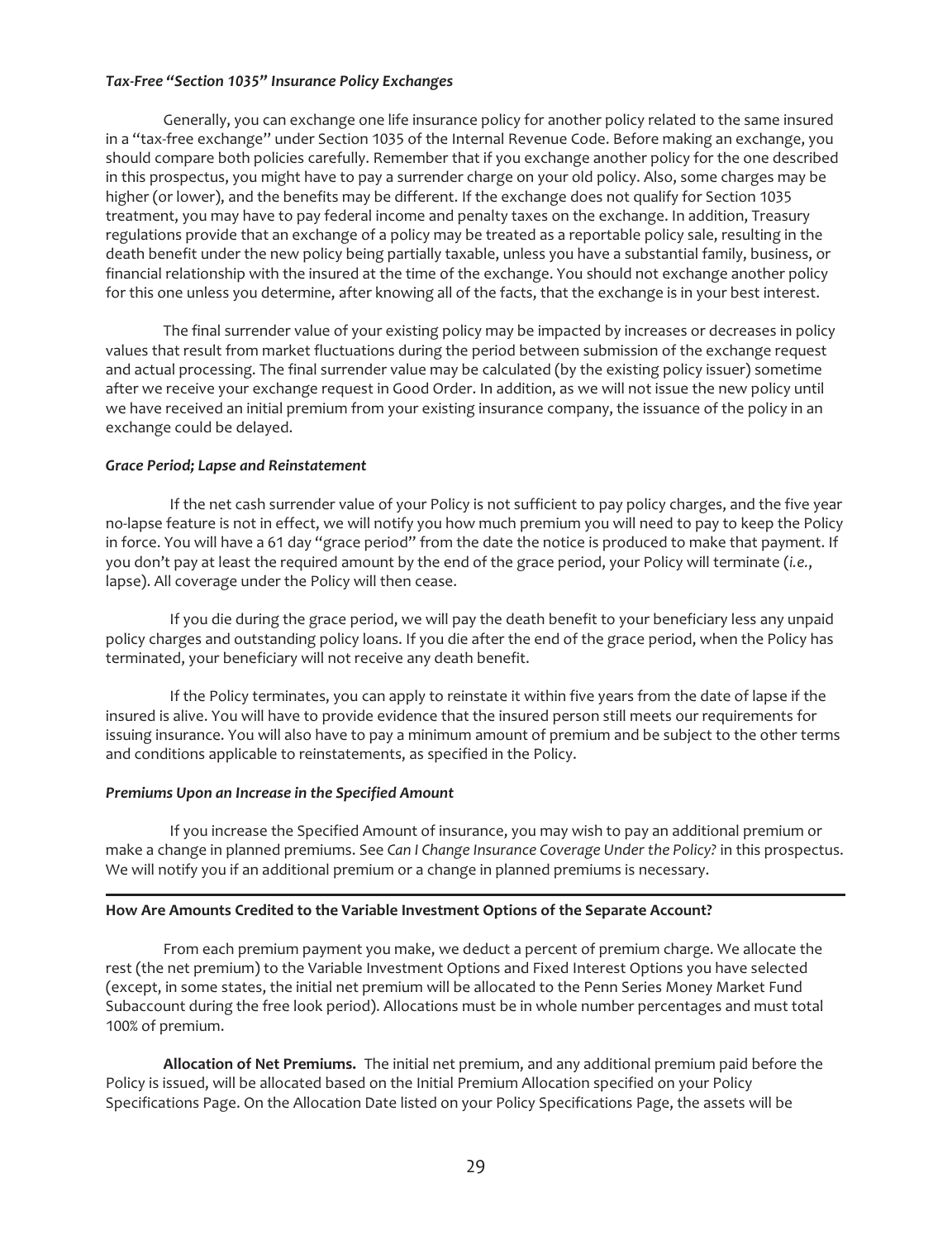allocated to the Variable Investment Options of the Separate Account, to the fixed account or to the Fixed Dollar Cost Averaging Account as directed by You in the application for the Policy. Subsequent or future net premiums generally will be allocated as directed by You. You may change the allocation of future premium payments at any time. The minimum amount that can be allocated to an investment (if anything is allocated) is \$25.

When a payment is allocated to a Variable Investment Option, or transferred from the Fixed Interest Options to a Variable Investment Option, or from one Variable Investment Option to another, accumulation units of the receiving investment option are credited to the Policy in accordance with the Company's standard procedures, generally based on the net asset value next computed after receipt in good order. The number of accumulation units credited is determined by dividing the amount allocated or transferred by the value of an accumulation unit of the investment option for the current valuation period. A valuation period is the period from one valuation of investment option assets to the next.

For each Variable Investment Option, the value of an accumulation unit is valued each day shares of the fund held in the Variable Investment Option are valued (normally as of the close of business each day the New York Stock Exchange is opened for business). It is valued by multiplying the accumulation unit value for the prior valuation period by the net investment factor for the current valuation period.

The net investment factor is an index used to measure the investment performance of each Variable Investment Option from one valuation period to the next. The net investment factor is determined by dividing (a) by (b), where

- (a) is the net asset value per share of the fund held in the Variable Investment Option, as of the end of the current valuation period, plus the per share amount of any dividend or capital gain distributions by the fund if the "ex-dividend date" occurs in the valuation period; and
- (b) is the net asset value per share of the fund held in the Variable Investment Option as of the end of the last prior valuation period.

#### <span id="page-30-0"></span>**How Much Life Insurance Does the Policy Provide?**

In your application for the Policy, you tell us how much life insurance coverage you want on the life of the insured. This is called the Specified Amount of insurance. The minimum Specified Amount of insurance that you can purchase is \$50,000 (\$100,000 for issue ages 71 to 85). Insurance coverage under the Policy is effective on the policy date after we accept the application, receive the initial premium payment, and all underwriting and administrative requirements have been met.

#### *Death Benefit Options*

When the insured dies, we will pay the beneficiary the death benefit less the amount of any outstanding loan. We offer two different types of death benefits payable under the Policy — Option 1 which is a level death benefit option and Option 2 which is an increasing death benefit option. You choose which one you want in the application. They are:

- **•** Option 1 The death benefit is the greater of (a) the Specified Amount of insurance, or (b) the "applicable percentage" of the policy value on the date of the insured's death.
- **•** Option 2 The death benefit is the greater of (a) the Specified Amount of insurance *plus* your policy value on the date of death, or (b) the "applicable percentage" of the policy value on the date of the insured's death.

The "applicable percentages" depend on the life insurance qualification test you chose on the application. If you chose the Guideline Premium Test/Cash Value Corridor Test, the "applicable percentage" is 250% when the insured has attained age 40 or less and decreases to 100% when the insured attains age 100.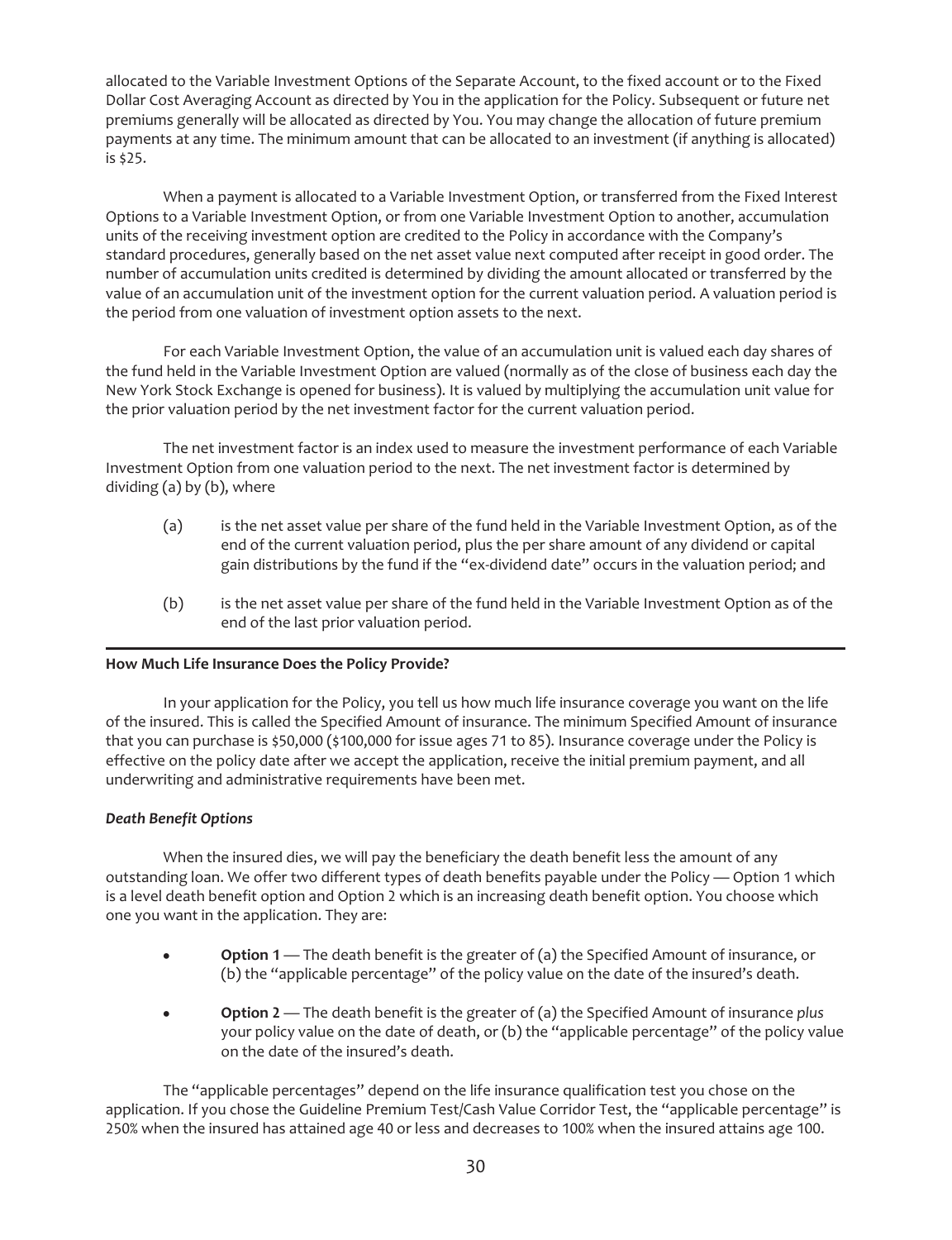For the Cash Value Accumulation Test, the "applicable percentages" will vary by attained age and the insurance risk characteristics.

If the investment performance of the Variable Investment Options you have chosen is favorable, the amount of the death benefit may increase. However, under Option 1, favorable investment performance will not ordinarily increase the death benefit for several years and may not increase it at all, whereas under Option 2, the death benefit will vary directly with the investment performance of the policy value.

Assuming favorable investment performance, the death benefit under Option 2 will tend to be higher than the death benefit under Option 1. On the other hand, the monthly insurance charge will be higher under Option 2 to compensate us for the additional insurance risk we take. Because of that, the policy value will tend to be higher under Option 1 than under Option 2 for the same premium payments.

Death benefits are calculated based on values as of the date of death. We will ordinarily pay the death benefit within seven days after receipt at our office of all the documents required for completion of the transaction in good order.

#### <span id="page-31-0"></span>**Can I Change Insurance Coverage Under the Policy?**

#### *Change of Death Benefit Option*

You may change your insurance coverage from Option 1 to Option 2 and vice-versa, subject to the following conditions:

- after the change, the Specified Amount of insurance must be at least \$50,000;
- no change may be made in the first policy year and no more than one change may be made in any policy year; and
- if you request a change from Option 2 to Option 1, we may request evidence of insurability; if a different rate class is indicated for the insured, the requested change will not be allowed.

#### *Changes in the Specified Amount of Insurance*

You may increase the Specified Amount of insurance, subject to the following conditions:

- you must submit an application along with evidence of insurability acceptable to Penn Mutual;
- no change may be made in the first policy year;
- any increase in the Specified Amount must be at least \$10,000; and
- no change may be made if it would cause the Policy not to qualify as insurance under federal income tax law.

If you had increased the Specified Amount of insurance under your Policy during the first three policy years prior to December 15, 2008, we extended the no-lapse provision by two additional years after the effective date of the increase.

If you had not previously increased the Specified Amount of insurance under your Policy during the first three policy years prior to December 15, 2008 and you increase the Specified Amount of insurance during the first five policy years on or after December 15, 2008, the no-lapse period will be extended by five policy years after the effective date of the increase.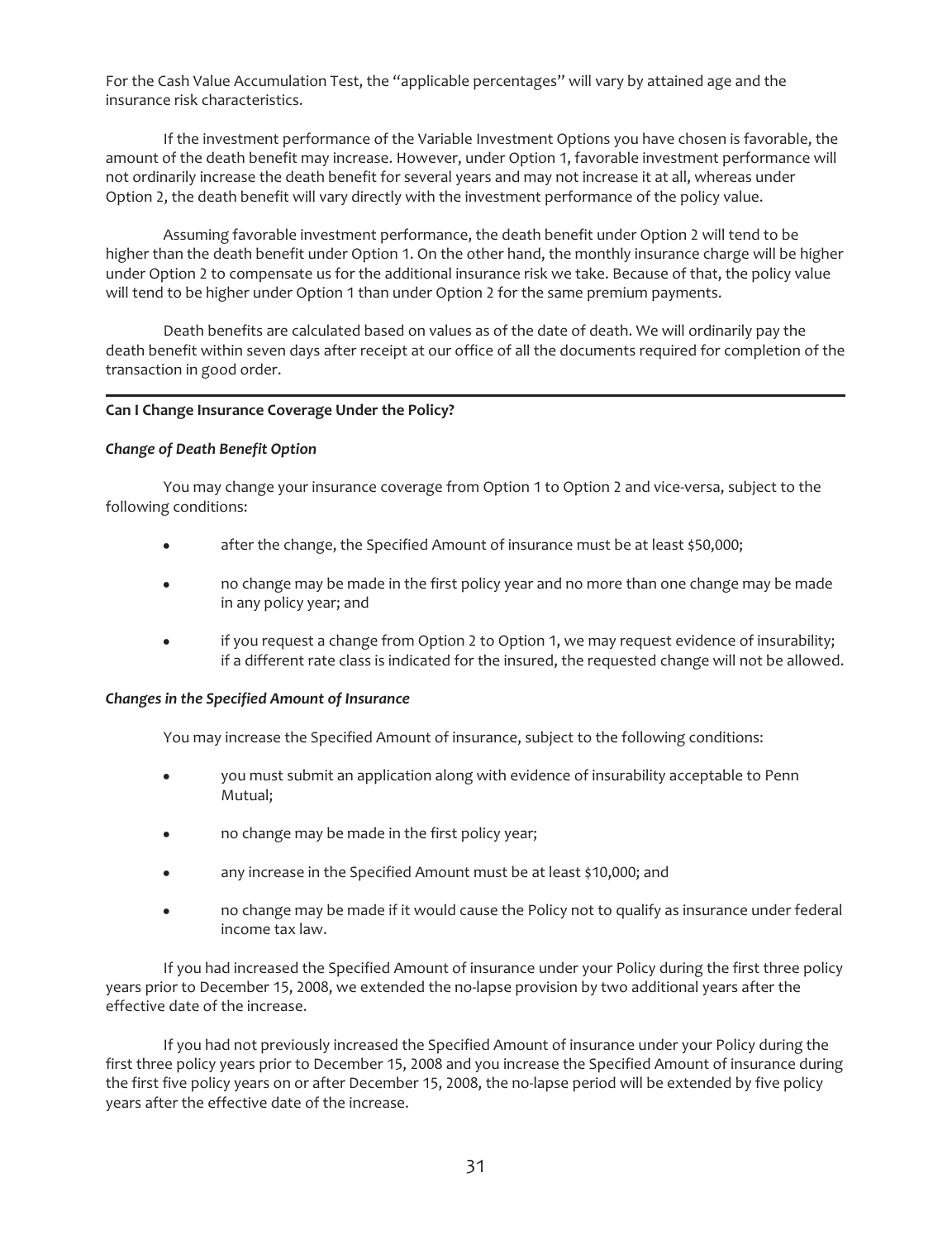You may decrease the Specified Amount of insurance, subject to the following conditions:

- no change may be made in the first policy year;
- no change may be made if it would cause the Policy not to qualify as insurance under federal income tax law;
- no decrease may be made within one year of an increase in the Specified Amount; and
- any decrease in the Specified Amount of insurance must be at least \$5,000 and the Specified Amount after the decrease must be at least \$50,000.

#### *Exchange of Policies*

For a Policy issued in a business relationship, you may obtain a supplemental agreement that permits you to exchange the Policy for a new Policy covering a new insured in the same business relationship, subject to the terms of the agreement. See *What Are the Supplemental Agreements and Benefits That Are Available? — Supplemental Exchange Agreement* in this prospectus.

#### *Consequences of Changing Insurance Coverage*

See *How Is the Policy Treated Under Federal Income Tax Law?* in this prospectus for information about possible tax consequences of changing your insurance coverage under the Policy.

#### <span id="page-32-0"></span>**What Is the Value of My Policy?**

You may allocate or transfer your policy value to Variable Investment Options and/or the fixed account. ("Policy value" is also known as cash value).

Your policy value that is allocated (or transferred) to Variable Investment Options ( in accordance with your direction), will vary with the investment performance of the shares of the Funds held by the applicable Variable Investment Options, increasing with positive investment performance (net of fees and charges) and decreasing with negative performance.

The amount you allocate to the fixed account will earn interest at a rate we declare from time to time. We guarantee that this rate will be at least 3.00%. The current declared rate will appear in the annual statement we will send to you. If you want to know what the current declared rate is, simply call or write to us. See *"How Do I Communicate With Penn Mutual?"* in this prospectus. Amounts you allocate to the Fixed Interest Options will not be subject to the mortality and expense risk asset charge described later in this section or to Fund expenses. Your policy value (including amounts in the Fixed Interest Options) will be reduced by deductions we make from your Policy for policy charges. See *"What Are the Fees and Charges Under The Policy?"* in this prospectus.

At any time, your policy value is equal to:

- the net premiums you have paid (your premiums less the percent of premium charges);
- plus or minus the investment results in the part of your policy value allocated to the Variable Investment Options;
- plus interest credited to the amount in the part of your policy value (if any) allocated to the Fixed Interest Options;
- minus policy charges we deduct; and
- minus partial surrenders you have made.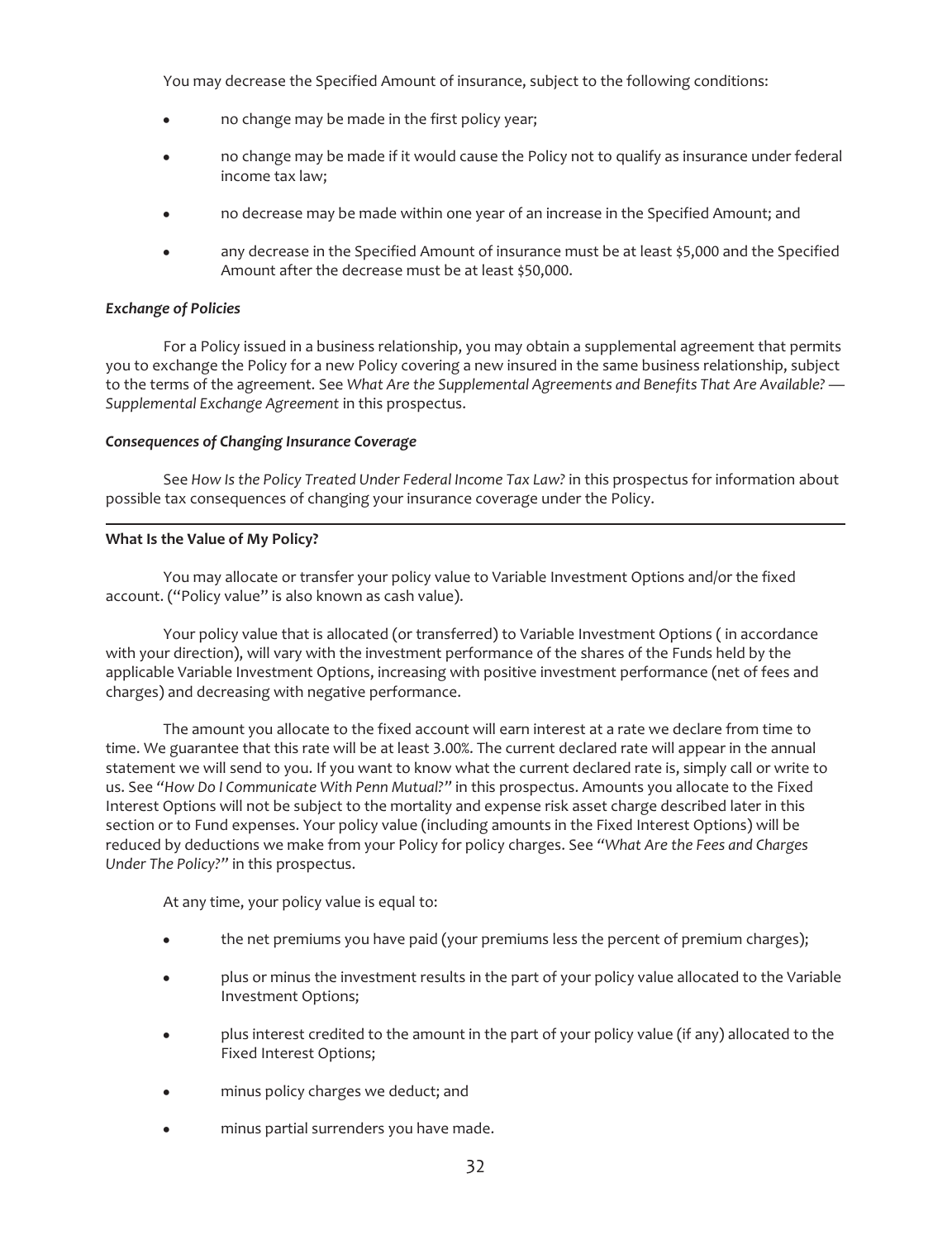If you borrow money under your Policy, other factors affect your policy value. See *What Is a Policy Loan?* in this prospectus.

The "*net cash surrender value*" of your policy is equal to your policy value (as described above), less any policy loan outstanding and less any surrender charge that then applies. You can only withdraw or borrow up to the net cash surrender value (not the policy value), and on a full surrender you receive only the net cash surrender value.

#### <span id="page-33-0"></span>**How Can I Change the Policy's Investment Allocations?**

#### *Future Premium Payments*

You may change the investment allocation for future premium payments at any time. You make your original allocation in the application for your Policy. The percentages you select for allocating premium payments must be in whole numbers and must equal 100% in total.

#### *Transfers Among Variable Investment Options and the Fixed Interest Options*

You may also transfer amounts from one investment option to another, and to and from the fixed account. To do so, you must tell us how much to transfer, either as a percentage or as a specific dollar amount. Transfers are subject to the following conditions:

- the minimum amount that may be transferred is \$250 (or the amount held under the investment options from which you are making the transfer, if less);
- if less than the full amount held under an investment option is transferred, the amount remaining under the investment option must be at least \$250;
- we may defer transfers under certain conditions;
- transfers may not be made during the free look period;
- transfers may be made from the fixed account only during the 30 day period following the end of each policy year;
- the maximum amount that may be transferred out of the fixed account is limited to the greater of \$5,000 or 25% of the accumulated value of the fixed account; and
- the amount that may be transferred excludes any amount held in the policy loan account.

#### *General Information on Market Timing*

The Policy is not designed for individuals and professional market timing organizations that use programmed and frequent transfers among investment options. We therefore reserve the right to change our telephone and internet transaction policies and procedures at any time to restrict the use of telephone and internet transfers for market timing and to otherwise restrict market timing, up to and including rejecting transactions we reasonably believe are market timing transactions, when we believe it is in the interest of all of our Policy owners to do so. However, we may not be able to detect all market timing and may not be able to prevent frequent transfers, and any possible harm caused by those we do detect. We will notify you of any actions we take to restrict your ability to make transfers.

*Frequent Trading Risks.* Frequent transfers (exchanges) among Subaccounts (the Variable Investment Options) and market timing by policy owners can reduce the long–term returns of the underlying Funds. The reduced returns could adversely affect the policy owners, annuitants, insureds or beneficiaries of any variable annuity or variable life insurance policy issued by any insurance company with respect to values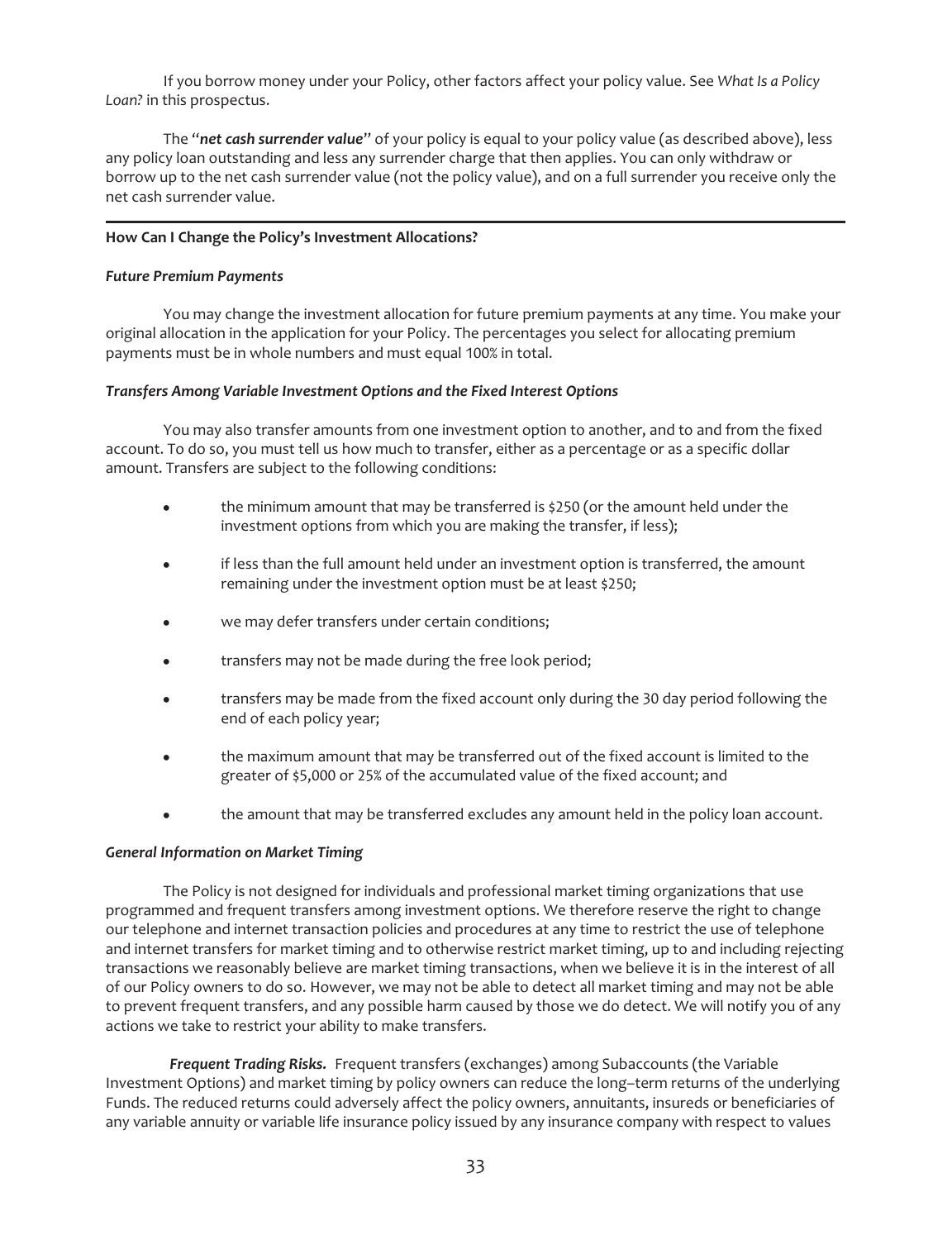allocated to the underlying Fund. Frequent exchanges may reduce the Fund's performance by increasing costs paid by the Fund (such as brokerage commissions); they can disrupt fund management strategies; and they can have the effect of diluting the value of the shares of long term shareholders in cases in which fluctuations in markets are not fully priced into the Fund's net asset value.

The Funds available through the Variable Investment Options (the subaccounts of the Separate Account) generally cannot detect individual policy owner exchange activity because they are owned primarily by insurance company separate accounts that aggregate exchange orders from owners of individual policies.

Accordingly, the Funds are dependent in large part on the rights, ability and willingness of the participating insurance companies to detect and deter short-term trading by policy owners. We have entered into an agreement with the Funds that requires us to provide the Funds with certain policy owner transaction information to enable the Funds to review the individual policy owner transaction activity involving the Funds.

*Frequent Trading Policies and Procedures.* We have adopted policies and procedures designed to discourage excessive trading and market timing activities. Transaction reporting has been implemented to monitor activity to identify and detect potential excessive trading and/or marketing timing. Transactions that exceed certain predefined parameters, such as frequency of exchanges, will be evaluated to determine if such activity constitutes excessive trading and/or market timing activity. If activity is determined to be excessive in nature, communication is sent to the policy owner and certain account privileges, such as the ability to trade online, may be suspended for a certain period of time requiring subsequent requests to be mailed.

If requested by the investment adviser and/or sub-adviser of a Fund, we will consider additional steps to discourage excessive trading and market timing activities. In addition, we reserve the right to reject any premium payment or transfer request at any time for any reason.

#### <span id="page-34-0"></span>**What Are the Fees and Charges Under the Policy?**

Policy value allocated to the Variable Investment Options and the Fixed Interest Options is subject to the fees and charges described below, including the Percent of Premium Charge, the Monthly Deductions, the Transfer Charge, the Surrender Charge and the Partial Surrender Charge (except that the Mortality and Expense Risk Asset Charge is only deducted from the Variable Investment Options).

#### *Premium Charge*

Premium Charge — This charge of 7.50% (currently reduced to 5.00% of all premiums paid) is deducted from premium payments before allocation to the Variable Investment Options and Fixed Interest Options. This charge is to partially compensate us for the expense of selling and distributing the Policies, state premium taxes and the federal income tax burden (the Deferred Acquisition Cost or DAC tax) that we expect will result from the premiums. State premium taxes range from 0.50% to 3.50%; some states do not impose premium taxes. We can increase this charge in the future (up to a guaranteed maximum of 7.50% of every premium, in all policy years); we will notify you in advance if we change our current rates.

#### *Monthly Deductions*

**Insurance Charge** — A monthly charge for the cost of insurance protection is subtracted from the policy value. The amount of insurance risk we assume varies from Policy to Policy and from month to month. The amount of insurance risk is affected by the investment performance of the Variable Investment Options, payment of premiums, and charges. The insurance charge (also called a cost of insurance charge) therefore also varies. To determine the charge for a particular month, we multiply the amount of insurance for which we are at risk by a cost of insurance rate based upon an actuarial table. The amount of insurance is the "net amount at risk," or the difference between the death benefit and the policy value. The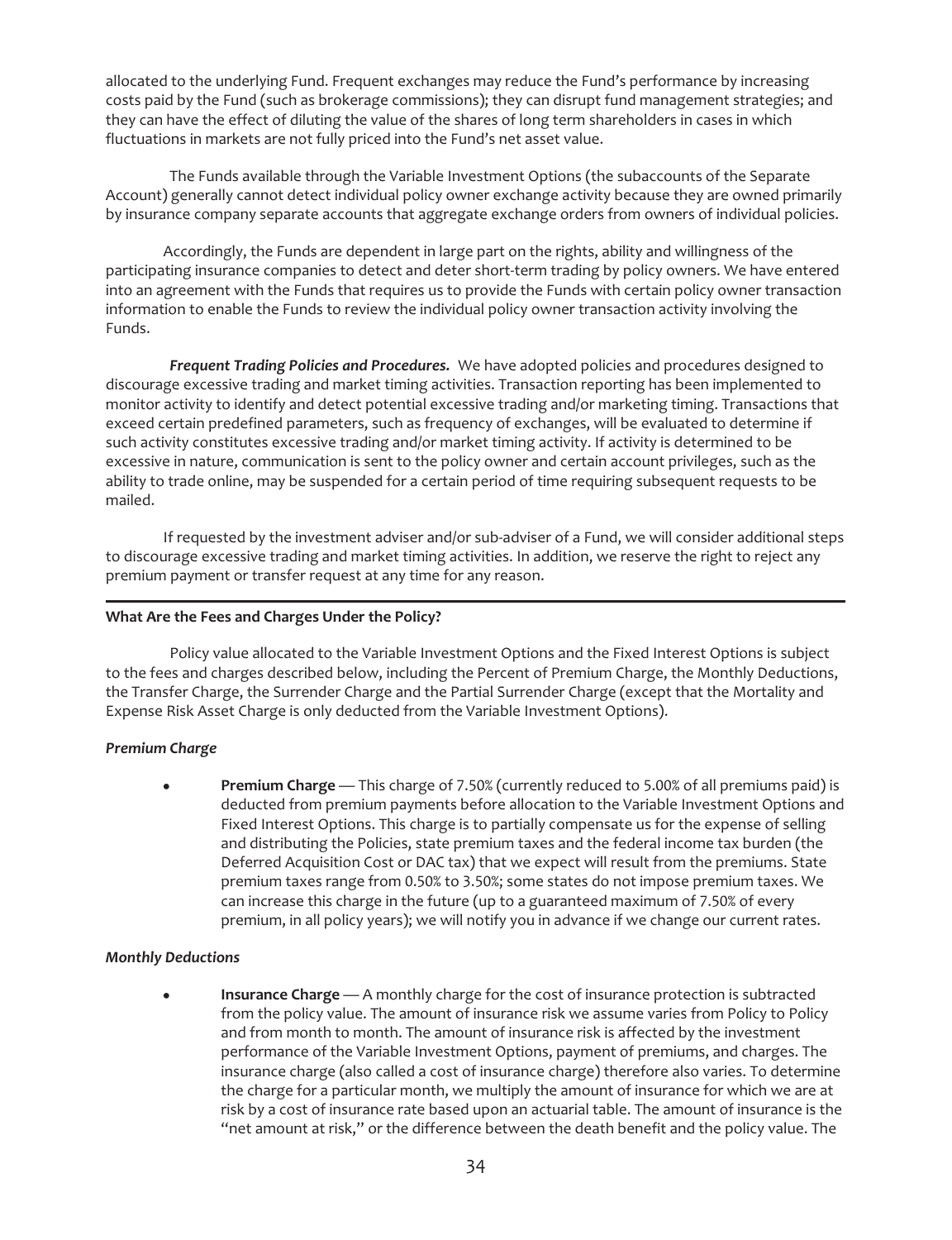table in your Policy will show the maximum cost of insurance rates that we can charge. The cost of insurance rates that we currently apply are generally less than the maximum rates shown in your Policy. The table of rates we use will vary by issue age, policy duration*,* gender, and rate class. We place insureds in a rate class when we issue the Policy and when an increase in coverage is effective, based on our examination of information bearing on insurance risk. We currently place people we insure in the following rate classes: a tobacco, preferred tobacco, non-tobacco, preferred non-tobacco or preferred plus non-tobacco rate class. We may also place certain people in a rate class involving a higher mortality risk than the tobacco or non-tobacco classes (a "substandard class"). Insureds age 19 and under are placed in a rate class that does not distinguish between tobacco and non-tobacco rates. In all states except New Jersey, they are assigned to a tobacco class at age 20 unless they have provided satisfactory evidence that they qualify for a non-tobacco class. When an increase in the Specified Amount of insurance is requested, we determine whether a different rate will apply to the increase based on the age of the insured on the effective date of the increase and the risk class of the insured on that date.

- Administrative Charge A monthly charge to help cover our administrative costs. This charge is a flat dollar charge of up to  $\frac{1}{2}9$  (currently, the flat charge is  $\frac{1}{2}8$  — we will notify you in advance if we change our current rates). Administrative expenses relate to premium billing and collection, recordkeeping, processing of death benefit claims, policy loans and policy changes, reporting and overhead costs, processing applications and establishing policy records.
- **Mortality and Expense Risk Charge** A monthly charge to cover mortality and expense risks. The mortality risk we assume is the risk that the persons we insure may die sooner than anticipated and that Penn Mutual will pay an aggregate amount of death benefits greater than anticipated. The expense risk we assume is the risk that expenses incurred in issuing and administering the Policies and the Separate Account will exceed the amount we charge for administration. We will notify you in advance if we change our current rates. We may realize a profit from the charges, and if we do, it will become part of our surplus.

This charge has two parts:

- (1) **Mortality and Expense Risk Face Amount Charge.** For the first 120 months after the policy date we will deduct the charge based on the initial Specified Amount of insurance, and for the first 120 months after any increase in the Specified Amount we will deduct the charge based on the increase. The charge is equal to the current rate times each \$1,000 of the initial and the increased Specified Amount of insurance. The maximum rates for the initial Specified Amount are shown in your Policy. The charge varies with the issue age of the insured or the age of the insured on the effective date of the increase.
- (2) **Mortality and Expense Risk Asset Charge.** For policies issued after August 2004, the current charge during the first 120 months after the policy date is equivalent to an annual effective rate of 0.45% of the first \$25,000 of policy value, plus an annual rate of 0.15% of the policy value in excess of \$25,000. In addition, the current mortality and expense risk asset charge is zero beyond the first 120 months after the policy date. The guaranteed charge for all Policies is equivalent to an annual effective rate of 0.60% of the first \$50,000 of policy value, plus an annual rate of 0.30% of the policy value in excess of \$50,000. The charges are deducted pro-rata from your Variable Investment Options.
- Optional Supplemental Agreement Charges Monthly charges for any optional supplemental insurance benefits that are added to the Policy by means of an agreement. (A charge can also apply upon exercise of certain agreement benefits). Please see the Fee Table *"Periodic Charges under the Policy Other than the Funds' Annual Operating Expenses"* in this Prospectus and *"What are the Supplemental Agreements and Benefits That Are Available?"* for more information about these charges.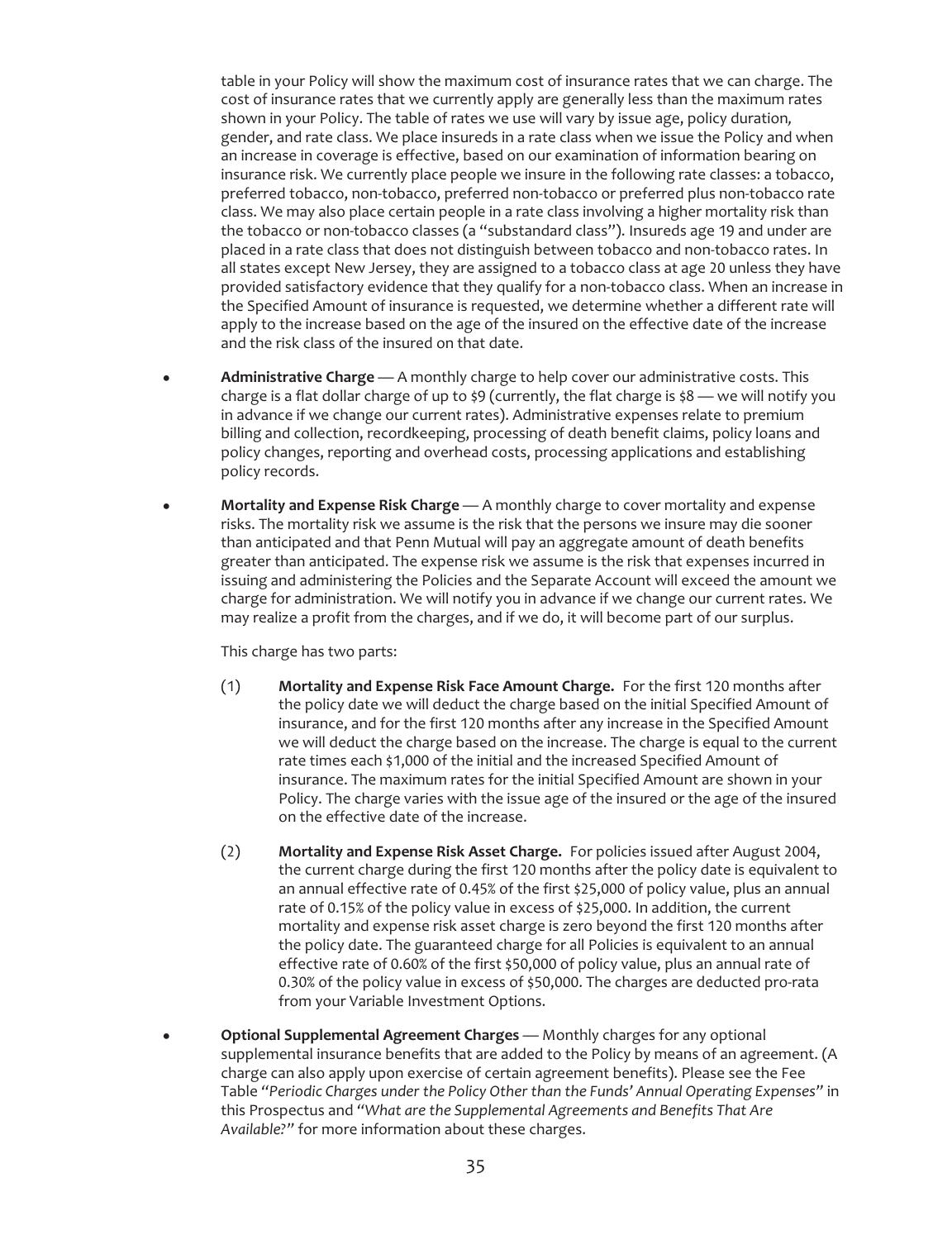**Allocation of Monthly Deduction**. In accordance with our rules, you may specify the Investment Options from which the charge is deducted (except the twelve-month dollar cost averaging fixed account). If any particular Investment Option has insufficient funds to cover your specified percentage deduction, the charge will be deducted pro-rata from each of your Investment Options (except the twelve-month dollar cost averaging fixed account). You may exercise this option when you apply for your Policy or, after you have owned your Policy, by completing an election form or by calling our office. If you do not specify Investment Options, the charge is deducted pro-rata from your Investment Options (except the twelve-month dollar cost averaging fixed account). Deductions will be taken from the twelve-month dollar cost averaging fixed account only when there are no funds available under the variable investment and fixed account. This election or pro rata deduction does not apply to the Mortality and Expense Risk Asset Charge, which is applied to the value in the Variable Investment Options.

The Monthly Deduction is made by reducing the number of accumulation units in the Variable Investment Options, and by similarly reducing the policy value in the Fixed Interest Options.

### *Transfer Charge*

We reserve the right to impose a \$10 charge on any transfer of policy value among Variable Investment Options and/or the Fixed Interest Options if the transfer exceeds 12 transfers in a policy year. The charge is deducted from the amount transferred. If this charge is imposed, it would be intended to partially offset the costs of multiple transfers in a year. We will notify policy owners in advance if we decide to impose the charge. We will not impose a charge on any transfer made under dollar cost averaging or asset rebalancing. Also, we will not impose a charge on any transfer which exceeds \$4,999,999.

### *Surrender Charge*

If you surrender your Policy within the first 11 policy years or within 11 years of an increase in the Specified Amount of insurance under your Policy, we will deduct a surrender charge from your policy value.

With respect to a surrender within the first 11 policy years, the surrender charge equals (a) plus (b), multiplied by (c), where:

- (a) is 25% of the lesser of (i) the sum of all premiums paid, and (ii) the maximum surrender charge premium (which is an amount calculated separately for each Policy);
- (b) is an administrative charge based on the initial amount of insurance and the insured's age at the issue date (ranging from \$1.00 for attained ages 9 and under to \$7.00 for attained ages 60 and over, per \$1,000 of initial Specified Amount of insurance); and
- (c) is the applicable surrender factor from the table below in which the policy year is determined.

With respect to a surrender within 11 years of an increase in the Specified Amount of insurance under your Policy, the surrender charge is based on the amount of the increase and on the attained age of the insured at the time of the increase. The charge equals (a) multiplied by (b), where:

(a) is an administrative charge based on the increase in the initial amount of insurance and the insured's attained age on the effective date of the increase (ranging from \$1.00 for attained ages 9 and under to \$7.00 for attained ages 60 and over, per \$1,000 of increase in the Specified Amount of insurance); and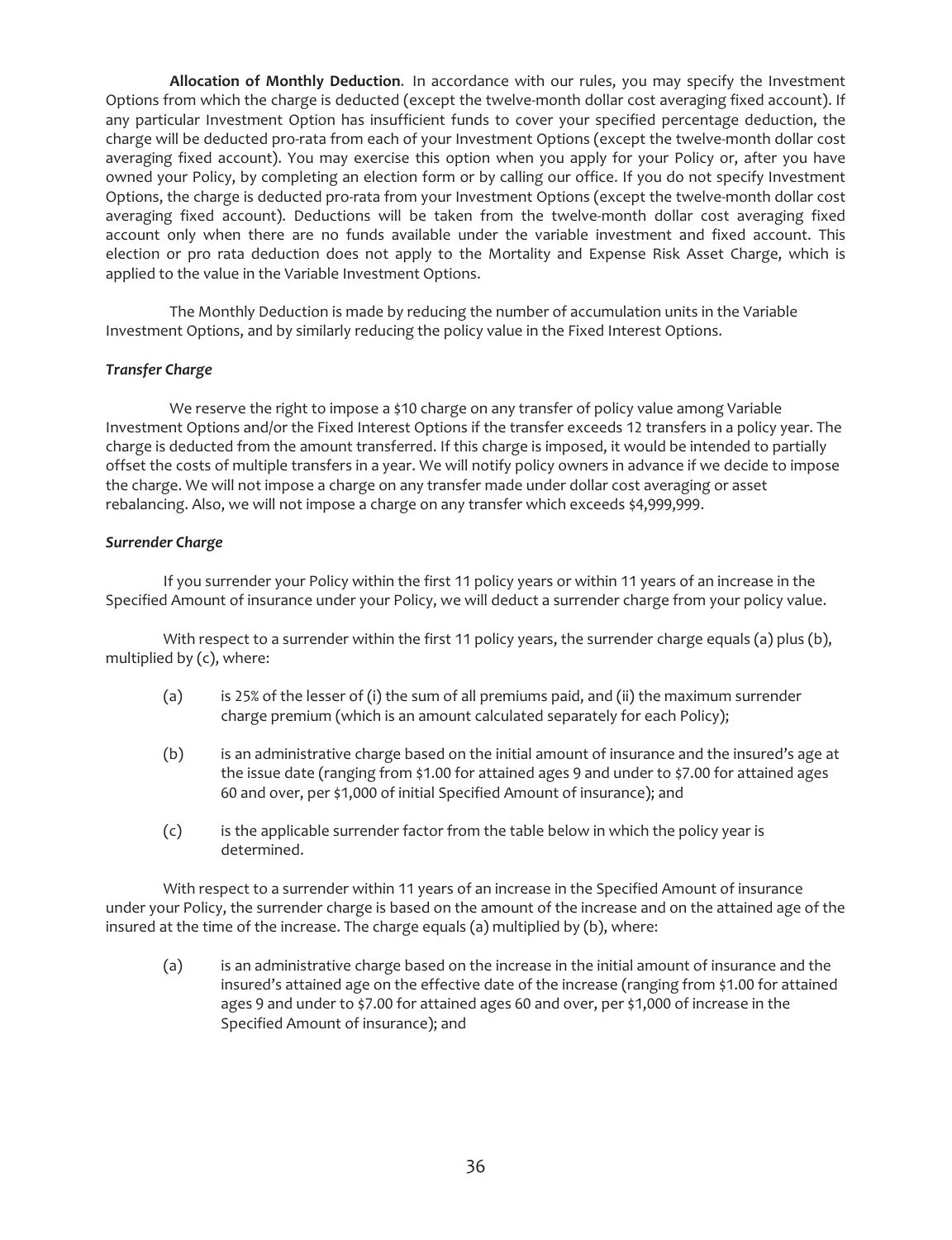(b) is the applicable surrender factor from the table below, assuming for this purpose only that the first policy year commences with the policy year in which the increase in the Specified Amount of insurance becomes effective.

| Surrender During Policy Year | <b>Surrender Factor</b> |
|------------------------------|-------------------------|
| 1st through 7th              | 1.00                    |
| 8th                          | 0.80                    |
| 9th                          | 0.60                    |
| 10 <sub>th</sub>             | 0.40                    |
| 11th                         | 0.20                    |
| 12th and later               | 0.00                    |

Example: Assume a 45 year old male non-smoker with a \$500,000 Specified Amount and a premium of \$100,000. The surrender charge in the first policy year is \$4,209 and in the eighth policy year it is \$3,367.

If the Policy is surrendered within the first 11 policy years, the surrender charge consists of a sales charge component and an administrative charge component. The sales charge component is to reimburse us for some of the expenses incurred in the distribution of the Policies. The sales charge component, together with the sales charge component of the premium charge, may be insufficient to recover distribution expenses related to the sale of the Policies. Our unrecovered sales expenses are paid for from our surplus. The administrative charge component covers administrative expenses associated with underwriting and issuing the Policy, including the costs of processing applications, conducting medical exams, determining insurability and the insured's rate class, and creating and maintaining policy records, as well as the administrative costs of processing surrender requests.

If the Policy is surrendered after the first 11 years, but within 11 years of an increase in the Specified Amount of insurance, the surrender charge consists solely of an administrative charge for administrative expenses associated with the increase in the Specified Amount of insurance.

## *Partial Surrender Charge*

If you take a partial surrender from your Policy, we will deduct the lesser of \$25 or 2.00% of the amount withdrawn. The fee will be deducted from the available net cash surrender value and will be considered part of the partial surrender. This charge is intended to partially offset the cost of processing a partial surrender.

## *Policy Loan Interest*

You will be subject to a net interest charge on any outstanding loan, which is the difference between the interest you are charged on the amount of the loan and the amount of interest that we pay on amounts held in the collateral or Policy Loan Account. On a guaranteed basis, in no event will the net interest charge be greater than 1.00% on a policy loan during the first 10 policy years. Starting in the 11th policy year, the net interest charge will in no event be greater than 0.25%. For more information concerning policy loans, including the associated charges, see *"What is a Policy Loan?"*

## *Description of Underlying Fund Charges*

The Funds underlying the Variable Investment Options must pay investment management fees and other operating expenses. These fees and expenses are different for each Fund and reduce the investment return of each Fund. Therefore, they also indirectly reduce the return you will earn on any Variable Investment Options you select. Expenses of the underlying Funds are not fixed or specified under the terms of your policy, and those expenses may vary from year to year. Please see **Appendix A** to this prospectus (and the applicable Fund's Prospectus) for more information on fees and expenses of the Funds.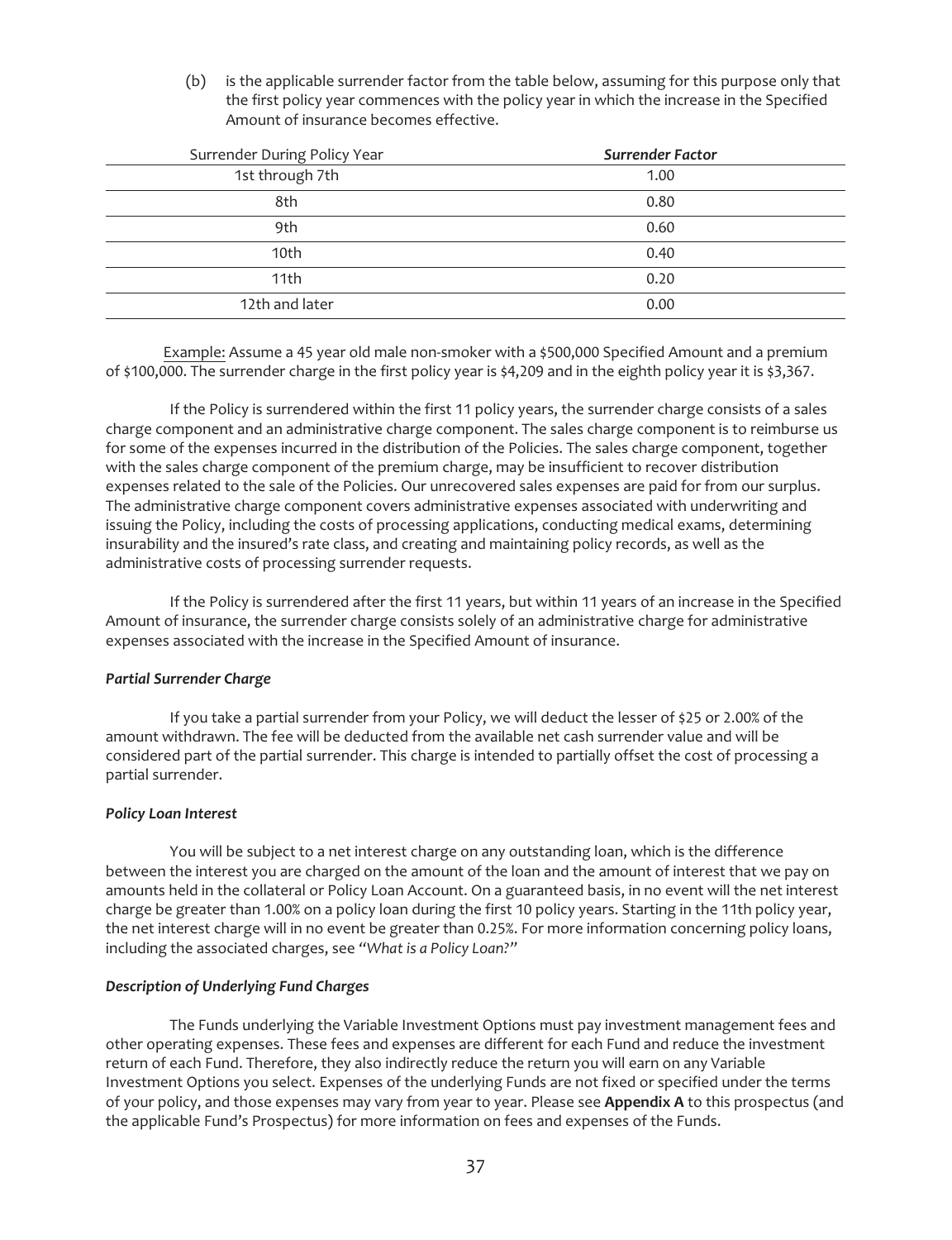# *Reduction of Charges*

This Policy is available for purchases by corporations and other groups or sponsoring organizations on a multiple life basis where insureds share a common employment or business relationship. We reserve the right to reduce the premium charge or any other charges on certain cases, where it is expected that the amount or nature of such cases will result in savings of sales, underwriting, administrative or other costs. Eligibility for these reductions and the amount of reductions may be determined by a number of factors, including but not limited to, the number of lives to be insured, the total premiums expected to be paid, total assets under management for the policy owner, the nature of the relationship among the insured individuals, the purpose for which the Policies are being purchased, the expected persistency of the Policies and any other circumstances which we believe to be relevant to the expected reduction of expenses.

We also reserve the right to reduce premium charges or any other charges under a Policy where it is expected that the issuance of the Policy will result in savings of sales, underwriting, administrative or other costs. In particular, we would expect such savings to apply, and our expenses to be reduced, whenever a Policy is issued in exchange for another life insurance policy issued or administered by us.

Some of these reductions may be guaranteed, and others may be subject to partial surrender or modification by us. All reductions will be uniformly applied, and they will not be unfairly discriminatory against any person.

# **What Are the Supplemental Agreements and Benefits That Are Available?**

**In addition to the standard death benefit associated with your Policy, other standard and optional benefits may also be available to you. The following table summarizes information about those benefits. Information about the fees associated with each benefit included in the table may be found in the Fee Table.**

| Name of<br><b>Benefit</b>                                    | Purpose                                                                                                                                                              | Is this Benefit<br><b>Standard or</b><br>Optional?                                                            | <b>Brief Description of</b><br><b>Restrictions/Limitations</b>                                                                                                                                |
|--------------------------------------------------------------|----------------------------------------------------------------------------------------------------------------------------------------------------------------------|---------------------------------------------------------------------------------------------------------------|-----------------------------------------------------------------------------------------------------------------------------------------------------------------------------------------------|
| <b>Accidental Death Benefit</b><br>Agreement                 | Provides an<br>additional death<br>benefit if the<br>insured's death<br>results from an<br>accidental cause, as<br>defined in the<br>agreement.                      | Optional. May be elected<br>only at the time the<br>insured purchases the<br>base policy.                     | Not available for all<br>policies.<br>Not available if you<br>choose either the<br>Guaranteed<br>Withdrawal Benefit<br>Agreement or the<br>Guaranteed<br>Continuation of<br>Policy Agreement. |
| <b>Additional Insured Term</b><br><b>Insurance Agreement</b> | Provides term<br>insurance on other<br>persons in addition<br>to the insured, in<br>amounts specified<br>in the Additional<br>Policy Specification<br>in the Policy. | Optional. May be elected<br>at any time, as long as the<br>insured meets our<br>underwriting<br>requirements. | Not available if you<br>$\bullet$<br>choose either the<br>Guaranteed<br>Withdrawal Benefit<br>Agreement or the<br>Guaranteed<br>Continuation of<br>Policy Agreement.                          |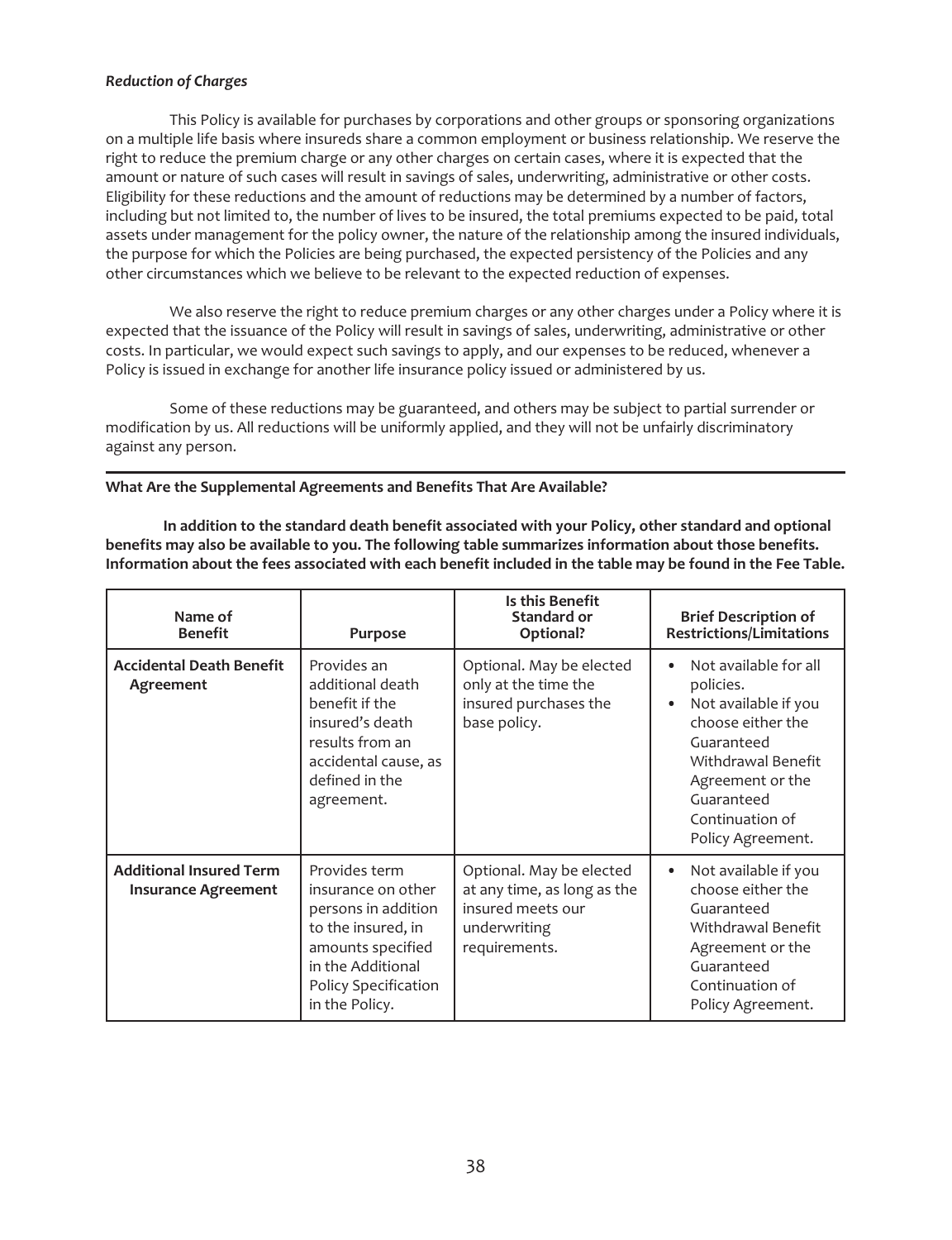| Name of<br><b>Benefit</b>                                                                                                       | Purpose                                                                                                                                                          | Is this Benefit<br>Standard or<br>Optional?                                                                   | <b>Brief Description of</b><br><b>Restrictions/Limitations</b>                                                                                                                                                                                                                                                                                                                                                                                                                                                                                                                        |
|---------------------------------------------------------------------------------------------------------------------------------|------------------------------------------------------------------------------------------------------------------------------------------------------------------|---------------------------------------------------------------------------------------------------------------|---------------------------------------------------------------------------------------------------------------------------------------------------------------------------------------------------------------------------------------------------------------------------------------------------------------------------------------------------------------------------------------------------------------------------------------------------------------------------------------------------------------------------------------------------------------------------------------|
| <b>Business Accounting</b><br><b>Benefit Agreement</b>                                                                          | Provides enhanced<br>early year cash<br>surrender values for<br>Policies sold in<br>certain limited<br>corporate markets.                                        | Optional. May be elected<br>only at the time the<br>insured purchases the<br>base policy.                     | To be eligible for this<br>agreement (i) policies<br>must be corporate<br>owned, (ii) the<br>corporation must be<br>at least a partial<br>beneficiary, and<br>(iii) the policies must<br>be in support of a<br>corporate sponsored<br>non-qualified<br>deferred<br>compensation plan<br>with a minimum of<br>five insureds under<br>the plan.<br>If the agreement is<br>terminated by the<br>owner of the policy,<br>the agreement is<br>terminated with<br>respect to insurance<br>coverages provided<br>under the policy and<br>all applicable<br>surrender charges<br>would apply. |
| <b>Children's Term Insurance</b><br>Agreement                                                                                   | Provides term<br>insurance on one or<br>more children of<br>the insured.                                                                                         | Optional. May be elected<br>at any time.                                                                      | If the named insured<br>$\bullet$<br>in the policy dies, the<br>term insurance on<br>the insured child will<br>continue until the<br>anniversary of the<br>policy nearest the<br>insured child's<br>twenty-third<br>birthday.                                                                                                                                                                                                                                                                                                                                                         |
| <b>Disability Waiver of</b><br><b>Monthly Deduction</b><br>Agreement                                                            | Provides a waiver of<br>the monthly<br>deductions from the<br>value of the policy<br>value upon disability<br>of the insured.                                    | Optional. May be elected<br>at any time, as long as the<br>insured meets our<br>underwriting<br>requirements. | Monthly deductions<br>for this benefit are<br>made until the policy<br>anniversary nearest<br>the insured's 65th<br>birthday.                                                                                                                                                                                                                                                                                                                                                                                                                                                         |
| <b>Disability Waiver of</b><br><b>Monthly Deduction and</b><br><b>Disability Monthly</b><br><b>Premium Deposit</b><br>Agreement | Provides a waiver of<br>the monthly<br>deductions from<br>the policy value and<br>payment by us of a<br>stipulated premium<br>upon disability of<br>the insured. | Optional. May be elected<br>at any time, as long as the<br>insured meets our<br>underwriting<br>requirements. | Monthly deductions<br>for this benefit are<br>made until the policy<br>anniversary nearest<br>the insured's 65th<br>birthday.                                                                                                                                                                                                                                                                                                                                                                                                                                                         |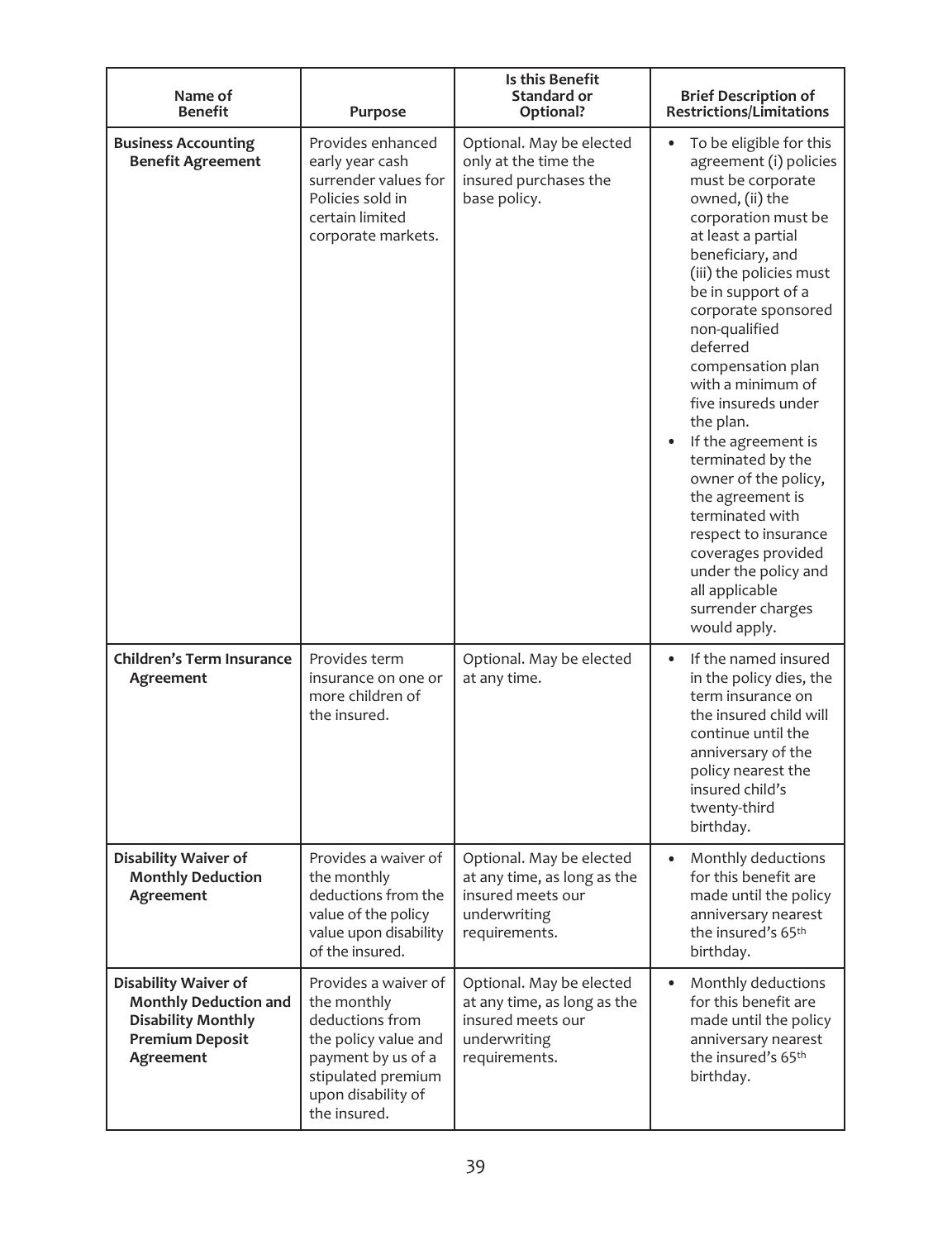| Name of<br><b>Benefit</b>                                               | Purpose                                                                                                                                                                      | Is this Benefit<br>Standard or<br>Optional?                                               | <b>Brief Description of</b><br><b>Restrictions/Limitations</b>                                                                                                                                                                                                                                                                                                                                                                                                                                                                                                                                                                                                |
|-------------------------------------------------------------------------|------------------------------------------------------------------------------------------------------------------------------------------------------------------------------|-------------------------------------------------------------------------------------------|---------------------------------------------------------------------------------------------------------------------------------------------------------------------------------------------------------------------------------------------------------------------------------------------------------------------------------------------------------------------------------------------------------------------------------------------------------------------------------------------------------------------------------------------------------------------------------------------------------------------------------------------------------------|
| <b>Guaranteed Continuation</b><br>of Policy Agreement                   | Provides that the<br>insurance provided<br>under the Policy will<br>not lapse even if the<br>cash surrender<br>value of the Policy<br>goes to zero.                          | Optional. May be elected<br>only at the time the<br>insured purchases the<br>base policy. | The sum of the gross<br>premiums paid less<br>the sum of partial<br>surrenders, policy<br>loans and unpaid<br>interest must equal<br>or exceed the "total<br>guaranteed<br>continuation of policy<br>premium," as stated<br>in the policy.<br>While this agreement<br>is in force, the<br>allocation or transfer<br>of amounts to<br>Variable Investment<br>Options may<br>restricted.<br>Not available with<br>any of the following<br>agreements:<br>Accidental Death<br>Benefit Agreement;<br>Additional Insured<br>Term Insurance<br>Agreement;<br>Guaranteed<br>Withdrawal Benefit<br>Agreement; or<br>Return of Premium<br>Term Insurance<br>Agreement. |
| <b>Guaranteed Option to</b><br><b>Extend Maturity Date</b><br>Agreement | Provides the owner<br>of the Policy with an<br>option to continue<br>the insurance past<br>the maturity date<br>stated in the Policy<br>without evidence of<br>insurability. | Optional. May be elected<br>at any time prior to age<br>90.                               | During the maturity<br>extension period,<br>new policy loans will<br>not be made and<br>premium payments<br>will not be accepted<br>unless required to<br>prevent lapse.<br>Does not extend the<br>maturity or<br>termination date of<br>other agreements<br>attached to the<br>policy (other than the<br>Supplemental Term<br>Insurance<br>Agreement).                                                                                                                                                                                                                                                                                                       |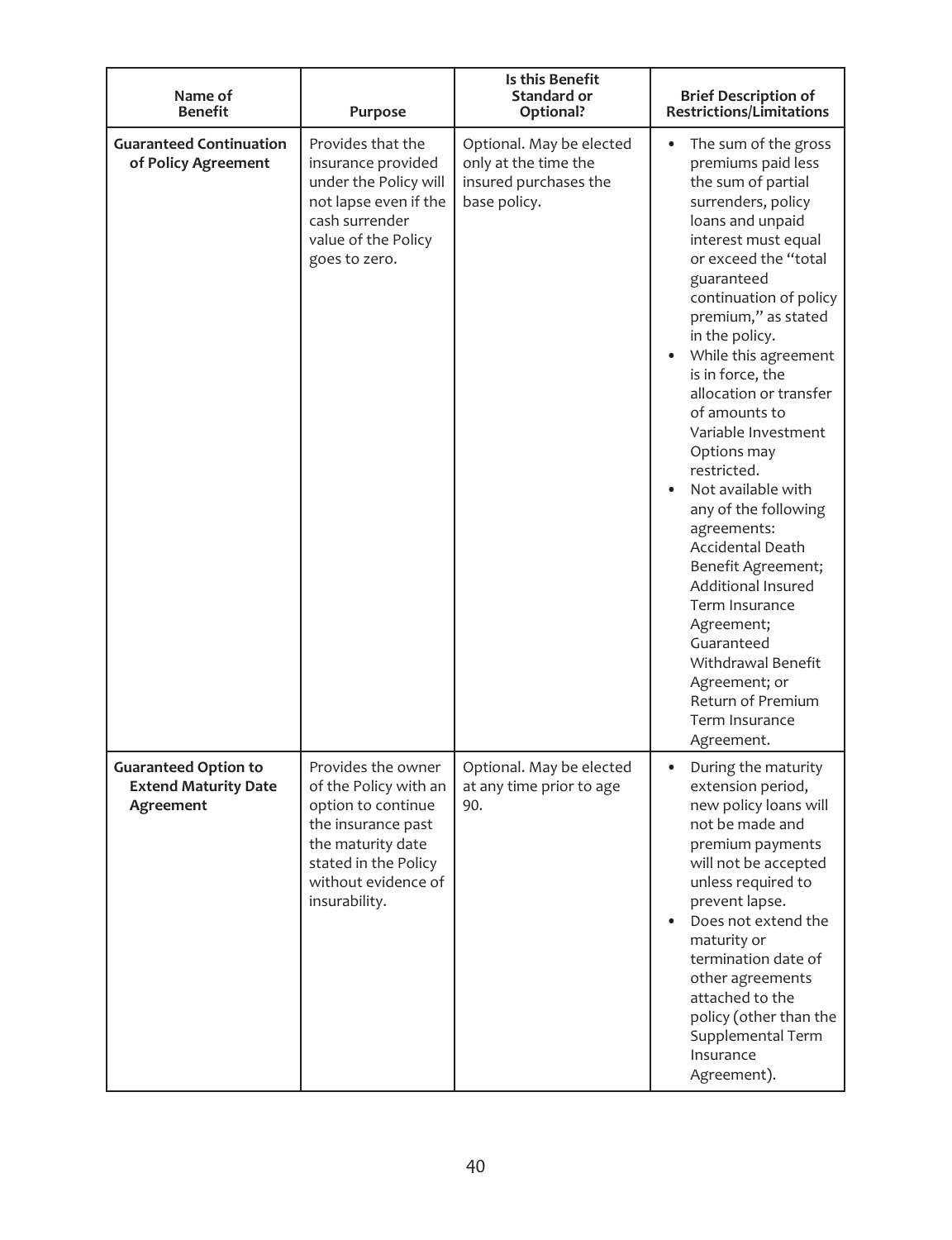| Name of<br><b>Benefit</b>                                                           | Purpose                                                                                                                                                                          | Is this Benefit<br><b>Standard or</b><br>Optional?                                        | <b>Brief Description of</b><br><b>Restrictions/Limitations</b>                                                                                                                                                                                                                                                                                                                                                                                                                                                                                                                                                                                          |
|-------------------------------------------------------------------------------------|----------------------------------------------------------------------------------------------------------------------------------------------------------------------------------|-------------------------------------------------------------------------------------------|---------------------------------------------------------------------------------------------------------------------------------------------------------------------------------------------------------------------------------------------------------------------------------------------------------------------------------------------------------------------------------------------------------------------------------------------------------------------------------------------------------------------------------------------------------------------------------------------------------------------------------------------------------|
| <b>Guaranteed Option to</b><br><b>Increase Specified</b><br><b>Amount Agreement</b> | Provides the owner<br>of the Policy with<br>the option to<br>increase the<br>Specified Amount<br>of insurance in the<br>Policy without<br>providing evidence<br>of insurability. | Optional. May be elected<br>only at the time the<br>insured purchases the<br>base policy. | The option may be<br>exercised under the<br>agreement as of any<br>of the regular option<br>dates or as of any<br>alternative option<br>date.<br>Regular option dates<br>are the anniversaries<br>of the policy nearest<br>the insured's birthday<br>at ages 22, 25, 28, 31,<br>34, 37 and 40.<br>Alternative option<br>dates are the 90 <sup>th</sup> day<br>following marriage of<br>the insured, live birth<br>of a child of the<br>insured or legal<br>adoption by the<br>insured of a child less<br>than 18 years of age,<br>subject to certain<br>conditions.<br>Not available if you<br>elect the Guaranteed<br>Withdrawal Benefit<br>agreement. |
| <b>Guaranteed Withdrawal</b><br><b>Benefit Agreement</b>                            | Provides the owner<br>with the ability to<br>receive guaranteed<br>withdrawal<br>amounts from the<br>Benefit Base.                                                               | Optional. May be elected<br>only at the time the<br>insured purchases the<br>base policy. | $\bullet$<br>Owner must satisfy a<br>Waiting Period to be<br>eligible for receipt of<br>guaranteed<br>withdrawal amounts<br>("Guaranteed<br>Withdrawal Period").<br>The Waiting Period<br>ends on the earlier<br>of: (a) the fifteenth<br>policy anniversary;<br>and (b) the policy<br>anniversary nearest<br>the insured's<br>attainment of age 70.<br>The Company<br>reserves the right to<br>make the availability<br>of the agreement<br>contingent upon the<br>investment of the<br>entire policy value<br>according to an asset                                                                                                                   |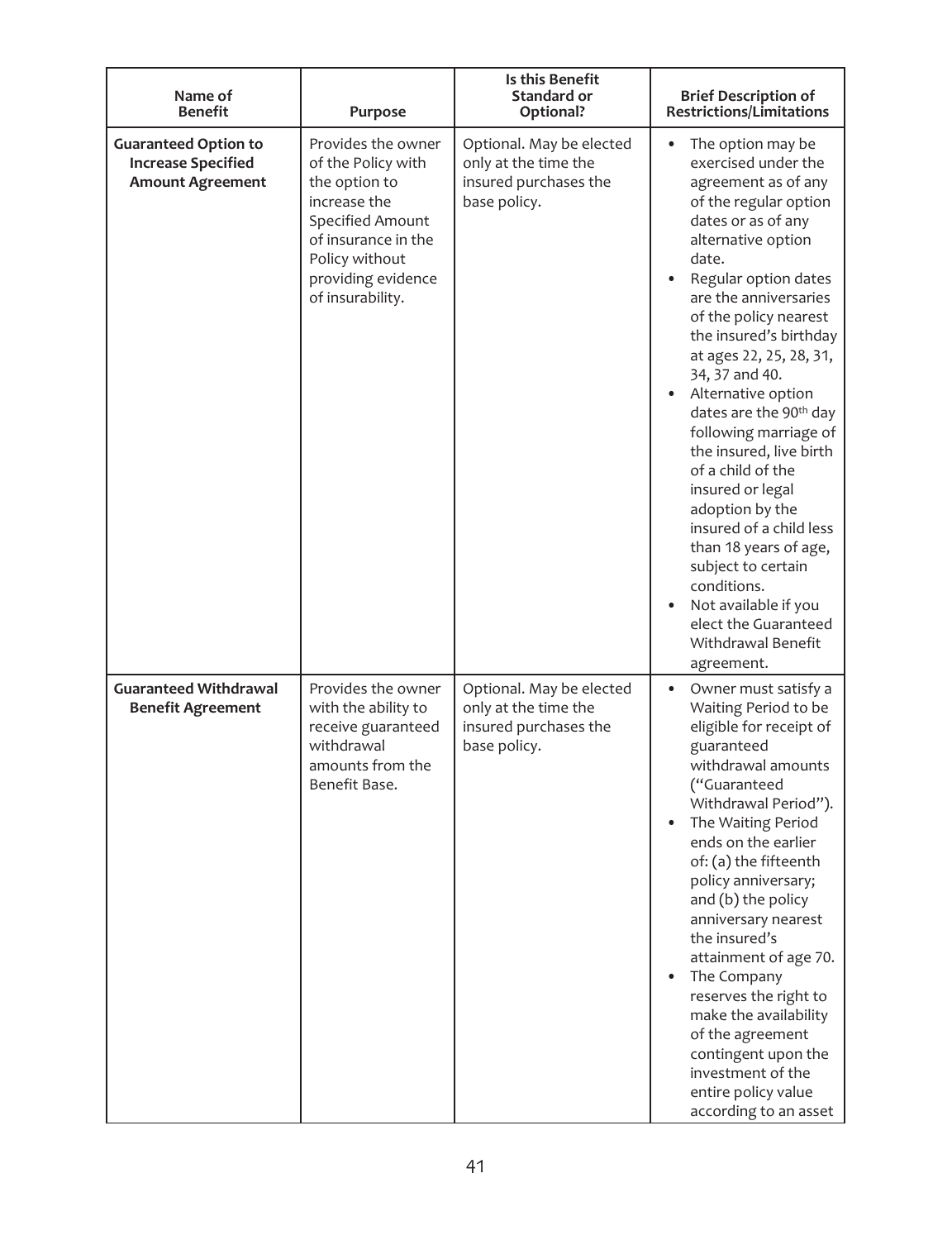| Name of<br><b>Benefit</b> | Purpose | Is this Benefit<br>Standard or<br>Optional? | <b>Brief Description of</b><br><b>Restrictions/Limitations</b>                                                                                                                                                                                                                                                                                                                                                                                                                                                     |
|---------------------------|---------|---------------------------------------------|--------------------------------------------------------------------------------------------------------------------------------------------------------------------------------------------------------------------------------------------------------------------------------------------------------------------------------------------------------------------------------------------------------------------------------------------------------------------------------------------------------------------|
|                           |         |                                             | allocation program<br>established by the<br>Company for the<br>entire period the<br>agreement is in<br>effect.<br>The Guaranteed<br>Withdrawal Period<br>must begin by the<br>policy anniversary<br>nearest the insured's<br>attainment of age 70<br>and will end at the<br>insured's attainment<br>of age 85.<br>Election of this<br>agreement will<br>automatically change<br>Death Benefit Option<br>2 (if in effect) to<br>Death Benefit Option<br>1 once the<br>Guaranteed<br>Withdrawal Period<br>commences. |
|                           |         |                                             | If this agreement is<br>$\bullet$<br>elected, you will not<br>be able to elect the<br>following other<br>agreements:<br>(i) Accidental Death<br>Benefit Agreement;<br>(ii) Guaranteed<br>Option to Increase<br>Specified Amount<br>Agreement;<br>(iii) Guaranteed<br>Continuation of<br>Policy Agreement;<br>(iv) Return of<br>Premium Term<br>Insurance<br>Agreement; and<br>(v) Additional Insured<br>Term insurance<br>Agreement.                                                                               |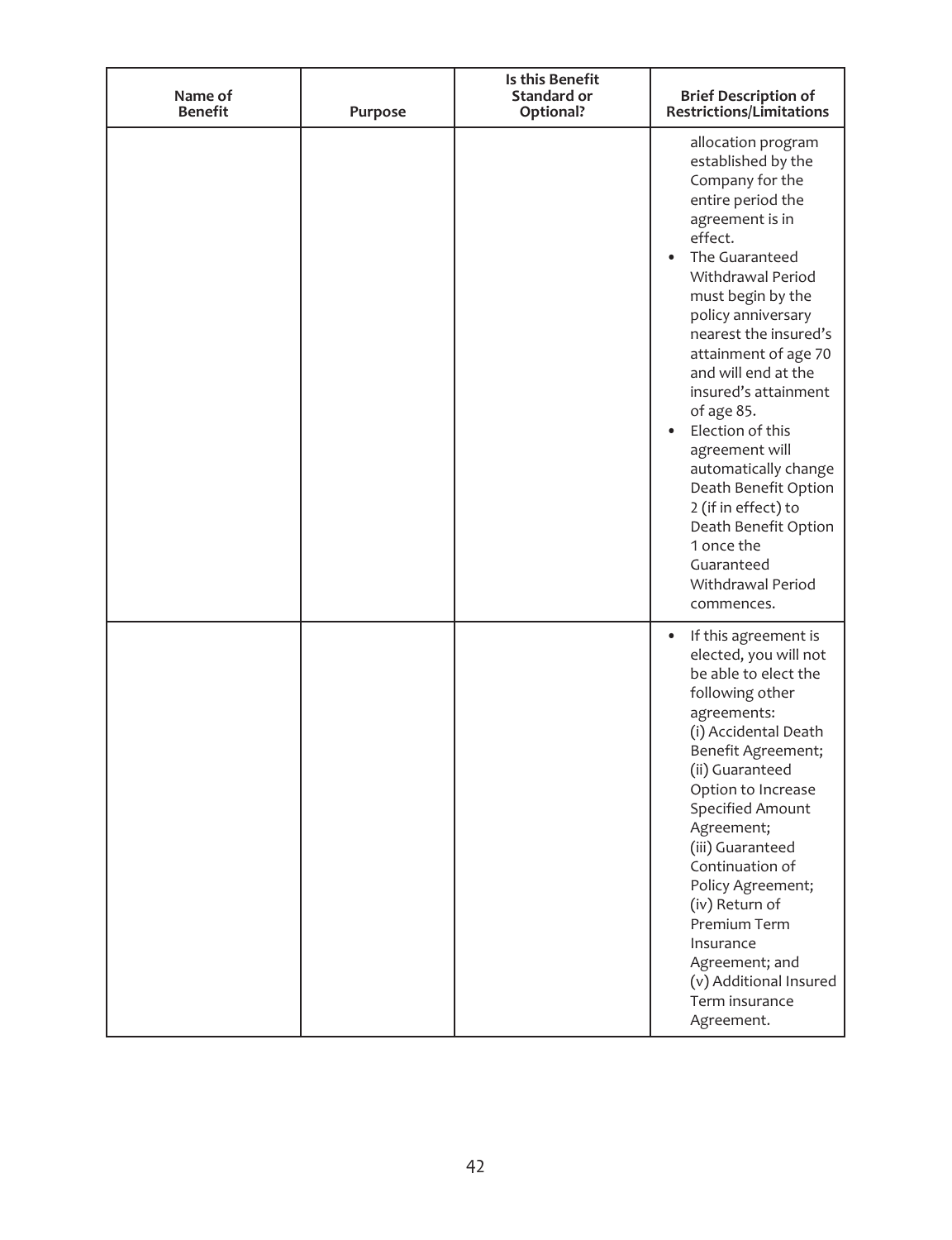| Name of<br><b>Benefit</b>                                   | Purpose                                                                                                                                                                                                                                                                                    | Is this Benefit<br>Standard or<br>Optional?                                               | <b>Brief Description of</b><br><b>Restrictions/Limitations</b>                                                                                                                                                                                                                                                                                                                                                                                                                                                       |
|-------------------------------------------------------------|--------------------------------------------------------------------------------------------------------------------------------------------------------------------------------------------------------------------------------------------------------------------------------------------|-------------------------------------------------------------------------------------------|----------------------------------------------------------------------------------------------------------------------------------------------------------------------------------------------------------------------------------------------------------------------------------------------------------------------------------------------------------------------------------------------------------------------------------------------------------------------------------------------------------------------|
| <b>Return of Premium Term</b><br><b>Insurance Agreement</b> | Provides term<br>insurance<br>equivalent to the<br>sum of all premiums<br>paid under the<br>Policy up to the<br>most recent<br>monthly policy<br>anniversary less any<br>amount credited to<br>the Policy under a<br>waiver of premium<br>or waiver of<br>monthly deductions<br>agreement. | Optional. May be elected<br>only at the time the<br>insured purchases the<br>base policy. | Not available if you<br>choose either the<br>Guaranteed<br>Withdrawal Benefit<br>Agreement or the<br>Guaranteed<br>Continuation of<br>Policy Agreement.                                                                                                                                                                                                                                                                                                                                                              |
| <b>Supplemental Term</b><br><b>Insurance Agreement</b>      | Adds term<br>insurance to the<br>death benefit<br>provider under the<br>Policy.                                                                                                                                                                                                            | Optional. May be elected<br>only at the time the<br>insured purchases the<br>base policy. | Monthly deductions<br>$\bullet$<br>may include a<br>mortality and<br>expense risk face<br>amount charge<br>applied to the amount<br>of term insurance<br>added to the policy by<br>the agreement.<br>Monthly deductions<br>will include a cost of<br>insurance charge for<br>the term insurance<br>added by the<br>agreement.                                                                                                                                                                                        |
| <b>Supplemental Exchange</b><br>Agreement                   | Provides within one<br>year following<br>termination of a<br>business<br>relationship<br>between the owner<br>of the Policy and<br>the insured, the<br>policy may be<br>exchanged for a<br>new Policy on the<br>life of a new<br>insured.                                                  | Standard for all corporate-<br>owned policies.                                            | The new insured<br>$\bullet$<br>must have the same<br>business relationship<br>to the owner as the<br>insured under the<br>policy to be<br>exchanged.<br>The new insured<br>must submit<br>satisfactory evidence<br>of insurability.<br>The policy to be<br>exchanged must be<br>in force and not in a<br>grace period.<br>The owner must make<br>premium payments<br>under the new policy<br>to keep it in force at<br>least two months.<br>Owner must<br>surrender all rights in<br>the policy to be<br>exchanged. |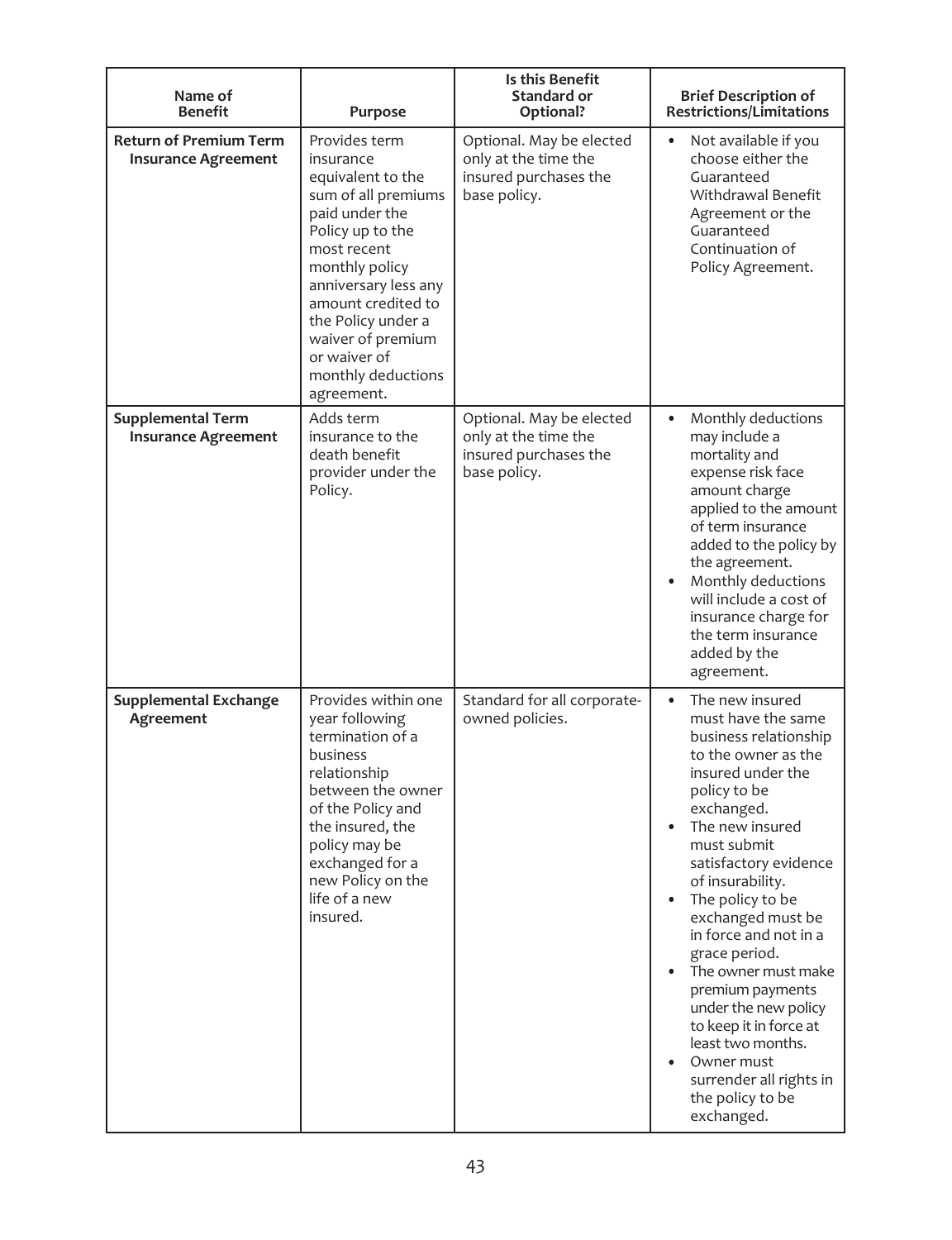| Name of<br><b>Benefit</b>                            | Purpose                                                                                                                                                                                                                             | Is this Benefit<br>Standard or<br>Optional?                                                                                                     | <b>Brief Description of</b><br><b>Restrictions/Limitations</b>                                                                                                                                                                                                                                                                                                                                                                                                                                                                                                                                                                                                     |
|------------------------------------------------------|-------------------------------------------------------------------------------------------------------------------------------------------------------------------------------------------------------------------------------------|-------------------------------------------------------------------------------------------------------------------------------------------------|--------------------------------------------------------------------------------------------------------------------------------------------------------------------------------------------------------------------------------------------------------------------------------------------------------------------------------------------------------------------------------------------------------------------------------------------------------------------------------------------------------------------------------------------------------------------------------------------------------------------------------------------------------------------|
| <b>Overloan Protection</b><br>Agreement              | Allows the<br>policyholder to<br>access the cash<br>value from the<br>Policy, while<br>providing the<br>holder with a<br>reduced paid-up<br>policy in the event<br>that the<br>loan-to-surrender<br>value equals or<br>exceeds 96%. | Optional. May be elected<br>at any time.                                                                                                        | Insured's attained age<br>must be 75 or older.<br>Policy must be in<br>force for a minimum<br>for 15 years.<br>Non-taxable<br>withdrawals must<br>equal the total<br>premiums paid.<br>Subject to a one-time<br>charge of 3.50% of<br>the policy value,<br>which is imposed<br>when the agreement<br>is exercised.<br>When the agreement<br>is exercised (i) all<br>supplemental<br>agreements attached<br>to the policy will be<br>terminated, except<br>for the Option to<br><b>Extend the Maturity</b><br>Date Agreement and<br>(ii) no additional<br>premium payments,<br>partial surrenders,<br>policy loans or policy<br>loan repayments will<br>be allowed. |
| <b>Accelerated Death</b><br><b>Benefit Agreement</b> | Provides the<br>insured access to a<br>portion of death<br>benefit while the<br>insured is living.                                                                                                                                  | Standard. Automatically<br>added to all base policies<br>with a face amount of<br>greater than \$50,000 and<br>issued after January 1,<br>1996. | Amount of death<br>$\bullet$<br>benefit proceeds the<br>insured can access<br>must be at least<br>\$10,000, but no more<br>than the lesser of 50%<br>of the total death<br>benefit amount or<br>\$250,000. Such limits<br>may vary depending<br>upon the state.<br>Insured must be<br>diagnosed by a<br>licensed physician of<br>the United States as<br>being terminally ill<br>with a life expectancy<br>of 12 months or less<br>(24 months or less in<br>Massachusetts). The<br>physician may not be<br>the owner, insured,<br>beneficiary, or<br>relative of the<br>insured.                                                                                   |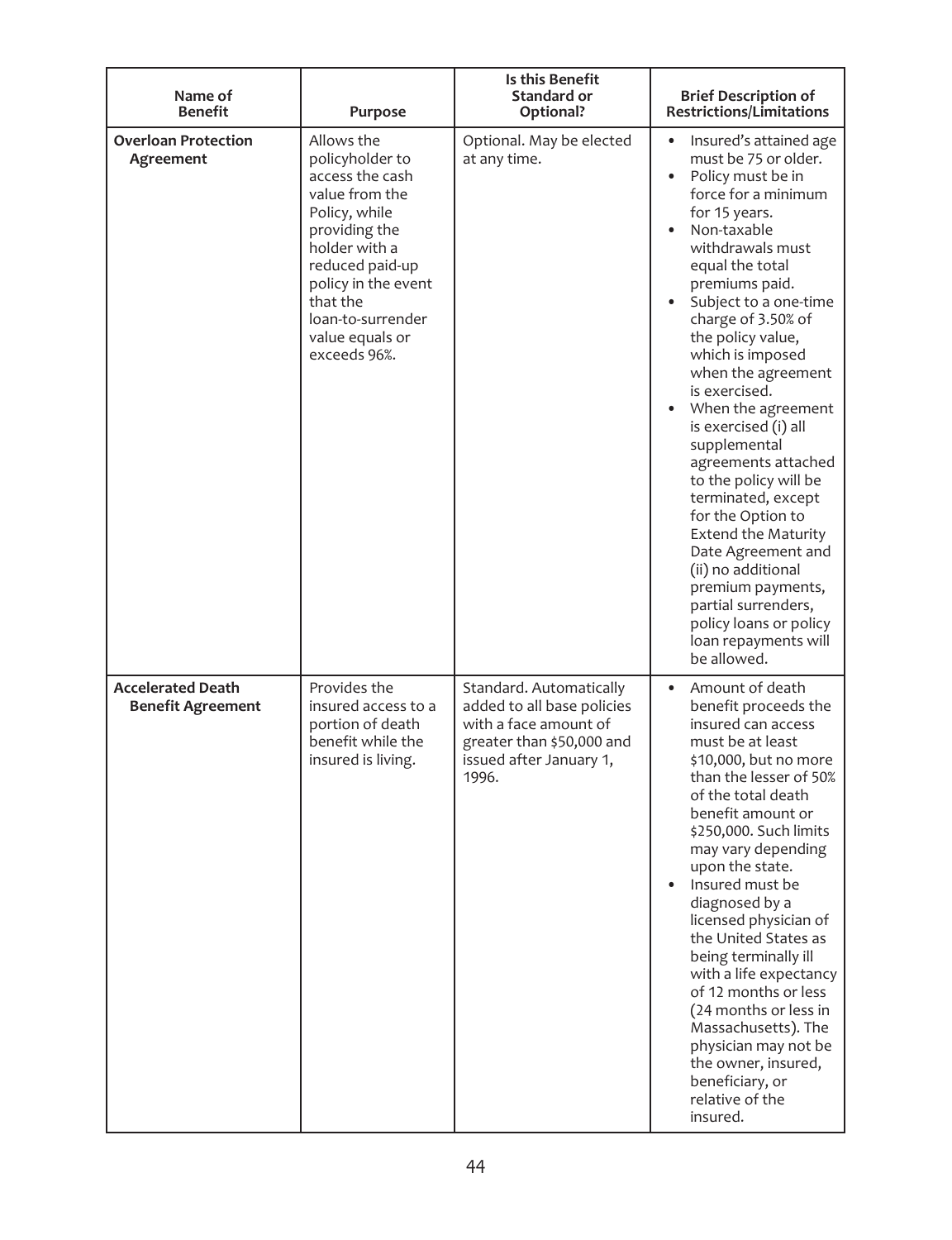| Name of<br><b>Benefit</b>                                                              | Purpose                                                                                                                                                                                                                     | Is this Benefit<br>Standard or<br>Optional? | <b>Brief Description of</b><br><b>Restrictions/Limitations</b>                                                                                                                                                                                                                     |
|----------------------------------------------------------------------------------------|-----------------------------------------------------------------------------------------------------------------------------------------------------------------------------------------------------------------------------|---------------------------------------------|------------------------------------------------------------------------------------------------------------------------------------------------------------------------------------------------------------------------------------------------------------------------------------|
|                                                                                        |                                                                                                                                                                                                                             |                                             | Exercising this<br>$\bullet$<br>agreement will<br>reduce the death<br>benefit that is<br>payable under the<br>base policy upon the<br>death of the insured.                                                                                                                        |
| <b>Dollar Cost Averaging</b>                                                           | Automatically<br>makes monthly<br>transfers from the<br>Money Market<br>Subaccount to one<br>or more of the<br>other Variable<br>Investment<br>Options.                                                                     | Optional                                    | Dollar cost average<br>$\bullet$<br>from the Money<br>Market Subaccount<br>for up to 60 months.<br>Each planned<br>premium must be at<br>least \$600 and the<br>amount transferred<br>each month must be<br>at least \$50.<br>Does not guarantee a<br>profit or prevent a<br>loss. |
| <b>Dollar Cost Averaging</b><br><b>Account - Twelve-</b><br><b>Month Fixed Account</b> | Allows you to<br>allocate all or a<br>portion of a<br>premium payment<br>to an account<br>where it is<br>automatically<br>re-allocated each<br>month to one or<br>more of the<br>Variable Investment<br>Options you select. | Optional                                    | Each planned<br>$\bullet$<br>premium must be at<br>least \$600 and the<br>amount transferred<br>each month must be<br>at least \$50.<br>Does not guarantee a<br>profit or prevent a<br>loss.                                                                                       |
| <b>Asset Rebalancing</b>                                                               | Automatically<br>reallocates your<br>policy value among<br>the Variable<br><b>Investment Options</b><br>in accordance with<br>the proportions you<br>originally selected                                                    | Optional                                    | Requires a minimum<br>policy value of<br>\$1,000.<br>Does not guarantee a<br>profit or prevent a<br>loss.                                                                                                                                                                          |

# *Accidental Death Benefit Agreement*

This Agreement provides an additional death benefit if the insured's death results from accidental causes as defined in the Agreement. This Agreement is not available for all Policies. The cost of insurance rates for this Agreement are based on the age, gender and rating of the insured. You may add this Agreement to your base Policy only at the time you purchase your Policy. This Agreement is not available if you choose either the Guaranteed Withdrawal Benefit Agreement or the Guaranteed Continuation of Policy Agreement. The benefits provided under the Agreement are subject to the provisions in the Agreement.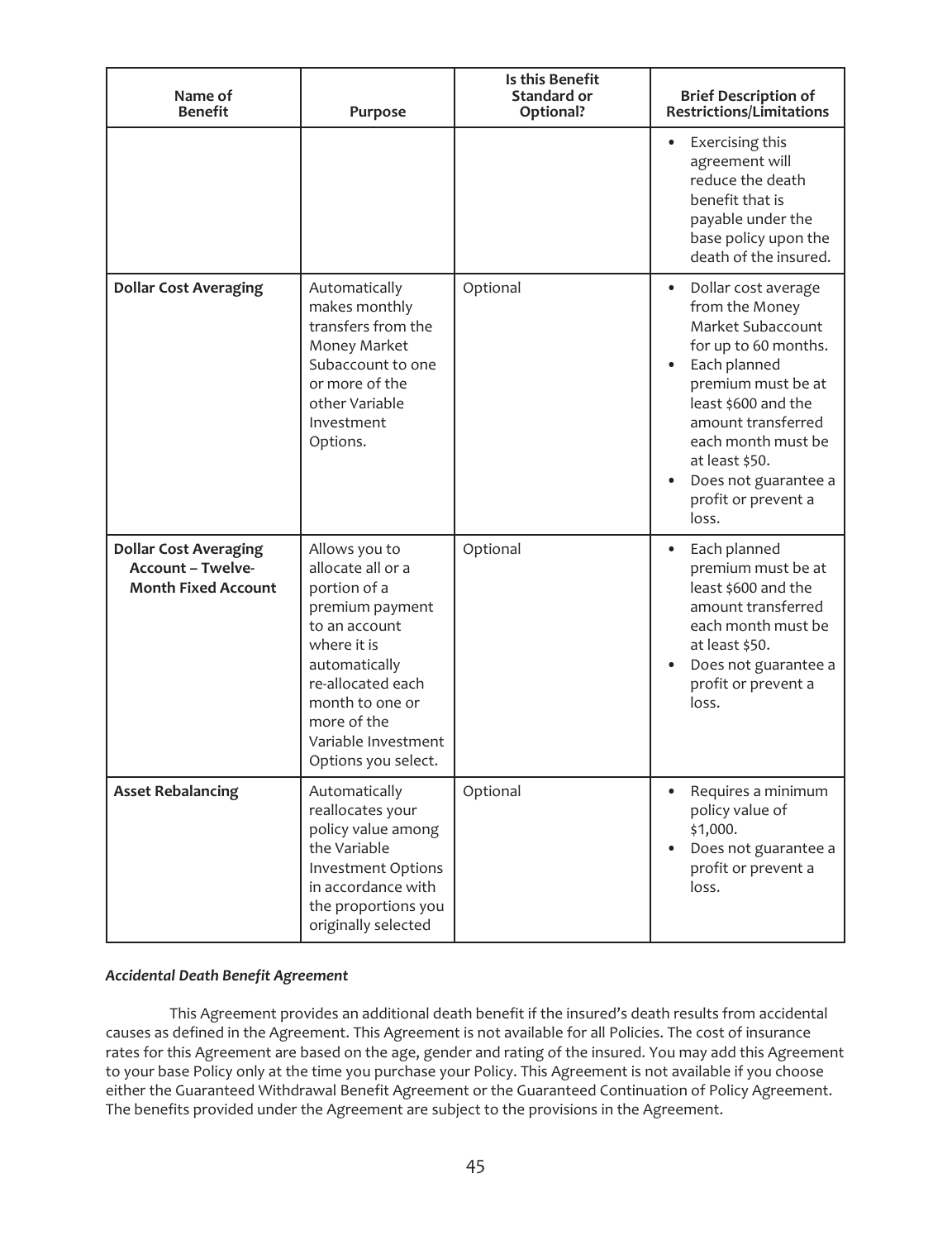Example: Assume a 45 year old male non-smoker purchases a policy with a \$500,000 base coverage (Specified Amount) and purchases an additional \$200,000 Accidental Death Benefit coverage. If the insured dies due to an accidental death, the total death benefit would be \$700,000. If the insured dies due to natural causes, then the death benefit would be \$500,000.

## *Additional Insured Term Insurance Agreement*

This Agreement provides term insurance on other persons in addition to the insured, in amounts specified in the Additional Policy Specification in the Policy. If the named insured in the Policy dies, the term insurance on the additional insured person will continue for 90 days during which time it may be converted into permanent insurance. The term insurance may be converted to a permanent life policy without evidence of insurability.

Under the Agreement, we will deduct the cost of insurance charges from the cash value of the Policy, and a separate charge of \$0.10 per \$1,000 of Specified Amount of insurance for each additional insured during the first twelve months of the Agreement. If the Specified Amount of insurance has increased for an additional insured, we will deduct a charge of \$0.10 per \$1,000 of the increased Specified Amount during the first twelve months of the increase. The cost of insurance rates are based on the age, gender and rate class of the additional insured. This Agreement can be elected at any time, as long as the additional insured meets our underwriting requirements, and it is not available if you choose either the Guaranteed Withdrawal Benefit Agreement or the Guaranteed Continuation of Policy Agreement. The benefits provided under the Agreement are subject to all of the provisions in the Agreement.

Example: Assume you have purchased the Policy and elected insurance coverage for yourself for \$500,000 and added the Additional Insured Term Insurance Agreement to cover your spouse for \$250,000. If your spouse died while the coverage is in effect, the Additional Insured Term Insurance Agreement would provide for a \$250,000 insurance payment as a result of your spouse's death.

## *Business Accounting Benefit Agreement*

This Agreement provides enhanced early year cash surrender values for Policies sold in certain limited corporate markets and is not for sale in the individual markets. The higher cash surrender is attained through a waiver of all surrender charges. To be eligible for this Agreement (i) Policies must be corporate owned, (ii) the corporation must be at least a partial beneficiary, and (iii) the Policies must be in support of a corporate sponsored non-qualified deferred compensation plan with a minimum of five insureds under the plan. Under this Agreement, during the first eleven policy years we will deduct a monthly charge of up to \$0.03 per \$1,000 of original Specified Amount of insurance and a monthly charge of up to \$0.03 per \$1,000 of increases in the Specified Amount of insurance during the first eleven policy years after the increase. Decreases in coverage do not affect the charge for this Agreement. The \$0.03 per \$1,000 charge will continue to be applied based on the higher original and/or increased Specified Amount. This charge will be included in the no-lapse premium calculation. If the Agreement is terminated by the owner of the Policy, the Agreement is terminated with respect to insurance coverages provided under the Policy and all applicable surrender charges would resume. You may add this Agreement to your base Policy only at the time you purchase your Policy. The benefits provided under the Agreement are subject to all provisions of the Agreement.

Example: A surrender in the first policy year would ordinarily be subject to a surrender charge. However, if the corporation has purchased the Business Accounting Benefit Agreement that charge would be completely waived so that no surrender charge would apply if a surrender were made in the first year.

## *Children's Term Insurance Agreement*

This Agreement provides term insurance on one or more children of the insured of the Policy in amounts described in the Policy. If the named insured in the Policy dies, the term insurance on the insured child will continue until the anniversary of the Policy nearest the insured child's twenty-third birthday and we will waive the cost of insurance for the term insurance. On the anniversary of the Policy nearest the child's twenty-third birthday, the Agreement may be converted without evidence of insurability to a new life insurance policy.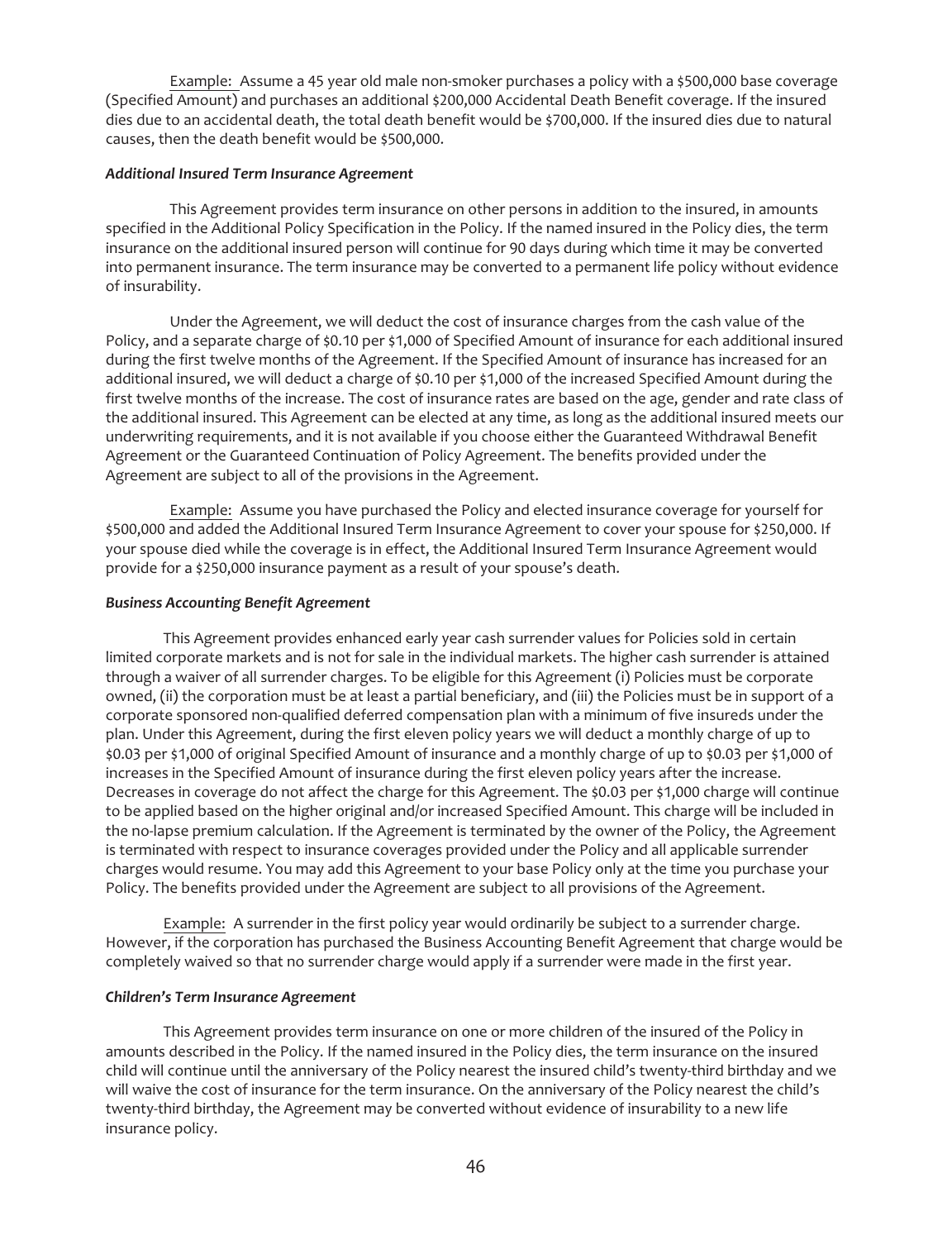Under the Agreement, we will deduct a cost of insurance charge. The cost of insurance charge is a flat monthly charge of \$0.15 per \$1,000 of agreement Specified Amount without regard to the number of children, their ages, or gender. The cost of insurance rate will not exceed \$0.24 per \$1,000 of agreement Specified Amount per month. This Agreement can be elected at any time. The benefits provided by the Agreement are subject to the provisions in the Agreement.

Example: Assume a 45 year old male non-smoker purchases a policy with a \$500,000 base coverage (Specified Amount) and purchases an additional \$25,000 of Children's Term Insurance coverage on each of two of his children. If one of the children dies, the agreement would pay the policy owner a \$25,000 benefit; the policy would continue in force.

# *Disability Waiver of Monthly Deduction Agreement*

This Agreement provides a waiver of the monthly deductions from the value of the policy value upon disability of the insured. The cost of insurance charges for this benefit are based upon the insurance provided under the Policy and the value of the Policy. The rates are based on the attained age, gender and rate class of the insured. The rates will not exceed those set forth in the Additional Policy Specifications in the Policy. Monthly deductions for this benefit are made until the policy anniversary nearest the insured's sixty-fifth birthday. This Agreement can be elected at any time, as long as the insured meets underwriting requirements. The benefits provided under this Agreement are subject to the provisions of the Agreement.

Example: Assume a 45 year old male non-smoker purchases a policy with a \$500,000 base coverage (Specified Amount) and purchases the Disability Waiver of Monthly Deductions Agreement. If the insured becomes totally disabled at age 55, the policy monthly deductions will be waived as long as the disability continues.

## *Disability Waiver of Monthly Deduction and Disability Monthly Premium Deposit Agreement*

This Agreement provides a waiver of the monthly deductions from the policy value and payment by us of a stipulated premium upon disability of the insured. The stipulated premium is stated in the Policy. The cost of insurance for waiver of the monthly deductions is based on the insurance provided by the base Policy and the value of the Policy. The cost of insurance for the monthly premium deposit is based on the amount of the stipulated premium. The cost of insurance rates is based on the issue age, gender and rate class of the insured. The rates will not exceed the rates shown in the Additional Policy Specifications section of the Policy. This Agreement can be elected at any time, as long as the insured meets underwriting requirements. This benefit is subject to the provisions in the Agreement.

Example: Assume a 45 year old male non-smoker purchases a policy with a \$500,000 base coverage (Specified Amount) and purchases the Disability Waiver of Monthly Deductions Agreement. If the insured becomes totally disabled at age 55, the policy monthly deductions will be waived and we will pay the insured the stipulated premium as long as the disability continues.

## *Guaranteed Continuation of Policy Agreement*

This Agreement provides that the insurance provided under the Policy will not lapse even if the cash surrender value of the Policy goes to zero, as long as the sum of the gross premiums paid less the sum of partial surrenders, policy loans and unpaid interest equals or exceeds the "total guaranteed continuation of policy premium." The "total guaranteed continuation of policy premium" is based upon issue age, gender, rate class, other policy benefits and the death benefit option chosen and is stated in the Policy. If the insured is disabled, and premiums are being paid pursuant to a Disability Monthly Premium Deposit Agreement, the "total guaranteed continuation of policy premium" is the stipulated premium defined in that Agreement. While this Agreement is in force, the allocation or transfer of amounts to Variable Investment Options may be restricted. The monthly charge for this Agreement is \$0.01 per \$1,000 of the Specified Amount of insurance in the Policy. You may add this Agreement to your base Policy only at the time you purchase your Policy. This Agreement is not available with any of the following agreements: Accidental Death Benefit; Additional Insured Term Insurance; Guaranteed Withdrawal Benefit; or Return of Premium Term Insurance. This benefit is subject to the provisions in the Agreement.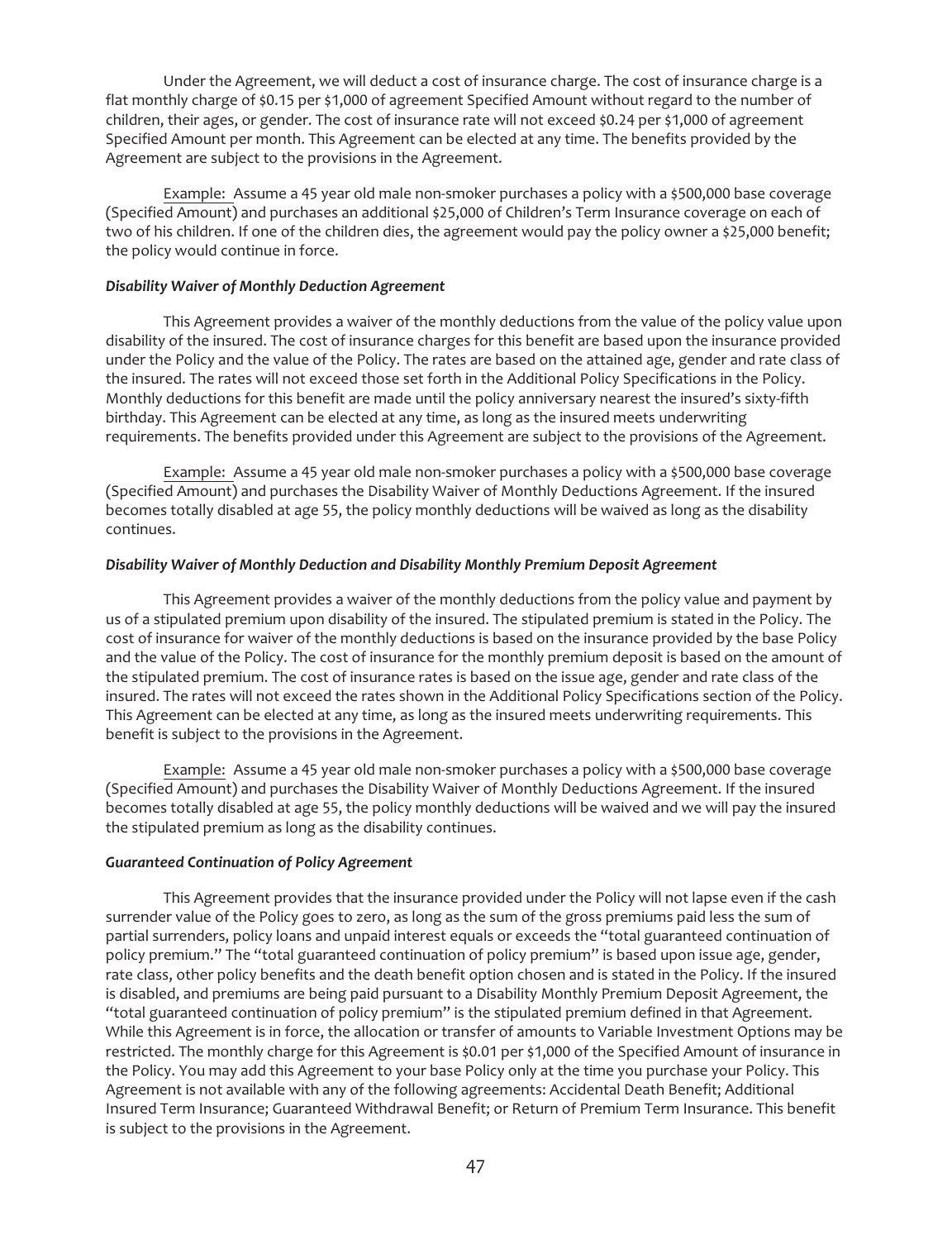Example: Assume a 45 year old male purchases a policy with a \$500,000 base coverage (Specified Amount) and purchases the Guaranteed Continuation of Policy Agreement. If the cash surrender value of the insured's Policy goes to zero, under this Agreement the insured's Policy coverage would remain at \$500,000, so long as the sum of the gross premiums paid less the sum of partial surrenders, policy loans and unpaid interest equals or exceeds the total guaranteed continuation of policy premium in the Policy.

## *Guaranteed Option to Extend Maturity Date Agreement*

This Agreement provides the owner of the Policy with an option to continue the insurance past the maturity date stated in the Policy without evidence of insurability. During the maturity extension period, new policy loans will not be made and premium payments will not be accepted unless required to prevent lapse. Although the Agreement extends the maturity date of the Policy, it does not extend the maturity or termination date of other agreements attached to the Policy (other than the Supplemental Term Insurance Agreement). The cost of insurance charge for this Agreement is based on the attained age and rate class of the insured. The cost of insurance rates for this Agreement, combined with the cost of insurance rates in the Policy, will not exceed the rates shown in the Additional Policy Specifications section of the Policy. This Agreement can be elected at any time prior to age 90. The option to extend the maturity date is subject to the provisions in the Agreement.

Example: If a Policy owner purchases the Guaranteed Option to Extend Maturity Date Agreement, the Policy owner may later elect to extend the Policy beyond age 100. The maturity date will be extended 20 years.

## *Guaranteed Option to Increase Specified Amount Agreement*

This Agreement provides the owner of the Policy with the option to increase the Specified Amount of insurance in the Policy without providing evidence of insurability. The option may be exercised as of any of the regular option dates or as of any alternative option date. The regular option dates are the anniversaries of the Policy nearest the insured's birthday at ages 22, 25, 28, 31, 34, 37 and 40. In addition, subject to certain conditions, the option may be exercised on the ninetieth day following marriage of the insured, live birth of a child of the insured and legal adoption by the insured of a child less than 18 years of age. The cost of insurance charge for the Agreement is based on the attained age, gender and rate class of the insured. The cost of insurance rates for this Agreement, combined with the cost of insurance rates in the Policy, will not exceed the rates shown in the Additional Policy Specifications in the Policy. You may add this Agreement to your base Policy only at the time you purchase your Policy. This Agreement is not available if you choose the Guaranteed Withdrawal Benefit Agreement. This option is subject to the provisions in the Agreement.

Example: If a Policy owner purchases the Policy at age 30 with insurance coverage of \$500,000 and option amount of \$50,000, the owner may exercise the option to increase the coverage to \$550,000 at age 40, without being required to provide any additional evidence of insurability at age 40.

## *Guaranteed Withdrawal Benefit Agreement*

This Agreement provides the owner with the ability to receive guaranteed withdrawal amounts from the Benefit Base, upon satisfaction of a Waiting Period. You may add the Agreement to your base Policy only at the time you purchase your Policy. Penn Mutual reserves the right to make the availability of this Agreement contingent upon the investment of the entire policy value according to an asset allocation program established by Penn Mutual for the entire period the Agreement is in effect. At the present time, no asset allocation program will be required for this Agreement. If we require an asset allocation program in the future, the asset allocation program will only apply to new purchasers of this Agreement. The benefits are subject to the provisions in the Agreement.

The Waiting Period ends on the earlier of:

- (a) the fifteenth policy anniversary; and
- (b) the policy anniversary nearest the Insured's attainment of age 70.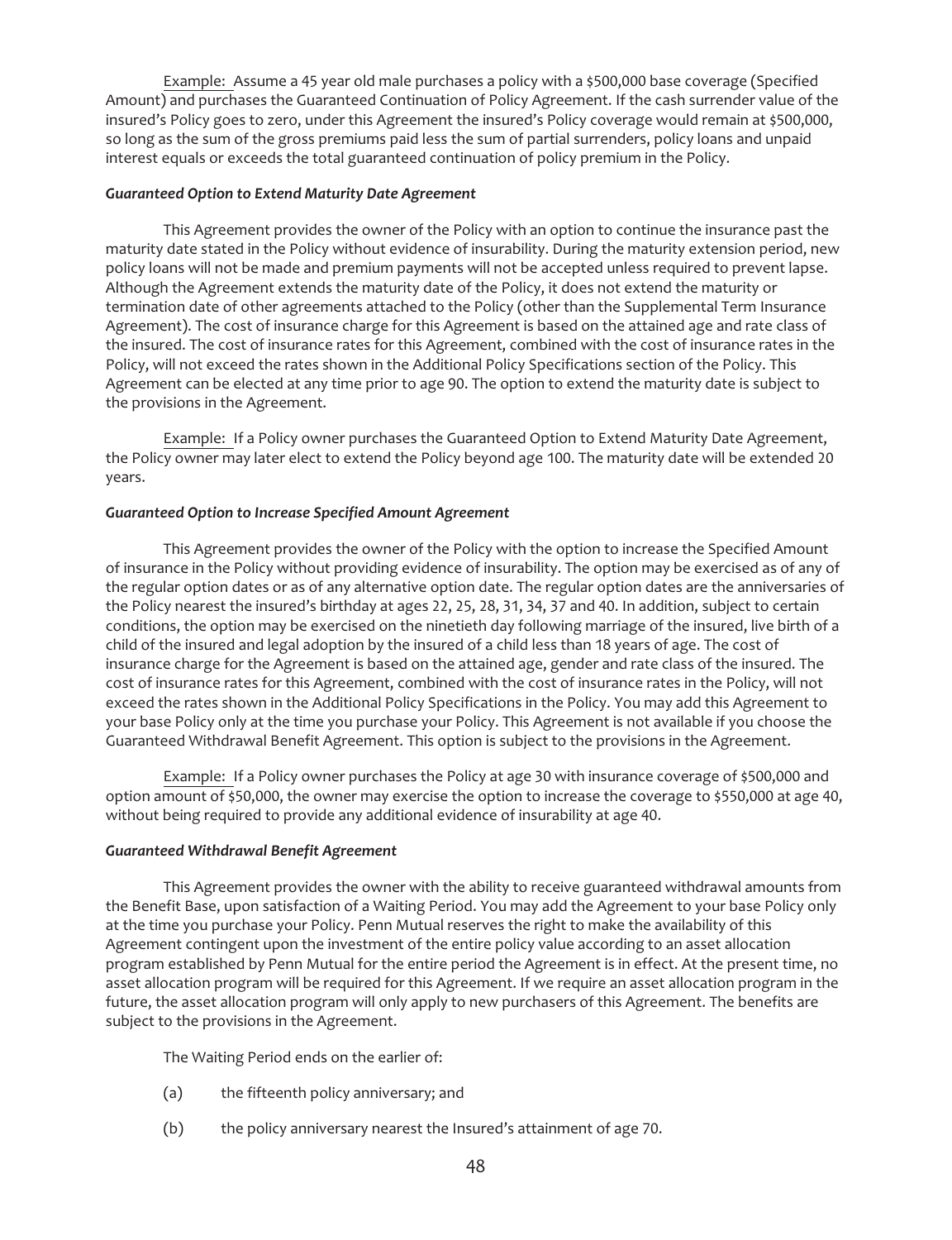**Guaranteed Withdrawal Period** — The Guaranteed Withdrawal Period will begin on the date of the first withdrawal after the end of the Waiting Period. The Guaranteed Withdrawal Period must begin by the policy anniversary nearest the Insured's attainment of age 70 and will end at the Insured's attainment of age 85. At the time the Guaranteed Withdrawal Period commences, if the Death Benefit Option 2 was in effect, the death benefit option will automatically be changed to Option 1.

**Benefit Base** — The Benefit Base establishes the total guaranteed withdrawal amount as well as the Guaranteed Annual Withdrawal Amount as defined below. The Benefit Base is the greater of (a) or (b) below, where:

- (a) is the Net Policy Value on the last policy anniversary date which is 5 years prior to the date at which the Guaranteed Withdrawal Period begins, less cumulative withdrawals made during the period between (1) and (2), where:
	- (1) is the day after the last policy anniversary which is 5 years prior to the date at which the Guaranteed Withdrawal Period begins; and
	- (2) is the date at which the Guaranteed Withdrawal Period begins.
- (b) is the value of the Guaranteed Withdrawal Account, as defined below, as of the first day of the Guaranteed Withdrawal Period.

Once the Guaranteed Withdrawal Period commences the Benefit Base will not be increased by any additional premiums paid, but the Benefit Base will be increased by any policy loan repayments.

**Guaranteed Withdrawal Account** — The Guaranteed Withdrawal Account is defined as (a) minus (b) minus (c) minus (d), where:

- (a) are Premiums Credited to the Guaranteed Withdrawal Account, accumulated at the Guaranteed Withdrawal Account Rate, which is currently 0.50% compounded monthly (an effective annual rate of 6.00%);
- (b) are partial surrenders taken during the Waiting Period accumulated at the Guaranteed Withdrawal Account Rate, compounded monthly;
- (c) is the Guaranteed Withdrawal Benefit No-Lapse Premium, accumulated at the Guaranteed Withdrawal Account Rate compounded monthly; and
- (d) the outstanding amount of policy indebtedness.

The accumulations of values using the Guaranteed Withdrawal Account Rate that are listed above accumulate until the first day of the Guaranteed Withdrawal Period.

Premiums Credited to the Guaranteed Withdrawal Account equal the lesser of (1) and (2), minus (3), where:

- (1) are the cumulative premiums paid into the Policy;
- (2) is the Maximum Monthly Guaranteed Withdrawal Account Premium, which is equal to 1/12 of the Policy's guideline annual premium, multiplied by the number of months since the Policy Date; and
- (3) are the cumulative premiums previously credited to the Guaranteed Withdrawal Account.

A change in the Specified Amount, the addition or deletion of a supplemental Agreement to this Policy, a change in the underwriting class of the Insured, or a change in the death benefit option may result in a change to subsequent Maximum Monthly Guaranteed Withdrawal Account Premiums.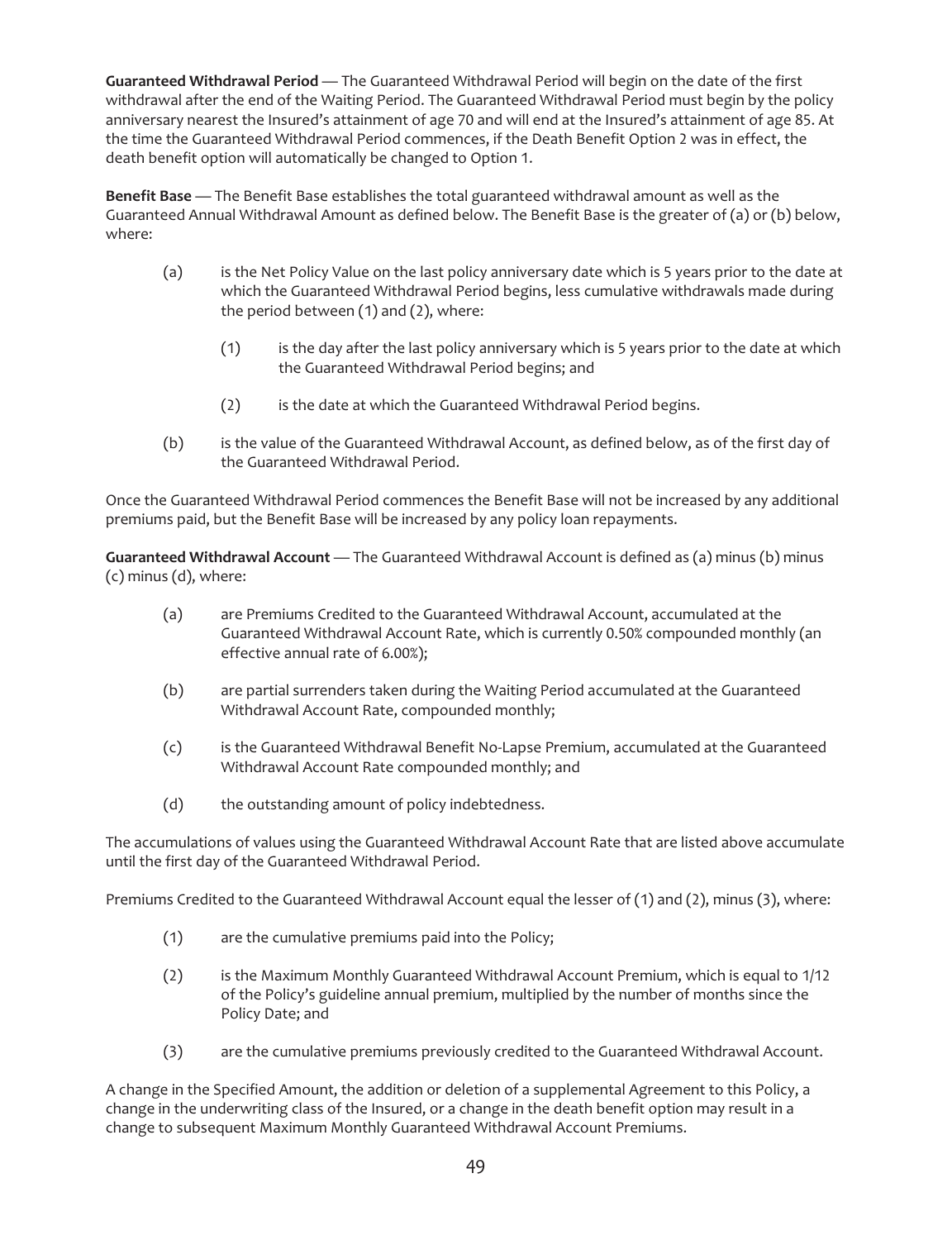**Guaranteed Annual Withdrawal Amount** — The Guaranteed Withdrawal Benefit guarantees that you can take withdrawals each policy year up to the Guaranteed Annual Withdrawal Amount. The initial Guaranteed Annual Withdrawal Amount is equal to the Guaranteed Annual Withdrawal Percentage, which is currently 10%, multiplied by the initial Benefit Base. Total withdrawals in a policy year that do not exceed the Guaranteed Annual Withdrawal Amount will reduce the Benefit Base by the amount of the withdrawals.

**Effect of Withdrawals on Guaranteed Annual Withdrawal Amount** — Cumulative withdrawals in a policy year that do not exceed the Guaranteed Annual Withdrawal Amount will not change the Guaranteed Annual Withdrawal Amount in subsequent policy years. Any withdrawal that exceeds the remaining Guaranteed Annual Withdrawal Amount for that policy year (an "Excess Withdrawal") will reduce the Guaranteed Annual Withdrawal Amount in subsequent years in a proportional manner. The reduction is determined by multiplying the Guaranteed Annual Withdrawal Amount by the ratio of (a) to (b) where:

- (a) is the amount of the Excess Withdrawal; and
- (b) is the Net Policy Value immediately prior to the Excess Withdrawal.

The resulting Guaranteed Annual Withdrawal Amount for subsequent years cannot exceed the remaining Benefit Base after the effect of withdrawals as described below.

**Effect of Withdrawals on Benefit Base** — The Benefit Base is reduced, on a dollar-for-dollar basis, by the amount of withdrawals in a policy year that do not exceed the Guaranteed Annual Withdrawal Amount, until the Benefit Base is reduced to zero. Once the Guaranteed Annual Withdrawal Amount has been withdrawn in a policy year, any Excess Withdrawals reduce the Benefit Base until it is reduced to zero in a proportional manner. The reduction is determined by multiplying the Benefit Base by the ratio of (a) to (b) where:

- (a) is the amount of the Excess Withdrawal; and
- (b) is the Net Policy Value immediately prior to the Excess Withdrawal.

**Guaranteed Withdrawal Benefit No-Lapse Guarantee** — Penn Mutual agrees that the Policy to which this Agreement is attached will remain in force up to the Guaranteed Withdrawal Benefit No-Lapse Date which is the policy anniversary nearest the insured's attained age 70, if the following conditions are satisfied:

- (a) The Insured is alive;
- (b) The Agreement is in force;
- (c) The Policy has not been surrendered; and
- (d) The Guaranteed Withdrawal Benefit No-Lapse Premium Requirement is satisfied.

**Remaining Guaranteed Withdrawal Benefit Payments If Policy Lapses Without Value** — If the Net Cash Surrender Value is reduced to zero and any Guaranteed Withdrawal Benefits are due after the end of the Waiting Period, such Remaining Guaranteed Withdrawal Benefit Payments will be made as described below. In this situation the only provisions of the Policy and this Agreement that remain in effect are those that are associated with the Remaining Guaranteed Withdrawal Benefit Payments.

In the policy year in which the Net Cash Surrender Value is reduced to zero, the Remaining Guaranteed Withdrawal Benefit Payment made in that year is equal to the Guaranteed Annual Withdrawal Amount not yet withdrawn. In subsequent policy years, the Remaining Guaranteed Withdrawal Benefit Payment is the Guaranteed Annual Withdrawal Amount in effect as of the date that the Net Cash Surrender Value is reduced to zero or any remaining Benefit Base, if less.

Remaining Guaranteed Withdrawal Benefit Payments are made once each policy year.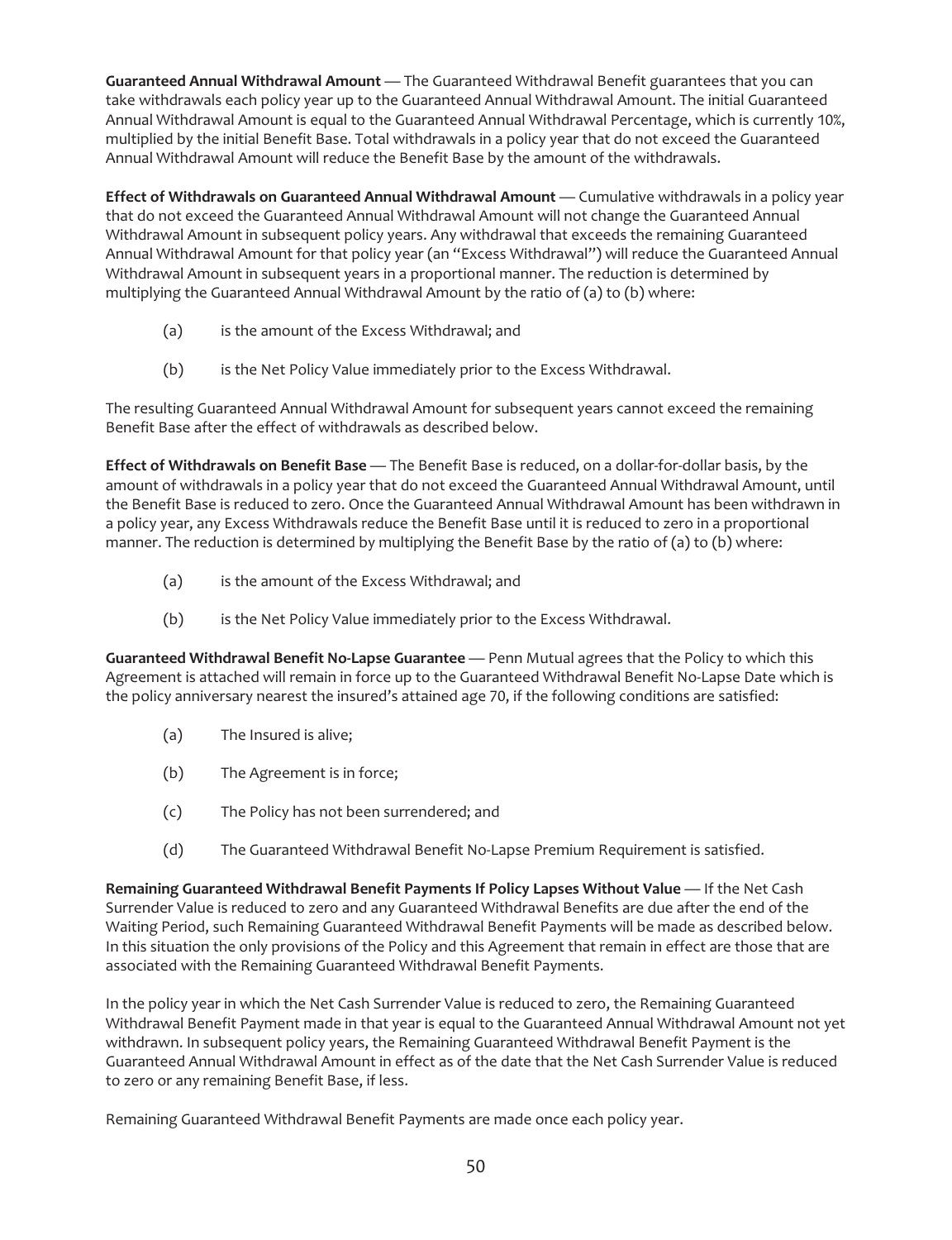If the total Remaining Guaranteed Withdrawal Benefit Payments due each policy year are less than \$100, the Remaining Guaranteed Withdrawal Benefit Payments will be commuted and a lump sum will be paid equal to the remaining Benefit Base. If the Net Cash Surrender Value is reduced to zero during the Waiting Period, no guaranteed withdrawal benefits are paid under this Agreement.

If the Overloan Protection Benefit Agreement is also attached to this Policy, the Remaining Guaranteed Withdrawal Benefit Payments as provided by this Agreement will continue to be made.

**Guaranteed Withdrawal Benefit No-Lapse Premium** — The Guaranteed Withdrawal Benefit No-Lapse Premium is based on the Insured's gender, issue age, underwriting class, the death benefit option, and other supplemental benefits attached to this Policy.

**Guaranteed Withdrawal Benefit No-Lapse Premium Requirement** — The Guaranteed Withdrawal Benefit No-Lapse Premium Requirement on a Monthly Anniversary prior to the Guaranteed Withdrawal Benefit No-Lapse Date is satisfied if the sum of all premiums reduced by any partial surrenders, policy loans, and unpaid loan interest as of that Monthly Anniversary is greater than or equal to the cumulative Guaranteed Withdrawal Benefit No-Lapse Premiums as of that Monthly Anniversary. A change in the Specified Amount, the addition or deletion of a supplemental Agreement to this Policy, a change in the underwriting class of the Insured, or a change in the death benefit option prior to the Guaranteed Withdrawal Benefit No-Lapse Date may result in a change to subsequent Guaranteed Withdrawal Benefit No-Lapse Premiums. These changes will not affect the Guaranteed Withdrawal Benefit No-Lapse Date.

If on a Monthly Anniversary the Guaranteed Withdrawal Benefit No-Lapse Premium Requirement is not satisfied, a grace period of 61 days will be allowed for the payment of a premium sufficient to maintain the Guaranteed Withdrawal Benefit No-Lapse Premium Requirement. If the amount required to keep the Guaranteed Withdrawal Benefit No-Lapse Guarantee in-force is not paid by the end of the grace period, the Guaranteed Withdrawal Benefit No-Lapse Guarantee will terminate and cannot be reinstated. The Guaranteed Withdrawal Benefit may continue even though the Guaranteed Withdrawal Benefit No-Lapse Guarantee is no longer in effect.

**Monthly Deduction** — While this Agreement is in force, the Monthly Deduction under the Policy will include the Monthly Deduction for this Agreement. The Monthly Deduction for this Agreement is equal to the Guaranteed Withdrawal Benefit Charge multiplied by the policy value that is allocated to the Variable Investment Options. The Guaranteed Withdrawal Benefit Charge is currently equivalent to an annual effective rate of 0.60% of policy value, and the maximum charge is equivalent to an annual effective rate of 1.00% of policy value.

**Termination of Agreement** — This Agreement will terminate upon:

- (a) the policy anniversary nearest the Insured's attainment of age 85;
- (b) surrender of this Policy;
- (c) lapse of this Policy and no guaranteed withdrawal benefits are due;
- (d) the date of death of the Insured;
- (e) withdrawals have been taken after the end of the Waiting Period and the Benefit Base is reduced to zero;
- (f) the policy anniversary nearest the Insured's attainment of age 70 when no withdrawals were taken after the end of the Waiting Period;
- (g) an elective increase in face amount after the Guaranteed Withdrawal Period had commenced;
- (h) payment of any accelerated death benefit amount; or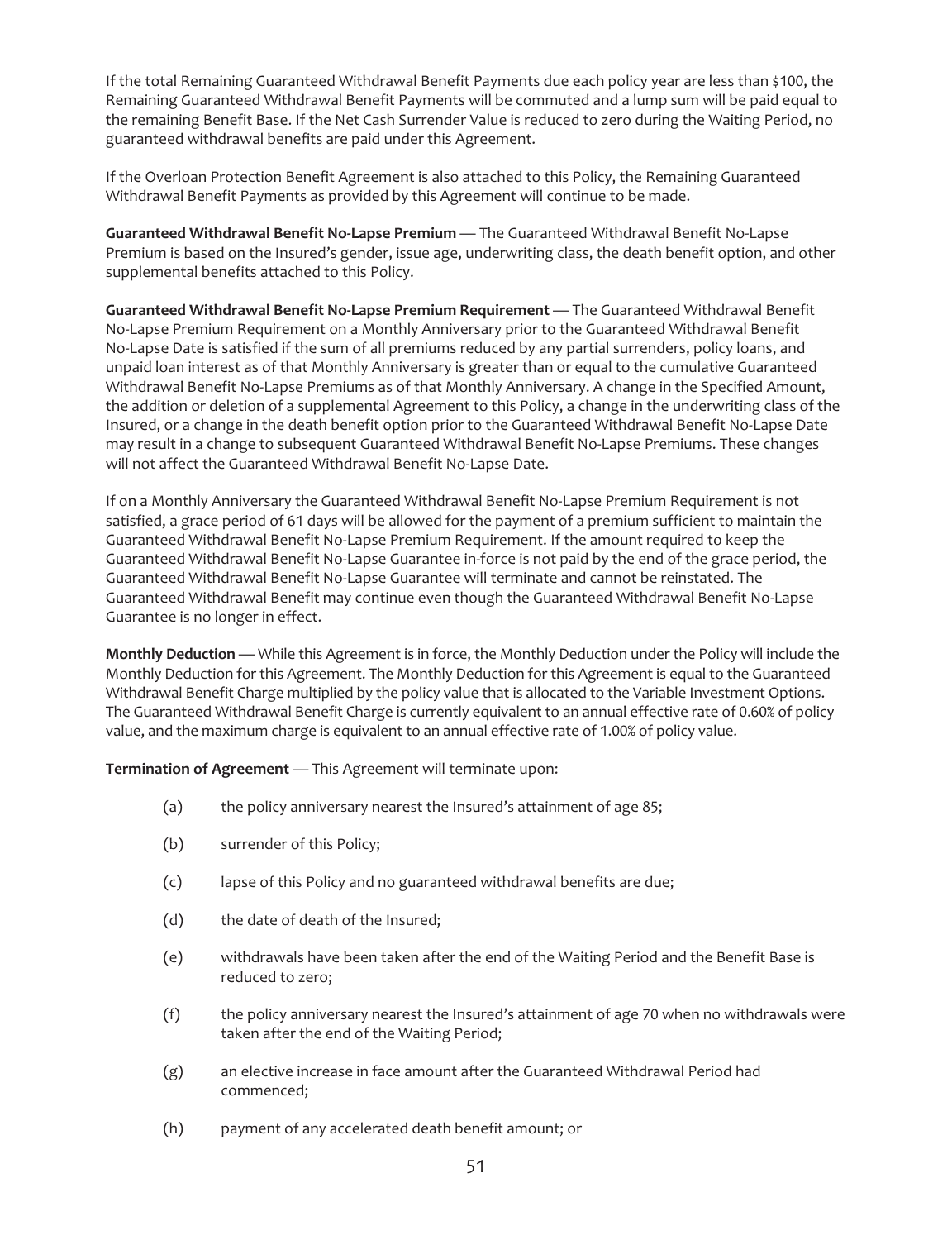(i) the Monthly Anniversary which coincides with or next follows (i) the receipt at Penn Mutual's home office of a written request by the owner to terminate this Agreement, and (ii) the return of this Policy for the appropriate endorsement after the end of the Waiting Period.

**Electing this Agreement Limits the Availability of Other Supplemental Benefit Agreements** — If you choose this Guaranteed Withdrawal Benefit Agreement, you will not be able to elect the following agreements:

- Accidental Death Benefit;
- Guaranteed Option to Increase Specified Amount;
- Guaranteed Continuation of Policy;
- Return of Premium Term Insurance; or
- Additional Insured Term Insurance.

Example: If a Policy owner purchases the Policy at age 45, the owner may begin taking withdrawals under the agreement at age 60. If the Benefit Base is \$75,000, the Guaranteed Annual Withdrawal Amount will equal \$7,500 (10% x \$75,000). Withdrawals may continue until the earlier of age 85 of the insured or until the Benefit Base goes to zero.

## *Return of Premium Term Insurance Agreement*

This Agreement provides term insurance equivalent to the sum of all premiums paid under the Policy up to the most recent monthly policy anniversary less any amount credited to the Policy under a waiver of premium or waiver of monthly deductions Agreement. The cost of insurance charge for this Agreement includes the cost of insurance charge for the term insurance provided under the Agreement and the cost of insurance charge for a waiver of monthly deductions if a Waiver of Monthly Deduction Agreement is attached. The cost of insurance rates for the Agreement is based on the age, gender and rate class of the insured. The rates will not exceed the rates shown for this Agreement in the Additional Policy Specifications in the Policy. You may add this Agreement to your base Policy only at the time you purchase your Policy. This Agreement is not available if you choose either the Guaranteed Withdrawal Benefit Agreement or the Guaranteed Continuation of Policy Agreement. The term insurance provided under the Agreement is subject to the provisions of the Agreement.

Example: Assume that a Policy owner has purchased the Return of Premium Term Insurance Agreement, and has subsequently paid premiums under the Policy of approximately \$10,000 and no amounts have been credited to the Policy under a waiver of premium or waiver of monthly deductions Agreement. If the insured dies while the Agreement is in force, the death benefit will include an additional \$10,000 for the term insurance.

#### *Supplemental Term Insurance Agreement*

This Agreement adds term insurance to the death benefit provided under the Policy. The Agreement modifies the death benefit options (as provided in the Policy) as follows.

- **•** Option 1 The death benefit is the greater of (a) the sum of the amount of insurance specified in the Policy and the amount of term insurance added by the Agreement, or (b) the "applicable percentage" of the policy value on the date of the insured's death.
- **•** Option 2 The death benefit is the greater of (a) the sum of the amount of insurance specified in the Policy, the amount of term insurance added by the Agreement and the policy value on the date of the insured's death, or (b) the "applicable percentage" of the policy value on the date of the insured's death.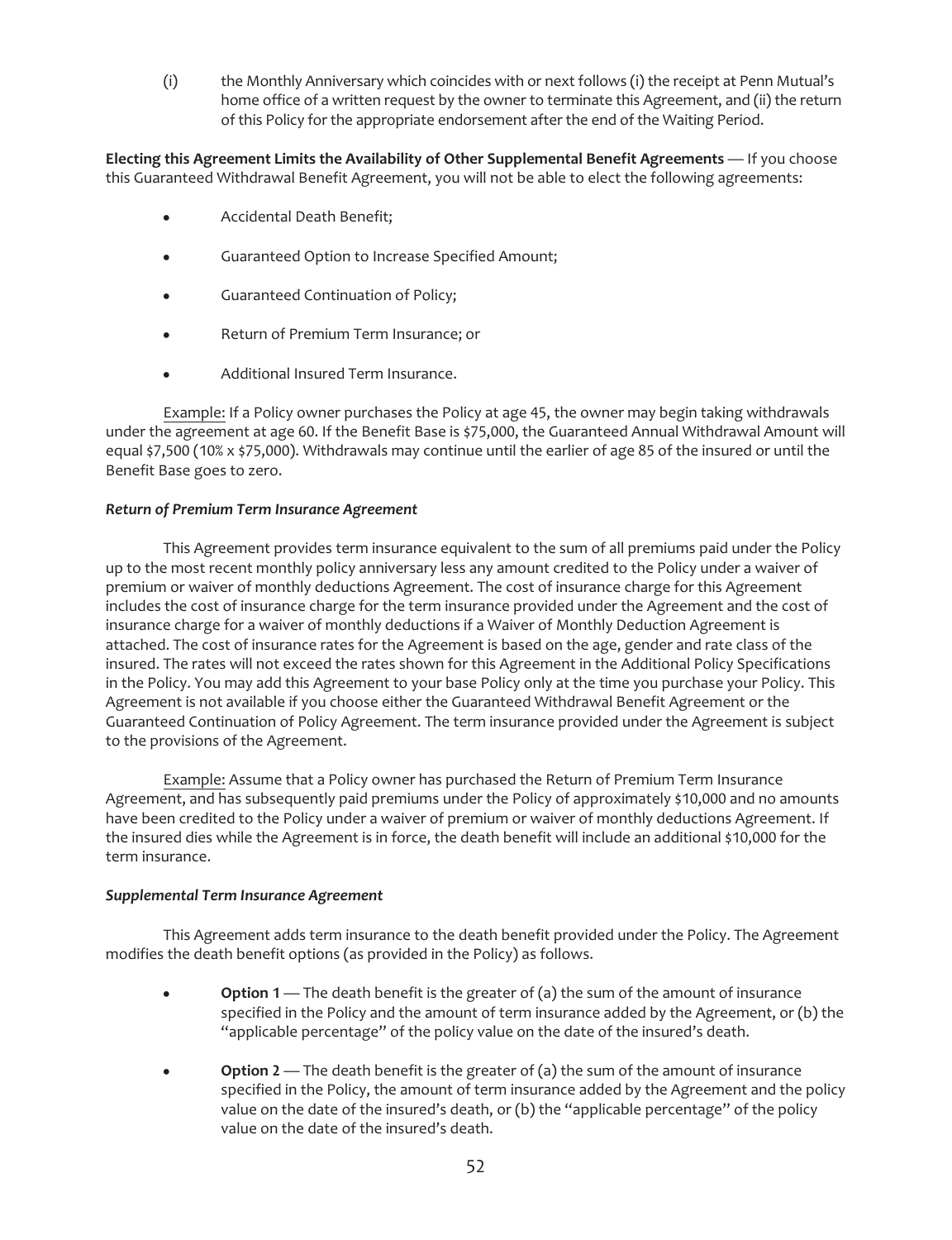Additional information on the death benefit options may be found under *How Much Life Insurance Does the Policy Provide?* in this prospectus.

The amount of term insurance added by the Agreement may, upon written application and receipt by us of satisfactory evidence of insurability, be increased by no less than \$10,000.

The monthly deductions under the Policy may include a mortality and expense risk face amount charge applied to the amount of term insurance added to the Policy by the Agreement. We are not currently applying the charge to term insurance added by the Agreement, but may do so in the future. If a mortality and expense risk face amount charge is applied to term insurance added by the Agreement, it will not exceed the charges shown in the Additional Policy Specifications in the Policy.

The monthly deductions under the Policy will include a cost of insurance charge for the term insurance added by the Agreement. The cost of insurance rates for the term insurance will not exceed those shown for the Agreement in the Additional Policy Specifications in the Policy.

It may be to your economic advantage to add life insurance protection to the Policy through the Agreement. The total current charges that you pay for your insurance will be less with term insurance added by the Agreement. It also should be noted, however, that the guaranteed maximum charges under the Policy will be higher with a portion of the insurance added by the Agreement than they would be if all of the insurance were provided under the base Policy. You may add this Agreement to your base Policy only at the time you purchase your Policy.

Example: Assume a 45-year-old male non-smoker purchases a policy with a \$500,000 base coverage (Specified Amount) and the Supplemental Term Insurance Benefit Agreement with a Term Insurance Benefit of \$500,000. If the insured dies, the Basic Death Benefit of the policy will be adjusted to include both the Specified Amount and the Term Insurance Benefit.

## *Supplemental Exchange Agreement*

The Agreement provides that within one year following termination of a business relationship, which existed between the owner of the Policy and the insured at the time the Policy was issued, the Policy may be exchanged for a new Policy on the life of a new insured, subject to conditions set forth in the Agreement, including the new insured must have the same business relationship to the owner as the insured under the Policy to be exchanged, the new insured must submit satisfactory evidence of insurability, the Policy to be exchanged must be in force and not in a grace period, the owner must make a written application for the exchange, the owner must make premium payments under the new Policy to keep it in force at least two months, and the owner must surrender all rights in the Policy to be exchanged. This Agreement is automatically added to corporate-owned Policies.

Example: If a corporation purchased a Policy on a 45 year old male non-smoker who is an employee of the corporation and the individual ceases to be employed with the corporation, the corporation may exchange the Policy for a Policy with the same Net Policy Value and a Specified Amount that meets the requirements of the Agreement on a 50 year old female non-smoker employed by the corporation.

### *Overloan Protection Benefit Agreement*

This Agreement allows the policyholder to access the cash value from the Policy, while providing him or her with a reduced paid-up policy in the event that the loan-to-surrender value equals or exceeds 96%. The Agreement is subject to certain conditions, including that the insured's attained age is 75 or older, the Policy has been in force for a minimum for 15 years and the non-taxable withdrawals must equal the total premiums paid. If the conditions of the Agreement are satisfied, the Policy will automatically become a reduced paid-up life insurance policy. The death benefit will equal 105% of the policy value at the time of exercise. The Agreement is subject to a one-time charge of 3.50% of the policy value, which is imposed when the benefit is exercised.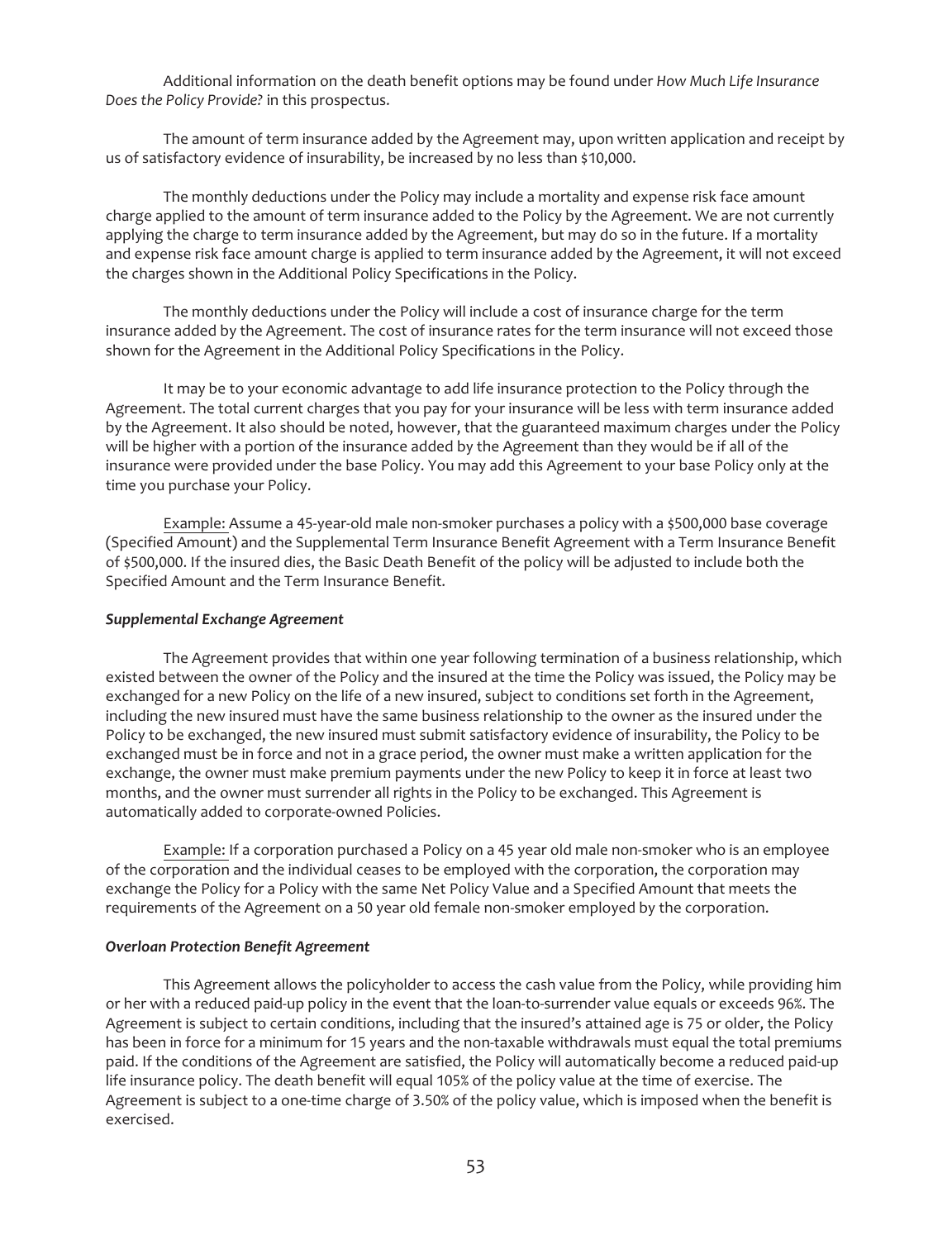Certain changes are made to the Policy as a result of the benefit being exercised, including:

- the transfer of all values in the Variable Investment Options to the fixed account, which will then be credited with interest;
- all supplemental Agreements attached to the Policy will be terminated, except for the Option to Extend the Maturity Date Agreement;
- no additional premium payments, partial surrenders, policy loans or policy loan repayments will be allowed; and
- no further changes may be made to the Policy.

This Agreement can be elected at any time. The benefit provided under the Agreement is subject to the provisions of the Agreement.

Example: Assume a 45-year-old male non-smoker purchases a policy with a \$500,000 base coverage (Specified Amount). At age 75, the Policy Value is \$333,664 and the outstanding loan balance is \$326,318, which is greater than 96% of the Policy Value. The trigger of overloan causes the following to occur:

- (1) A withdrawal of \$150,000 (the remaining basis) is taken with a withdrawal charge of \$25 assessed.
- (2) An Agreement Charge of \$6,427 is assessed.
- (3) The Specified Amount of the policy is reduced to \$186,072.
- (4) Lapses are prevented on the policy.

## *Accelerated Death Benefit Agreement*

The Accelerated Death Benefit Agreement provides the insured access to a portion of death benefit while the insured is living. The following provisions apply:

- The amount of death benefit proceeds you can access must be at least \$10,000, but no more than the lesser of 50% of the total death benefit amount or \$250,000. In New Jersey and South Carolina, the maximum limit is \$100,000 per policy. In New York, the amount of benefit that you can access will be not less than \$50,000 or 25% of the face amount, and cannot exceed 50% of the face amount.
- The insured must be diagnosed by a licensed physician of the United States as being terminally ill with a life expectancy of 12 months or less (24 months or less in Massachusetts). The physician may not be the owner, insured, beneficiary, or relative of the insured.
- Penn Mutual reserves the right, at its own expense, to seek additional medical opinions in order to determine benefit eligibility.

The amount you access under this Agreement will reduce the death benefit that is payable under the base Policy upon the death of the insured.

The Accelerated Death Benefit Agreement is automatically added to all base Policies with a Specified Amount greater than \$50,000 and issued after January 1, 1996. The cost of this benefit is incurred only at the time of exercise and is equal to 12 months' worth of policy charges on the accelerated amount, plus an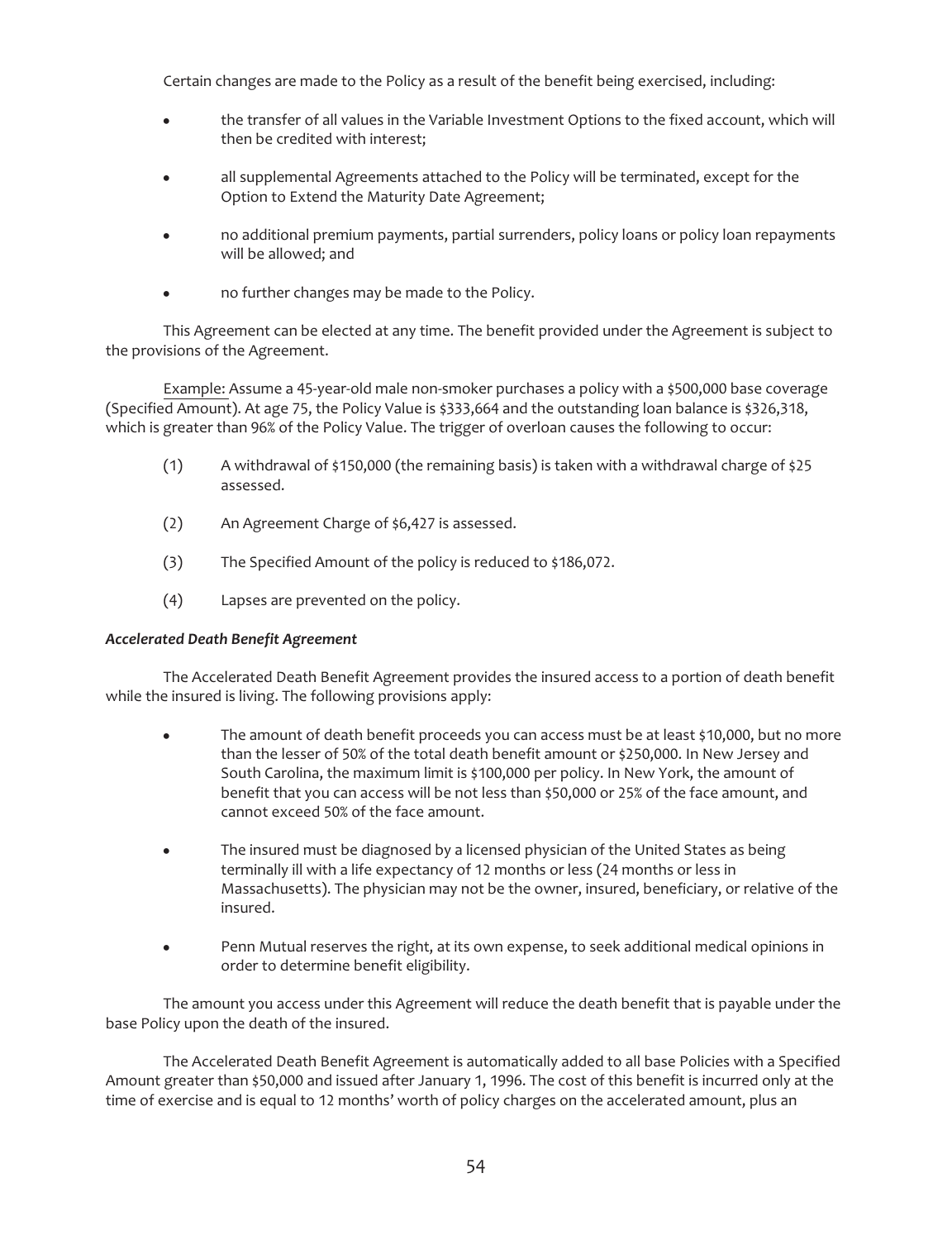interest adjustment. The interest adjustment equals 12 months' worth of interest on the accelerated amount based on a rate that is the greater of (a) the current 90-day Treasury bill rate, or (b) the current maximum statutory adjustable policy loan rate.

Example: Assume a 45 year old male non-smoker purchases a policy with a \$500,000 base coverage (Specified Amount). If at age 75 the insured is diagnosed with a terminal illness (by the definition in the agreement), then the insured can access up to \$250,000 of the death benefit.

## *Dollar Cost Averaging*

This program automatically makes monthly transfers from the Money Market Subaccount to one or more of the other Variable Investment Options. You choose the investment options and the dollar amount of the transfers. You may dollar cost average from the Money Market Subaccount for up to 60 months. All transfers occur on the 15<sup>th</sup> of the month or the next following business day if the 15th day is not a business day. The program is designed to reduce the risks that result from market fluctuations. It does this by spreading out the allocation of your money to investment options over a longer period of time. This allows you to reduce the risk of investing most of your money at a time when market prices are high. The success of this strategy depends on market trends. The program allows owners to take advantage of investment fluctuations, but does not assure a profit or protect against loss in a declining market. Each planned premium must be at least \$600 and the amount transferred each month must be at least \$50. You may elect to participate in the program when you apply for your Policy or, after you have owned your Policy, by completing an election form or by calling our office. You may discontinue the program at any time.

Example: Assume that you were to allocate \$2,400 of a premium payment into the dollar cost averaging program and that you elected a dollar cost averaging period of one year, with the transfers from the Money Market Subaccount to be allocated as 50% to the Quality Bond Subaccount and 50% to the Large Cap Growth Subaccount. Then on the 15<sup>th</sup> day of each month for the next year, \$100 would be transferred to each of the two Variable Investment Options you selected. On the 15<sup>th</sup> day of the 12<sup>th</sup> month, the remaining balance in the dollar cost averaging program would be transferred to the two selected funds in equal measure.

#### *Dollar Cost Averaging Account — Twelve-Month Fixed Account*

This program allows you to allocate all or a portion of a premium payment to the twelve-month dollar cost averaging fixed account, where it is automatically re-allocated each month to one or more of the Variable Investment Options that you select. Each planned premium allocated to the twelve-month dollar cost averaging fixed account must be at least \$600 and the amount transferred each month must be at least \$50. Premium payments may be allocated to the account at any time. The amount you allocate to the twelvemonth dollar cost averaging fixed account will earn interest for a twelve-month period at a rate we declare monthly. In addition, you are permitted to take loans on or withdraw money from the funds available in the account. The account operates on a twelve-month cycle beginning on the 15th of the month, or the next following business day if the 15th day is not a business day, following your allocation of a premium payment to the account. Thereafter, on the 15th of each month during the cycle, an amount is transferred from the account to the Variable Investment Option(s) you selected. The account terminates when the Policy lapses or is surrendered, on the death of the insured, at the end of the twelve-month cycle or at your request. Upon termination of the account, all funds in the account are allocated to other investment options based upon your instructions.

The purposes and benefits of the program are similar to the money market account dollar cost averaging program offered under the Policy. You may elect to participate in the program when you apply for your Policy or, after you have owned your Policy, by completing an election form or by calling our office. You may discontinue the program at any time. No more than one dollar cost averaging program may be in effect at any one time.

Example: Assume that you were to allocate \$2,400 of a premium payment into the fixed dollar cost averaging program and that you selected the transfers from the Twelve-Month Dollar Cost Averaging Fixed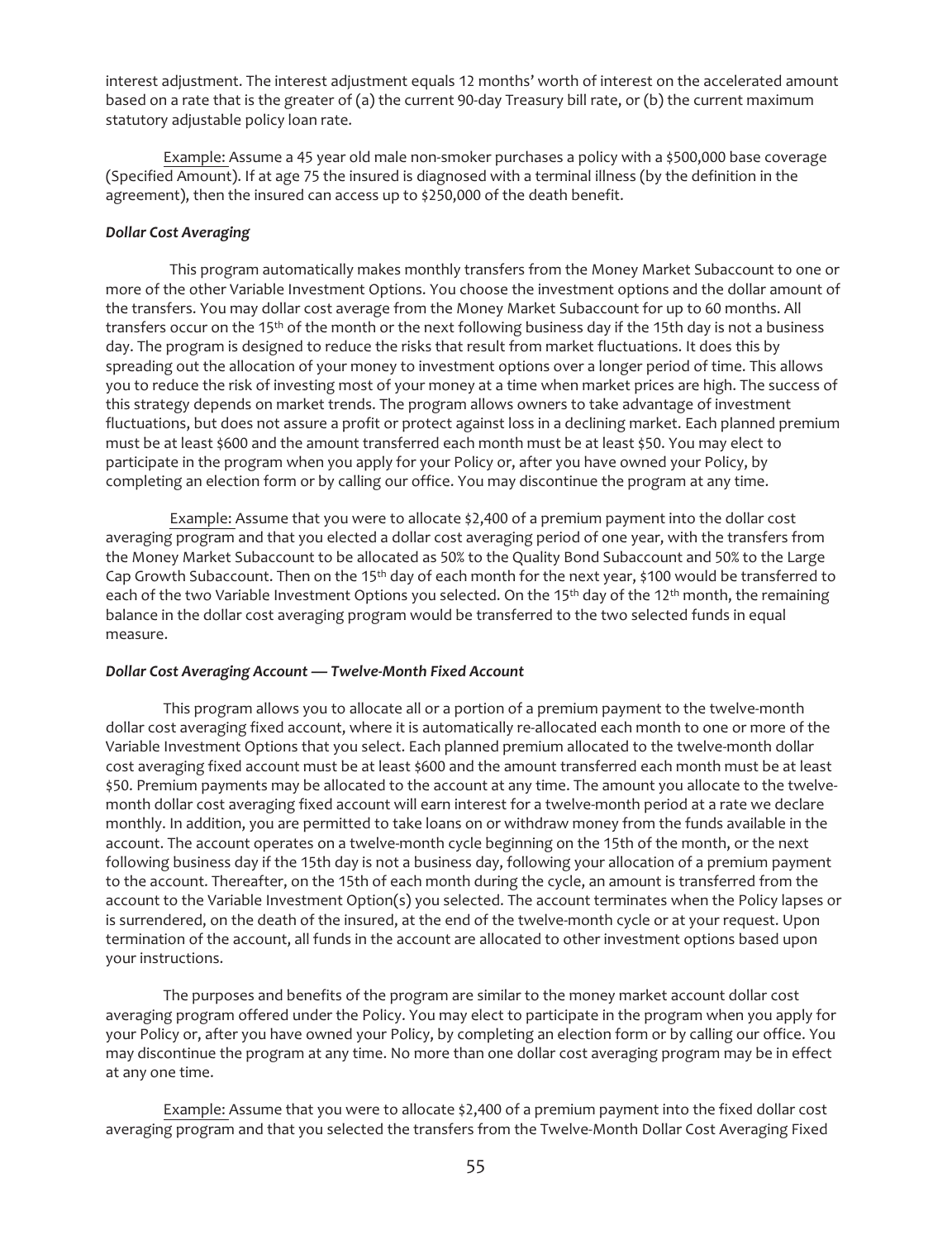Account to be allocated as 50% to Quality Bond Subaccount and 50% to the Large Cap Growth Subaccount. Then on the 15th of each month, \$100 would be transferred to each of the two Variable Investment Options you selected. On the 15<sup>th</sup> day of the 12<sup>th</sup> month, the remaining balance in the twelve-month dollar cost averaging fixed account, including all interest earned in the twelve-month dollar cost averaging fixed account, would be transferred to the two selected funds in equal measure.

### *Asset Rebalancing*

This program automatically reallocates your policy value among Variable Investment Options in accordance with the proportions you originally specified. Over time, variations in investment results will change the allocation percentage. On a quarterly basis, the rebalancing program will periodically transfer your policy value among the Variable Investment Options to reestablish the percentages you had chosen. Rebalancing can result in transferring amounts from a Variable Investment Option with relatively higher investment performance to one with relatively lower investment performance. The minimum policy value to start the program is \$1,000. If you also have one of the dollar cost averaging programs in effect, the portion of your policy value in either of the dollar cost averaging accounts will not be included in the rebalancing program. You may elect to participate in the program when you apply for your Policy or, after you have owned your Policy, by completing an election form or by calling our office. You may discontinue the program at any time.

Example: Assume that you were to request the asset rebalancing program with a 50% allocation in the Quality Bond Subaccount and 50% in the Large Cap Growth Subaccount. Also assume that at the next quarterly rebalancing date, the amounts in the Variable Investment Options were \$6,000 in the Quality Bond Subaccount and \$4,000 in the Large Cap Growth Subaccount representing a 60%/40% split. At that time, \$1,000 of units in the Large Cap Growth Subaccount would be sold and \$1,000 of Quality Bond Subaccount units would be purchased to rebalance your portfolio to achieve the 50%/50% allocation you selected.

## *Additional Information*

This prospectus provides basic information that you should know before purchasing the Policy or the supplemental agreements, including all material rights and obligations under the Policy and supplemental agreements. With respect to any questions regarding the rules and limitations applicable to these supplemental agreements, please ask your authorized Penn Mutual financial professional for further information or contact our office.

# **What Is a Policy Loan?**

We offer the ability to borrow money under your Policy so that you may access a portion of your policy value without incurring the surrender charges and federal income tax consequences associated with a partial surrender from the Policy. You may borrow up to 95% of your cash surrender value and the minimum amount you may borrow is \$250.

Interest will be charged on the loan at a fixed loan interest rate of 4.00% and is payable at the end of each policy year. If interest is not paid when due, it is added to the loan. An amount equivalent to the loan is withdrawn from Variable Investment Options and the fixed account on a pro-rata basis (unless you designate a different withdrawal allocation when you request the loan) and is transferred to a policy loan account as collateral for the loan. Amounts withdrawn from the Variable Investment Options cease to participate in the investment experience of the funds held in the Separate Account. Amounts withdrawn from the fixed account cease to participate in the crediting strategies offered in the fixed account.

The policy loan account is guaranteed to earn interest at 3.00% during the first 10 policy years and 3.75% thereafter (4.00% in New York). You will be subject to a net interest charge on any outstanding loan, which is the difference between the amount of interest that we pay on amounts held in the policy loan account and the interest you are charged on the amount of the loan. On a guaranteed basis, in no event will the net interest charge be greater than 1.00% on a loan in the first 11 years of the Policy and 0.25% thereafter (0.00% thereafter in NY).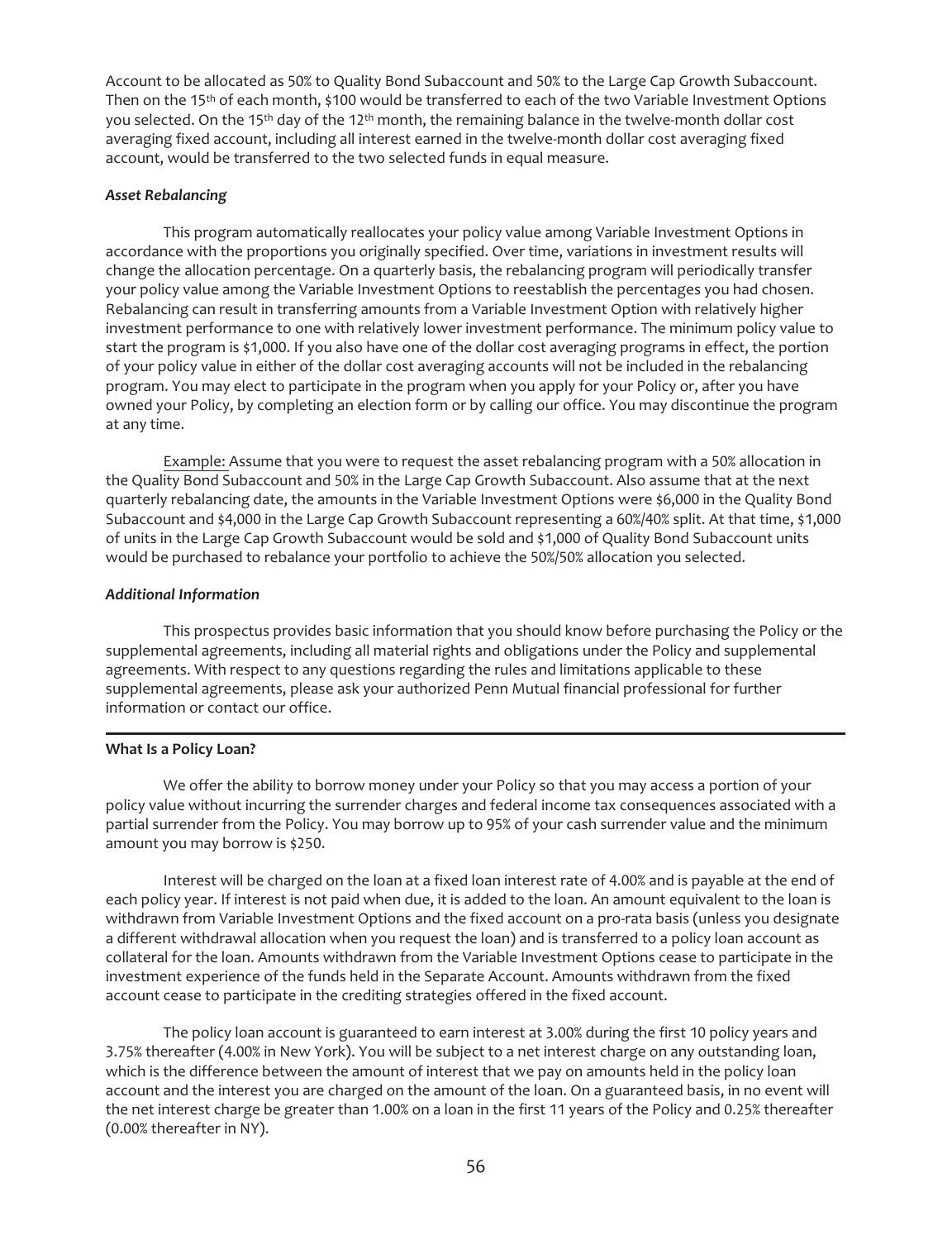You may repay all or part of a loan at any time. Upon repayment of a loan, an amount equal to the repayment will be transferred from the policy loan account to the investment options you specify. If you do not specify the allocation for the repayment, the amount will be allocated in accordance with your current standing allocation instructions.

Taking out a loan, whether or not you repay it, will have a permanent effect on the value of your Policy. For example, while the amount of your loan is held as collateral in the policy loan account, it will miss out on all earnings available in the Variable Investment Options. The amount of interest you earn on the policy loan account may also be less than the amount of interest you would have earned from the fixed account. This could lower your policy value, which could reduce the amount of the death benefit.

When a loan is outstanding, the amount of the loan is not available to help pay for any Policy charges. If, after deducting your policy loan, there is not enough policy value to cover the policy charges, your Policy could lapse. You may need to make additional premium payments or loan repayments to prevent your Policy from lapsing. If your Policy lapses (see *What Payments Must I Make Under the Policy?* in this prospectus) and you have a loan outstanding under the Policy, you may have to pay federal income tax on the amount of the loan, to the extent there is gain in the Policy. See *How Is the Policy Treated Under Federal Income Tax Law?* in this prospectus.

The amount of any loan outstanding under your Policy on the death of the insured will reduce the amount of the death benefit by the amount of such loan. The outstanding loan amount is deducted in determining net cash surrender value of the Policy.

If you want a payment to us to be used as a loan repayment, you must include instructions to that effect. Otherwise, all payments will be assumed to be premium payments.

## **How Can I Withdraw Money From the Policy?**

# *Full Surrender*

You may surrender your Policy at any time. If you do, we will pay you the policy value, less any policy loan outstanding and less any surrender charge that then applies. This is called your net cash surrender value. The policy value is based on amounts allocated to the Variable Investment Options, the Fixed Interest Options, and the policy loan account. Surrenders may be subject to tax consequences, including a tax penalty if withdrawn before age 59  $\frac{1}{2}$ . See "How Is the Policy Treated Under Federal Income Tax Law?" in this prospectus for additional information.

# *Partial Surrender*

You may make a partial surrender of a portion of the net cash surrender value, subject to the following conditions:

- the net cash surrender value remaining in the Policy after the partial surrender must exceed \$250;
- no more than four partial surrenders may be made in a policy year;
- each partial surrender must be at least \$250;
- a partial surrender may not be made from an account if the amount remaining in that account would be less than \$250; and
- During the first five policy years, the partial surrender may not reduce the Specified Amount of insurance under Your Policy to less than \$50,000.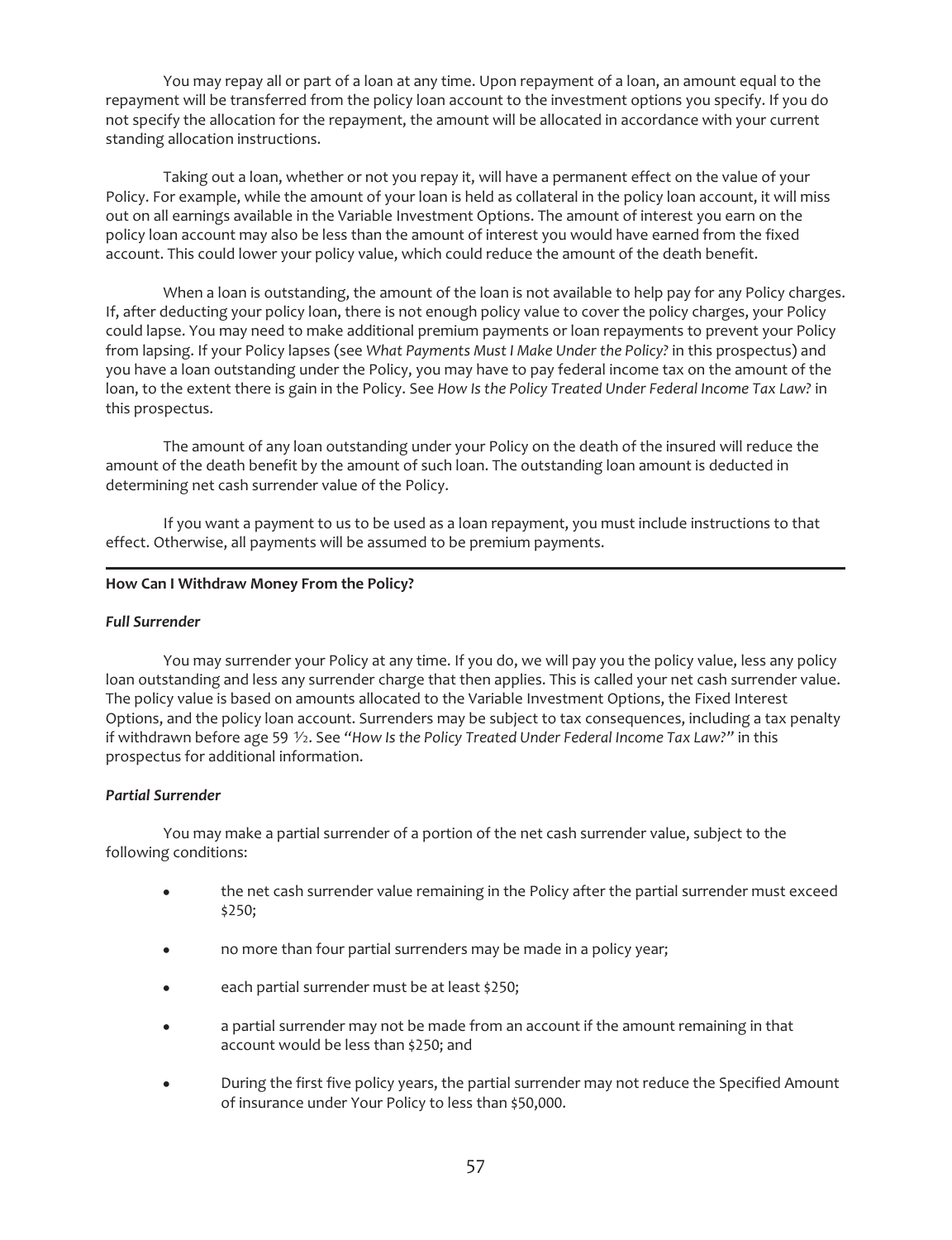If you elect Death Benefit Option 1 (see *"How Much Life Insurance Does the Policy Provide?"* in this prospectus for additional information), the Specified Amount may also be reduced; specifically, a partial surrender may reduce your Specified Amount of insurance — by the amount by which the partial surrender exceeds the difference between (a) the death benefit provided under the Policy, and (b) the Specified Amount of insurance. If you have increased the initial Specified Amount, any reduction will be applied to the most recent increase.

Partial surrenders reduce the policy value and net cash surrender value by the amount of the partial surrender. Partial surrenders may increase the risk that the Policy will lapse, and may be subject to tax consequences, including a tax penalty if withdrawn before age 59  $\frac{1}{2}$ . See "How Is the Policy Treated Under *Federal Income Tax Law?"* in this prospectus for additional information.

Partial surrenders will be deducted from the Variable Investment Options and the fixed account in accordance with your directions. In the absence of such direction, the partial surrender will be deducted from the Variable Investment Options and the fixed account on a pro-rata basis.

# **Can I Choose Different Payout Options Under the Policy?**

#### *Choosing a Payout Option*

You may choose to receive proceeds from the Policy as a single sum. This includes proceeds that become payable because of death or full surrender. Alternatively, you can elect to have proceeds of \$5,000 or more applied to any of a number of other payment options as set forth in your Policy, including payment of interest on the proceeds payable, interest income, income for a fixed period, life income, life income for guaranteed period, life income with refund period, and joint and survivor life income. Periodic payments may not be less than \$50 each.

### *Changing a Payment Option*

You can change the payment option at any time before the proceeds are payable. If no election is in effect at the time of the death of the insured, the beneficiary may elect an income payment option before any payment of the death benefit has been made and within one year of the date of death. The Death Benefit will be paid to the Beneficiary in one sum if an income payment option is not elected.

## *Tax Impact of Choosing a Payment Option*

There may be tax consequences to you or your beneficiary depending upon which payment option is chosen. You should consult a qualified tax adviser before making that choice. See **"How is the Policy Treated Under Federal Income Tax Law?"** below.

#### **How Is the Policy Treated Under Federal Income Tax Law?**

The following summary provides a general description of the federal income tax considerations associated with the policy and does not purport to be complete or to cover all tax situations. This discussion is not intended as tax advice. Counsel or other competent tax advisors should be consulted for more complete information. This discussion is based upon our understanding of the present federal income tax laws as they are currently interpreted by the IRS. No representation is made as to the likelihood of continuation of the present federal income tax laws or of the current interpretations by the IRS.

## *Tax Status of The Policy*

Death benefits paid under contracts that qualify as life insurance policies under federal income tax law are generally not subject to federal income tax. Investment gains credited to such policies are not subject to income tax as long as they remain in the Policy. Assuming your Policy is *not* treated as a "modified endowment contract" under federal income tax law, distributions from the Policy are generally treated first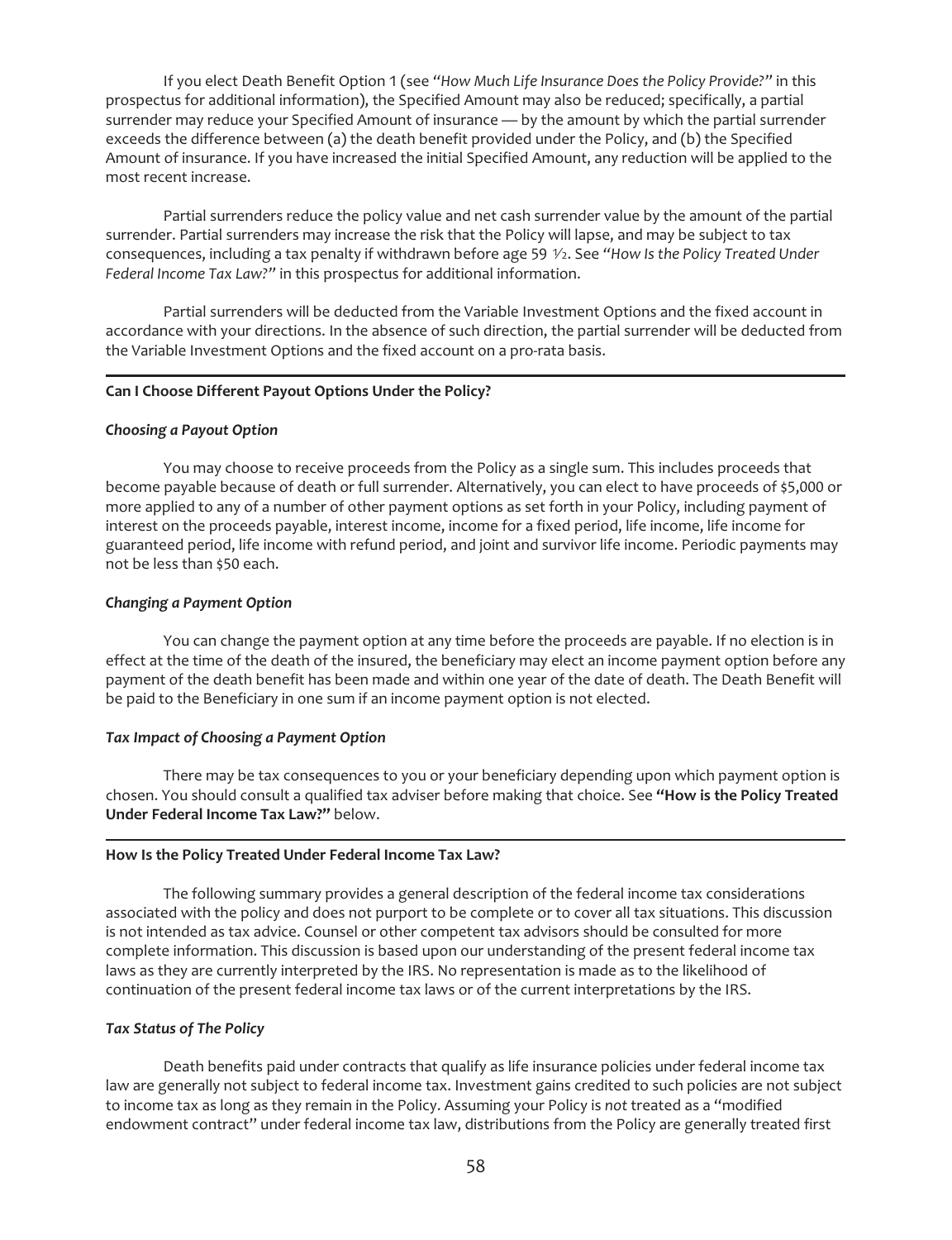as the return of investment in the Policy and then, only after the return of all investment in the Policy, as distributions of taxable income. Amounts borrowed under the Policy also are not generally subject to federal income tax at the time of the borrowing. An exception to this general rule occurs in the case of a decrease in the Policy's death benefit or any other change that reduces benefits under the Policy in the first 15 years after the Policy is issued and that results in a cash distribution to the owner in order for the Policy to continue qualifying as life insurance. The application of these rules may vary depending on whether the change occurs in the first five years after the Policy is issued. Such a cash distribution may be taxed in whole or in part as ordinary income (to the extent of any gain in the Policy) under rules prescribed in Section 7702 of the Code.

To qualify as a life insurance contract under federal income tax law, your Policy must meet the definition of a life insurance contract which is set forth in Section 7702 of the Code. The manner in which Section 7702 should be applied to certain features of the Policy offered in this prospectus is not directly addressed by Section 7702 or any guidance issued to date under Section 7702. Nevertheless, Penn Mutual believes it is reasonable to conclude that the Policy will meet the Section 7702 definition of a life insurance contract. In the absence of final regulations or other pertinent interpretations of Section 7702, however, there is necessarily some uncertainty as to whether a Policy will meet the statutory life insurance contract definition, particularly if it insures a substandard risk. If a Policy were determined not to be a life insurance contract for purposes of Section 7702, such contract would not provide most of the tax advantages normally provided by a life insurance contract.

If it is subsequently determined that the Policy does not satisfy Section 7702, we may take whatever steps that are appropriate and reasonable to comply with Section 7702. For these reasons, we reserve the right to restrict policy transactions as necessary to attempt to qualify it as a life insurance contract under Section 7702.

Section 817(h) of the Code requires that the investments of each Variable Investment Option must be "adequately diversified" in accordance with Treasury regulations in order for the Policy to qualify as a life insurance contract under Section 7702 of the Code (discussed above). The funds in which each Variable Investment Option may invest are owned exclusively by the Separate Account and certain other qualified investors. As a result, the Separate Account expects to be able to look through to the funds' investments in order to establish that each Variable Investment Option is "adequately diversified". It is expected that each underlying fund will comply with the diversification requirement applicable to the Variable Investment Options as though the requirement applied to that underlying fund. Penn Mutual believes that the Separate Account will meet the diversification requirement, and Penn Mutual will monitor continued compliance with this requirement.

The Treasury Department has stated in published rulings that a variable life insurance policy owner will be considered the owner of the related separate account assets if the policy owner possesses incidents of ownership in those assets, such as the ability to exercise investment control over the assets. In circumstances where the policy owner is considered the owner of separate account assets, income and gain from the assets would be currently includable in the policy owner's gross income. The Treasury Department has indicated that in regulations or additional revenue rulings under Section 817(d), (relating to the definition of a variable life insurance policy), it will provide guidance on the extent to which policy owners may direct their investments to particular subaccounts without being treated as owners of the underlying shares. The Internal Revenue Service ("IRS") has issued Revenue Ruling 2003-91 in which it ruled that the ability to choose among as many as 20 subaccounts and make not more than one transfer per 30-day period without charge did not result in the owner of a policy being treated as the owner of the assets in the subaccount under the investment control doctrine.

The ownership rights under the Policies are similar to, but different in certain respects from, those described by the IRS in Revenue Ruling 2003-91 and other rulings in which it was determined that policy owners were not owners of the subaccount assets. It is possible that these differences could result in Policy owners being treated as the owners of the assets of the subaccounts under the Policies. We, therefore, reserve the right to modify the Policies as necessary to attempt to prevent the owners of the Policies from being considered the owners of a pro rata share of the assets of the subaccounts under the Policies. In addition, it is possible that if regulations or additional rulings are issued, the Policies may need to be modified to comply with them.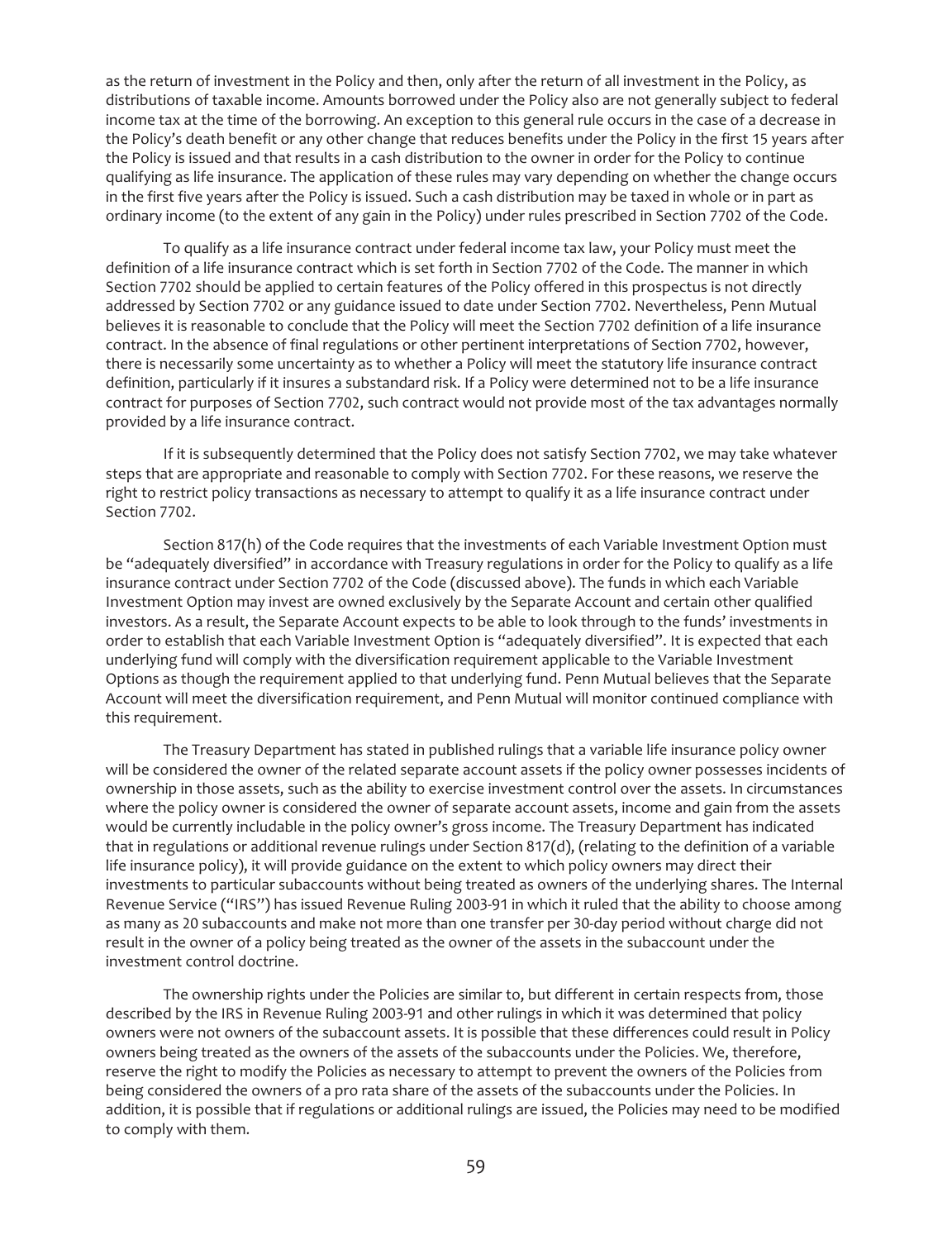# *Tax Qualification*

Your Policy will be treated as a life insurance contract under federal income tax law if it passes either one or the other of two tests — a cash value accumulation test or a guideline premium/cash value corridor test. At the time of issuance of the Policy, you choose which test you want to be applied. It may not thereafter be changed. If you do not choose the test to be applied to your Policy, the Guideline Premium/Cash Value Corridor Test will be applied.

- Cash Value Accumulation Test Under the terms of the Policy, the policy value may not at any time exceed the net single premium cost (at any such time) for the benefits promised under the Policy.
- Guideline Premium/Cash Value Corridor Test The Policy must at all times satisfy a guideline premium requirement *and* a cash value corridor requirement. Under the *guideline premium requirement*, the sum of the premiums paid under the Policy may not at any time exceed the greater of the guideline single premium or the sum of the guideline level premiums, for the benefits promised under the Policy. Under the *cash value corridor requirement*, the death benefit at any time must be equal to or greater than the applicable percentage of policy value specified in the Code.

The Cash Value Accumulation Test does not limit the amount of premiums that may be paid under the Policy. If you desire to pay premiums in excess of those permitted under the Guideline Premium/Cash Value Corridor Test, you should consider electing to have your Policy qualify under the Cash Value Accumulation Test. However, any premium that would increase the net amount at risk is subject to evidence of insurability satisfactory to us. Required increases in the minimum death benefit due to growth in the policy value will generally be greater under the Cash Value Accumulation Test than under the Guideline Premium/ Cash Value Corridor Test.

The Guideline Premium/Cash Value Corridor Test limits the amount of premium that may be paid under the Policy. If you do not desire to pay premiums in excess of those permitted under Guideline Premium/ Cash Value Corridor Test limitations, you should consider electing to have your Policy qualify under the Guideline Premium/Cash Value Corridor Test.

The following discussion assumes that the Policy qualifies as a life insurance contract for federal income tax purposes.

## *Modified Endowment Contracts*

The Code establishes a class of life insurance contracts designated as modified endowment contracts, which applies to Policies entered into or materially changed after June 20, 1988.

Due to the Policy's flexibility, classification as a modified endowment contract will depend on the individual circumstances of the Policy. In general, the Policy will be a modified endowment contract if the accumulated premiums paid at any time during the first seven policy years exceeds the sum of the net level premiums which would have been paid on or before such time if the Policy provided for paid-up future benefits after the payment of seven level annual premiums. The determination of whether a Policy will be a modified endowment contract after a material change generally depends upon the relationship of the death benefit and policy value at the time of such change and the additional premiums paid in the seven years following the material change. We will endeavor to notify you on a timely basis if we believe you have exceeded this limit and the Policy has become a modified endowment contract under the Code. All Policies that we or our affiliate issue to the same owner during any calendar year, which are treated as modified endowment contracts, are treated as one modified endowment contract for purposes of determining the amount includable in gross income under Section 72(e) of the Code.

If there is a reduction in the benefits under the policy during the first seven policy years, for example, as a result of a partial surrender, the seven-pay test will have to be reapplied as if the policy had originally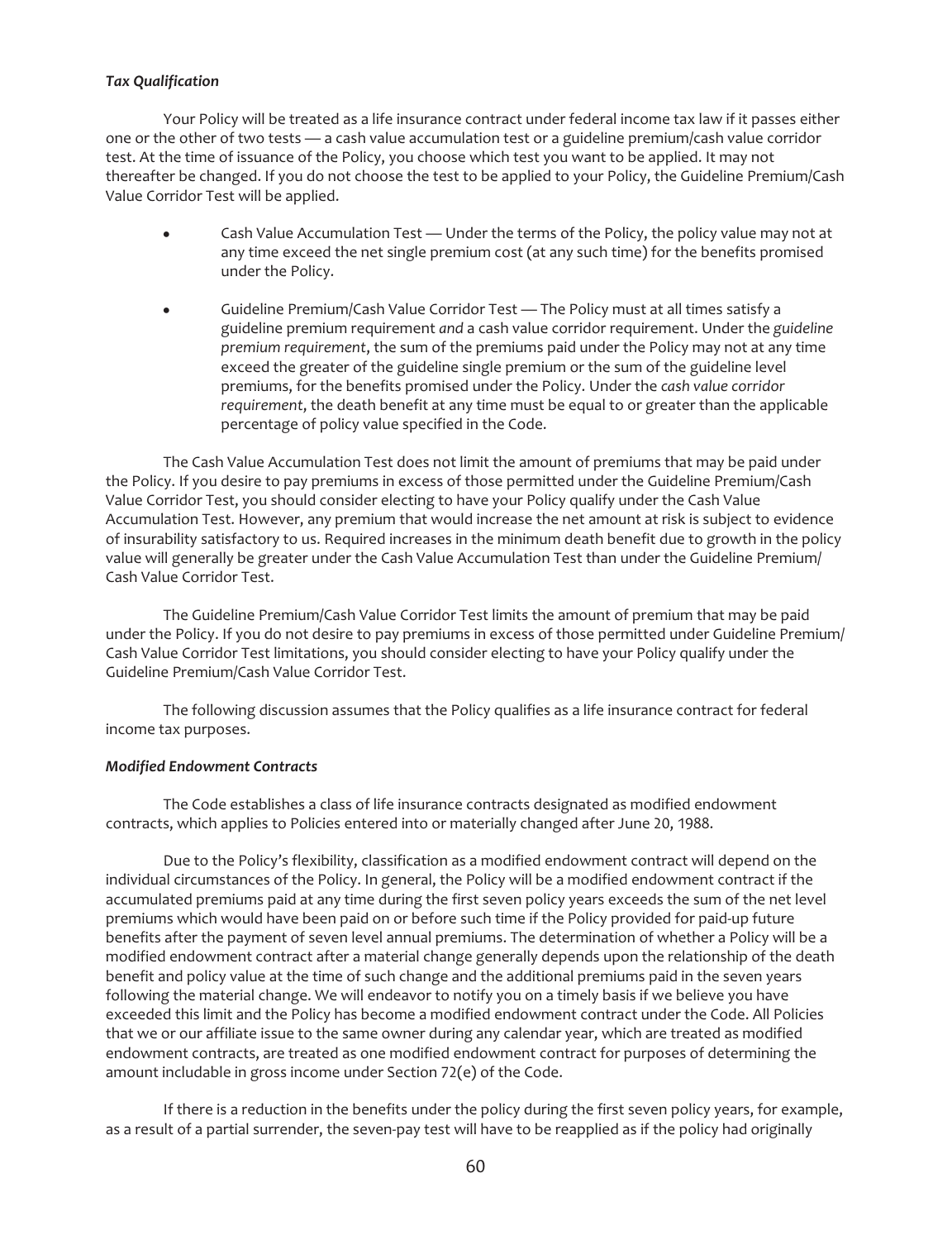been issued at the reduced Specified Amount. If there is a "material change" in the Policy's benefits or other terms, the policy may have to be retested as if it were a newly issued policy. A material change may occur, for example, when there is an increase in the death benefit which is due to the payment of an unnecessary premium. Unnecessary premiums are premiums paid into the policy which are not needed in order to provide a death benefit equal to the lowest death benefit that was payable in the first seven policy years. To prevent your Policy from becoming a modified endowment contract, it may be necessary to limit premium payments or to limit reductions in benefits. A current or prospective policy owner should consult a tax advisor to determine whether a policy transaction will cause the Policy to be classified as a modified endowment contract.

The rules relating to whether your Policy will be treated as a modified endowment contract are complex and make it impracticable to adequately describe in full in the limited confines of this summary. Therefore, you should consult with a competent adviser to determine whether the Policy transaction will cause the Policy to be treated as a modified endowment contract.

### *Distributions from Policies Classified as Modified Endowment Contracts*

Policies classified as a modified endowment contract will be subject to the following tax rules. First, all distributions, including distributions upon surrender and partial surrenders from the Policy are treated as ordinary income subject to tax up to the amount equal to the excess (if any) of the policy value immediately before the distribution over the investment in the Policy (described below) at such time. Second, loans taken from or secured by, such a Policy are treated as distributions from such a Policy and taxed accordingly. Past due loan interest that is added to the loan amount will be treated as a loan. Third, a 10 percent additional income tax is imposed on the portion of any distribution from, or loan taken from or secured by such a Policy that is included in income except where the distribution or loan is made on or after the owner attains age 59 1/2, is attributable to the owner's becoming disabled (as determined under the Code), or is part of a series of substantially equal periodic payments for the life (or life expectancy) of the owner or the joint lives (or joint life expectancies) of the owner and the owner's Beneficiary.

If a Policy becomes a modified endowment contract, distributions that occur during the policy year will be taxed as distributions from a modified endowment contract. In addition, distributions from a Policy within two years before it becomes a modified endowment contract may be taxed in this manner. This means that a distribution made from a Policy that is not a modified endowment contract could later become taxable as a distribution from a modified endowment contract.

## *Policy Loan Interest*

Generally, personal interest paid on a loan under a Policy which is owned by an individual is not deductible. In addition, interest on any loan under a Policy owned by a taxpayer and covering the life of any individual will generally not be tax deductible. The deduction of interest on policy loans may also be subject to the restrictions of Section 264 of the Code. An owner should consult a tax adviser before deducting any interest paid in respect of a policy loan.

#### *Investment in the Policy*

Investment in your Policy means: (i) the aggregate amount of any premiums or other consideration paid for a Policy, minus (ii) the aggregate amount received under the Policy which is excluded from gross income of the owner (except that the amount of any loan from, or secured by, a Policy that is a modified endowment contract, to the extent such amount is excluded from gross income, will be disregarded), plus (iii) the amount of any loan from, or secured by, a Policy that is a modified endowment contract to the extent that such amount is included in the gross income of the owner.

## *Withholding*

To the extent that Policy distributions are taxable, they are generally subject to withholding for the recipient*'*s federal income tax liability. Recipients can generally elect, however, not to have tax withheld from distributions.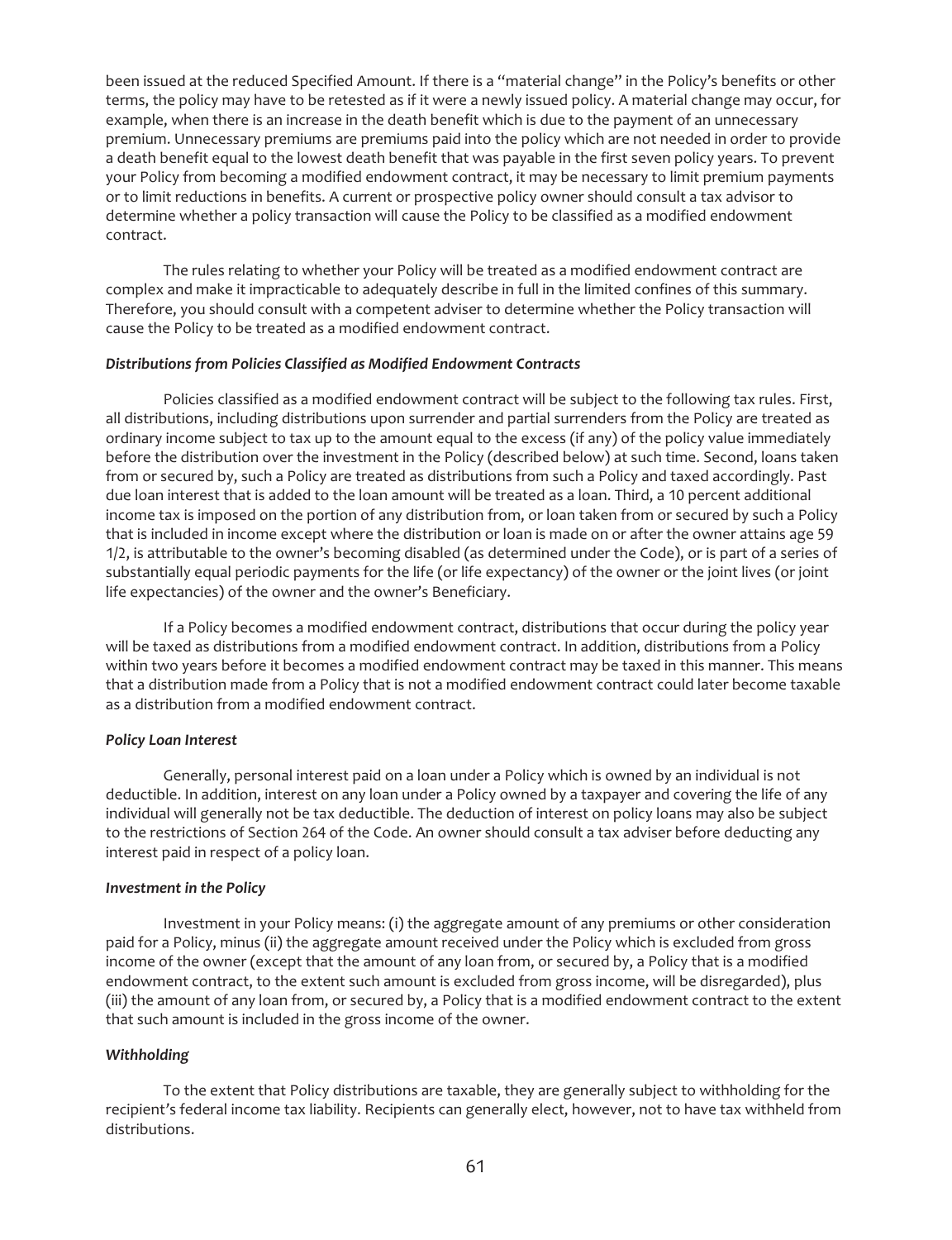# *Business Uses of Policy*

Businesses can use the Policies in various arrangements, including nonqualified deferred compensation or salary continuance plans, split dollar insurance plans, executive bonus plans, tax exempt and nonexempt welfare benefit plans, retiree medical benefit plans and others. The tax consequences of such plans may vary depending on the particular facts and circumstances. If you are purchasing the Policy for any arrangement the value of which depends in part on its tax consequences, you should consult a qualified tax adviser. In recent years, moreover, Congress has adopted new rules relating to life insurance owned by businesses. Any business contemplating the purchase of a new Policy or a change in an existing Policy should consult a tax adviser.

### *Non-Individual Owners and Business Beneficiaries of Policies*

If a Policy is owned or held by a corporation, trust or other entity that is not a natural person, this could jeopardize some or all of such entity's interest deduction under Code Section 264, even where such entity's indebtedness is in no way connected to the Policy. In addition, under Section 264(f)(5), if a business (other than a sole proprietorship) is directly or indirectly a beneficiary of a Policy, the Policy could be treated as held by the business for purposes of the Section 264(f) entity-holder rules. A qualified tax advisor should be consulted before any non-natural person is made an owner or holder of a Policy, or before a business (other than a sole proprietorship) is made a beneficiary of a Policy.

### *Employer-Owned Life Insurance Policies*

Pursuant to section 101(j) of the Code, unless certain eligibility, notice and consent requirements are satisfied, the amount excludible as a death benefit payment under an employer-owned life insurance policy will generally be limited to the premiums paid for such policy (although certain exceptions may apply in specific circumstances). An employer- owned life insurance policy is a life insurance policy owned by an employer that insures an employee of the employer and where the employer is a direct or indirect beneficiary under such policy. It is the employer's responsibility to verify the eligibility of the intended insured under employer-owned life insurance policies and to provide the notices and obtain the consents required by section 101(j). These requirements generally apply to employer-owned life insurance policies issued or materially modified after August 17, 2006. A tax adviser should be consulted by anyone considering the purchase of an employer-owned life insurance policy.

#### *Split-Dollar Arrangements*

The IRS and the Treasury Department have issued guidance that substantially affects split-dollar arrangements. Consult a qualified tax adviser before entering into or paying additional premiums with respect to such arrangements.

Additionally, the Sarbanes-Oxley Act of 2002 prohibits, with limited exceptions, publicly-traded companies, including non-U.S. companies that have securities listed on exchanges in the United States, from extending, directly or through a subsidiary, many types of personal loans to their directors or executive officers. It is possible that this prohibition may be interpreted as applying to split-dollar life insurance policies for directors and executive officers of such companies, since such insurance arguably can be viewed as involving a loan from the employer for at least some purposes.

The prohibition on loans is generally effective as of July 30, 2002. Any affected business contemplating the payment of a premium on an existing Policy, or the purchase of a new Policy, in connection with a split-dollar life insurance arrangement should consult legal counsel.

#### *Tax Shelter Regulations*

Prospective owners that are corporations should consult a tax advisor about the treatment of the Policy under the Treasury Regulations applicable to corporate tax shelters.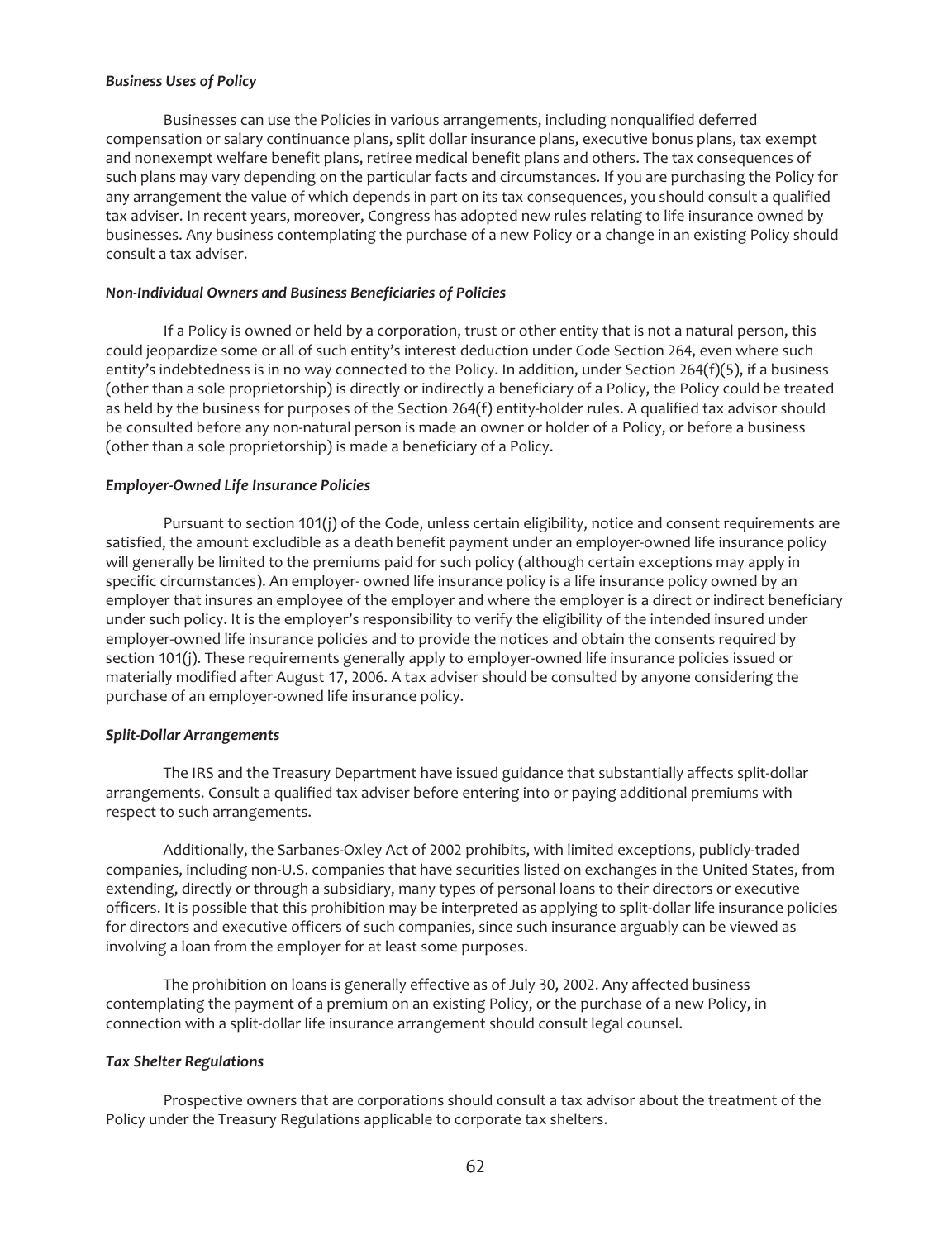# *Tax Consequences of the Option to Extend the Maturity Date*

The option to extend the Maturity Date that we offer allows the policy owner to extend the original maturity date by 20 years. An extension of maturity could have adverse tax consequences. Before you exercise your rights under this option, you should consult with a competent tax adviser regarding the possible tax consequences of an extension of maturity.

# *Tax Consequences of the Guaranteed Withdrawal Benefit Agreement*

The determination of whether your Policy will be treated as a life insurance contract for federal income tax purposes under either the Cash Value Accumulation Test or the Guideline Premium/Cash Value Corridor Test depends upon your Policy's cash value (or alternatively, cash surrender value). Similarly, the determination of the extent to which a distribution from a Policy that is treated as a modified endowment contract is taxable will depend upon the determination of the Policy's cash value.

There are no definitions for the terms "cash value" or "cash surrender value" in the Code and the other available authorities do not provide certainty in this area. If you add the Guaranteed Withdrawal Benefit Agreement to your base Policy, we intend to calculate the cash value (or cash surrender value) of your Policy without reflecting any additional amounts as a result of adding this agreement to your base Policy. There is no published guidance from the IRS on this position. If future applicable authorities clarify that a position other than the one we have taken is applicable, then some policy owners who have added Guaranteed Withdrawal Benefit Agreements to their Policies may experience an increase in the taxable portion of certain distributions from such Policies. In addition, in the event of such a clarification, we will follow our normal procedures for keeping policies in compliance with Section 7702 (including increasing the face amount of the insurance under your base Policy to ensure that your base Policy continues to qualify as insurance under the Code). In addition, if there are remaining guaranteed withdrawal payments at the time when the Policy lapses, we will treat distributions of the remaining Benefit Base as taxable income. You are encouraged to consult your own tax adviser prior to adding a Guaranteed Withdrawal Benefit Agreement to your Policy.

# *Disposition of the Policy*

The disposition of your Policy will likely have federal income tax consequences. The amount and character of any gain or income recognized in connection with a disposition may vary, depending on the nature of the disposition, your investment in the contract, premiums paid, and other factors. You should consult your tax adviser prior to any disposition.

## *Income payments from Net Cash Surrender Value or Death Benefit Proceeds*

Your policy contains provisions that allow for all or a portion of the net cash surrender value or death benefit to be paid in a series of installments. In addition, certain policies may have optional Agreements that provide for installment benefits. These installments may be for a certain period of time, or may be payable based upon the life of one or more individuals.

Under the rules of Section 72 of the Code, each payment made will be comprised of two portions: A portion representing a return of the investment in the contract, and the remainder representing interest. The Exclusion Ratio as defined in Section 72(b) is used to determine what amount of each payment is excluded from tax reporting.

The calculation of the Exclusion ratio is based upon these two policy values as of the date the amount of the installment payment is being determined:

- The portion of the net cash surrender value or death benefit proceeds being applied to the installment benefit
- The investment in the contract.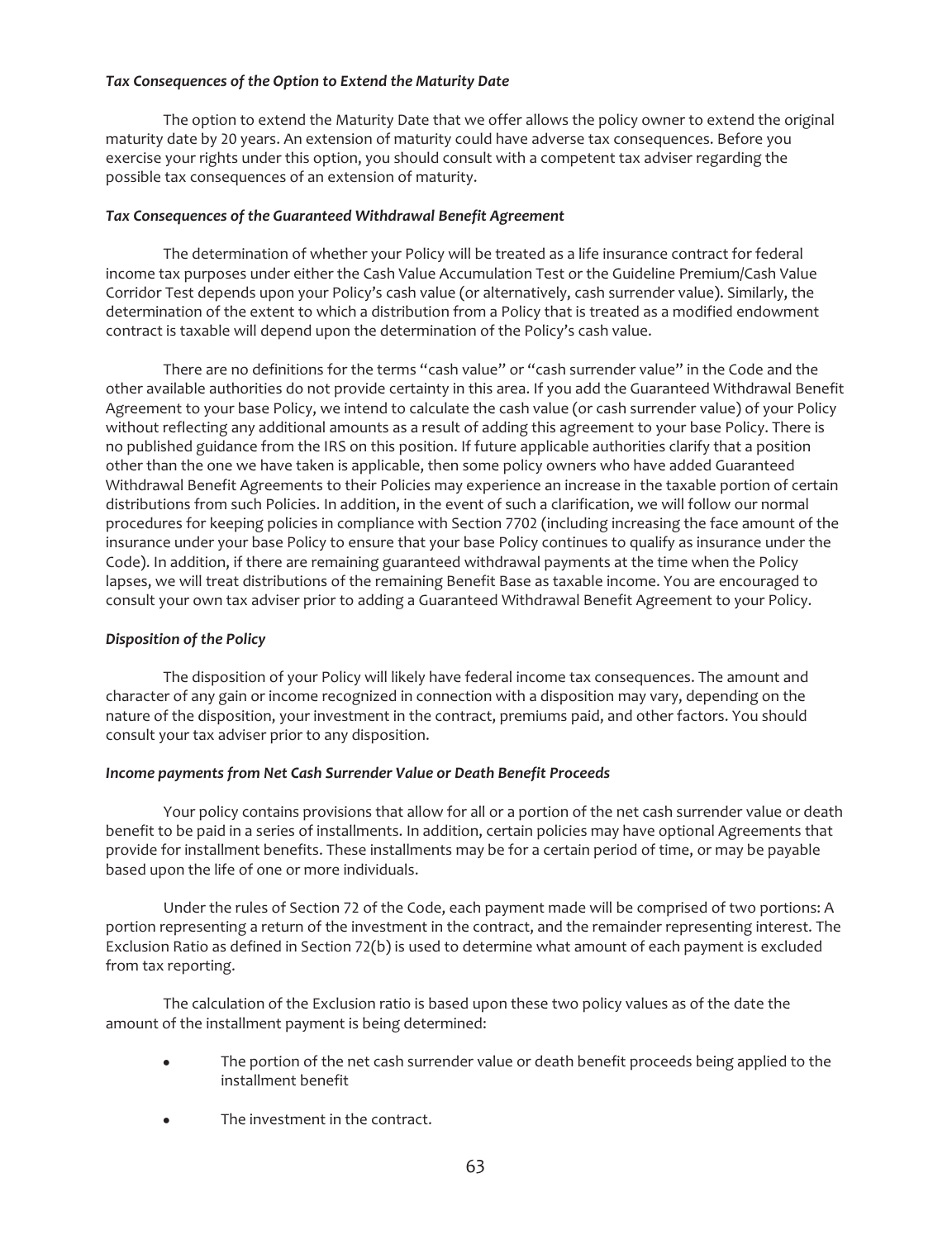The portion of each payment that is treated as a return of the investment in the contract is equal to the Exclusion Ratio multiplied by the payment amount. For installment payments that are based upon the life of one or more individuals, once the investment in the contract has been depleted any subsequent payment(s) would be treated as a return of interest and thus fully taxable.

# *Certain Information Reporting*

Code section 6050Y requires information reporting for certain life insurance policy transactions. A return must be filed by every person who acquires a life insurance contract or any interest in a life insurance contract in a reportable policy sale. A reportable policy sale is generally the acquisition of an interest in a life insurance contract, directly or indirectly, if the acquirer has no substantial family, business, or financial relationship with the insured. The buyer must file the return required under Section 6050Y with the IRS and furnish copies of the return to the insurance company that issued the contract and the seller.

# *Other Tax Considerations*

The transfer of your Policy or the designation of a beneficiary may have federal, state, and/or local transfer and inheritance tax consequences, including the imposition of gift, estate and generation-skipping

transfer taxes. For example, the transfer of the Policy to, or the designation as beneficiary of, or the payment of proceeds to, a person who is assigned to a generation which is two or more generations below the generation of the owner, may have generation skipping transfer tax considerations under Section 2601 of the Code.

A 3.80% Medicare contribution tax generally applies to all or a portion of the net investment income of a taxpayer who is an individual and not a nonresident alien for federal income tax purposes and who has adjusted gross income (subject to certain adjustments) that exceeds a threshold amount (\$250,000 if married filing jointly or if considered a "surviving spouse" for federal income tax purposes, \$125,000 if married filing separately, and \$200,000 in other cases). For these purposes, amounts received under annuities or life insurance contracts that are includable in gross income are generally considered net investment income.

The individual situation of each owner or beneficiary will determine the extent, if any, to which federal, state and local transfer taxes may be imposed. Consult with your tax adviser for specific information in connection with these taxes.

# *Life Insurance Purchases by Residents of Puerto Rico*

In Rev. Rul. 2004-75, 2004-31 I.R.B. 109, the Internal Revenue Service announced that income received by residents of Puerto Rico under life insurance contracts issued by a Puerto Rico branch of a United States life insurance company is U.S.-source income that is generally subject to United States Federal income tax.

# *Life Insurance Purchases by Nonresident Aliens and Foreign Corporations*

Purchasers that are not U.S. citizens or residents will generally be subject to U.S. federal withholding tax on taxable distributions from life insurance policies at a 30% rate, unless a lower treaty rate applies. In addition, purchasers may be subject to state and/or municipal taxes and taxes that may be imposed by the purchaser's country of citizenship or residence. Prospective purchasers that are not U.S. citizens or residents are advised to consult with a qualified tax adviser regarding U.S. and foreign taxation with respect to a life insurance policy purchase.

# *Possible Tax Law Changes*

The foregoing is a summary of the federal income (and, where noted, non-income) tax considerations associated with the Policy and does not purport to cover all possible situations. The summary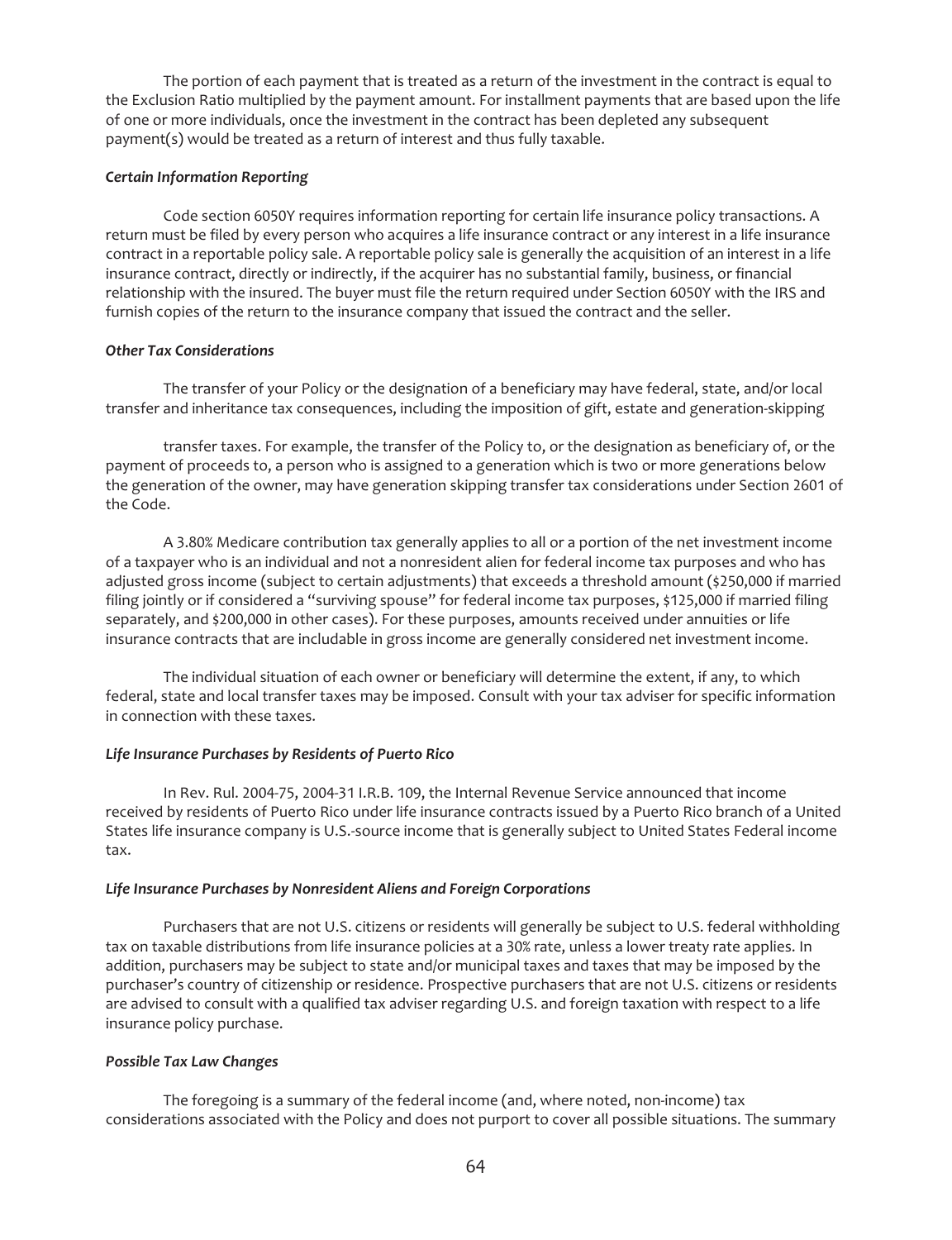is based on our understanding of the present federal income tax laws as they are currently interpreted by the IRS. The summary is not intended as tax advice. No representation is made as to the likelihood of continuation of the present federal income tax laws or of the current interpretations by the IRS. Although the likelihood of legislative changes is uncertain, there is always the possibility that the tax treatment of the Policy could change by legislation or otherwise. Consult a tax adviser with respect to legislative developments and their effect on the Policy.

### **Are There Other Charges That Penn Mutual Could Deduct in the Future?**

We currently make no charge against policy values to pay federal income taxes on investment gains. However, we reserve the right to do so in the event there is a change in the tax laws. We currently do not expect that any such charge will be necessary.

Under current laws, we may incur state and local taxes (in addition to premium taxes) in several states. At present, these taxes are not significant. If there is a material change in applicable state or local tax laws, we reserve the right to make such deductions for such taxes.

### **How Do I Communicate With Penn Mutual?**

### *General Rules*

You may mail all checks for premium payments or express all checks to The Penn Mutual Life Insurance Company, Payment Processing Center, Lockbox #7460, 525 Fellowship Road, Suite 330, Mt. Laurel, NJ 08054-3415.

Certain requests pertaining to your Policy must be made in writing and be signed and dated by you. They include the following:

- policy loans in excess of \$50,000, partial surrenders in excess of \$10,000, and surrenders;
- change of death benefit option, rate class; addition/removal of supplemental agreements;
- changes in Specified Amount of insurance;
- change of beneficiary;
- election of payment option for policy proceeds; and
- tax withholding elections.

You should mail these requests to our office, P.O. Box 178, Philadelphia, Pennsylvania, 19105-0178 or express/overnight to EDM c/o The Penn Mutual Life Insurance Company, 1600 Malone Street, Millville, New Jersey 08332. You should also send notice of the insured person's death and related documentation to our office. Communications are not treated as "received" until such time as they have arrived at our office in proper form. Any communication that arrives after the close of our business day, or on a day that is not a business day, will be considered "received" by us on the next following business day. Our business day currently ends at 4:00 p.m. Eastern Time, but special circumstances (such as suspension of trading on a major exchange) may dictate an earlier closing time. In order to receive a day's closing price, instructions sent by facsimile or Internet transmission must be received by our fax server prior to the close of regular trading on the New York Stock Exchange on that day (generally 4:00 pm Eastern time).

We have special forms that must be used for a number of the requests mentioned above. You can obtain these forms from your Penn Mutual financial professional or by calling our office at 800-523-0650 (or 855-466-7393 for New York policy owners). Each communication to us must include your name, your policy number and the name of the insured person. We cannot process any request that does not include this required information.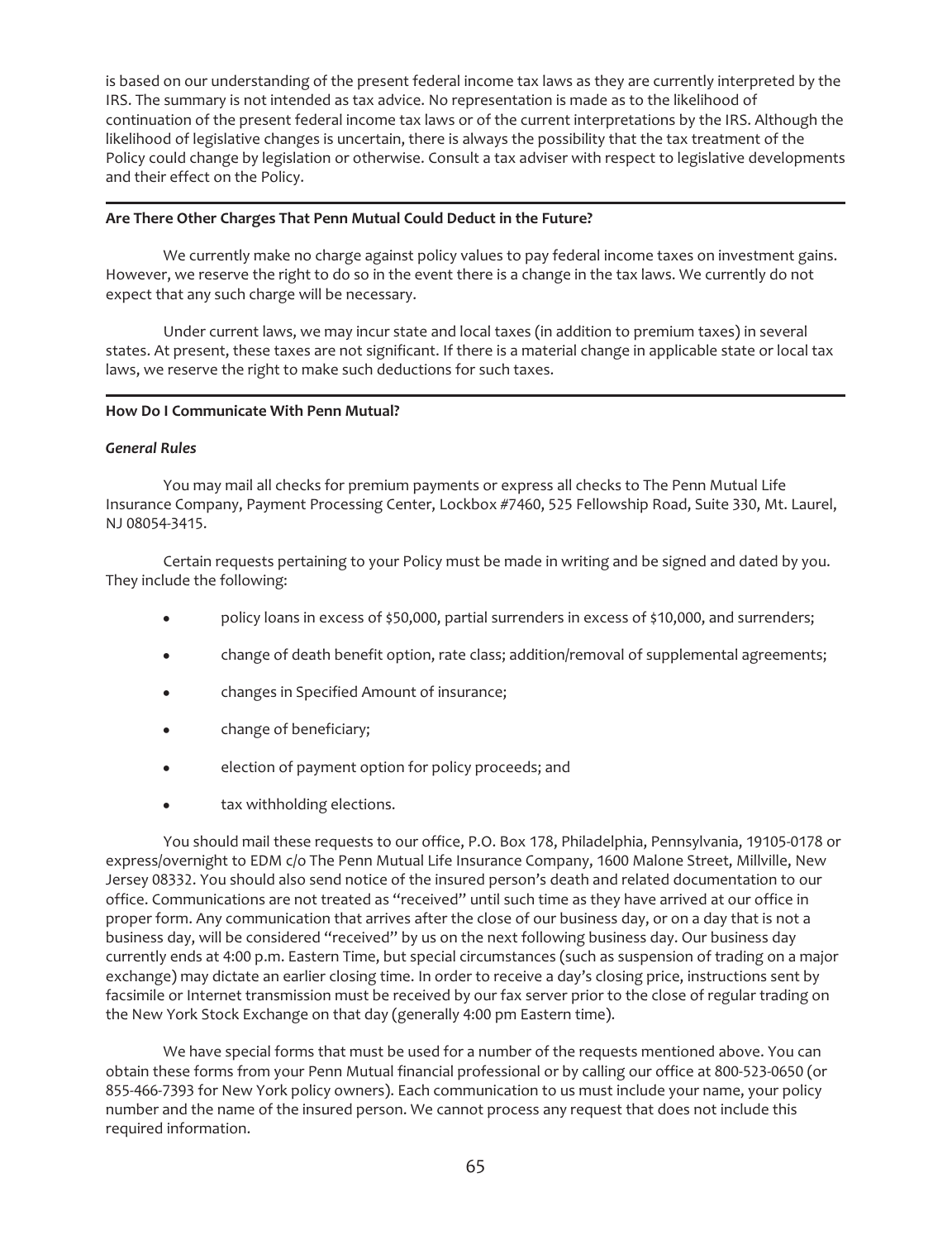### *Telephone Transactions*

You or the financial professional of record (pursuant to your instructions) may request transfers among Variable Investment Options and the fixed account and may change allocations of future premium payments by calling our office at 1-800-523-0650. In addition, if you complete a special authorization form, you may authorize a third person, other than the financial professional of record, to act on your behalf in giving us telephone transfer instructions. We require certain identifying information to process a telephone transfer. We will not be liable for following transfer instructions, including instructions from the financial professional of record, communicated by telephone that we reasonably believe to be genuine. In certain circumstances, such as periods of market volatility, severe weather, and emergencies, you may experience difficulty providing transaction instructions by telephone. We do not guarantee that we will be able to accept transaction instructions via telephone at all times. We also reserve the right to suspend or terminate the privilege altogether at any time.

### **What Is the Timing of Transactions Under the Policy?**

Planned premium payments and unplanned premium payments which do not require evaluation of additional insurance risk will be credited to the Policy and the net premium will be allocated to the Variable Investment Options based on values at the end of the valuation period in which we receive the payment in "good order." A valuation period is the same as the valuation period of the shares of the Funds held in the Variable Investment Options. Loan, transfer, partial surrender and surrender transactions will be based on values at the end of the valuation period in which we receive all required instructions and necessary documentation in "good order." In order to receive a day's closing price, instructions sent by facsimile transmission must be received by our fax server prior to the close of regular trading on the New York Stock Exchange on that day (generally 4:00 pm Eastern Time). Telephone instructions must be received in full, in good order, containing all required information and confirmed back to the caller prior to the close of regular trading in order to receive that day's closing price. Death benefits will be based on values as of the date of death.

We will ordinarily pay the death benefit, loan proceeds and partial surrender or surrender proceeds, within seven days after receipt at our office of all the documents required for completion of the transaction in good order.

**Good Order.** A request or transaction is in Good Order if it complies with our administrative procedures, and the required information is complete and correct. This means the actual receipt by us of your request and any instructions related to the request in writing (or, if permitted, by telephone or electronic means), along with all forms, and any other information or documentation necessary to complete the transaction. We may, in our sole discretion, determine whether any particular request or transaction is in Good Order. We may reject or delay a request or transaction if the information needed is not in Good Order. If you have any questions, you should contact us or your financial professional before submitting a form or request.

**Possible Delays and Deferral.** We may defer making a payment from a Variable Investment Option if (1) the disposal or valuation of the Separate Account's assets is not reasonably practicable because the New York Stock Exchange is closed for other than a regular holiday or weekend, trading is restricted by the SEC, or the SEC declares that an emergency exists; or (2) the SEC by order permits postponement of payment to protect our policy owners.

We may also defer making a payment from a Fixed Interest Options for up to six months from the date we receive the written request. However, we will not defer payment of a partial surrender or policy loan requested to pay a premium due on a Penn Mutual Policy. If a payment from a Fixed Interest Option is deferred for 30 days or more, it will bear interest at a rate of 3.00% per year compounded annually while it is deferred.

We may also delay paying any surrender, partial surrender, loan, or other benefit if your premium or loan repayment check has not cleared your bank.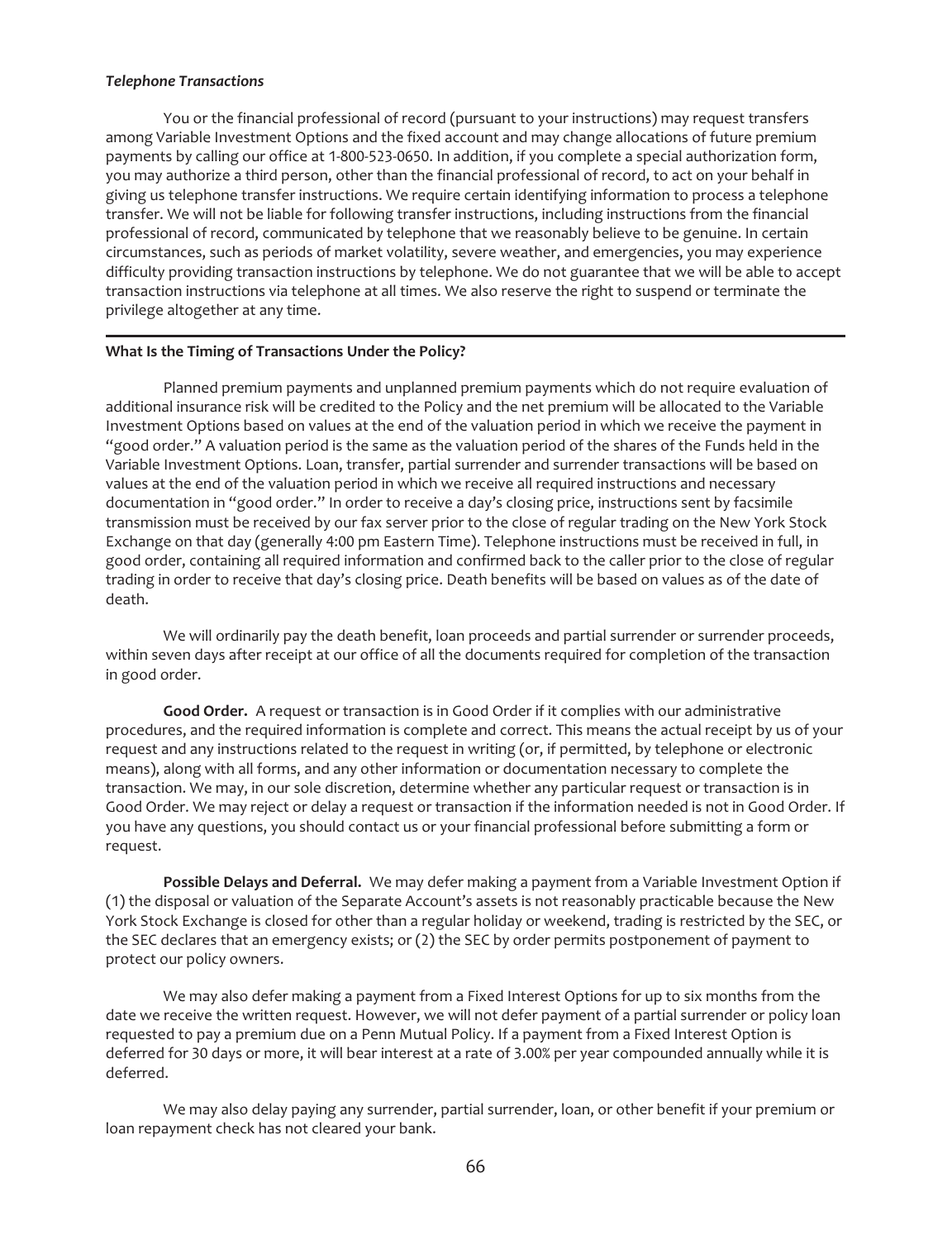### **How Does Penn Mutual Communicate With Me?**

At least once each year we will send a report to you showing your current policy values, premiums paid and deductions made since the last report, any outstanding policy loans, and any additional premiums permitted under your Policy. In addition, when you pay premiums, or if you borrow money under your Policy, transfer amounts among the Variable Investment Options and fixed account or make partial surrenders, we will send a written confirmation to you. Information on Dollar Cost Averaging, Automatic Asset Rebalancing, and pre-authorized check payments will be confirmed on a quarterly statement.

Once each year, you will also receive notices when the annual and semi-annual shareholder reports are available for each Fund underlying a Variable Investment Option to which you have allocated your policy value, and information on how to obtain those reports, as required by the 1940 Act. (You can request that paper copies of these reports be sent to you, but otherwise they will be available electronically).

### **Do I Have the Right to Cancel the Policy?**

You have the right to cancel your Policy within 10 days after you receive it (or longer in some states). This is referred to as the free look period. To cancel your Policy, simply deliver or mail the Policy to our office or to our financial professional who delivered the Policy to you.

In most states, you will receive a refund of your policy value as of the date of cancellation, plus the premium charge and the monthly deductions, and minus any loans and accrued loan interest. The date of cancellation will be the date we receive the Policy.

In some states, you will receive a refund of any premiums you have paid. In these states your policy value will be allocated to the Penn Series Money Market Subaccount during the free look period. At the end of the period, the policy value will be transferred to the Variable Investment Options and Fixed Interest Options you have chosen.

#### **THE PENN MUTUAL LIFE INSURANCE COMPANY**

The Penn Mutual Life Insurance Company is a Pennsylvania mutual life insurance company, chartered in 1847. We are licensed to sell life insurance and annuities in the District of Columbia and all states except New York, and are located at 600 Dresher Road, Horsham, Pennsylvania 19044. Our mailing address is The Penn Mutual Life Insurance Company, PO Box 178, Philadelphia, Pennsylvania 19105.

We issue and are liable for all benefits and payments under the Policy.

### **PENN MUTUAL VARIABLE LIFE ACCOUNT I**

We established Penn Mutual Variable Life Account I (the "Separate Account") as a separate investment account under Pennsylvania law on January 27, 1987. The Separate Account is registered with the SEC as a unit investment trust under the Investment Company Act of 1940 (the "1940 Act") and qualifies as a "separate account" within the meaning of the federal securities laws.

Net premiums received under the Policy and under other variable life insurance policies are allocated to the Variable Investment Options for investment in the Funds. They are allocated in accordance with instructions from policy owners.

Income, gains and losses, realized or unrealized, in a subaccount (a Variable Investment Option) are credited or charged against that subaccount without regard to any other income, gains or losses of Penn Mutual. Assets equal to the reserves and other contract liabilities with respect to the investments held in each subaccount are not chargeable with liabilities arising out of any other business or account of Penn Mutual. If the assets exceed the required reserves and other liabilities, we may transfer the excess to our general account. We are obligated to pay all benefits provided under the Policies.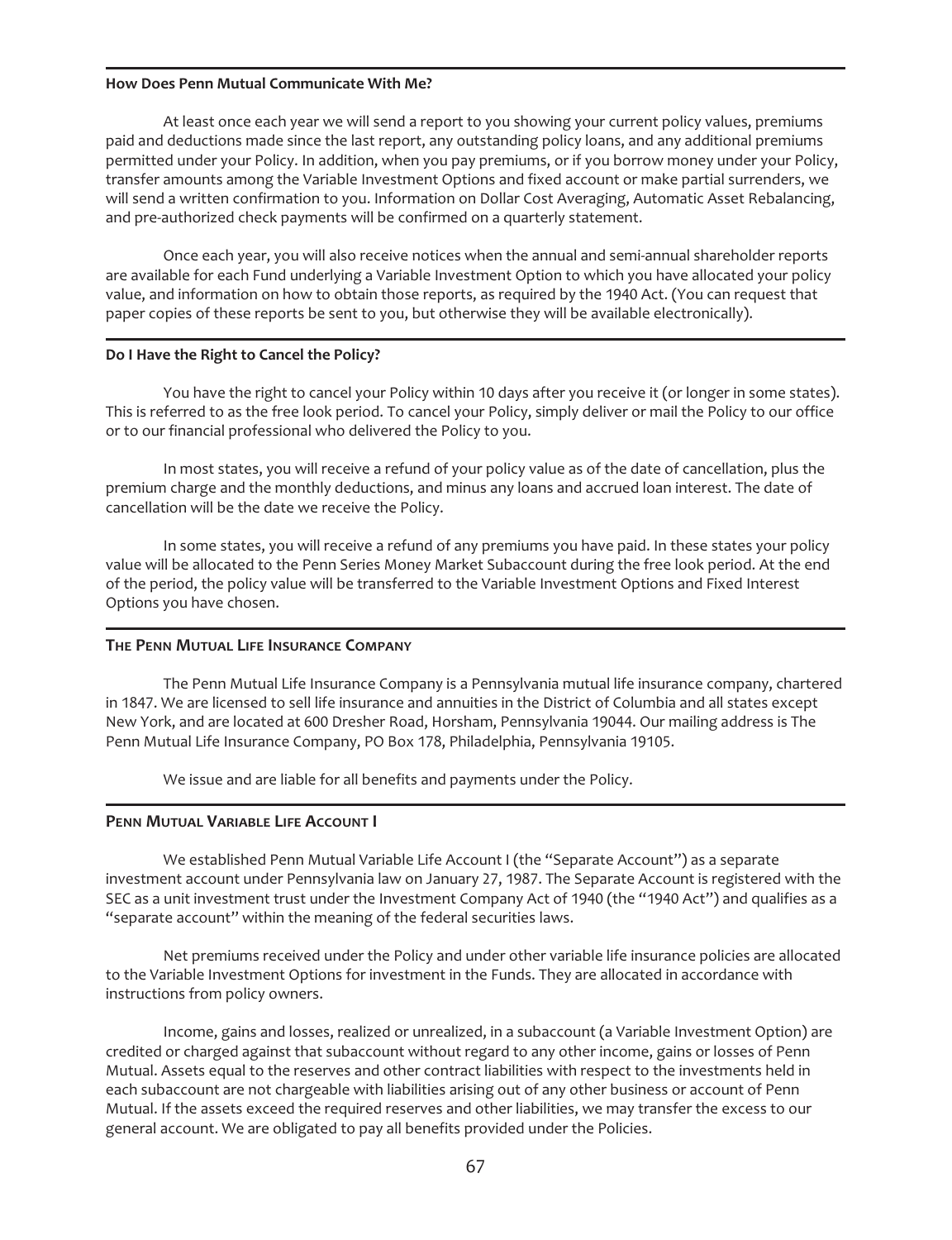We reserve the right to add, combine or remove any Variable Investment Options when permitted by law. We retain the right, subject to any applicable law, to make substitutions with respect to the underlying Funds of the Variable Investment Options. If investment in shares of a Fund should no longer be possible or, if in our judgment, becomes inappropriate to the purposes of the Policies, or, if in our judgment, investment in another fund is in the interest of owners, we may substitute another fund. No substitution may take place without notice to owners and prior approval of the SEC and insurance regulatory authorities, to the extent required by applicable law.

In the event of a Fund merger, any future premium payments will be allocated to the successor or acquiring Fund. In the event of the liquidation of a Fund, you will be required to provide a new allocation to one of the available subaccounts for future premium payments.

### **THE FUNDS**

The assets of each Fund are separate from the others and each such Fund has different investment objectives and policies. As a result, each Fund operates as a separate investment fund and the investment performance of one Fund has no effect on the investment performance of any other Fund. You can make or lose money in any of the Variable Investment Options. The Funds described in this prospectus are different from funds that may have similar names but are available directly to the general public. The funds available directly to the general public may have the same adviser, same name, same investment objectives and policies, and substantially similar portfolio securities, but the investment performance may not be the same. The Fund's prospectus should be read carefully before any decision is made concerning the allocation of net premium payments and policy value to a Variable Investment Option corresponding to a particular Fund.

## **We offer no assurance that any of the Funds will attain their respective stated investment objectives.**

Specific information regarding each Fund, including (1) its name, (2) its fund type (e.g., bond fund, large cap value, small cap growth, specialty, money market fund, etc.); (3) its investment adviser and any sub-adviser; (4) current expenses; and (5) investment performance, is available in *Appendix A* to this Prospectus. For more information about each of these Funds, please read the Fund prospectuses. You should also read a Fund's prospectus carefully before making any decision about allocating premium payments or a portion of your policy value to a Variable Investment Option corresponding to a particular Fund. Please contact us at 1-800-523-0650, or contact your financial professional, if you would like to obtain any of the underlying Fund prospectuses (in either paper or electronic format).

The Funds' shares may be available to certain other separate accounts we use to fund variable life insurance contracts offered by the Company. This is called "mixed funding." The Funds' shares may also be available to separate accounts of insurance companies that are not affiliated with the Company and, in certain instances, to tax-qualified policies. This is called "shared funding." Although we do not anticipate that any difficulties will result from mixed and shared funding, it is possible that differences in tax treatment and other considerations may cause the interests of owners of various contracts participating in the Funds to be in conflict. In the event of a material conflict, we could be required to withdraw your policy value from a Fund. For more information about the risks of mixed and shared funding, please refer to the relevant Fund prospectus.

Penn Mutual Asset Management, LLC ("PMAM"), a wholly owned subsidiary of the Company, serves as the investment adviser of the Penn Series Funds, Inc. For some Funds, PMAM has entered into sub-advisory agreements with one or more other investment advisers (the "sub-advisers") to carry out investment decisions for the Funds. As such, among other responsibilities, PMAM oversees the activities of the sub-advisers with respect to the Funds and is responsible for retaining or discontinuing the services of those sub-advisers.

We do not provide investment advice to policy owners and do not recommend or endorse any particular Fund. You are responsible for determining that these decisions are appropriate for your own individual circumstances and your investment goals, financial situation, and risk tolerance. Decisions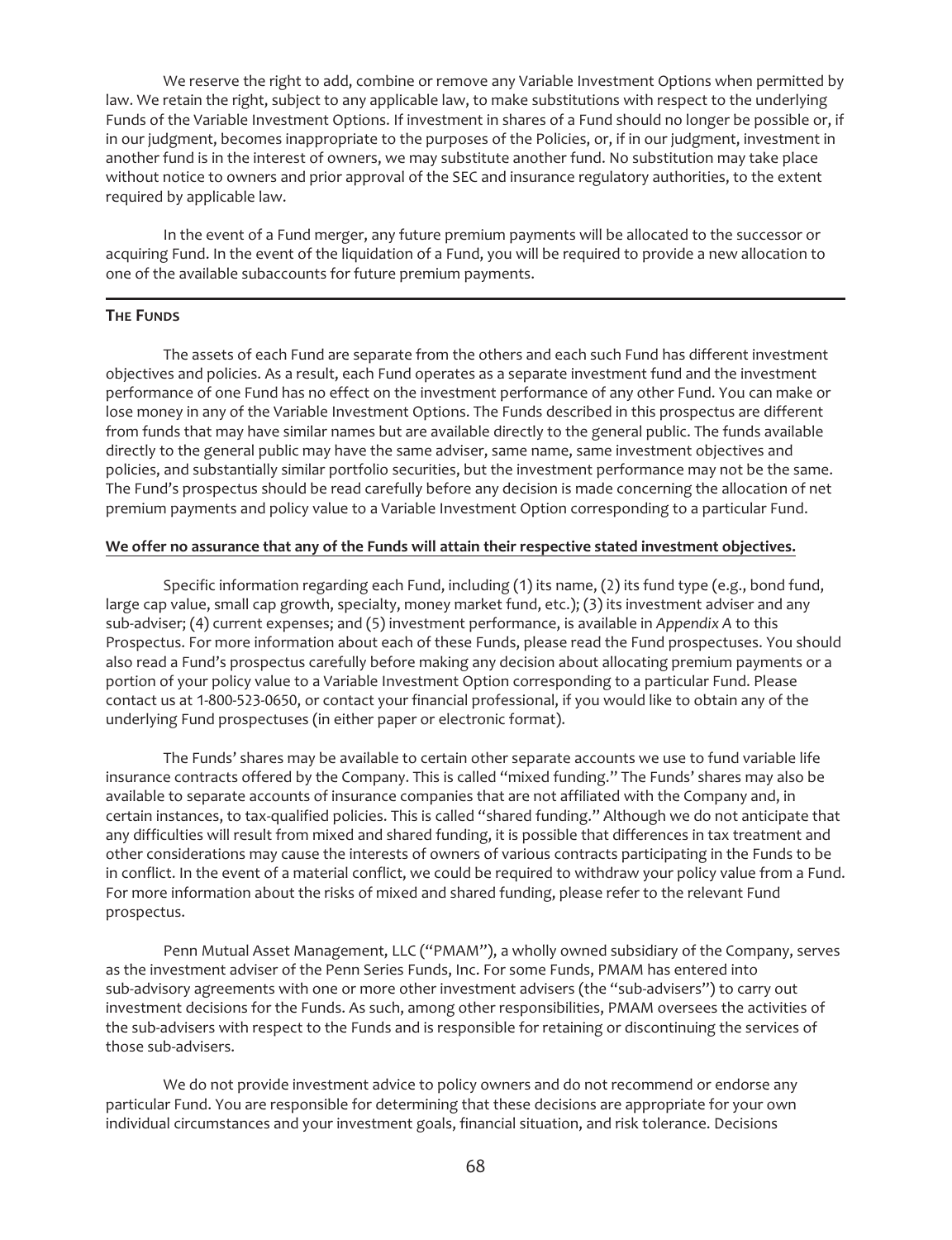regarding investment allocations should be carefully considered. You bear the risk of any decline in the value of your Policy resulting from the performance of the Funds you have chosen. You should consult with your financial professional to determine which combination of Investment Options is most appropriate for you, and periodically review your choices.

Certain Funds, generally referred to as "funds of funds," may invest all or substantially all of their assets in portfolios of other funds. In such cases, you will indirectly pay fees and expenses at both fund levels, which would reduce your investment return.

Investment selections should be based on a thorough investigation of all of the information regarding the Funds that is available to you, including each Fund's prospectus, statement of additional information, and annual and semi-annual reports. Other sources, such as the Fund's website or newspapers and financial and other magazines, provide more current information, including information about any regulatory actions or investigations relating to a Fund.

### **VOTING SHARES OF THE INVESTMENT FUNDS**

You have the right to tell us how to vote proxies for the Fund shares to which your policy value is allocated. If the law changes and permits us to vote the Fund shares, we may do so.

If you are a policy owner, we determine the number of full and fractional Fund shares that you may vote by dividing the portion of the owner's policy value allocated to the Variable Investment Option by the net asset value of one share of the applicable Fund. Fractional votes will be counted. We may change these procedures whenever we are required or permitted to do so by law.

Penn Mutual will vote the shares held in the Variable Investment Options in accordance with voting instructions received from policy owners and other persons entitled to provide voting instructions. Fund shares for which policy owners and other persons entitled to vote have not provided voting instructions and shares owned by Penn Mutual in its general and unregistered separate accounts will be voted in proportion to the shares for which voting instructions have been received. Under state insurance law and federal regulations, there are certain circumstances under which Penn Mutual may vote other than as instructed by policy owners and other persons entitled to vote. In such cases, the policy owners and such other persons entitled to vote will be advised of that action in the next Fund shareholder report. The effect of this proportional voting is that a small number of policy owners may be able to determine the outcome of a vote.

## **OTHER INFORMATION**

## *Abandoned Property*

Every state has unclaimed property laws that generally provide for escheatment to the state of unclaimed property (including escheatment of annuity, life, and other insurance policies) under various circumstances. In addition to the state unclaimed property law, we may be required to escheat property pursuant to regulatory demand, finding, agreement or settlement. To help prevent such escheatment it is important that you keep your policy and other information on file with us up to date, including the names, contact and identifying information for owners, insureds, annuitants, beneficiaries and other payees.

## *Anti-Money Laundering and Counter-Terrorism*

Federal laws designed to counter terrorism and prevent money laundering by criminals might in certain circumstances require us to take action, including, but not limited to, rejecting a premium payment and/or "freezing" an owner's account. If these laws apply in a particular situation, absent instructions from the appropriate federal regulator, we would not be allowed to pay any request for surrenders (either full or partial), pay death benefits, make transfers, or continue making payments.. We may also be required to provide information about you and your Policy to government agencies or departments.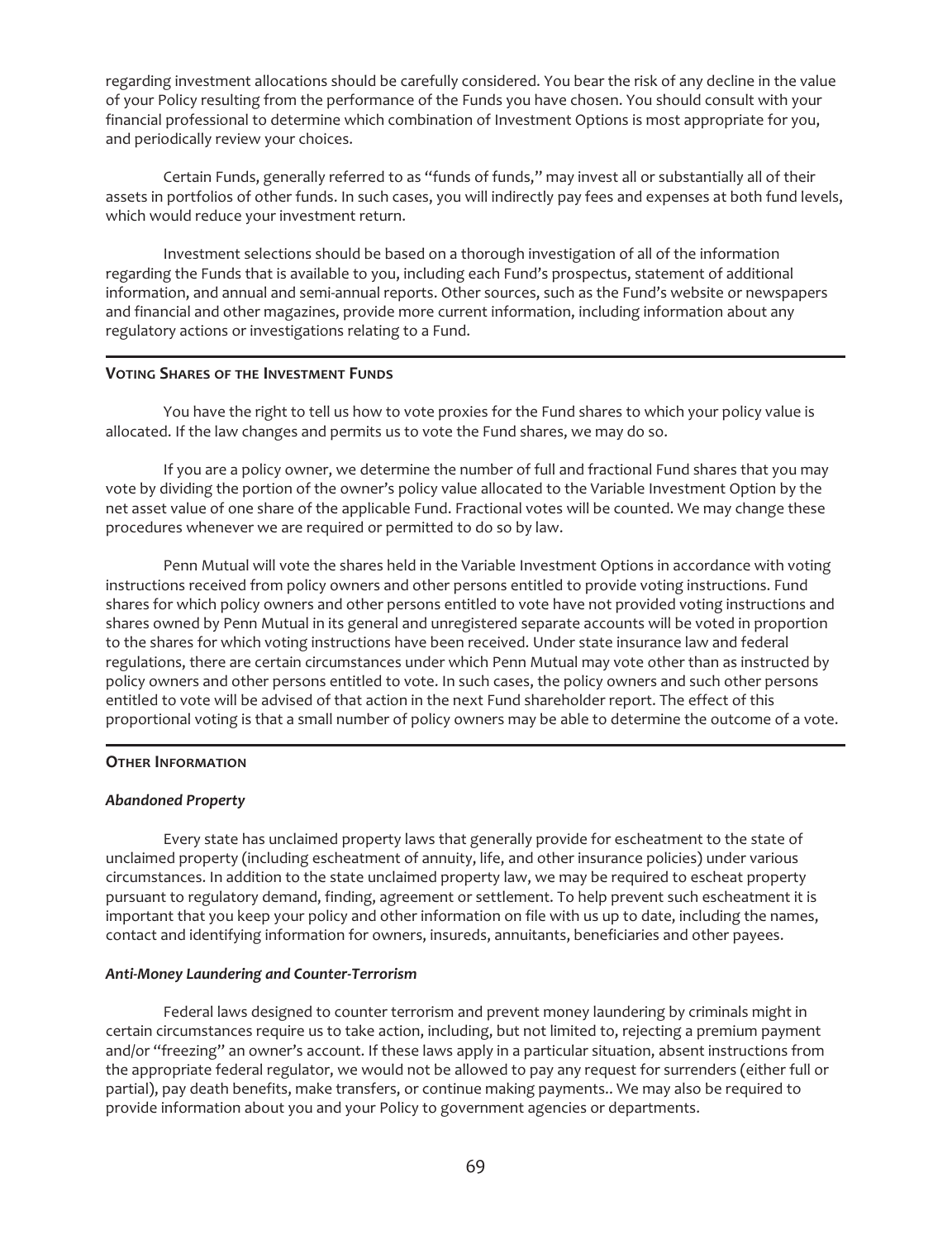# *Legal Proceedings*

We, like other life insurance companies, are subject to regulatory and legal proceedings, including lawsuits, in the ordinary course of our business. Such legal and regulatory matters include proceedings specific to us and other proceedings generally applicable to business practices in the industry in which we operate. In some lawsuits and regulatory proceedings involving insurers, substantial damages have been sought and/or material settlement payments have been made. Although the outcome of any litigation or regulatory proceeding cannot be predicted with certainty, at the present time, we believe that there are no pending or threatened proceedings or lawsuits that are likely to have a material adverse impact on the separate account, on the principal underwriter's ability to perform under its principal underwriting agreement, or on our ability to meet our obligations under the policy.

# **DISTRIBUTION ARRANGEMENTS**

Penn Mutual has a distribution agreement with Hornor, Townsend & Kent, LLC ("HTK") to act as principal underwriter for the distribution and sale of the Policies. HTK is affiliated with Penn Mutual, and is located at 600 Dresher Road, suite C1C, in Horsham, Pennsylvania, 19044. HTK sells the Policies through its sales financial professionals. HTK has also entered into selling agreements with other broker-dealers who in turn sell the Policies through their sales financial professionals. HTK is registered as a broker- dealer with the SEC under the Securities Exchange Act of 1934, as well as with the securities commissions in the states in which it operates, and is a member of the Financial Industry Regulatory Authority ("FINRA").

Penn Mutual enters into selling agreements with other broker-dealers whose financial professionals are authorized by state insurance and securities departments to solicit applications for the Policies. Sales and renewal compensation are paid to these broker-dealers for soliciting applications as premium-based commission, asset-based commission (sometimes referred to as "trails" or "residuals"), or a combination of the two. Financial professionals may be paid commissions on a Policy they sell based on premiums paid in amounts up to 53.50% of first year premiums of sales, 3.00% on premiums paid during the second through fifteenth policy years, and 2.00% on premiums paid after the first fifteen policy years. In lieu of the renewal commissions just described, financial professionals cap opt to receive 1.00% of premiums paid during the second through tenth policy years, 0.00% of the premiums paid after the first ten policy years, and an assetbased commission equivalent to an annualized rate of 0.10% of net policy value during the second through tenth policy years, and 0.25% of net policy value after the first ten policy years,

In addition to or partially in lieu of commission, Penn Mutual may also make override payments and pay expense allowances and reimbursements, bonuses, wholesaler fees, and training and marketing allowances. Such payments may offset broker-dealer expenses in connection with activities they are required to perform, such as educating personnel and maintaining records. Financial professionals may also receive non-cash compensation such as expense-paid educational or training seminars involving travel within and outside the U.S. or promotional merchandise.

Such additional compensation may give Penn Mutual greater access to financial professionals of the broker-dealers that receive such compensation. While this greater access provides the opportunity for training and other educational programs so that your financial professional may serve you better, this additional compensation may provide Penn Mutual access to marketing benefits such as website placement, access to financial professional lists, extra marketing assistance, or other heightened visibility and access to the broker- dealer's sales force that otherwise influences the way that the broker-dealer and the financial professional market the Policies.

Finally, within certain limits imposed by FINRA, financial professionals who are associated with HTK, as a Penn Mutual broker-dealer affiliate, may qualify for sales incentive programs and other benefits sponsored by Penn Mutual. These HTK financial professionals are also financial professionals of Penn Mutual and upon achievement of specified annual sales goals may be eligible for compensation in addition to the amounts stated above, including bonuses, fringe benefits, financing arrangements, conferences, trips, prizes and awards.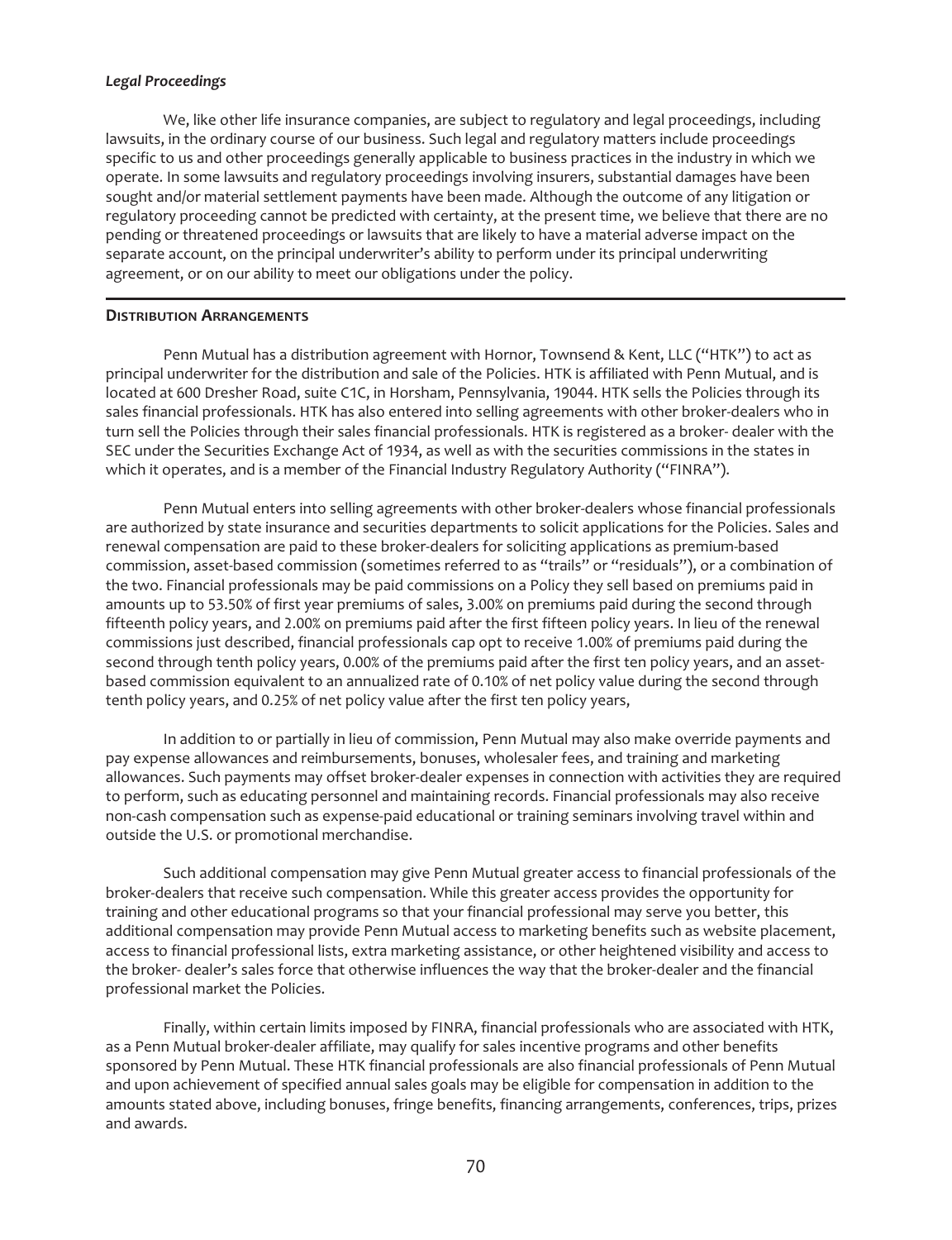All of the compensation described in this section, and other compensation or benefits provided by Penn Mutual or its affiliates, may be more or less than the overall compensation on similar or other products and may influence your financial professional or broker-dealer to present this Policy rather than other investment options.

Individual financial professionals typically receive a portion of the compensation that is paid to the broker- dealer in connection with the Policy, depending on the agreement between the financial professional and their broker- dealer firm. Penn Mutual is not involved in determining that compensation arrangement, which may present its own incentives or conflicts. You may ask your financial professional how he/she will be compensated for the transaction.

# **FINANCIAL STATEMENTS**

The statutory financial statements of Penn Mutual and the financial statements of the Separate Account appear in the statement of additional information, which may be obtained from The Penn Mutual Life Insurance Company, Attn: SAI Request, PO Box 178, Philadelphia, Pennsylvania, 19105. Or you can call toll- free at 1-800-523-0650. The statutory financial statements of Penn Mutual should be distinguished from any financial statements of the Separate Account and should be considered only as bearing upon Penn Mutual's ability to meet its obligations under the Policies.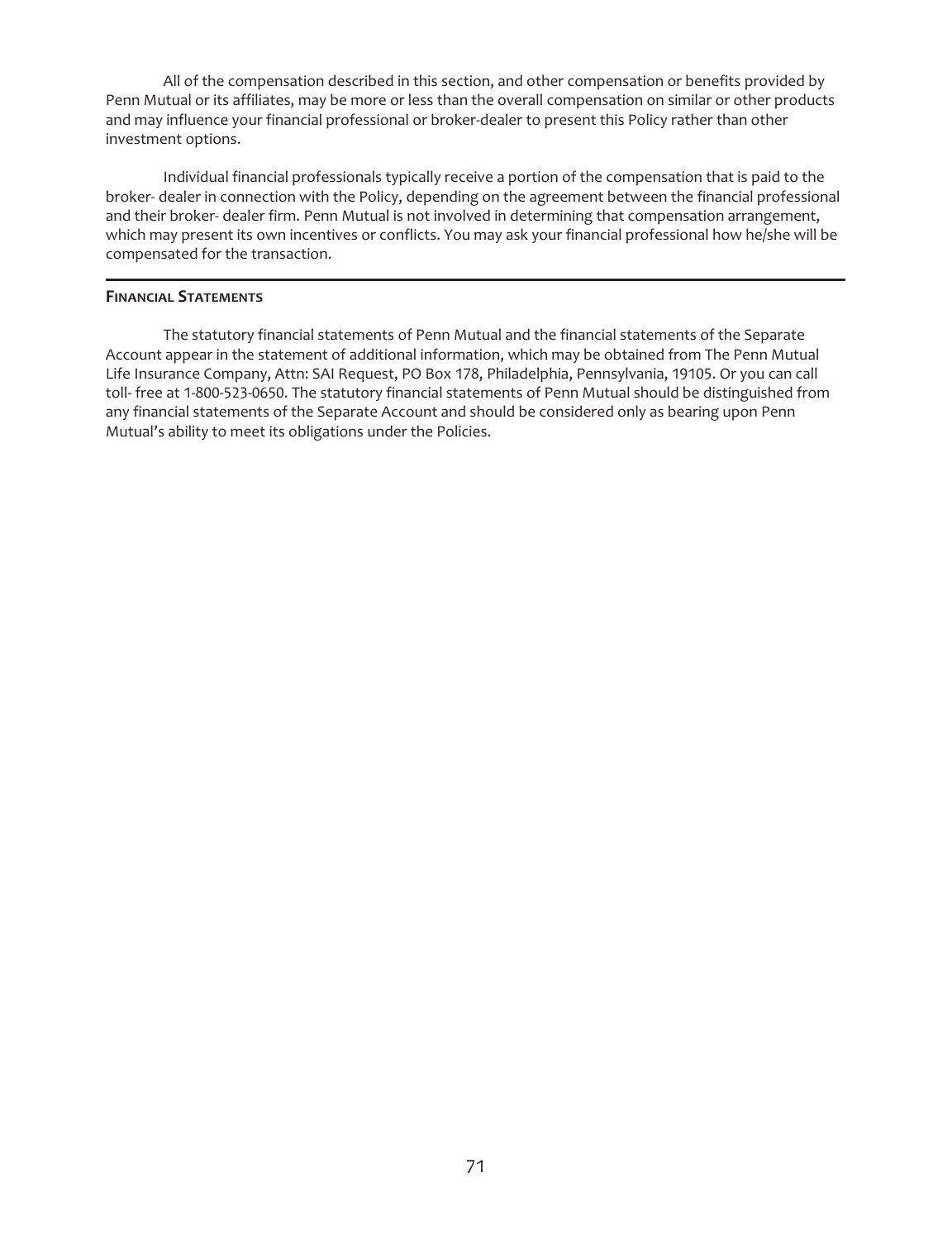## **APPENDIX A**

# **Funds Available Under the Policy**

The following is a list of Funds available under the policy. More information about the Funds is available in the prospectuses for the Funds, which may be amended from time to time and can be found online at https://www.pennmutual.com/for-individuals-and-businesses/performance-and-rates/prospectuses. You can also request this information at no cost by calling 1-800-523-0650 or sending an email request to FundOperations@pennmutual.com.

The current expenses and performance information below reflects fees and expenses of the Funds, but does not reflect the other fees and expenses that your policy may charge. Expenses would be higher and performance would be lower if these other charges were included. Each Fund's past performance is not necessarily an indication of future performance.

|                         | <b>Fund and Adviser/Subadviser</b><br>(as applicable)                            | Current<br><b>Expenses</b> | <b>Average Annual Total Returns</b><br>(as of 12/31/2021) |        |         |
|-------------------------|----------------------------------------------------------------------------------|----------------------------|-----------------------------------------------------------|--------|---------|
| <b>Type</b>             |                                                                                  |                            | 1 Year                                                    | 5 Year | 10 Year |
| Money Market            | Money Market Fund<br>Penn Mutual Asset<br>Management, LLC ("PMAM")               | 0.58%                      | 0.01%                                                     | 0.48%  | 0.25%   |
| Fixed Income            | Limited Maturity Bond Fund<br><b>PMAM</b>                                        | 0.69%                      | 0.38%                                                     | 2.39%  | 1.60%   |
| Fixed Income            | Quality Bond Fund<br><b>PMAM</b>                                                 | 0.66%                      | (0.69%)                                                   | 4.21   | 3.08    |
| Fixed Income            | High Yield Bond Fund<br><b>PMAM</b>                                              | 0.72%                      | 5.12%                                                     | 6.54%  | 6.80%   |
| <b>Asset Allocation</b> | Flexibly Managed Fund<br>PMAM/T. Rowe Price<br>Associates, Inc.                  | 0.87%                      | 18.29%                                                    | 14.93  | 13.61%  |
| <b>Asset Allocation</b> | <b>Balanced Fund</b><br><b>PMAM</b>                                              | 0.65%                      | 15.77%                                                    | 12.40% | 10.72%  |
| Equity                  | Large Growth Stock Fund<br>PMAM/T. Rowe Price<br>Associates, Inc.                | 0.93%                      | 16.44%                                                    | 22.28% | 18.52%  |
| Equity                  | Large Cap Growth Fund<br>PMAM/Massachusetts<br><b>Financial Services Company</b> | 0.85%                      | 25.85%                                                    | 22.63% | 16.05%  |
| Equity                  | Large Core Growth Fund<br>PMAM/Morgan Stanley<br>Investment Management, Inc.     | 0.84%                      | (3.94%)                                                   | 24.12% | 17.87%  |
| Equity                  | Large Cap Value Fund<br>PMAM/AllianceBernstein, L.P.                             | 0.91%                      | 27.88%                                                    | 11.32% | 11.85%  |
| Equity                  | Large Core Value Fund<br>PMAM/Eaton Vance<br>Management                          | 0.92%                      | 24.46%                                                    | 12.26% | 12.45%  |
| Equity                  | Index 500 Fund PMAM/SSGA<br>Funds Management, Inc.                               | 0.34%                      | 28.29%                                                    | 18.15% | 16.18%  |
| Equity                  | Mid Cap Growth Fund<br>PMAM/Delaware Investments<br><b>Fund Advisers</b>         | 0.98%                      | 16.66%                                                    | 25.11% | 17.18%  |
| Equity                  | Mid Cap Value Fund<br>PMAM/Janus Henderson<br>Investors US LLC                   | 0.82%                      | 19.27%                                                    | 4.05%  | 8.90%   |
| Equity                  | Mid Core Value Fund<br>PMAM/American Century<br>Investment Management, Inc.      | 1.00%                      | 23.13%                                                    | 9.33%  | 12.51%  |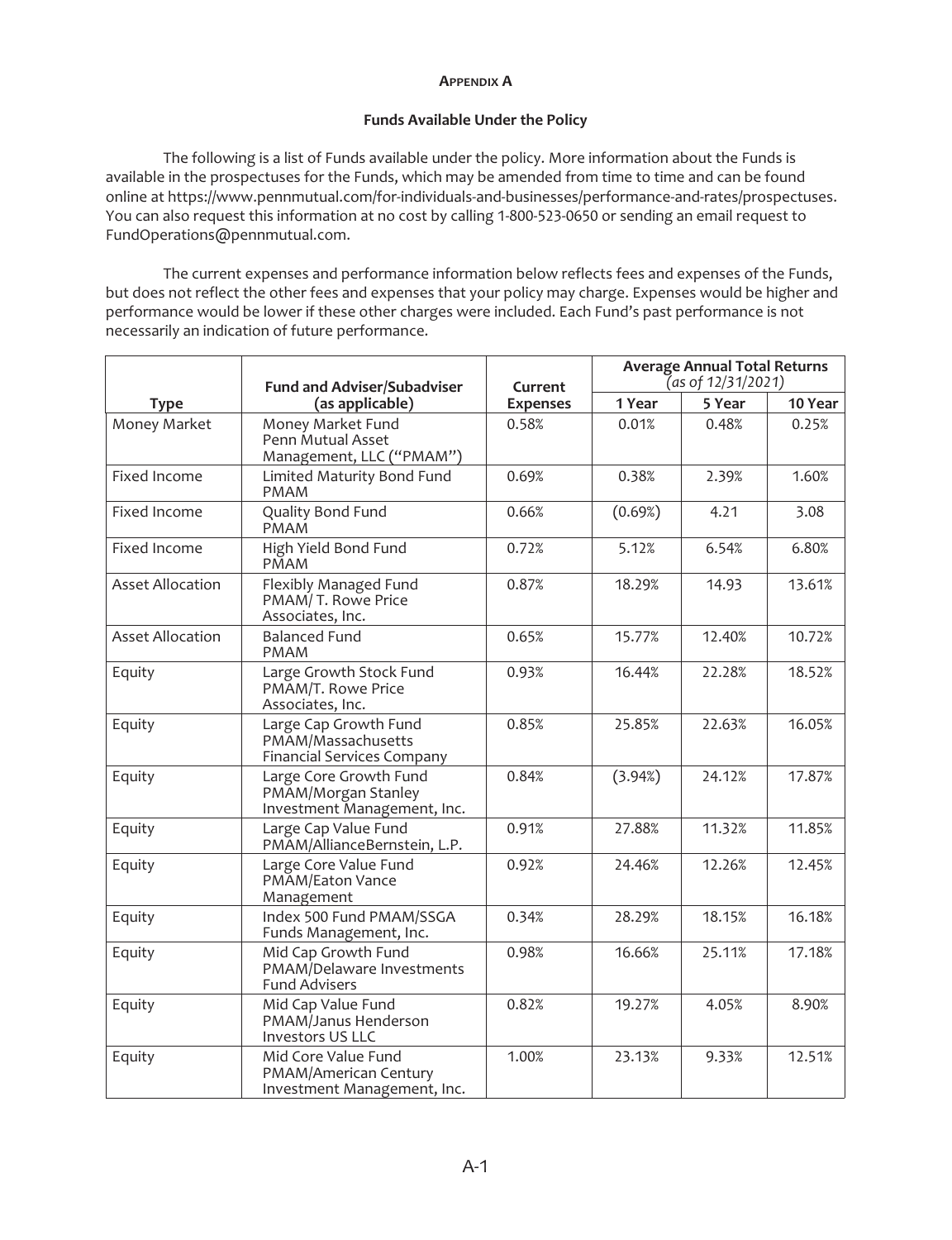| <b>Type</b>             | <b>Fund and Adviser/Subadviser</b><br>(as applicable)                          | Current<br><b>Expenses</b> | <b>Average Annual Total Returns</b><br>(as of 12/31/2021) |        |         |
|-------------------------|--------------------------------------------------------------------------------|----------------------------|-----------------------------------------------------------|--------|---------|
|                         |                                                                                |                            | 1 Year                                                    | 5 Year | 10 Year |
| Equity                  | SMID Cap Growth Fund<br>PMAM/Goldman Sachs Asset<br>Management, L.P.           | 1.02%                      | 7.73%                                                     | 22.23% | 16.82%  |
| Equity                  | SMID Cap Value Fund<br>PMAM/ AllianceBernstein L.P.                            | 1.15%                      | 35.58%                                                    | 9.59%  | 12.84%  |
| Equity                  | Small Cap Growth Fund<br>PMAM/Janus Henderson<br>Investors US LLC              | 0.99%                      | 8.70%                                                     | 16.99% | 14.13%  |
| Equity                  | Small Cap Value Fund<br>PMAM/Goldman Sachs Asset<br>Management, L.P.           | 0.98%                      | 26.67%                                                    | 9.04%  | 12.14%  |
| Equity                  | Small Cap Index Fund<br>PMAM/SSGA Funds<br>Management, Inc.                    | 0.70%                      | 14.35%                                                    | 11.37% | 12.52%  |
| Equity                  | Developed<br>International Index Fund<br>PMAM/SSGA Funds<br>Management, Inc.   | 0.85%                      | 10.54%                                                    | 9.06%  | 7.45%   |
| Equity                  | International Equity Fund<br>PMAM/Vontobel Asset<br>Management, Inc.           | 1.03%                      | 12.23%                                                    | 13.76% | 9.48%   |
| Equity                  | <b>Emerging Markets Equity Fund</b><br>PMAM/Vontobel Asset<br>Management, Inc. | 1.25%                      | (5.69%)                                                   | 6.62%  | 3.86%   |
| Equity                  | Real Estate Securities Fund<br>PMAM/Cohen & Steers Capital<br>Management, Inc. | 0.95%                      | 42.70%                                                    | 13.49% | 12.53%  |
| <b>Asset Allocation</b> | Aggressive Allocation Fund<br>PMAM                                             | 1.18%                      | 16.42%                                                    | 11.23% | 10.53%  |
| <b>Asset Allocation</b> | Moderately Aggressive<br>Allocation Fund<br><b>PMAM</b>                        | 1.12%                      | 15.33%                                                    | 10.74% | 9.80%   |
| <b>Asset Allocation</b> | Moderate Allocation Fund<br><b>PMAM</b>                                        | 1.08%                      | 11.32%                                                    | 9.24%  | 8.26%   |
| <b>Asset Allocation</b> | Moderately Conservative<br><b>Allocation Fund</b><br><b>PMAM</b>               | 1.06%                      | 8.58%                                                     | 7.41%  | 6.52%   |
| <b>Asset Allocation</b> | <b>Conservative Allocation Fund</b><br><b>PMAM</b>                             | 1.03%                      | 4.52%                                                     | 5.41%  | 4.54%   |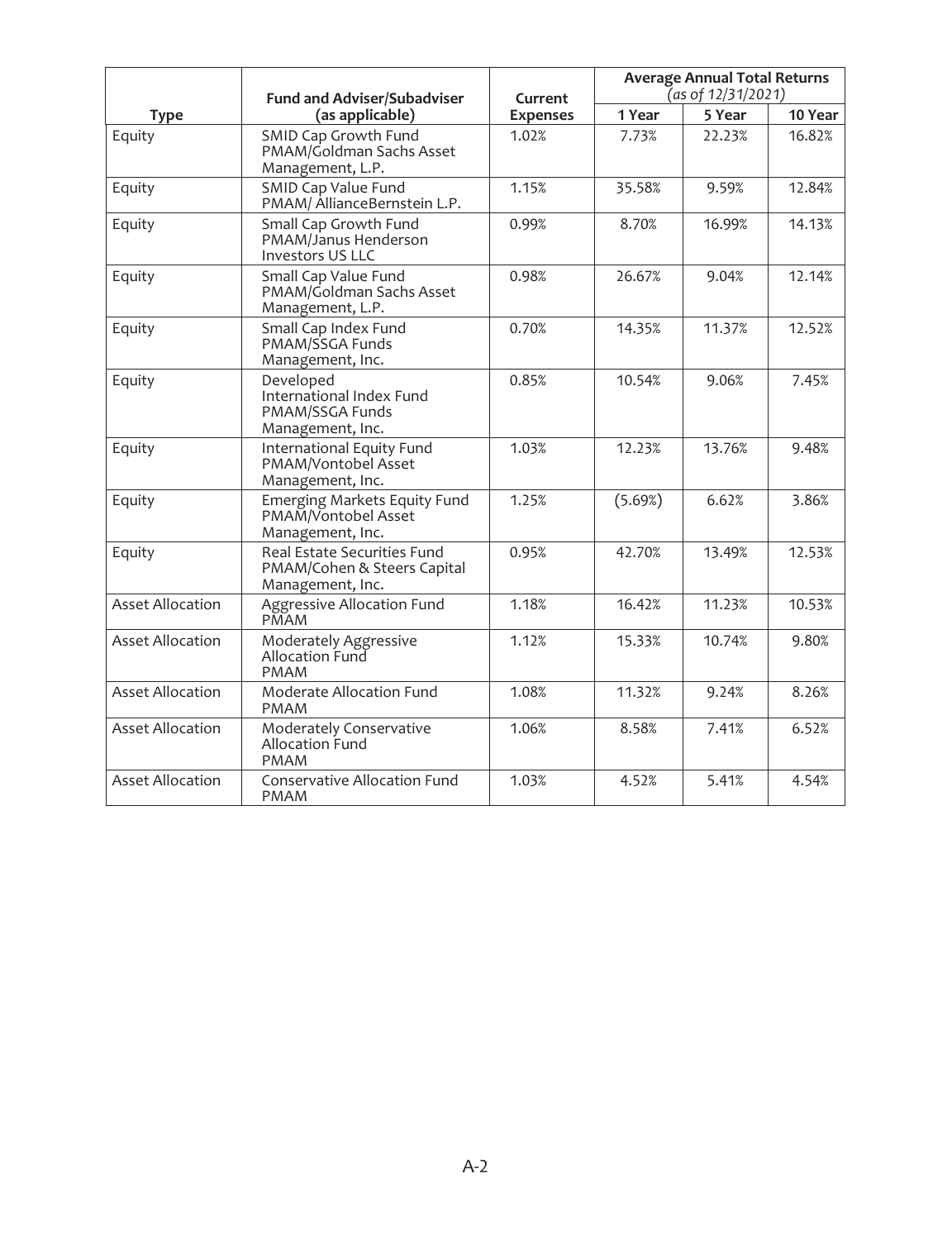#### **APPENDIX B**

#### **Fixed Interest Options**

#### **General**

**Premium payments allocated and policy value transferred to the Fixed Account become part of Penn Mutual's general account. Interests in the general account have not been registered under the Securities Act of 1933, nor is the general account registered as an investment company under the 1940 Act. Accordingly, neither the general account nor any interests therein are generally subject to the provisions of the 1933 and 1940 Acts. Disclosures regarding the fixed accounts, however, are subject generally to applicable provisions of federal securities laws relating to the accuracy and completeness of statements made in the Prospectus.**

The Policy allows you to allocate your policy value to two options: the Fixed Account and the Fixed Dollar Cost Averaging Account. As described in the relevant sections of the prospectus, policy value allocated to the Fixed Account in most respects is treated in the same manner as policy value allocated to the Variable Investment Options. Amounts allocated or transferred to any of these accounts under this Policy become part of Our general account assets. Subject to applicable law and regulation, investment of general account assets is at Our sole discretion.

The Fixed Interest Options are both designed to be safe investments that provide fixed returns, where the Company pays a fixed rate of interest (that it declares periodically, subject to a minimum) and where the Company bears the investment risk.

## **Fixed Account**

Amounts allocated or transferred to the Traditional Fixed Account will be credited with interest. In no event will the rate of interest credited be less than 3%. The declared rate will apply from the date of allocation or transfer through the end of a twelve month period. The twelve month period begins on the first day of the calendar month in which the allocation or transfer is made. Thereafter, interest will be credited on such amount for successive twelve month periods at the then current rate applicable to new allocations to the account as of the beginning of each successive twelve month period. For each allocation, the rate will not change during the running of a twelve month period.

We will determine the interest rates applicable for the Traditional Fixed Account in our discretion. Any credited interest above the minimum guaranteed interest is nonforfeitable after crediting except indirectly due to Surrender Charges.

Subject to and in accordance with the provisions of the Policy, an amount held in the Traditional Fixed Account may be transferred to one or more Variable Investment Options (or subaccounts) or the Short-Term Fixed Accounts subject to the following restrictions:

The sum of all transfers in a policy year cannot exceed the greatest of:

- (i) 25% of the Traditional Fixed Account Value at the previous policy anniversary, and
- $(ii)$  \$5,000.

The amount that may be transferred excludes any amount held in the Policy Loan Account.

We reserve the right, in our sole discretion to add or waive the transfer restrictions on the Traditional Fixed Account. Please contact us or your agent to determine if a waiver is currently in effect.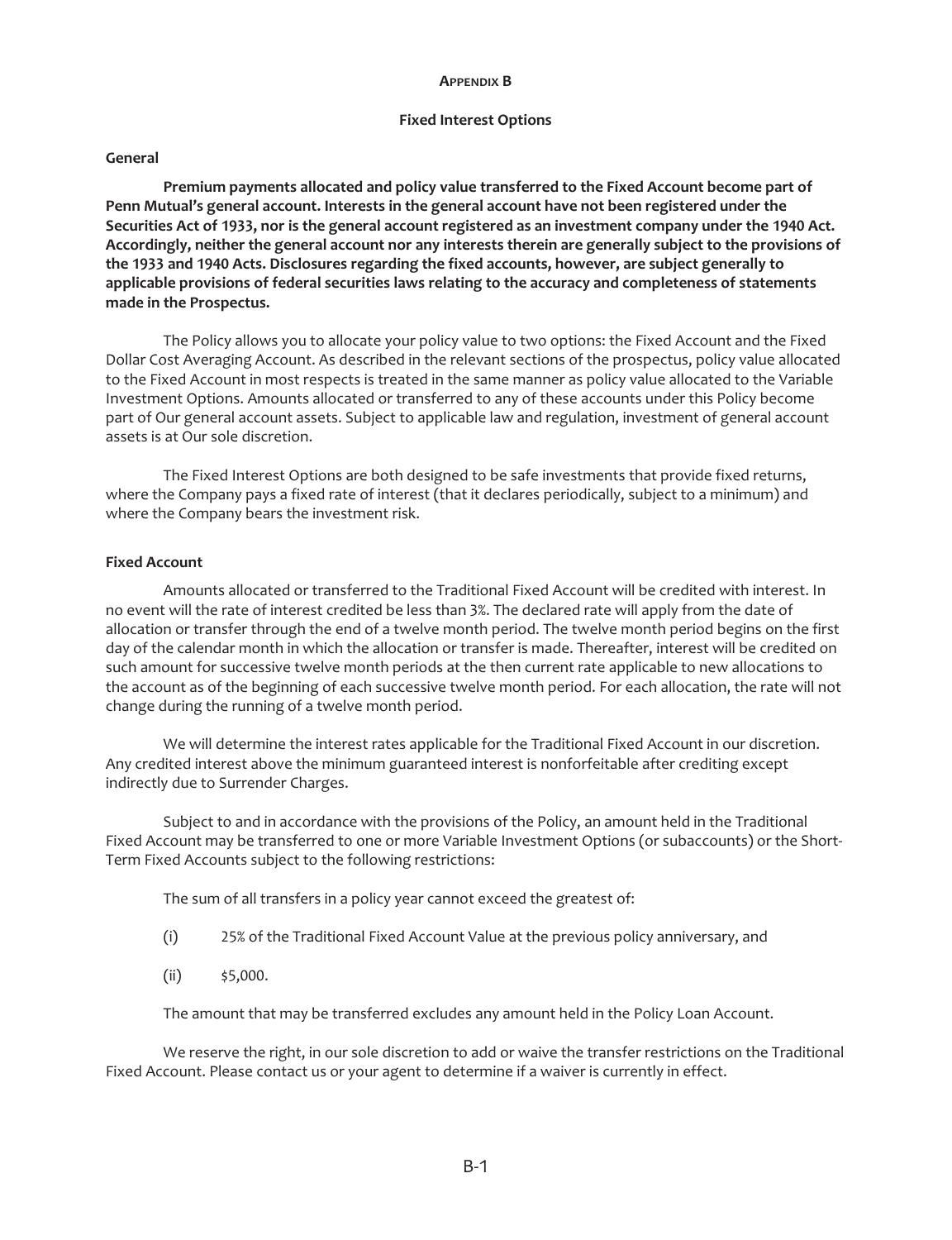# **Fixed Dollar Cost Averaging Account**

Premium payments may be allocated to the Fixed Dollar Cost Averaging Account and have a fixed percentage transferred monthly from the account to the Variable Investment Options (or subaccounts) of the Separate Account, as directed by you, to achieve dollar cost averaging.

Amounts held in the Fixed Dollar Cost Averaging Account will be credited with interest. The declared interest rate will apply from the date of the allocation to the account through the end of the dollar cost averaging period. Thereafter, interest will be credited at the then current rate applicable to new allocations to the account as of the beginning of each new dollar cost averaging period.

We will determine the interest rates applicable for the Fixed Dollar Cost Averaging Account in our discretion. In no event will the rate of interest credited be less than 3%. Any credited interest above the minimum guaranteed interest is nonforfeitable after crediting except indirectly due to Surrender Charges.

Premium payments may only be allocated to one of the Fixed Dollar Cost Averaging Options in conjunction with an election of the Dollar Cost Averaging program. Once a Fixed Dollar Cost Averaging Option is selected, an additional Fixed Dollar Cost Averaging Option cannot be selected.

You can request to terminate the account. The remaining balance will be transferred to the Variable Investment Options (or subaccounts) of the Separate Account as directed by You. The minimum amount that can be allocated to the Fixed Dollar Cost Averaging Account is \$600 and the amount transferred each month must be at least \$25.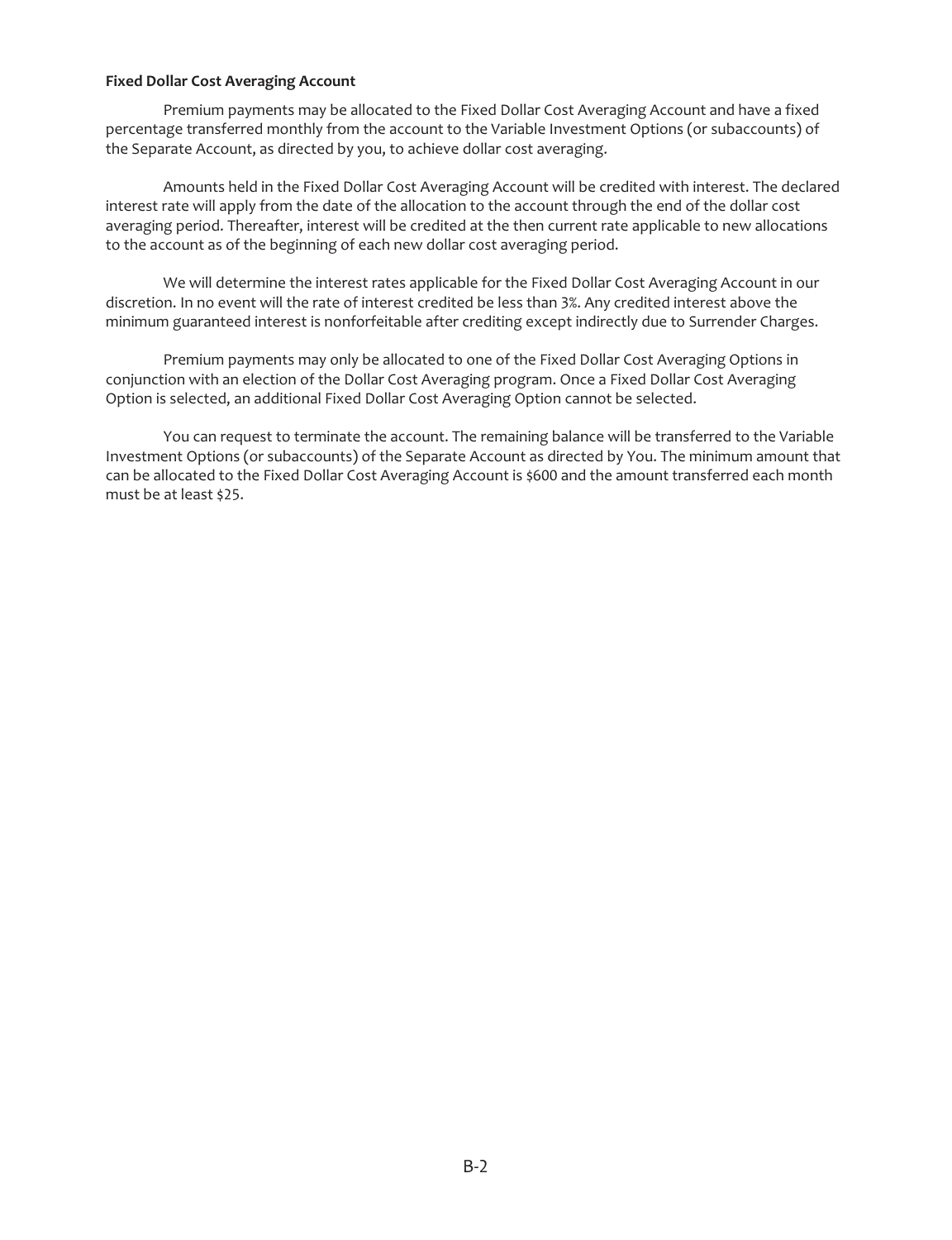The Statement of Additional Information ("SAI") contains additional information about the Cornerstone Variable Universal Life Insurance Policy, including financial statements of The Penn Mutual Life Insurance Company, and additional information on Penn Mutual, the Separate Account and the Policy. The SAI is available without charge upon request from The Penn Mutual Life Insurance Company, Attn: SAI Request, PO Box 178, Philadelphia, Pennsylvania, 19105. Or you can call us toll-free at 1-800-523-0650 or visit our website at www.pennmutual.com. The SAI is incorporated by reference into this prospectus and, therefore, legally forms a part of this Prospectus.

Reports and other information about the Penn Mutual Variable Life Account I, including the SAI, may be obtained from the EDGAR Database on the SEC's Internet site at http://www.sec.gov, and copies of this information also may be obtained, after paying a duplicating fee, by emailing the SEC at publicinfo@sec.gov.